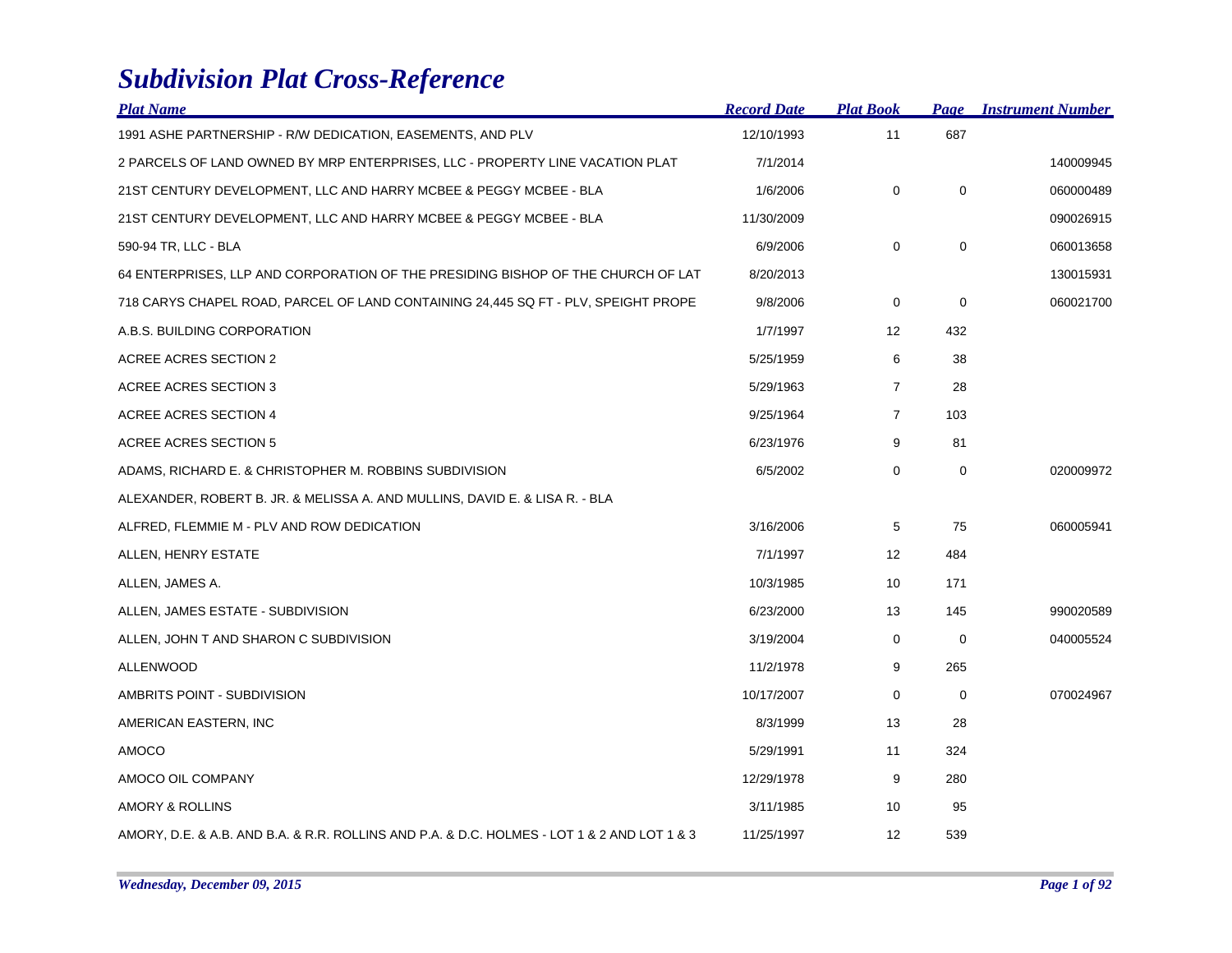| <b>Plat Name</b>                                                                    | <b>Record Date</b> | <b>Plat Book</b>  | Page           | <b>Instrument Number</b> |
|-------------------------------------------------------------------------------------|--------------------|-------------------|----------------|--------------------------|
| AMORY, D.E. & A.B. AND B.A. & R.R. ROLLINS AND P.A. & D.C. HOLMES, LOT 1 & 3 - BLA  | 11/19/1985         | 12                | 532            |                          |
| AMORY, DAVID - BLA                                                                  | 9/25/1987          | 10                | 406            |                          |
| AMORY, DAVID E & ALICE B AND ROLLINS, BETTY A & ROLAND R AND HOLMES, PEGGY A & DAVI | 2/24/1995          | 12                | 205            |                          |
| AMORY, E.E - RESUB LOT 4                                                            | 12/12/1996         | 12                | 429            |                          |
| AMORY, E.E - RESUB LOTS 5, 6, 7, 8                                                  | 12/29/1988         | 10                | 637            |                          |
| AMORY, E.E - RESUB LOTS 7 & 8                                                       | 10/5/1989          | 11                | 113            |                          |
| AMORY, E.E - RESUB OF LOTS 4A & 4B                                                  | 8/7/1997           | $12 \overline{ }$ | 500            |                          |
| AMORY, E.E - SUBDIVISION                                                            | 6/8/1999           | 13                | $\overline{1}$ |                          |
| AMY-SHU INC                                                                         | 2/12/1987          | 10                | 341            |                          |
| AMY-SHU INC & S.J. DOKOS - BLA                                                      | 12/29/1986         | 10                | 332            |                          |
| ANBOMA INC                                                                          | 5/17/1984          | 10                | 12             |                          |
| ANBOMA INC - RESUB                                                                  | 5/11/1995          | 12                | 240            |                          |
| ANBOMA INC - RESUB PARCEL 2, B, AND D. - RESUB OF PARCEL 1                          | 4/6/2001           | 13                | 274            |                          |
| ANBOMA INC - SUBDIVISION                                                            | 12/11/1987         | 10                | 437            |                          |
| ANDERSEN, HAROLD R & MARY L SUBDIVISION                                             | 10/6/2005          | 0                 | 0              | 050024830                |
| ANDERSON, F.M. AND P.B. ANDERSON AND L.M. ANDERSON                                  | 10/27/1997         | 12                | 524            |                          |
| ANDERSON, W. WARD AND FAYE M. ANDERSON                                              | 7/14/1987          | 10                | 376            |                          |
| ANDREWS, JEFFERY R & JODI A, - PLV                                                  | 3/4/2013           |                   |                | 130004085                |
| ANGELL AND ASHWORTH - BLA                                                           | 11/15/2002         | 0                 | 0              | 020022841                |
| ANHEUSER BUSCH, INC. AND BUSCH PROPERTIES, INC - BLA                                | 6/29/2009          | $\mathbf 0$       | $\mathbf 0$    | 090013121                |
| ANTHONY HAMPTON CORP                                                                | 3/21/1984          | 9                 | 634            |                          |
| APPLES AUTO PARTS INC                                                               | 11/3/1975          | 9                 | 54             |                          |
| ARCH, KENNETH AND D.W. WILKINSON                                                    | 8/19/1952          | $\overline{7}$    | 44             |                          |
| ART STONE INVESTOR'S INC                                                            | 10/20/1983         | 9                 | 602            |                          |
| ASAKO ONODERA WHITACRE, INC - PHYSICAL SURVEY OF 0.64 ACRES OF LAND (T.M. #24-55) S | 10/3/2011          |                   |                | 110015087                |
| ASCENSION OF OUR LORD BYZANTINE CHURCH EPARCHY (DIOCESE) OF PASSAIC NEW JERSE       | 3/11/2015          |                   |                | 150003615                |
| ASCHER JUDITH M. & ROBERT C. & SEAFORD DEVELOPERS BLA                               | 9/6/1989           | 11                | 107            |                          |
| ASHE INDUSTRIAL PARK                                                                | 7/24/1981          | 9                 | 433            |                          |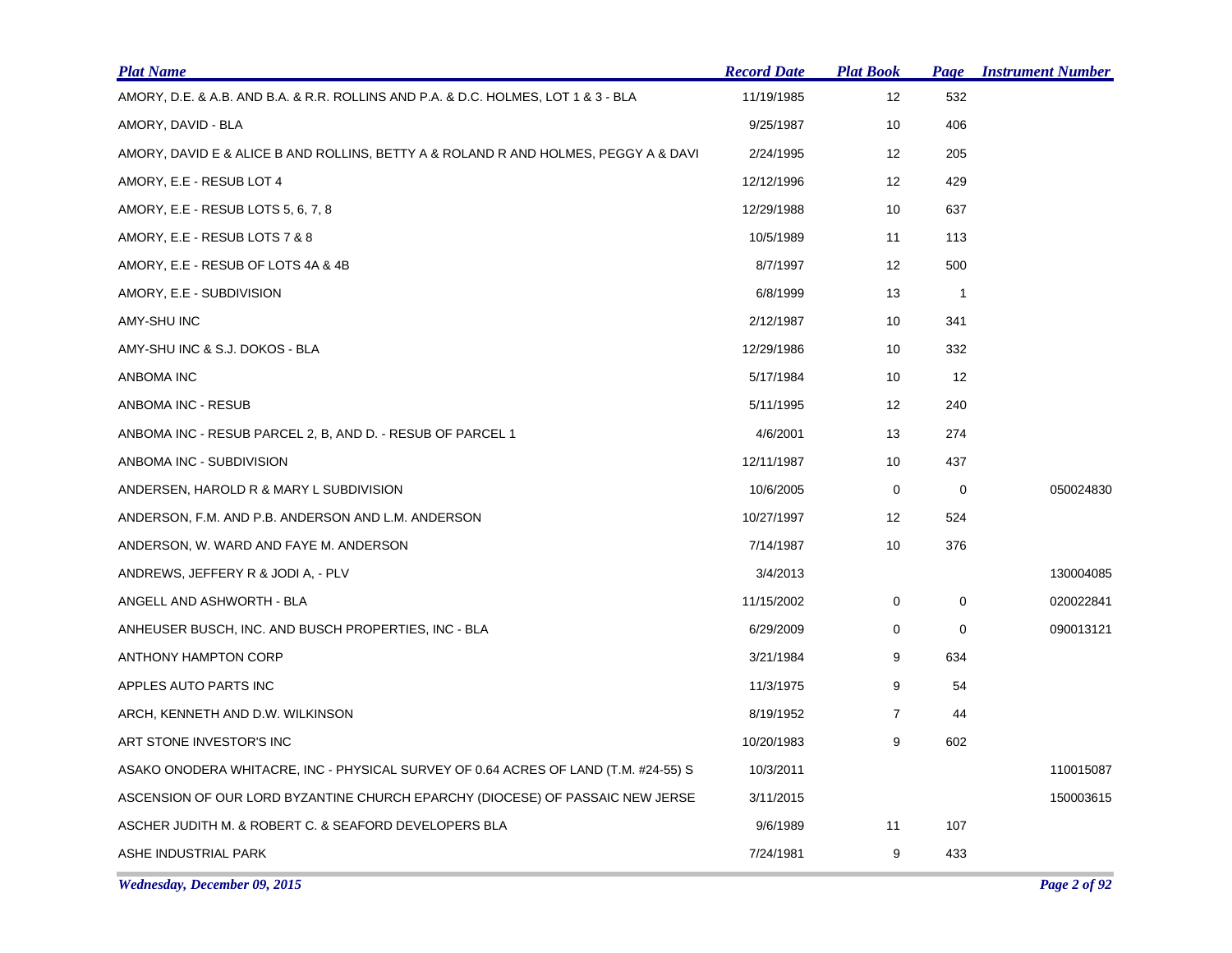| <b>Plat Name</b>                                                                   | <b>Record Date</b> | <b>Plat Book</b> | Page           | <b>Instrument Number</b> |
|------------------------------------------------------------------------------------|--------------------|------------------|----------------|--------------------------|
| ASHE, B.D. & ROB F RIPLEY JR.                                                      | 4/19/1985          | 10               | 108            |                          |
| ASHE, B.D. AND ROBERT F. RIPLEY A GENERAL PARTNERSHIP SUB.                         | 12/19/1985         | 10               | 195            |                          |
| ASHE, BOBBY D. PROPERTY LINE VACATION PLAT, 4 PARCELS OF LAND CONTAINING 3.12 ACRE | 3/1/2011           |                  |                | 110003559                |
| ASHE, H. R. AND TERRI L. ASHE FAMILY SUBDIVISION                                   | 12/16/2008         | 0                | 0              | 080027375                |
| ASHE, H.R SUB.                                                                     | 2/4/1988           | 10               | 468            |                          |
| ASHE, H.R.                                                                         | 3/28/1986          | 10               | 224            |                          |
| ASHE, H.R. SUB OF 5.13 AC                                                          | 1/17/1990          | 11               | 153            |                          |
| ASHE, H.R. VIKING VILLAGE LTD.                                                     | 2/4/1988           | 10               | 466            |                          |
| ASHE, STEPHEN D & CHERYL J PARCELS OF LAND CONTAINING .86 +/- ACRE SURVEY PLAT     | 4/19/2006          | 0                | $\mathbf 0$    | 060008555                |
| ASHWORTH, ROBERT C. & LANA H. & YORK COUNTY                                        | 12/30/1986         | 10               | 335            |                          |
| AUSTIN FAMILY SUBDIVISION                                                          | 5/15/1984          | 10               | 11             |                          |
| AVERBECK, LARRY M. & KRIS LYNN AND PATRICK S. ANDREWS & YONG SON ANDREWS BLA       | 9/13/2012          |                  |                | 120015481                |
| AYERS, CLAYTON & JOYCE PLAT OF SURVEY, N. PROP. LINE                               | 11/16/2001         | 0                | 0              | 010018539                |
| AYERS, CLAYTON & N. JOYCE AYERS                                                    | 4/23/2004          | 0                | $\mathbf 0$    | 040008225                |
| <b>BACK CREEK CO INC</b>                                                           | 5/6/1983           | 9                | 554            |                          |
| <b>BACK CREEK PARK ACCESS RD</b>                                                   | 1/4/1980           | 9                | 351            |                          |
| <b>BACK CREEK PARK ACCESS RD</b>                                                   | 3/21/1980          | 9                | 361            |                          |
| BAILEY, M.E.H. AND W.A. AMBROSE AND J.R AMBROSE JR. - BLA                          | 11/21/2001         | 0                | 0              | 010019181                |
| BAIRD, RODERICK B & KAREN M - PLV 1012 YORKVILLE ROAD                              | 3/31/2004          | 0                | 0              | 040006394                |
| BANBURY CROSS RESUB LOTS 1 & 2                                                     | 12/20/1983         | 9                | 621            |                          |
| <b>BANBURY CROSS SECTION 1</b>                                                     | 2/4/1983           | 9                | 540            |                          |
| BANBURY CROSS SECTION 2A                                                           | 10/5/1982          | 9                | 516            |                          |
| <b>BANBURY CROSS SECTION 2A</b>                                                    | 5/20/1992          | 11               | 420            |                          |
| BANBURY CROSS SECTION 2A PLAT OF CORRECTION                                        | 1/28/1983          | 9                | 539            |                          |
| BANBURY CROSS SECTION 2B LOT 1                                                     | 9/17/1985          | 10               | 161            |                          |
| BANBURY CROSS SECTION 2B LOT 2                                                     | 1/23/1986          | 10               | 204            |                          |
| <b>BANBURY CROSS SECTION 2C</b>                                                    | 1/24/1989          | 11               | $\overline{7}$ |                          |
| <b>BANBURY CROSS SECTION 3</b>                                                     | 11/1/1984          | 10               | 55             |                          |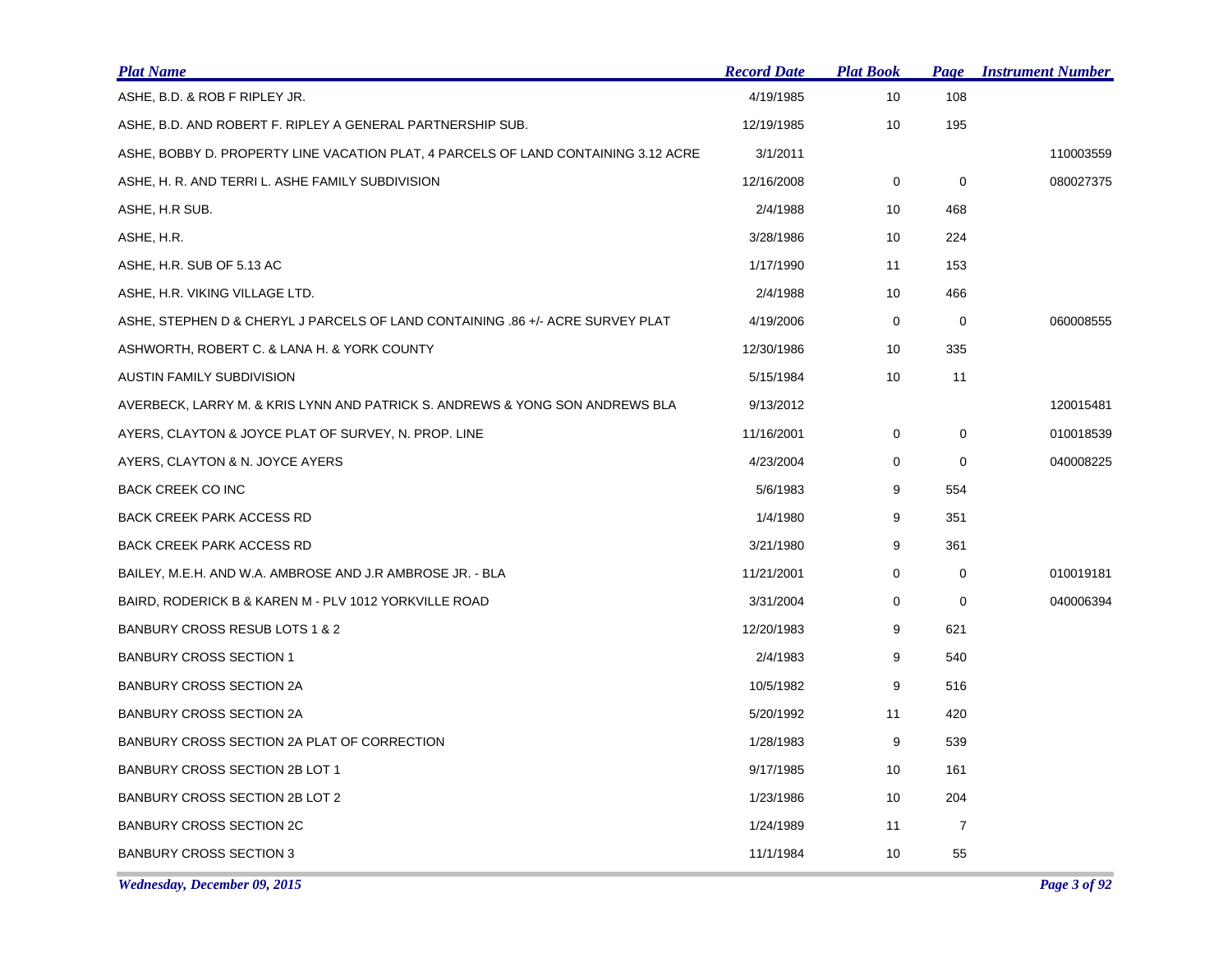| <b>Plat Name</b>                                                                | <b>Record Date</b> | <b>Plat Book</b> | Page | <b>Instrument Number</b> |
|---------------------------------------------------------------------------------|--------------------|------------------|------|--------------------------|
| <b>BANBURY CROSS SECTION 4</b>                                                  | 8/13/1986          | 10               | 273  |                          |
| BANBURY CROSS SECTION 4 LOT 29                                                  | 11/12/1987         | 10               | 421  |                          |
| BANBURY CROSS SECTION 4 LOTS 25 & 26 - RESUB                                    | 5/6/1992           | 11               | 419  |                          |
| BANBURY CROSS SECTION 4 LOTS 28,29,30 - RESUB                                   | 3/22/1994          | 12               | 24   |                          |
| BANBURY CROSS SECTION 5 LOTS 17 & 18 RESUB, NELL SOPHIA RICHMOND PROPERTY TRUST | 12/9/2003          | $\mathbf 0$      | 0    | 030038626                |
| <b>BANK OF VIRGINIA TRUST CO</b>                                                | 2/15/1978          | 9                | 214  |                          |
| BANKS, HATTIE MAE MIDDLETON                                                     | 5/3/1984           | 10               | 6    |                          |
| <b>BARBEE SUBDIVISION</b>                                                       | 11/29/1999         | 13               | 64   |                          |
| BARBEE, J. ALLEN JR                                                             | 10/25/2000         | 13               | 193  |                          |
| BARBEE, J. ALLEN JR. AND JOHN B. GRAHAM AND GRAFTON TRAILER CT. INC. - BLA      | 7/31/2001          | 13               | 334  |                          |
| <b>BARCLAY ACRES SECTION 1</b>                                                  |                    | 8                | 160  |                          |
| BARCLAY ACRES SECTION 2                                                         | 7/24/1973          | 8                | 411  |                          |
| BARCLAY, CHARLES W. EST                                                         | 9/23/1977          | 9                | 180  |                          |
| <b>BARCROFT</b>                                                                 | 9/17/1974          | 8                | 498  |                          |
| BARCROFT - RESUB LOTS 1 & 57                                                    | 3/24/1977          | 9                | 137  |                          |
| BARCROFT - RESUB LOTS 21 & 22                                                   | 3/10/1975          | 9                | 17   |                          |
| BARCROFT - RESUB LOTS 31, 33 & 34                                               | 12/18/1975         | 9                | 59   |                          |
| <b>BARHAM BLVD</b>                                                              | 5/25/1990          | 11               | 209  |                          |
| BARKLEY, LEONARD C. AND LINDA H.                                                | 9/29/1998          | 12               | 627  |                          |
| BARLOW, WILLIAM ESTATE, LOT 5 - RESUB                                           | 1/20/1999          | 12               | 564  |                          |
| BARNES, DORIS LEE                                                               | 12/29/1987         | 10               | 447  |                          |
| BARRON, RICHARD P. & MARGARET A. BARRON, TRUSTEES                               | 3/9/2000           | 13               | 93   |                          |
| BARRON, RICHARD P. AND MARGRET A.                                               | 3/9/2000           | 13               | 93   |                          |
| BARRS, C.A. FAMILY SUBDIVISION                                                  | 2/23/1998          | 12               | 566  |                          |
| BARTLETT, JUNIOUS AND EVELYN O WILSON BLA                                       | 11/26/1985         | 10               | 188  |                          |
| BARTLETT, JUNIOUS M. AND MARION I.                                              | 1/24/1984          | 9                | 626  |                          |
| BARTLETT, JUNIOUS P. AND EVELYN O WILSON                                        | 2/21/1989          | 11               | 26   |                          |
| <b>BARTLETT, RICHARD ESTATE</b>                                                 | 3/15/1994          | 12               | 21   |                          |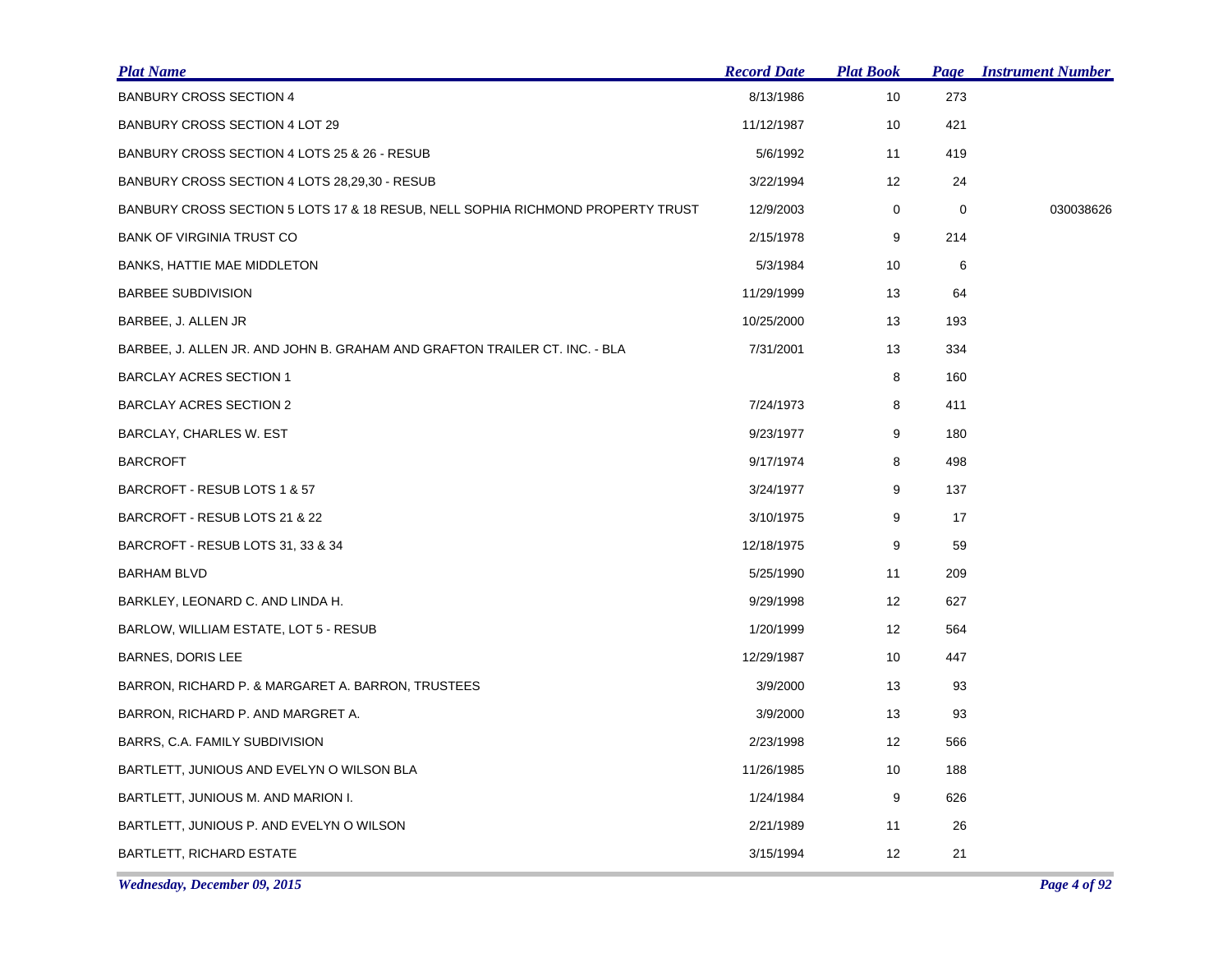| <b>Plat Name</b>                                                                  | <b>Record Date</b> | <b>Plat Book</b> | Page        | <b>Instrument Number</b> |
|-----------------------------------------------------------------------------------|--------------------|------------------|-------------|--------------------------|
| BATEMAN, CS & RW AND BL GREEN BLA                                                 | 1/11/2005          | $\mathbf 0$      | $\mathbf 0$ | 050000515                |
| BATTLE PARK                                                                       | 11/2/1954          | 5                | 178         |                          |
| BCN INVESTORS LLC & COMMONWEALTH OF VIRGINIA R/W DEDICATION                       | 4/29/2008          | 0                | $\mathbf 0$ | 080008830                |
| BEATTY, POWELL M.                                                                 |                    | 8                | 224         |                          |
| BEECH RIDGE - SUBDIVISION (AKA ARTHUR D. AND KAYLYN M. SEBERT)                    | 12/14/1999         | 13               | 70          |                          |
| BEECHAM'S SUBDIVISON                                                              | 12/22/1976         | 9                | 113         |                          |
| BEECHWOOD LANE AND DOGWOOD DR AND A PORTION OF BAYBERRY LN - R/W DEDICATION       | 6/6/1980           | 9                | 374         |                          |
| BELL, HENRY T - FAMILY SUBDIVISON                                                 | 4/4/1994           | 12               | 6           |                          |
| BELMONT LUXURY APARTMENT HOMES, PUMP STATION AND EASEMENT PLAT                    | 6/23/2000          | 13               | 147         |                          |
| BELOR, VERNON AND JESSIE                                                          | 7/11/1980          | 9                | 379         |                          |
| BENEL CORP AND D.P. BRENNER AND M.A.HEDGES (MANUEL FAMILY TRUST) AND G.P. MANUEL  | 12/19/1994         | 12               | 169         |                          |
| BENEL CORP AND R. ARMISTED - BLA                                                  | 9/30/1985          | 10               | 167         |                          |
| <b>BERKELY BEACH</b>                                                              | 6/19/1933          | $\mathbf{1}$     | 48          |                          |
| BERRANE, BRADLEY E. AND TABB DEVELOPMENT CO. - BLA                                | 3/4/1996           | 12               | 353         |                          |
| BERRANE, THERESA A. - PLAT OF THE PROPERTY OF                                     | 7/13/2015          |                  |             | 150012283                |
| BERRY, HOWARD F. AND LOUIE GALANOS SUBDIVISION                                    | 2/5/1985           | 10               | 86          |                          |
| BEST, JOE C & ADDIE JEANETTE CARTER - BLA                                         | 5/4/2004           | 0                | 0           | 040009181                |
| BEST, JOE C AND ADDIE JEANETTE BEST PLV OF PARCEL OF LAND CONTAINING 4.0+/- ACRES | 12/21/2005         | 0                | $\mathbf 0$ | 050032109                |
| BEST, JOE C. SR & ADDIE JEANETTE BEST SUBDIVISION                                 | 3/7/2007           | 0                | 0           | 070005257                |
| BETHEL BAPTIST CHURCH AND VDOT                                                    | 7/24/2001          | 0                | 0           | 010014773                |
| BETHEL INDUSTRIAL PARK                                                            | 9/28/1981          | 9                | 448         |                          |
| BETHEL MANOR HOUSING (QUIT CLAIM OF RESIDENTIAL HOUSING TO PRIVATE COMPANY)       | 12/3/2007          | 0                | 0           | 070023835                |
| <b>BILL'S LANDING ESTATES</b>                                                     | 6/29/1981          | 9                | 428         |                          |
| BINGLEY ESTATE, THE RESUBDIVISION                                                 | 7/21/2004          | 0                | 0           | 040015336                |
| BLANTON, EARL H & EMMA                                                            | 10/28/1968         | 8                | 135         |                          |
| BLANTON, EARL H & EMMA AND J.R. KNIGHT                                            | 11/11/1956         | 5                | 143         |                          |
| <b>BOATHOUSE LANDING, SECTION 1</b>                                               | 8/30/1967          | 8                | 65          |                          |
| BOATHOUSE LANDING, SECTION 2                                                      | 12/1/1981          | 9                | 462         |                          |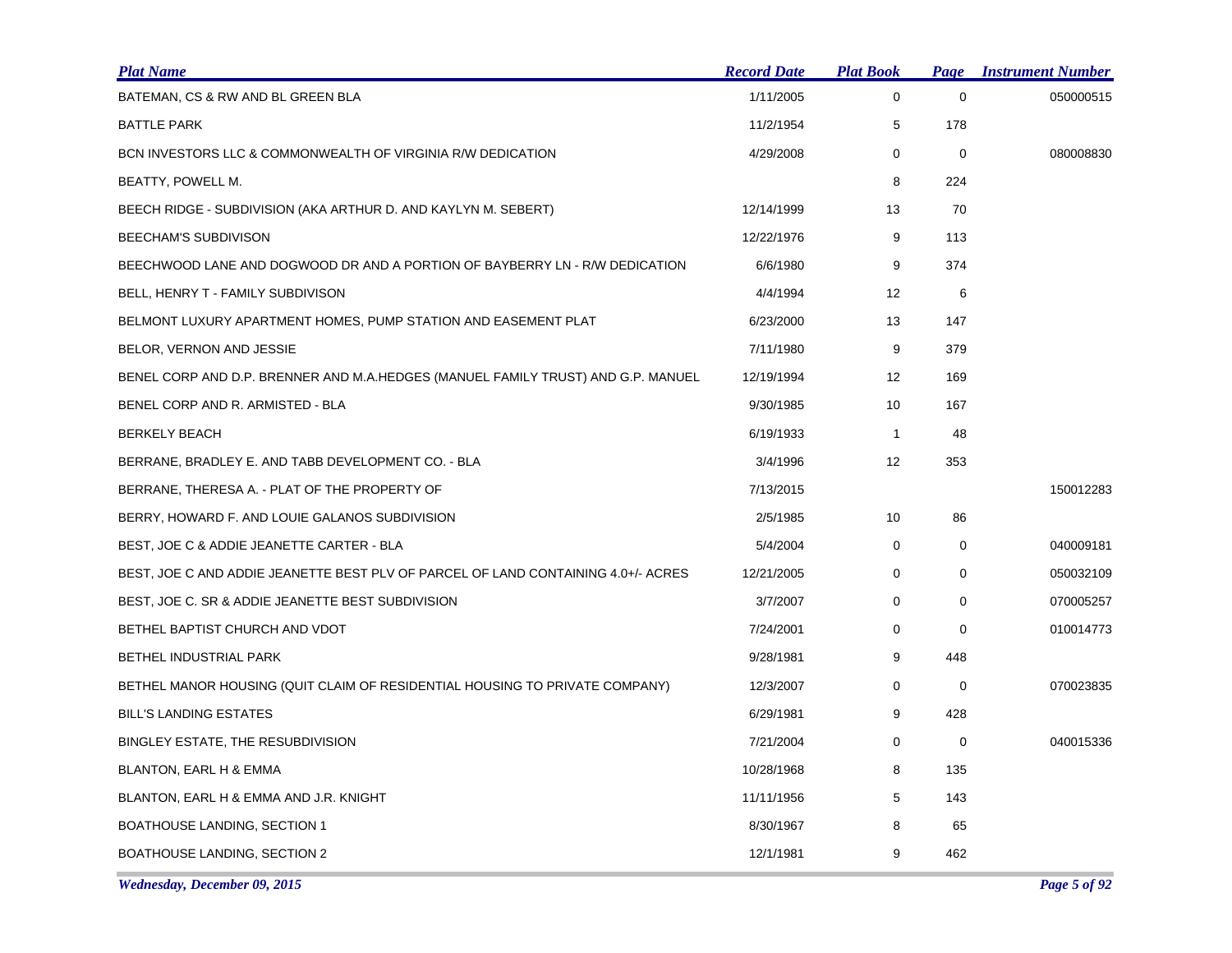| <b>Plat Name</b>                                                               | <b>Record Date</b> | <b>Plat Book</b> | Page        | <b>Instrument Number</b> |
|--------------------------------------------------------------------------------|--------------------|------------------|-------------|--------------------------|
| BOGGS, DANNY LEE - SUBDIVISION                                                 | 3/20/2008          | $\mathbf 0$      | 0           | 080005167                |
| BOGGS, DANNY LEE - SUBDIVISION OF LOT 1                                        | 6/28/2011          |                  |             | 110009634                |
| BOGGS, TEDDIE & JOANN - SUBDIVISION                                            | 8/5/2005           | 0                | $\mathbf 0$ | 050019179                |
| BOLDEN, ROBERT D. AND LAND VENTURE DEVELOPERS AND BUILDERS, INC - BLA          | 8/7/1997           | 12               | 501         |                          |
| BORUM, ALPHONSO                                                                | 4/6/1979           | 9                | 302         |                          |
| BOUNDARY HOMES SUBDIVISION                                                     | 4/13/2007          | 0                | $\mathbf 0$ | 070008675                |
| BOUNDARY LINE ADJUSTMENT & PROPERTY LINE VACATION BETWEEN THE PROPERTIES OF G  | 10/30/2015         |                  |             | 150020199                |
| BOUNDARY LINE ADJUSTMENT BETWEEN PARCELS 8 AND 9, HOWARDS LANDING, SECTION ON  | 2/5/2015           |                  |             | 150001793                |
| BOUNDARY LINE ADJUSTMENT BETWEEN THE PROPERTIES OF CLIFFORD ELLIS EACHUS, TRU  | 2/23/2015          |                  |             | 150002614                |
| BOUNDARY LINE ADJUSTMENT BETWEEN THE PROPERTIES OF LAFAYETTE GUN CLUB OF VIRG  | 4/4/2014           |                  |             | 140004552                |
| BOUNDARY LINE ADJUSTMENT BETWEEN THE PROPERTIES OF MARY JEANETTE MOLDOVAN A    | 3/25/2014          | 0                | 0           | 140003903                |
| BOUNDARY LINE ADJUSTMENT BETWEEN THE PROPERTIES OF SKY BLUE HOMES, LLC A VIRGI | 2/23/2015          |                  |             | 150002612                |
| BOUNDARY LINE ADJUSTMENT OF THE PROPERTY OF JAMES D. MCCREERY & JOHN L. MCCRE  | 9/17/2014          | 0                | $\mathbf 0$ | 140015024                |
| BOYD, RAYMOND & ROSLYN V SURVEY PLAT / BLA                                     | 2/26/1988          | 11               | 315         |                          |
| BOYD, VASCO D & RUTH A SUBDIVISION                                             | 5/19/2011          | 0                | $\mathbf 0$ | 110007752                |
| BP PRODUCTS NORTH AMERICA BLA                                                  | 12/8/2005          | 0                | 0           | 050030980                |
| BP PRODUCTS NORTH AMERICA BOUNDARY SURVEY AND PLV                              | 5/11/2006          | 10               | 598         | 060011025                |
| BP-AMOCO CORPORATION (736.57 +/- AC)                                           | 5/15/2002          | 0                | $\mathbf 0$ | 020008645                |
| BRANDYWINE INVESTMENT COMPANY AND CISCUOLO, FALZON, MORGAN AND ROSENQUIST BL   | 8/26/1991          | 11               | 338         |                          |
| BRANDYWINE LAKESOWNERS ASSOCIATION, INC AND HONEYCUTT, SAMUEL D III & DEBORAH  | 3/21/1996          | 12               | 364         |                          |
| <b>BRANDYWINE SECTION 1</b>                                                    | 6/1/1977           | 9                | 150         |                          |
| <b>BRANDYWINE SECTION 2</b>                                                    | 6/1/1977           | 9                | 151         |                          |
| <b>BRANDYWINE SECTION 3</b>                                                    | 6/9/1978           | 9                | 243         |                          |
| <b>BRANDYWINE SECTION 4</b>                                                    | 11/27/1979         | 9                | 348         |                          |
| BRANDYWINE SECTION 4A                                                          | 5/21/1982          | 9                | 487         |                          |
| <b>BRANDYWINE SECTION 5A</b>                                                   | 2/18/1981          | 9                | 405         |                          |
| BRANDYWINE SECTION 5A, RESUB OF LOTS 200 & 201                                 | 12/9/1987          | 10               | 434         |                          |
| <b>BRANDYWINE SECTION 6</b>                                                    | 5/25/1988          | 10               | 529         |                          |

*Wednesday, December 09, 2015 Page 6 of 92*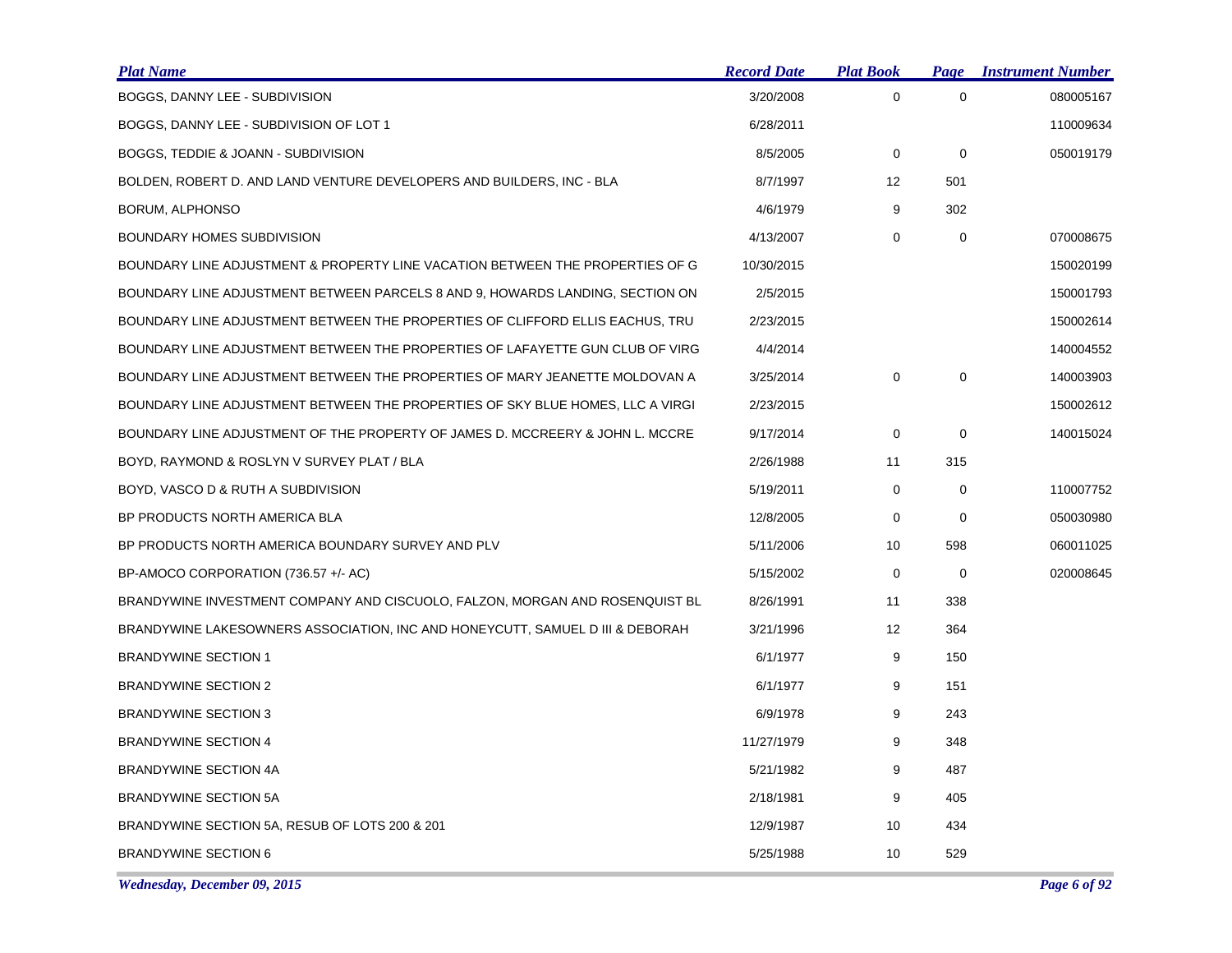| <u>Plat Name</u>                                                               | <b>Record Date</b> | <b>Plat Book</b>  | <b>Page</b> | <b>Instrument Number</b> |
|--------------------------------------------------------------------------------|--------------------|-------------------|-------------|--------------------------|
| BRANDYWINE SECTION 6, LOT 7 RESUB                                              | 3/17/1993          | 11                | 575         |                          |
| <b>BRANDYWINE SECTION 7</b>                                                    | 3/19/1993          | 11                | 580         |                          |
| <b>BREEZE RIDGE</b>                                                            |                    | 5                 | 94          |                          |
| BREEZY POINT LAND TRUST & MONK BLA                                             | 7/18/2001          | 13                | 322         |                          |
| <b>BREEZY POINT SECTION 1</b>                                                  | 12/18/1979         | 9                 | 350         |                          |
| BREEZY POINT SECTION 1, RESUB. LOT 11 & 12                                     | 4/15/1981          | 9                 | 420         |                          |
| BREEZY POINT SECTION 2                                                         | 7/8/1982           | 9                 | 501         |                          |
| BREEZY POINT SECTION 2 RESUB. LOTS 65 & 66                                     | 3/28/1984          | 9                 | 635         |                          |
| BRIGHT, COLEN E & ADA M                                                        | 10/23/1996         | 12                | 413         |                          |
| <b>BROOKS SUBDIVISION</b>                                                      | 11/4/1994          | 12                | 155         |                          |
| BROOKS, SHELLEY D. PROPERTY - PLV                                              | 9/4/2012           |                   |             | 120014587                |
| BROWN DEVELOPMENT COMPANY SUBDIVISION PARCEL B-2                               | 3/28/2006          | 0                 | 0           | 060006896                |
| BROWN, C.E.                                                                    | 11/2/1945          | 4                 | 38          |                          |
| BROWN, MICHAEL C. LIMITED                                                      | 6/13/1996          | 12                | 380         |                          |
| BROWN, MICHAEL C. LIMITED LOTS 1 & 2 RESUB (LIGHTFOOT CROSSING ASSOCIATES LLC) | 3/24/2003          | 0                 | 0           | 030007618                |
| BROWN, MICHAEL C. LIMITED RESUB LOTS 1, 2, 3 & 4                               | 9/2/1998           | 12                | 612         |                          |
| BROWN, MICHAEL C. LIMITED RESUB LOTS 3 AND 4                                   | 1/23/1997          | 12                | 436         |                          |
| BROWN, MICHAEL C. LTD UTILITY EASEMENT                                         | 6/17/1997          | 12                | 483         |                          |
| BROWN, MICHELLE D PLAT OF EASEMENT DEDICATION TO JON AND ERESTINE SMALL        | 1/21/2004          | 0                 | $\mathbf 0$ | 040001347                |
| BROWN, ROBERT L. (LOT 6) AND CORNELIUS E VERNON (PART OF LOT 1)                | 4/19/1995          | 12                | 228         |                          |
| BROWN, SHIRLEY DARDEN & JEROME BRISCO - SURVEY PLAT                            | 4/14/2009          | 0                 | 0           | 090007043                |
| <b>BROWNSVILLE TERRACE SECTION 1</b>                                           | 12/29/1994         | $12 \overline{ }$ | 187         |                          |
| <b>BROWNSVILLE TERRACE SECTION 2</b>                                           | 2/24/1998          | 12                | 567         |                          |
| BROWNSVILLE TERRACE, LOTS 2 AND 3, SECTION 1 PROPERTY OF DENBIGH EAST CONGREGA | 7/1/2014           |                   |             | 140009944                |
| <b>BRUTON GLEN SECTION 1</b>                                                   | 4/27/1998          | $12 \overline{ }$ | 574         |                          |
| <b>BRUTON GLEN SECTION 2</b>                                                   | 4/5/2000           | 13                | 115         |                          |
| BRYANT, FRANK G. AND WILLIE M. BRYANT                                          | 6/28/1996          | 12                | 385         |                          |
| BRYANT, FRANK G., SR & WILLIE M. AND ESTON HOWARD, SR - BLA                    | 6/16/1988          | 10                | 536         |                          |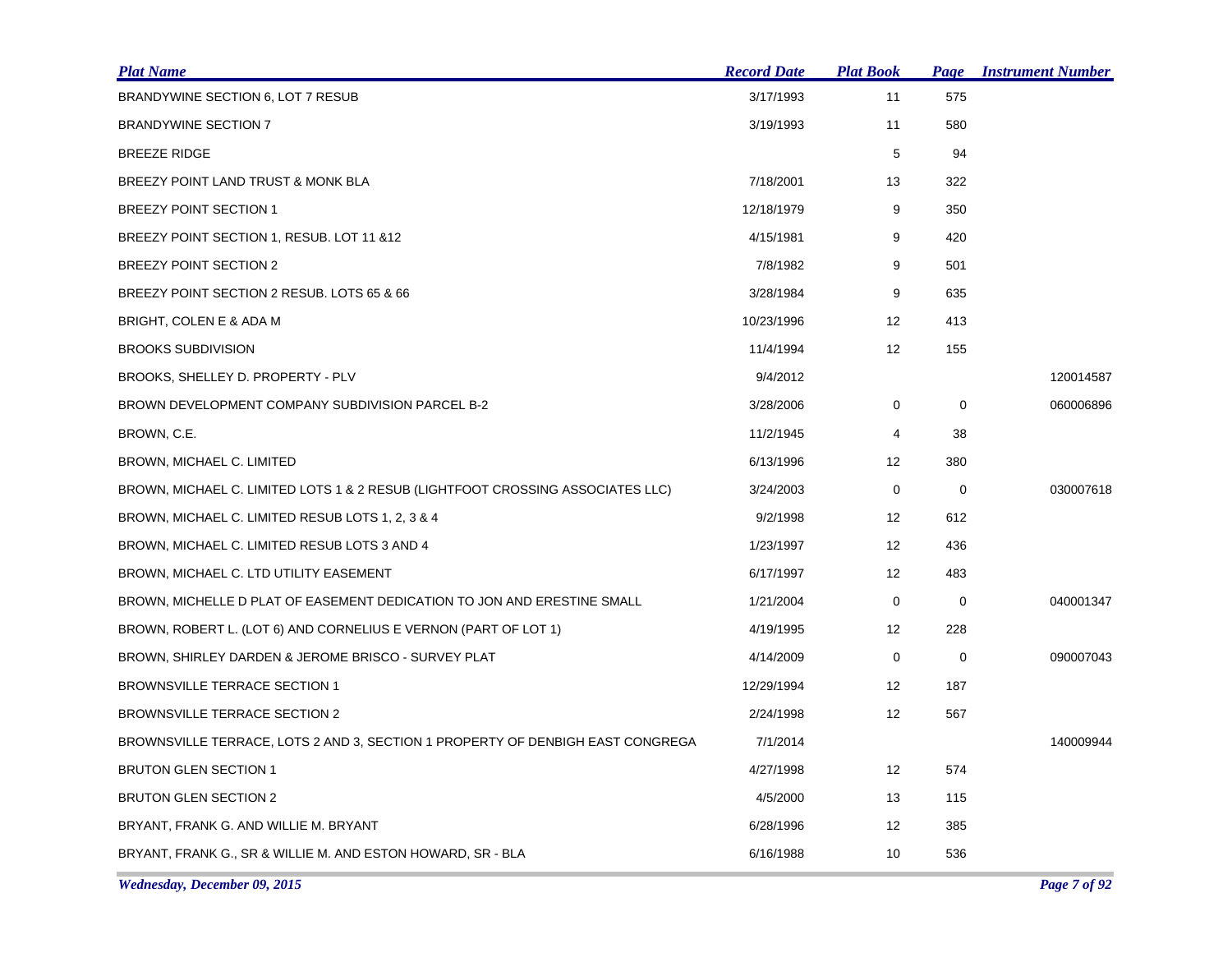| <b>Plat Name</b>                                                                 | <b>Record Date</b> | <b>Plat Book</b> | <b>Page</b> | <b>Instrument Number</b> |
|----------------------------------------------------------------------------------|--------------------|------------------|-------------|--------------------------|
| BUCKANIN, ROBERT M & RHONDA M - PLV                                              | 5/17/2007          | 0                | 0           | 070011442                |
| BUFFA PROPERTIES, LLC RESUB. OF PARCELS 1 & 2                                    | 7/28/2008          | 0                | 0           | 080017414                |
| BULIFANTS LP PARCEL B-3 AND BMP NO 3 SUBDIVISION                                 | 10/18/2005         | 0                | 0           | 050025933                |
| BULIFANTS LP PARCELS 2 AND B-3 BLA                                               | 3/5/2005           | 0                | $\mathbf 0$ | 050003865                |
| BULIFANTS LP PLAT OF EASEMENTS PARCELS B-3A, B-3B, B-3C, B-3D AND B-3E           | 6/7/2007           | 0                | 0           | 070013046                |
| <b>BULIFANTS LP SUBDIVISION, PARCEL B</b>                                        | 4/19/2004          | 0                | $\mathbf 0$ | 040007817                |
| <b>BUNTING POINT - SUBDIVISION</b>                                               | 9/8/2006           | 0                | 0           | 060021741                |
| BUNTING, J.W. III AND B.W. BUNTING AND S.E. MOORE AND R.T. MOORE                 | 3/30/1990          | 11               | 189         |                          |
| <b>BURCHER SUB.</b>                                                              | 12/15/1981         | 9                | 465         |                          |
| BURCHER SUBDIVISION - PLV - LOTS 2 AND 3                                         | 6/11/2003          | 0                | 0           | 030016619                |
| BURCHER SUBDIVISION - RESUB LOT 1                                                | 8/22/1984          | 10               | 33          |                          |
| BURCHER SUBDIVISION - RESUB LOT 4                                                | 3/9/1983           | 9                | 542         |                          |
| BURCHER, DOROTHY HOLLOWAY FAMILY SUBDIVISION                                     | 4/1/2014           |                  |             | 140004245                |
| BURCHER-BROOKS, CAROLYN - PLAT SHOWING 3 PARCELS OF LAND CONTAINING 13.7371 ACR  | 3/7/2005           | 0                | 0           | 050004163                |
| BURKE, ETHELYN T.                                                                | 3/14/1996          | 12 <sup>°</sup>  | 359         |                          |
| BURKE, J MICHAEL & BETTY L AND CHARLES E & JANE TURNELLE AND TABB DEVELOPMENT LL | 2/5/2009           | 5                | 215         | 090002156                |
| BURNETT, JE JR. BLA                                                              | 3/23/1992          | 11               | 546         |                          |
| BURNT BRIDGE RUN CONDOMINIUM PHASE 1                                             | 6/19/1986          | 10               | 248         |                          |
| BURNT BRIDGE RUN CONDOMINIUM PHASE 19                                            | 7/14/2000          | 13               | 85          |                          |
| BURNT BRIDGE RUN CONDOMINIUM PHASE 20                                            | 5/11/2000          | 13               | 118         |                          |
| BURNT BRIDGE RUN CONDOMINIUM PHASE 21                                            | 8/31/2000          | 13               | 132         |                          |
| BURNT BRIDGE RUN CONDOMINIUM PHASE 22                                            | 8/31/2000          | 13               | 172         |                          |
| BURNT BRIDGE RUN CONDOMINIUM PHASE 23                                            | 2/9/2001           | 13               | 243         |                          |
| BURNT BRIDGE RUN CONDOMINIUM PHASE 24                                            | 4/27/2001          | 13               | 291         |                          |
| BURNT BRIDGE RUN CONDOMINIUM PHASE 25                                            | 8/13/2001          | 13               | 335         |                          |
| BURNT BRIDGE RUN CONDOMINIUM PHASE 26                                            | 12/4/2001          | 0                | $\mathbf 0$ | 010020112                |
| BURNT BRIDGE RUN CONDOMINIUM PHASE 27                                            | 8/21/2001          | 13               | 350         |                          |
| BURNT BRIDGE RUN CONDOMINIUM PHASE 28                                            | 8/21/2001          | 13               | 348         |                          |

*Wednesday, December 09, 2015 Page 8 of 92*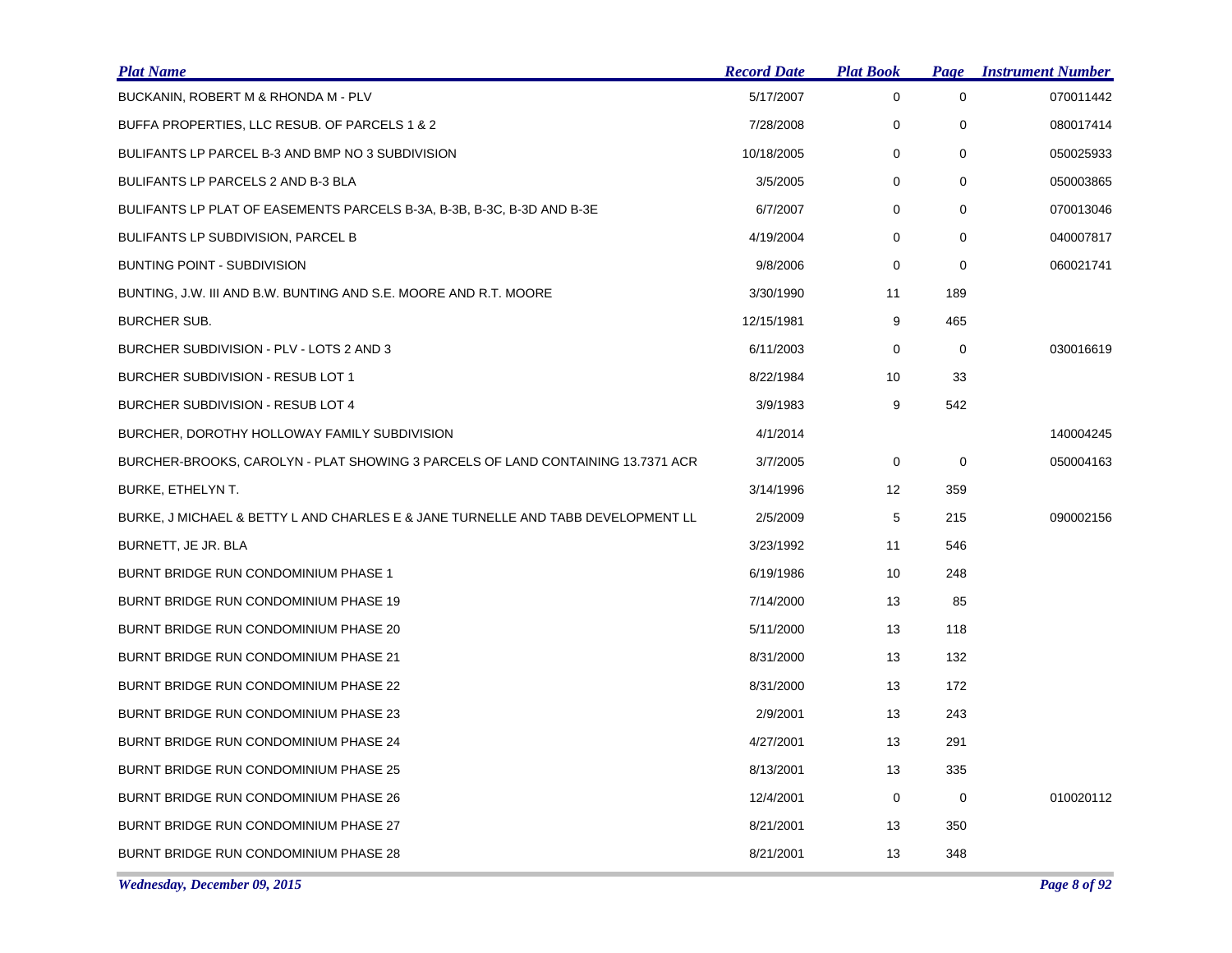| <b>Plat Name</b>                                                        | <b>Record Date</b> | <b>Plat Book</b> | Page        | <b>Instrument Number</b> |
|-------------------------------------------------------------------------|--------------------|------------------|-------------|--------------------------|
| BURNT BRIDGE RUN CONDOMINIUM PHASE 29 & 30                              | 12/4/2001          | 0                | $\mathbf 0$ | 010020114                |
| <b>BUSCH CORPORATE CENTER PARCEL 5</b>                                  | 10/25/1978         | 9                | 264         |                          |
| <b>BUSCH CORPORATE CENTER PARCEL C</b>                                  | 10/24/1984         | 10               | 47          |                          |
| <b>BUSCH CORPORATE CENTER RESUB PARCEL C</b>                            | 4/21/1988          | 10               | 515         |                          |
| <b>BUSCH CORPORATE CENTER WMSBG</b>                                     | 11/9/1988          | 10               | 606         |                          |
| <b>BUSCH GARDENS PARKING LOT</b>                                        | 6/2/1978           | 9                | 240         |                          |
| BUSCH INDUSTRIAL PARK, LOT 1B, PHASE II - SUBDIVISION                   | 2/14/2014          |                  |             | 140002449                |
| BUSCH INDUSTRIAL PARK PLV LOTS 9 AND 10B                                | 4/25/2007          | 13               | 99          | 070009569                |
| BUSCH INDUSTRIAL PARK SUBDIVISION OF LOT 10B                            | 3/15/2000          | 13               | 99          |                          |
| BUSCH INDUSTRIAL PARK SUBDIVISION OF LOT 10C AND COMMON OPEN SPACE PLAT | 8/31/2004          | 0                | $\mathbf 0$ | 040018660                |
| BUSCH INDUSTRIAL PARK SUBDIVISION OF LOT 11A                            | 9/30/2004          | 0                | 0           | 040020664                |
| BUSCH INDUSTRIAL PARK SUBDIVISION OF LOT 8A & 8B                        | 6/26/2001          | 13               | 310         |                          |
| BUSCH INDUSTRIAL PARK SUBDIVISION OF LOTS 10A & 14                      | 5/19/1994          | 12               | 54          |                          |
| BUSCH INDUSTRIAL PARK SUBDIVISION OF LOTS 8A & 8B                       | 6/26/2001          | 13               | 310         |                          |
| BUSCH INDUSTRIAL PARK, LOT 9                                            | 8/3/1999           | 13               | 27          |                          |
| BUSCH INDUSTRIAL PARK, LOTS 10A & 14                                    | 6/13/1994          | 12 <sup>2</sup>  | 69          |                          |
| BUSCH INDUSTRIAL PARK, LOTS 6 & 7                                       | 9/6/1994           | 12               | 122         |                          |
| BUSCH INDUSTRIAL PARK, LOTS 8A AND 8B PLV                               | 11/8/2004          | 0                | $\mathbf 0$ | 040023397                |
| BUSCH INDUSTRIAL PARK, PHASE 2, LOT 1A                                  | 2/2/2007           | 0                | 0           | 070002794                |
| BUSCH INDUSTRIAL PARK, PHASE 2, LOT 1B                                  | 11/27/2007         | 0                | $\mathbf 0$ | 070027532                |
| BUSCH INDUSTRIAL PARK, PHASE 2, LOT 5A & 5B                             | 12/12/2001         | 0                | 0           | 010020855                |
| BUSCH INDUSTRIAL PARK, PHASE 2, LOTS 3 AND 4 SUBDIVISION                | 12/22/2014         |                  |             | 140021061                |
| BUSCH INDUSTRIAL PARK, SUBDIVISION OF LOT 12                            | 6/22/2007          | 0                | $\mathbf 0$ | 070014309                |
| <b>BUSCH PROPERTIES</b>                                                 | 7/1/1977           | 9                | 162         |                          |
| <b>BUSCH PROPERTIES INC</b>                                             | 12/15/1976         | 9                | 111         |                          |
| <b>BUSCH PROPERTIES INC ROW</b>                                         | 6/8/1977           | 9                | 156         |                          |
| BUSCH PROPERTIES INC TO GULF OIL                                        | 12/15/1976         | 9                | 112         |                          |
| <b>BUSCH PROPERTIES LOTS 38 &amp; 39</b>                                | 11/30/1978         | 9                | 269         |                          |

*Wednesday, December 09, 2015 Page 9 of 92*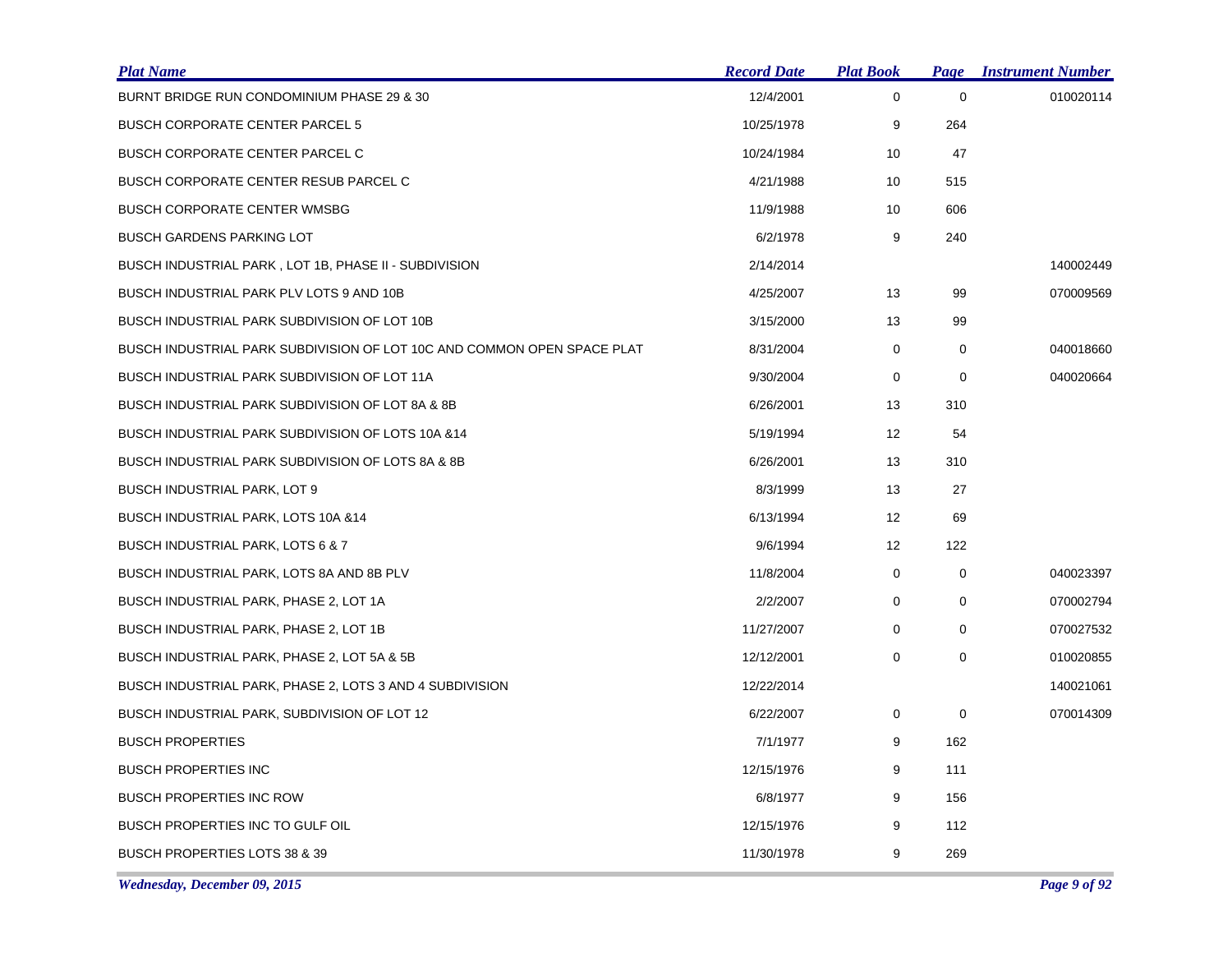| <b>Plat Name</b>                                          | <b>Record Date</b> | <u> Plat Book</u> | Page        | <b>Instrument Number</b> |
|-----------------------------------------------------------|--------------------|-------------------|-------------|--------------------------|
| BUSCH PROPERTIES, INC, PLAT OF SUBDIVISION OF PROPERTY OF | 5/29/2014          |                   |             | 140008004                |
| BUTLER, MARIAN E                                          | 6/28/1996          | 12 <sup>2</sup>   | 384         |                          |
| BYRD LANE SUB                                             | 7/1/1955           | 5                 | 191         |                          |
| <b>BYRUM CURTIS B - BLA</b>                               | 6/4/1990           | 11                | 212         |                          |
| <b>BYRUM ESTATE</b>                                       | 3/17/1978          | 9                 | 219         |                          |
| BYRUM ESTATE FAMILY SUBDIVISION AND BLA                   | 5/28/2004          | 0                 | $\mathbf 0$ | 040011126                |
| BYRUM ESTATE RESUB. OF LOT 3                              | 3/30/1984          | 9                 | 637         |                          |
| C H SHEILD, JR (LOT 56) AND KATE A SMITH (LOT 57) PLV     | 4/24/2012          |                   |             | 120006822                |
| CAGLE, ALTON L. AND JACQUELINE                            | 9/7/1978           | 9                 | 255         |                          |
| CAIN'S TERRACE SECTION 1                                  | 8/31/1962          | 5                 | 88          |                          |
| CAIN'S TERRACE SECTION 2                                  | 8/31/1962          | 6                 | 195         |                          |
| CALAMAR ACRES SECTION A                                   | 11/29/1966         | 8                 | 16          |                          |
| CALDWELL, SALLY E AND CM FAMILY SUB.                      | 7/25/1983          | 9                 | 573         |                          |
| CALLAHAN VILLAGE DUPLEXES                                 | 3/3/1997           | 12                | 446         |                          |
| CALLAHAN VILLAGE DUPLEXES RESUB LOT 29                    | 3/12/1997          | 12                | 453         |                          |
| <b>CALTHROP POINT</b>                                     | 10/1/1987          | 10                | 409         |                          |
| CAMDEN, CHARLES T.                                        | 3/11/1985          | 10                | 94          |                          |
| CARMINES, AMEE FRANCES - BLA                              | 5/12/2005          | 0                 | 0           | 050010786                |
| CARMINES, JAMES & JUDY BLA                                | 5/17/2005          | 0                 | 0           | 050011290                |
| CARMINES, JAMES W AND JUDY H                              | 12/27/1976         | 9                 | 115         |                          |
| CARMINES, JAMES W. & JUDY H. FAMILY SUBDIVISION           | 9/15/2009          | 0                 | $\mathbf 0$ | 090020090                |
| CARPENTER AND WHEELER                                     | 1/14/1985          | 10                | 77          |                          |
| CARPENTER AND WHEELER - SUBDIVISION OF LOT 1              | 11/19/1997         | 12                | 537         |                          |
| CARR, MERRILL & YORK DEVELOPMENT LAND - BLA               | 12/20/1984         | 10                | 66          |                          |
| CARRAWAY TERRACE                                          | 10/30/1957         | 6                 | 9           |                          |
| CARRINGTON, MARK D BLA                                    | 9/21/2005          | 0                 | 0           | 050023236                |
| CARTER ESTATES SUBDIVISION                                | 12/23/2014         |                   |             | 140021079                |
| CARTER, ALEXANDER EST                                     | 1/31/1956          | 5                 | 215         |                          |

*Wednesday, December 09, 2015 Page 10 of 92*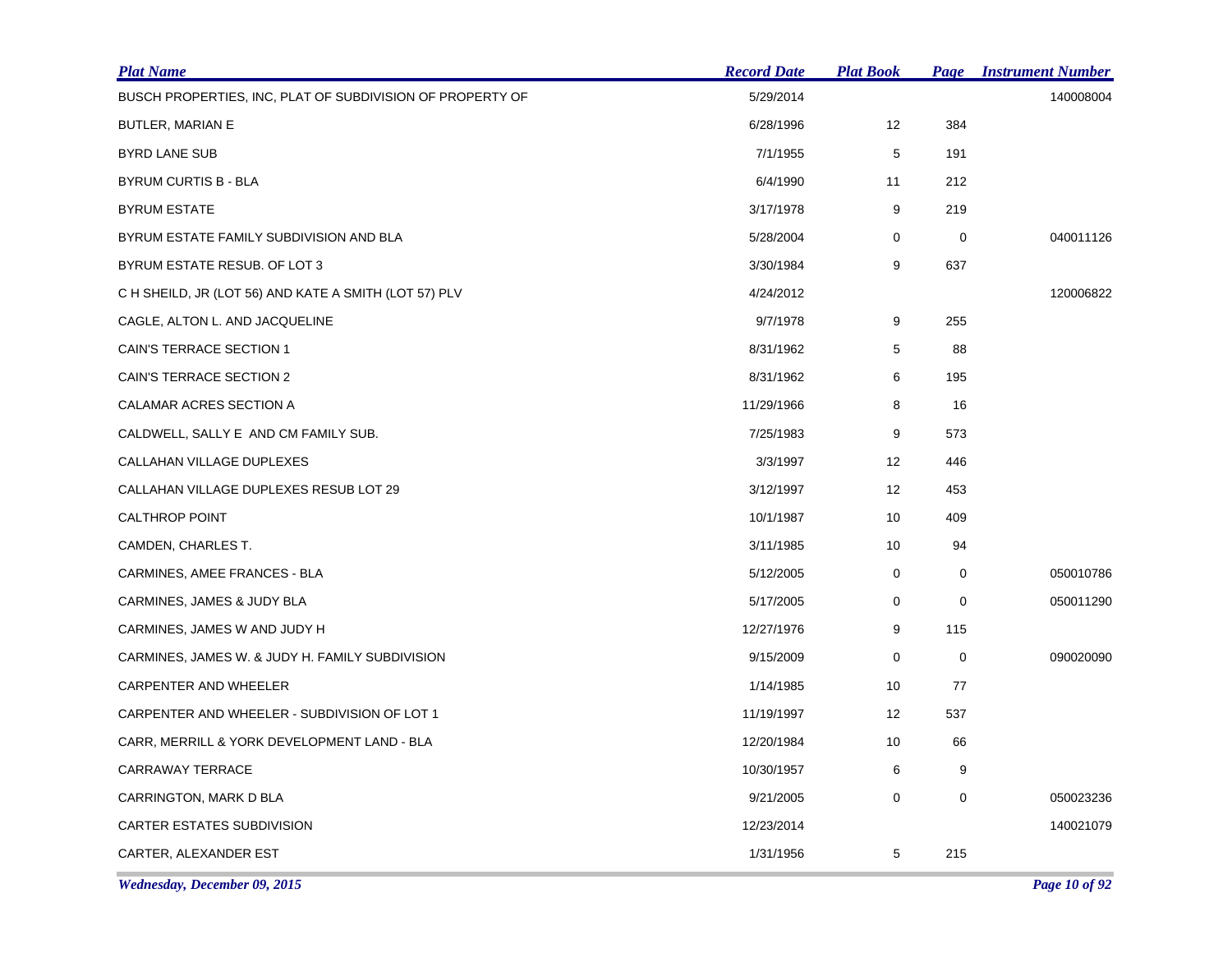| <b>Plat Name</b>                                               | <b>Record Date</b> | <b>Plat Book</b> | Page        | <b>Instrument Number</b> |
|----------------------------------------------------------------|--------------------|------------------|-------------|--------------------------|
| CARTER, JAMES D. AND TERRY H                                   | 11/25/1985         | 10               | 186         |                          |
| CARTER, JAMES D. III, TRUSTEE & TERRY H. CARTER, TRUSTEE - PLV | 5/11/2010          | 10               | 186         | 100007679                |
| CARTER, THOMAS                                                 | 10/6/1975          | 9                | 48          |                          |
| CARTWRIGHT, DAVIS W. & JOY S. - PLAT OF CORRECTION             | 9/18/2002          | 0                | $\mathbf 0$ | 020018712                |
| CARTWRIGHT, DAVIS W. & JOY S. SUBDIVISION                      | 11/30/2001         | 0                | $\mathbf 0$ | 010019753                |
| CARTWRIGHT, DAVIS W. IV, FAMILY SUBDIVISION                    | 12/7/2010          |                  |             | 100020534                |
| CARVER GARDENS RESUB LOT 28 & PARCEL 5B                        | 1/6/1993           | 11               | 567         |                          |
| CARVER GARDENS SECTION 1                                       | 8/21/1954          | 5                | 169         |                          |
| <b>CARVER GARDENS SECTION 2</b>                                | 8/2/1955           | 5                | 201         |                          |
| CARVER GARDENS SECTION 3 PART 1                                | 8/18/1964          | $\overline{7}$   | 98          |                          |
| CARVER GARDENS SECTION 3 PART 2                                | 1/20/1967          | 8                | 26          |                          |
| CARVER GARDENS SECTION 4                                       |                    | 8                | 316         |                          |
| <b>CARVER GARDENS SECTION 5A</b>                               | 2/9/1972           | 8                | 382         |                          |
| CARVER GARDENS SECTION 5B                                      | 2/20/1974          | 8                | 458         |                          |
| <b>CARVER GARDENS SECTION 6</b>                                | 6/5/2001           | 13               | 302         |                          |
| CARVER PLACE                                                   | 1/4/1962           | 6                | 162         |                          |
| CASEY AND ASSOCIATES, LP AND ROCHAMBEAU, LLC - BLA             | 8/26/2011          |                  |             | 110013069                |
| CASH, LYDIA LINDA AND ZOOK MOBILE HOMES - BLA                  | 10/11/2001         | 13               | 368         |                          |
| CASTELLOW HEIGHTS SECTION 1                                    | 12/16/1986         | 10               | 319         |                          |
| CASTELLOW HEIGHTS SECTION 2                                    | 2/6/1989           | 11               | 11          |                          |
| CASTELLOW, THOMAS C.                                           | 1/21/1993          | 11               | 570         |                          |
| CASTELLOW, VIRGINIA                                            | 6/10/1985          | 10               | 129         |                          |
| CAUSEY, NEEDHAM WILBUR AND JUNNIE B.                           | 2/11/1998          | 12               | 563         |                          |
| <b>CEDAR HAVEN</b>                                             | 10/8/1963          | $\overline{7}$   | 52          |                          |
| CHANDLER, WILLIAM AND COLEMAN                                  | 7/11/1986          | 10               | 261         |                          |
| CHAPPELL, JOHN A                                               | 11/13/1986         | 10               | 304         |                          |
| <b>CHARLESTON HEIGHTS SECTION 1</b>                            | 4/27/1962          | 6                | 180         |                          |
| <b>CHARLESTON HEIGHTS SECTION 2</b>                            | 5/23/1963          | $\overline{7}$   | 31          |                          |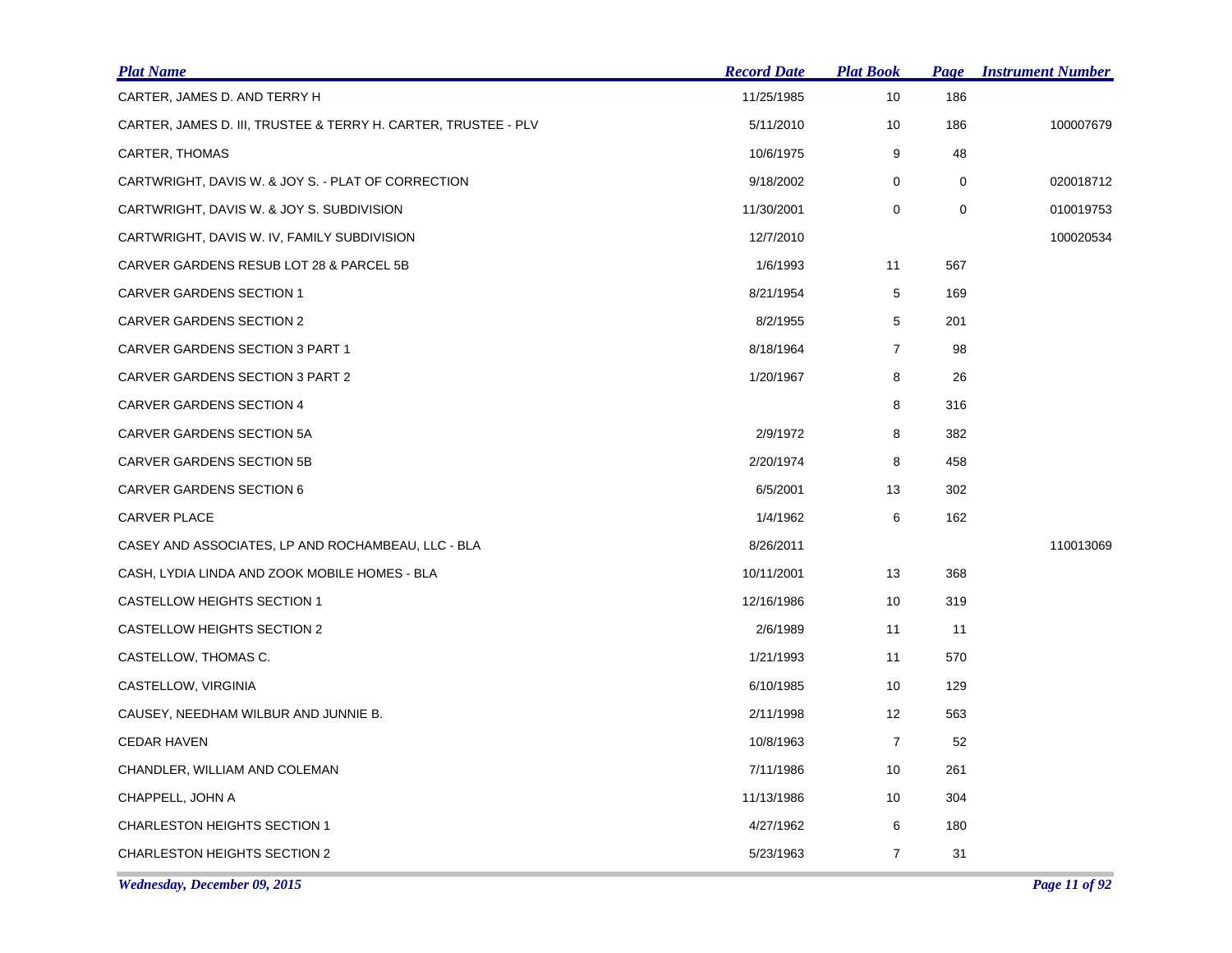| <b>Plat Name</b>                                                                   | <b>Record Date</b> | <b>Plat Book</b>  | <b>Page</b> | <b>Instrument Number</b> |
|------------------------------------------------------------------------------------|--------------------|-------------------|-------------|--------------------------|
| CHARNICK, ELIZABETH MITHELL ESTATE                                                 | 8/1/1994           | 12 <sup>2</sup>   | 98          |                          |
| CHEADLE HEIGHTS SECTION 1                                                          | 3/2/1965           | $\overline{7}$    | 126         |                          |
| CHEADLE HEIGHTS SECTION 2                                                          |                    | 8                 | 222         |                          |
| CHEADLE HEIGHTS SECTION 3                                                          | 8/2/1973           | 8                 | 416         |                          |
| <b>CHEADLE TERRACE</b>                                                             | 9/12/1961          | 6                 | 143         |                          |
| CHEADLES (A PORTION OF), LOT 1, PROPERTY OF MORDECAI W & SHEILA A GAYLE, SUBDIVISI | 2/19/2004          | 0                 | $\mathbf 0$ | 040003343                |
| CHEADLES FAMILY SUBDIVISION PARCEL 11                                              | 12/29/2000         | 13                | 226         |                          |
| CHEEK, MAE A BLA & SUBDIVISION                                                     | 1/21/2004          | 0                 | 0           | 040001205                |
| CHEESEMAN, DOROTHY E                                                               | 1/6/1989           | 11                | 3           |                          |
| <b>CHERRY COVE</b>                                                                 | 10/31/1960         | 6                 | 106         |                          |
| CHERRY HALL SUBDIVISION                                                            | 9/9/1994           | 12                | 135         |                          |
| <b>CHESAPEAKE WATCH</b>                                                            | 11/20/2000         | 13                | 207         |                          |
| CHESAPEAKE WATCH LOT 1 AND CATHERINE WEAVER BLA                                    | 11/13/2001         | $\mathbf 0$       | 0           | 010018571                |
| CHESAPEAKE WATCH RESUB LOTS 5 & 6                                                  | 9/26/2001          | 13                | 358         | 000010852                |
| <b>CHEYENNE HILLS</b>                                                              | 4/25/2002          | 0                 | 0           | 020007488                |
| CHISCHIAK WATCH PLAT REVISION                                                      | 12/12/1994         | $12 \overline{ }$ | 166         |                          |
| CHISCHIAK WATCH SECTION 1 LOTS 1-3 & 12-16                                         | 7/27/1994          | 12                | 94          |                          |
| CHISCHIAK WATCH SECTION 1 RESUB                                                    | 10/8/1991          | 11                | 349         |                          |
| CHISCHIAK WATCH SECTION 1 SECTION 1 PARCEL A                                       | 2/1/1991           | 11                | 274         |                          |
| CHISCHIAK WATCH YORKTOWN WATER STREET REVILIZATION                                 | 2/1/1991           | 11                | 273         |                          |
| CHISMAN LANDING SECTION 1                                                          | 9/26/1983          | 9                 | 594         |                          |
| <b>CHISMAN LANDING SECTION 2</b>                                                   | 5/30/1984          | 10                | 16          |                          |
| CHISMAN'S POINT SECTION 1                                                          | 12/8/1958          | 6                 | 27          |                          |
| CHISMAN'S POINT SECTION 2                                                          | 6/15/1962          | 6                 | 191         |                          |
| CHISMAN'S POINT SECTION 2 LOTS 13 & 14 PLV                                         | 2/25/2005          | 0                 | 0           | 050003434                |
| CHRISTIAN, BARBARA H AND RALPH E CARR                                              | 8/16/1991          | 11                | 337         |                          |
| CHRISTOPHER A & MERLINA A RIGO - PLV                                               | 3/22/2007          | 0                 | 0           | 070006548                |
| CHURCHILL ESTATES SECTION 1                                                        | 9/4/1962           | 6                 | 196         |                          |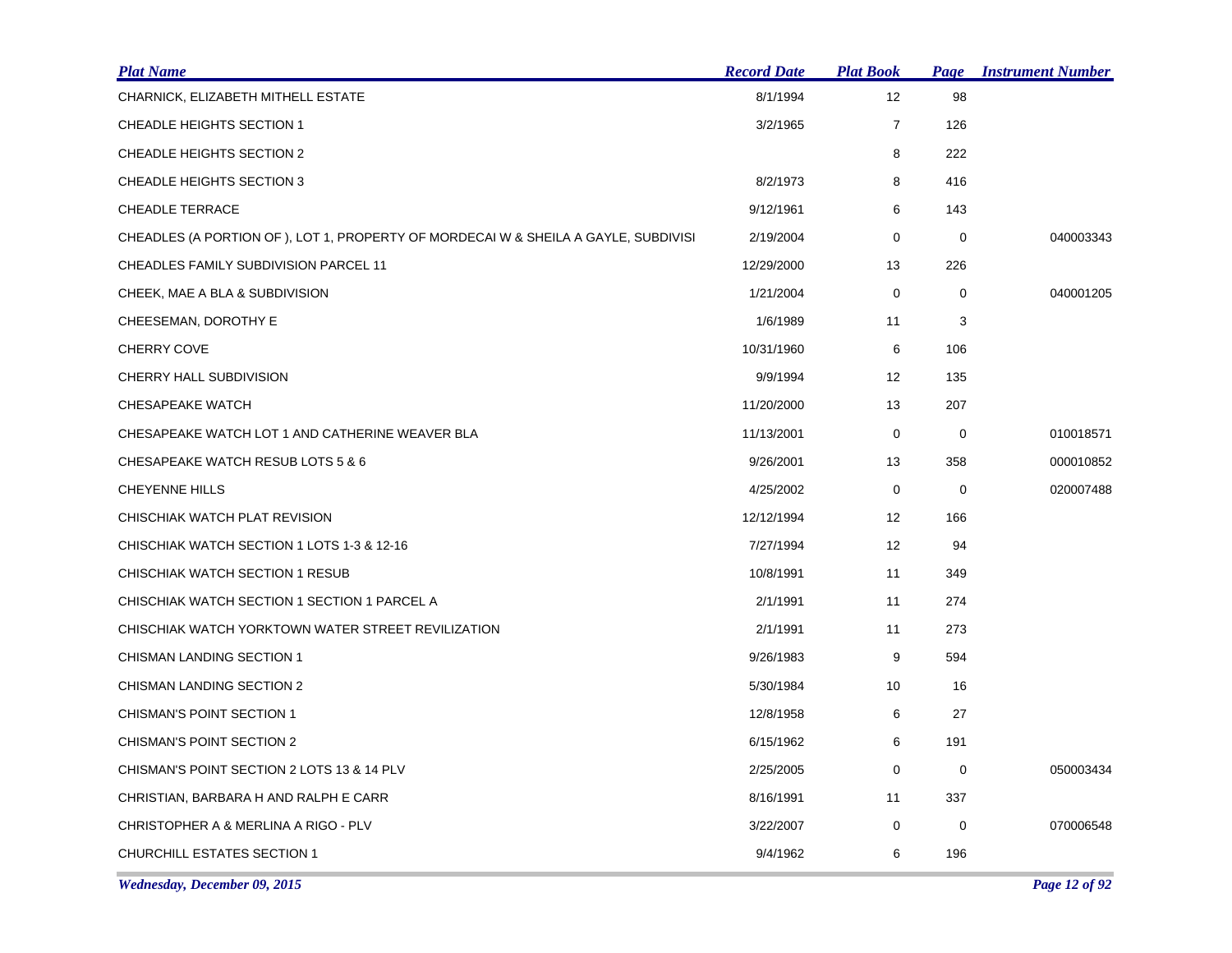| <u>Plat Name</u>                                                                 | <b>Record Date</b> | <b>Plat Book</b> | <b>Page</b> | <b>Instrument Number</b> |
|----------------------------------------------------------------------------------|--------------------|------------------|-------------|--------------------------|
| CHURCHILL ESTATES SECTION 2                                                      | 6/22/1964          | $\overline{7}$   | 89          |                          |
| CHURCHILL ESTATES SECTION 3                                                      | 6/14/2006          | 0                | $\mathbf 0$ | 060014063                |
| CICERO FAMILY SUBDIVISION PROPERTY STANDING IN THE NAME OF MICHAEL F BURR & SAND | 3/30/2012          | 12               | 294         | 120005331                |
| CICERO, ENRICO & ANNA LUCILLE FAMILY SUBDIVISION                                 | 3/13/1989          | 11               | 36          |                          |
| CICERO, ENRICO A. & ANNA LUCILLE FAMILY SUBDIVISION                              | 9/21/1995          | 12               | 294         |                          |
| CICERO, ENRICO A. & ANNA LUCILLE PARCEL A                                        | 11/27/1995         | 12               | 304         |                          |
| CITY OF NEWPORT NEWS - CONVENYANCE TO PENINSULA AIRPORT COMMISSION               | 11/18/1997         | 12               | 535         |                          |
| CITY OF NEWPORT NEWS & PENINSULA AIRPORT COMMISSION                              | 12/27/2000         | 13               | 225         |                          |
| CITY OF NEWPORT NEWS AND YORK COUNTY - BLA (BOUNDARY LINE CHANGE)                | 7/2/2007           | 0                | $\mathbf 0$ | 070015068                |
| CITY OF NEWPORT NEWS SUBDIVISION FOR CONVEYANCE TO THE PENINSULA AIRPORT COM     | 5/2/2003           | 0                | $\mathbf 0$ | 030012091                |
| CITY OF NEWPORT NEWS SUBDIVISION OF A PARCEL OF LAND CONTAINING 73.7110 ACRES    | 6/1/2006           | 0                | $\mathbf 0$ | 060012744                |
| CITY OF WILLIAMSBURG - BLA AND LOT LINE VACATION PLAT                            | 5/16/2007          | 11               | 676         | 070011363                |
| CITY OF WILLIAMSBURG AND THE COMMONWEALTH OF VA. - BLA                           | 1/3/1991           | 11               | 269         |                          |
| CITY OF WILLIAMSBURG AND W. FABER MERSHON - BLA                                  | 11/5/1993          | 11               | 676         |                          |
| CLEARWATER COVE A WATERFRONT COMMUNITY - SUBDIVISION                             | 4/27/2006          |                  |             | 060009532                |
| <b>COBBLE CREEK SECTION 1</b>                                                    | 6/10/1988          | 10               | 533         |                          |
| <b>COBBLE CREEK SECTION 2</b>                                                    | 7/23/1990          | 11               | 231         |                          |
| <b>COBURN CT</b>                                                                 | 3/14/1953          | 5                | 75          |                          |
| COHEN, ALAN P INC & JAMES WILSON INC AND PAUL B. SPENCER - BLA                   | 1/29/1985          | 10               | 82          |                          |
| COLBERTS TRACE SUBDIVISION OF LOT 16                                             | 7/16/1998          | 12               | 603         |                          |
| COLE, GEORGE D. JR SUBDIVISION PLAT                                              | 4/26/2004          | 0                | $\mathbf 0$ | 040008407                |
| <b>COLLINS SUBDIVISION</b>                                                       | 12/12/1996         | 12               | 428         |                          |
| COLONIAL RECREATION INC SUBDIVISION                                              | 6/6/2006           | 0                | $\mathbf 0$ | 060013270                |
| COLONIAL WILLIAMSBURG FOUNDATION AND OAK GROVE BAPTIST CHURCH BLA                | 11/25/2003         | 0                | $\mathbf 0$ | 030037183                |
| COLONIAL WILLIAMSBURG FOUNDATION SURVEY PLAT CONTAINING 433.87 AC.               | 10/2/2006          | 9                | 578         | 060024288                |
| COLONIAL X INC SUBDIVISION                                                       | 4/25/1997          | 12               | 467         |                          |
| COLONNA SUBDIVISION OF LOT 2                                                     | 7/21/2005          | 0                | 0           | 050017720                |
| COLONNA, CYNTHIA MACOMBER                                                        | 7/16/1999          | 13               | 12          |                          |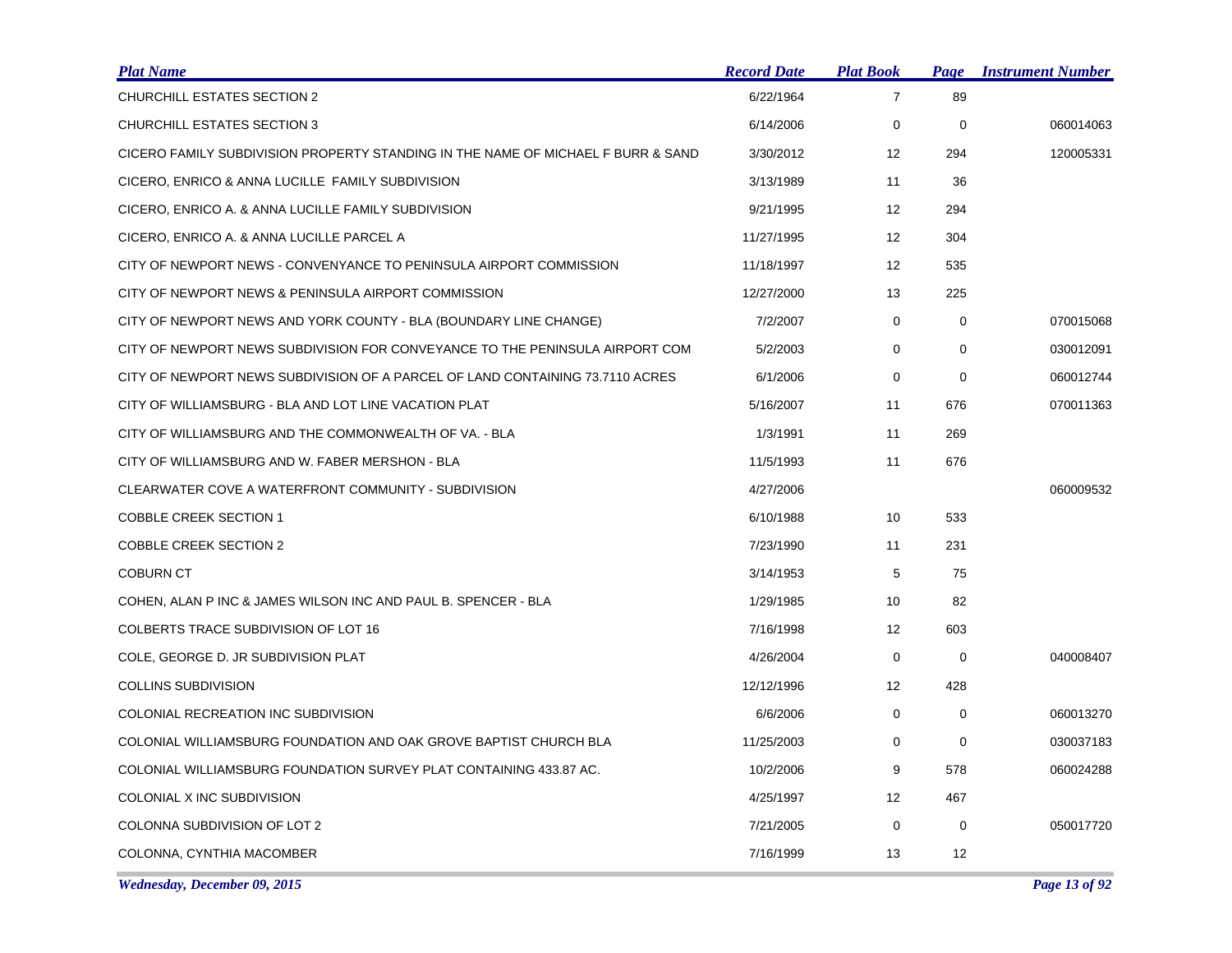| <b>Plat Name</b>                                                              | <b>Record Date</b> | <b>Plat Book</b> | <b>Page</b> | <b>Instrument Number</b> |
|-------------------------------------------------------------------------------|--------------------|------------------|-------------|--------------------------|
| COLONNA, GEORGE B. JR                                                         | 6/12/1979          | 9                | 318         |                          |
| COLONNA, GEORGE B. JR AND CYNTHIA M. FAMILY SUB.                              | 6/15/1995          | 12               | 256         |                          |
| <b>COLONY PINES OF YORK SECTION 1 CONSERVATION EASEMENTS</b>                  | 12/18/2002         | 0                | 0           | 020025737                |
| COMBINED REAL ESTATE INVESTMENT GROUP LTD                                     |                    | 8                | 426         |                          |
| COMBS, ARTHUR C.                                                              | 12/12/1983         | 9                | 619         |                          |
| COMBS, JOHN W. ESTATE                                                         | 5/24/1985          | 10               | 118         |                          |
| COMBS, NORMAN V. FAMILY SUB                                                   | 9/5/1984           | 10               | 3           |                          |
| <b>COMMERCIAL PROPERTIES</b>                                                  | 6/6/1978           | 9                | 242         |                          |
| COMMONWEALTH OF VA & LANDMARK PROPERTIES OF VA, LLC QUIT CLAIM DEED           | 6/5/2008           | $\mathbf 0$      | $\mathbf 0$ | 080012079                |
| COMPILED PLAT SHOWING BOUNDARY LINE ADJUSTMENT BETWEEN THE PROPERTIES OF JEA  | 12/29/2014         |                  |             | 140021262                |
| CONCILUS, NICK AND GRACE                                                      | 6/18/1981          | 9                | 427         |                          |
| COOK, MARSHALL W. JR                                                          | 9/2/1999           | 13               | 45          |                          |
| COOK, RICHARD & WILLIAM COOK ESTATES (CONVEYED TO ALLEN, JOHN T. & SHARON C.) | 8/7/2003           | 0                | 0           | 030024740                |
| COOK, RICHARD AND WILLIAM COOK ESTATES SURVEY PLAT                            | 2/27/1976          | 9                | 65          |                          |
| COOKE, JAMES E. AND BERTHA P. SUBDIVISION                                     | 10/24/1988         | 10               | 594         |                          |
| COOPER, OPRAH H. ESTATES RESUB                                                | 11/23/1988         | 10               | 615         |                          |
| <b>COOPERS LANDING</b>                                                        | 10/17/1990         | 11               | 250         |                          |
| COPELAND, WALTOR AND EVELYN                                                   | 9/30/1985          | 10               | 166         |                          |
| COPLEY, HARRY B AND GENEVIENE C AND JOHN R AND PHYLLIS G GREENWAY             | 11/25/1986         | 10               | 309         |                          |
| CORRIGAN, JOHN & SHEILA AND LEE RICH - BLA                                    | 3/9/2000           | 13               | 95          |                          |
| COTTON FAMILY SUBDIVISION                                                     | 11/10/2004         | 0                | $\mathbf 0$ | 040023563                |
| COUNTRY CLUB ACRES RESUB LOTS 24 & 25                                         | 12/21/1977         | 9                | 200         |                          |
| COUNTRY CLUB ACRES RESUB PARCEL C                                             | 3/28/1980          | 9                | 362         |                          |
| COUNTRY CLUB ACRES, SECTION 1 & 2                                             | 3/2/1970           | 8                | 215         |                          |
| COUNTRY CLUB ACRES, SECTION 1 & 2, LOTS 7 & 8 RESUB                           | 7/10/2010          |                  |             | 100011092                |
| COUNTRY CLUB ACRES, SECTION 3                                                 | 5/7/1985           | 10               | 112         |                          |
| COUNTRY CLUB ACRES, SECTION 3, LOTS 12 & 13 - BLA                             | 9/12/2005          | 0                | $\mathbf 0$ | 050022368                |
| COUNTRY CLUB ACRES, SECTION 4                                                 | 8/27/1987          | 10               | 393         |                          |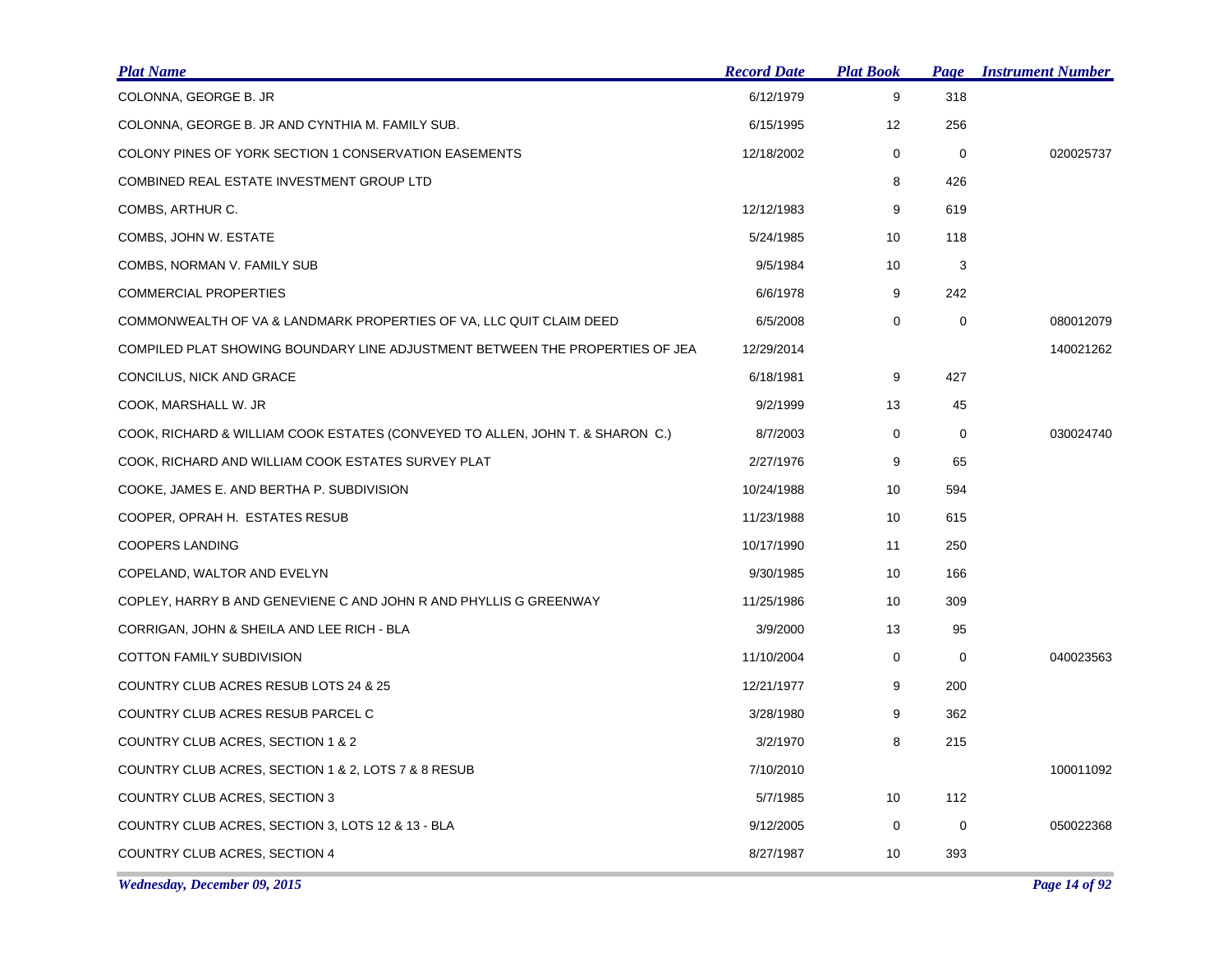| <b>Plat Name</b>                                                                | <b>Record Date</b> | <u>Plat Book</u> | <b>Page</b>  | <b>Instrument Number</b> |
|---------------------------------------------------------------------------------|--------------------|------------------|--------------|--------------------------|
| COUNTRY CLUB ACRES, SECTION 5                                                   | 1/13/2004          | 0                | 0            | 040000801                |
| <b>COUNTRY CLUB PARK</b>                                                        | 1/5/1979           | 9                | 283          |                          |
| COUNTRY CLUB PARK 2-A                                                           | 8/8/1980           | 9                | 382          |                          |
| COUNTRY CLUB PARTNERS, LLC AND WILLIAMSBURG GOLF INVESTORS II, LLC - BLA        | 1/13/2011          |                  |              | 110000862                |
| COUNTY OF YORK - BLA                                                            | 12/29/2004         | 0                | $\mathbf 0$  | 040026880                |
| COUNTY OF YORK AND ALVIN P. ANDERSON (ANNA P ANDERSON) - BLA                    | 2/9/1995           | 12               | 198          |                          |
| COUNTY OF YORK AND COUNTY SCHOOL BOARD OF YORK COUNTY, PROPERTIES STANDING I    | 1/24/2014          |                  |              | 140001458                |
| COUNTY OF YORK AND GEORGE J KARDES - BLA                                        | 8/18/1993          | 11               | 641          |                          |
| COUNTY OF YORK AND RADHAKRISHNA, LLC - BEING A PORTION OF PARCEL A - CONVEYANCE | 8/26/2003          | 0                | 0            | 030027369                |
| COUNTY OF YORK CONSERVATION EASEMENT (BROWN PARK)                               | 3/24/2006          | 0                | 0            | 060006742                |
| COURTNEY SQUARE LTD PATNERSHIP                                                  | 10/9/1990          | 11               | 249          |                          |
| COUSINS, JASON P. BLA                                                           | 7/26/2010          |                  |              | 100011866                |
| COUSINS, JASON P. BOUNDARY ADJUSTMENT - AMENDED PLAT                            | 9/2/2010           |                  |              | 100014373                |
| COUTURE, EDWARD E. AND TAMMY                                                    | 4/23/1996          | 12               | 370          |                          |
| COVE HOMES, SECTION 1                                                           | 6/19/1957          | 5                | 246          |                          |
| COVE HOMES, SECTION 2                                                           | 6/4/1958           | 6                | 17           |                          |
| COVE HOMES, SECTION 3                                                           | 2/25/1959          | 6                | 33           |                          |
| COVE HOMES, SECTION 4                                                           | 1/26/1960          | 6                | 71           |                          |
| COVE HOMES, SECTION 5                                                           | 11/30/1962         | $\overline{7}$   | $\mathbf{1}$ |                          |
| COVE HOMES, SECTION 6                                                           | 4/1/1961           | $\overline{7}$   | 163          |                          |
| COVE HOMES, SECTION E                                                           | 9/19/1957          | 6                | 6            |                          |
| COVENTRY BLVD R/W DEDICATION                                                    | 11/6/1996          | 12               | 416          |                          |
| <b>COVENTRY BOULEVARD</b>                                                       | 3/7/1995           | 12               | 211          |                          |
| COVENTRY DAVIS FORGE RESUB LOTS 60 AND 61                                       | 7/8/1988           | 10               | 556          |                          |
| COVENTRY DAVIS FORGE PLANNED DEVELOPMENT                                        | 2/4/1988           | 10               | 469          |                          |
| COVENTRY FAISON GREEN SECTION 7A                                                | 3/20/1991          | 11               | 300          |                          |
| <b>COVENTRY FAISON GREEN SECTION 7B</b>                                         | 1/28/1992          | 11               | 395          |                          |
| COVENTRY FAISON GREEN SECTION 7C                                                | 5/22/1992          | 11               | 424          |                          |

*Wednesday, December 09, 2015 Page 15 of 92*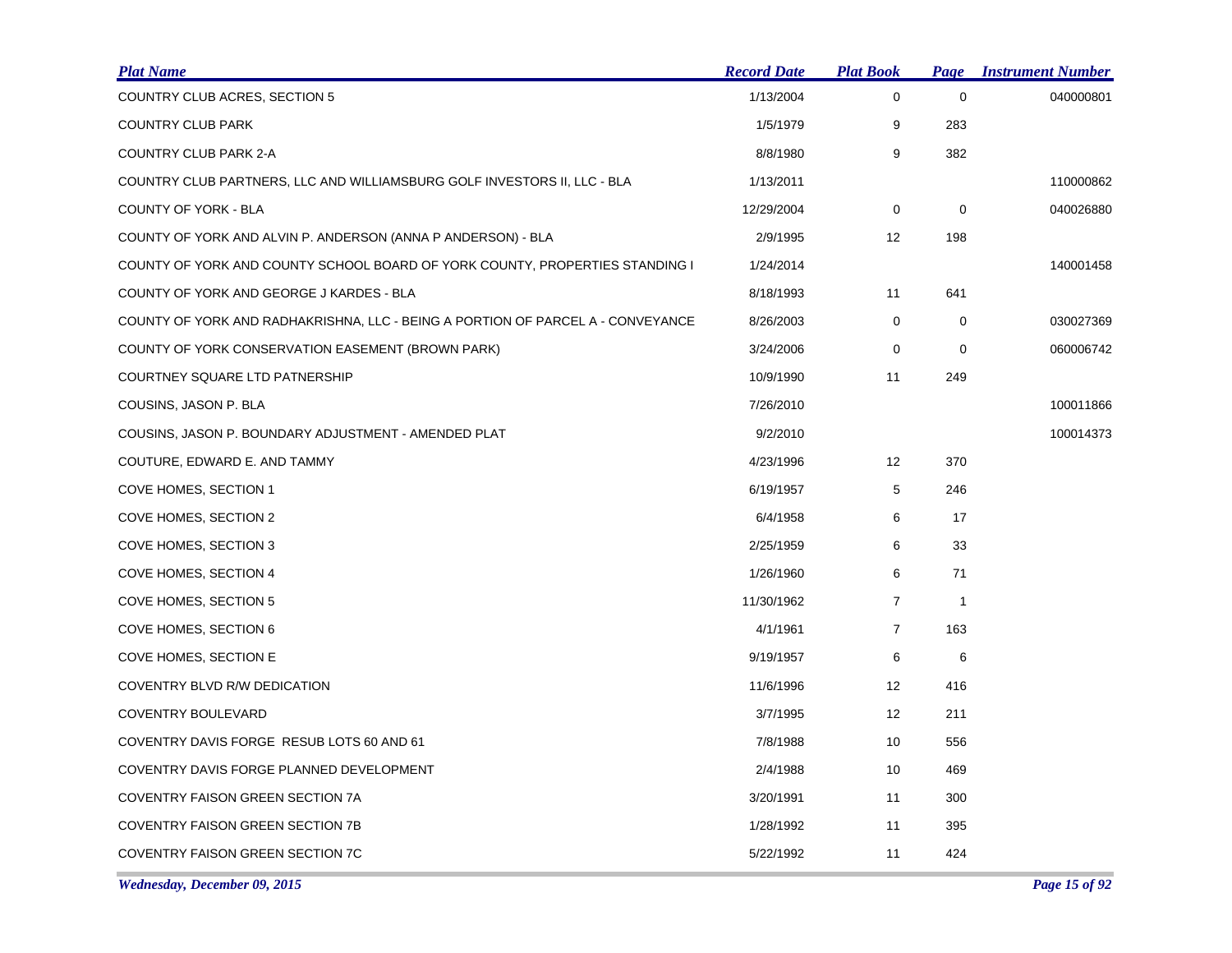| <b>Plat Name</b>                                                                    | <b>Record Date</b> | <b>Plat Book</b>  | Page | <b>Instrument Number</b> |
|-------------------------------------------------------------------------------------|--------------------|-------------------|------|--------------------------|
| <b>COVENTRY FERGUSON GLADE SECTION 2A-1</b>                                         | 11/14/1990         | 11                | 262  |                          |
| <b>COVENTRY FERGUSON GLADE SECTION 2B</b>                                           | 4/30/1991          | 11                | 318  |                          |
| COVENTRY FERGUSON GLADE SECTION 2D                                                  | 9/29/1992          | 11                | 536  |                          |
| COVENTRY FERGUSON GLADE SECTION 2E                                                  | 3/31/1993          | 11                | 588  |                          |
| COVENTRY FERGUSON GLADE SECTION 2F                                                  | 12/8/1992          | 11                | 550  |                          |
| COVENTRY FINCE TERRACE SECTION 5C                                                   | 5/7/1998           | 12                | 580  |                          |
| COVENTRY FINCH TERRACE SECTION 5A                                                   | 4/18/1997          | 12                | 463  |                          |
| COVENTRY FINCH TERRACE SECTION 5B                                                   | 11/12/1997         | 12                | 527  |                          |
| COVENTRY JUSTINIAN GROVE SECTION 2B                                                 | 4/30/1991          | 11                | 316  |                          |
| COVENTRY JUSTINIAN GROVE SECTION 3A-1                                               | 11/26/1990         | 11                | 264  |                          |
| COVENTRY JUSTINIAN GROVE SECTION 3B                                                 | 10/10/1991         | 11                | 354  |                          |
| COVENTRY JUSTINIAN GROVE SECTION 3C                                                 | 1/6/1992           | 11                | 385  |                          |
| COVENTRY JUSTINIAN GROVE SECTION 3D                                                 | 6/22/1992          | 11                | 491  |                          |
| COVENTRY LILBURNE MEADOW SECTION 4A                                                 | 5/12/1993          | 11                | 680  |                          |
| COVENTRY LILBURNE MEADOW SECTION 4A LOT 1 AND COMMON AREA RESUB                     | 5/3/1994           | 12                | 46   |                          |
| COVENTRY LILBURNE MEADOW SECTION 4B                                                 | 5/12/1993          | 11                | 603  |                          |
| COVENTRY PARCEL D COMMON AREA                                                       | 6/10/1993          | 11                | 615  |                          |
| COVENTRY PARCELS A, B, C COMMON AREA                                                | 3/31/1993          | 11                | 584  |                          |
| COVENTRY PRESSON ARBOR SECTION 6A-1                                                 | 7/22/1999          | 13                | 22   |                          |
| <b>COVENTRY PRESSON ARBOR SECTION 6A-2</b>                                          | 3/20/1997          | $12 \overline{ }$ | 456  |                          |
| COVENTRY PRESSON ARBOR SECTION 6A-3                                                 | 4/8/1997           | $12 \overline{ }$ | 460  |                          |
| <b>COVENTRY PRESSON ARBOR SECTION 6B</b>                                            | 8/5/1999           | 13                | 34   |                          |
| COVENTRY PRESSON ARBOR SECTION 6C                                                   | 1/24/1995          | 12                | 194  |                          |
| COVENTRY PROFESSIONAL PARK                                                          | 3/28/2002          | 0                 | 0    | 020005343                |
| <b>COVENTRY PUMP STATION</b>                                                        | 1/28/1988          | 10                | 462  |                          |
| COXCOM INC - BLA                                                                    | 10/3/2003          | 0                 | 0    | 030030865                |
| COXTON, HARMON & WYNEMA & DALE CUPP - BLA                                           | 10/27/1997         | 12                | 525  |                          |
| CRANDOL, THOMAS J & FRANCES C, LOTS 12, 13 & 14 - RESUB (PROPERTY OF JOHN P & CONNI | 12/4/2002          | 0                 | 0    | 020024358                |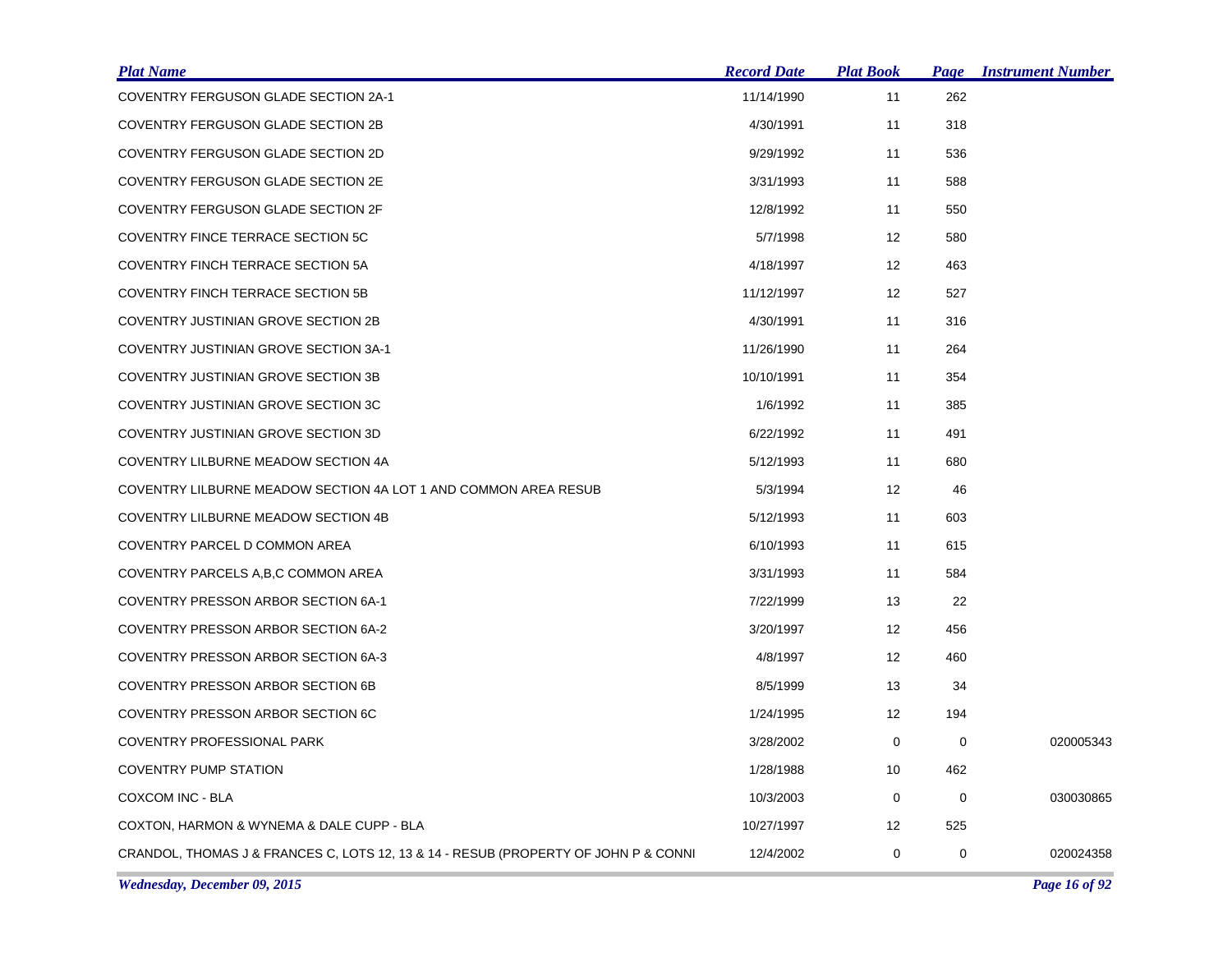| <b>Plat Name</b>                                                   | <b>Record Date</b> | <b>Plat Book</b> | Page        | <b>Instrument Number</b> |
|--------------------------------------------------------------------|--------------------|------------------|-------------|--------------------------|
| CRANDOL, THOMAS J & FRANCIS C                                      | 1/8/1954           | 5                | 141         |                          |
| CRAWFORD, J.E. SUB                                                 | 8/29/1933          | $\mathbf{1}$     | 42          |                          |
| CREATIVE COMMONS LLC PROPERTY LINE ADJUSTMENT AND ROW DEDICATION   | 2/3/2004           | 0                | 0           | 040002198                |
| <b>CREEKSIDE LANDING SECTION 1</b>                                 | 5/12/2003          | 0                | 0           | 030013168                |
| <b>CREEKSIDE LANDING SECTION 2</b>                                 | 12/9/2003          | 0                | 0           | 030038624                |
| <b>CREEKSIDE LANDING SECTION 3</b>                                 | 5/25/2004          | 0                | $\mathbf 0$ | 040010760                |
| <b>CREEKSIDE LANDING SECTION 4</b>                                 | 12/6/2004          | 0                | $\mathbf 0$ | 040025153                |
| CREEKSIDE LANDING SECTION 4, RESUB. LOTS 118 & 119                 | 6/28/2007          | 0                | $\mathbf 0$ | 070014822                |
| <b>CRESTWOODS</b>                                                  | 3/20/1997          | 12               | 454         |                          |
| CRESTWOODS RESUB & BLA OF LOTS 6, 7, 12, & 14-ALMOND & FLORES, JR. | 10/3/2008          | 0                | $\mathbf 0$ | 080023020                |
| CROCKETT, C.E., ESTATE - BLA                                       | 6/25/2012          |                  |             | 120010436                |
| CROSS, ARTHUR W. & ZETTY C                                         | 7/19/1988          | 10               | 558         |                          |
| CROSS, EDWIN & SCHAFFER WM. L&                                     | 10/24/1956         | 5                | 238         |                          |
| CSX TRANSPORTATION COMPANY - BLA                                   | 9/23/2011          |                  |             | 110014651                |
| CUDDIHY, D.G.                                                      | 9/25/1984          | 10               | 44          |                          |
| CUPP, DALE LEE PARCEL A                                            | 9/12/1996          | 12               | 399         |                          |
| <b>CURTIS, CARRIE WRAY SUBDIVISION</b>                             | 2/28/1996          | 12               | 350         |                          |
| CURTIS, HAZEL C. & CARRIE WRAY                                     | 11/29/1982         | 9                | 527         |                          |
| CURTIS, WRAY LEE                                                   | 9/22/1978          | 9                | 257         |                          |
| DANA, T.W. ETUX                                                    | 6/26/1978          | 9                | 249         |                          |
| DANA, T.W. ETUX                                                    | 9/4/1998           | 12               | 614         |                          |
| DANDY LOOP ESTATES SECTION 1                                       | 5/2/1977           | 9                | 146         |                          |
| DANDY LOOP ESTATES SECTION 2                                       | 9/28/1981          | 9                | 447         |                          |
| DANDY VIEW                                                         | 11/12/1937         | $\mathbf{1}$     | 351         |                          |
| DANDY VIEW LOTS 8, 9, & 10 PLV PLAT LOTS 9 & 10                    | 6/24/2010          | $\mathbf{1}$     | 351         | 100010307                |
| DANDY VIEW LOTS 8, 9, 10 BLA                                       | 5/28/2004          | 0                | 0           | 040011125                |
| DANGERFIELD, SHIRLEY SULIK WHITE AND LEO H. SULIK, JR. BLA         | 8/16/2010          |                  |             | 100013273                |
| DARBY ESTATES SUBDIVISION                                          | 4/23/2013          |                  |             | 130007323                |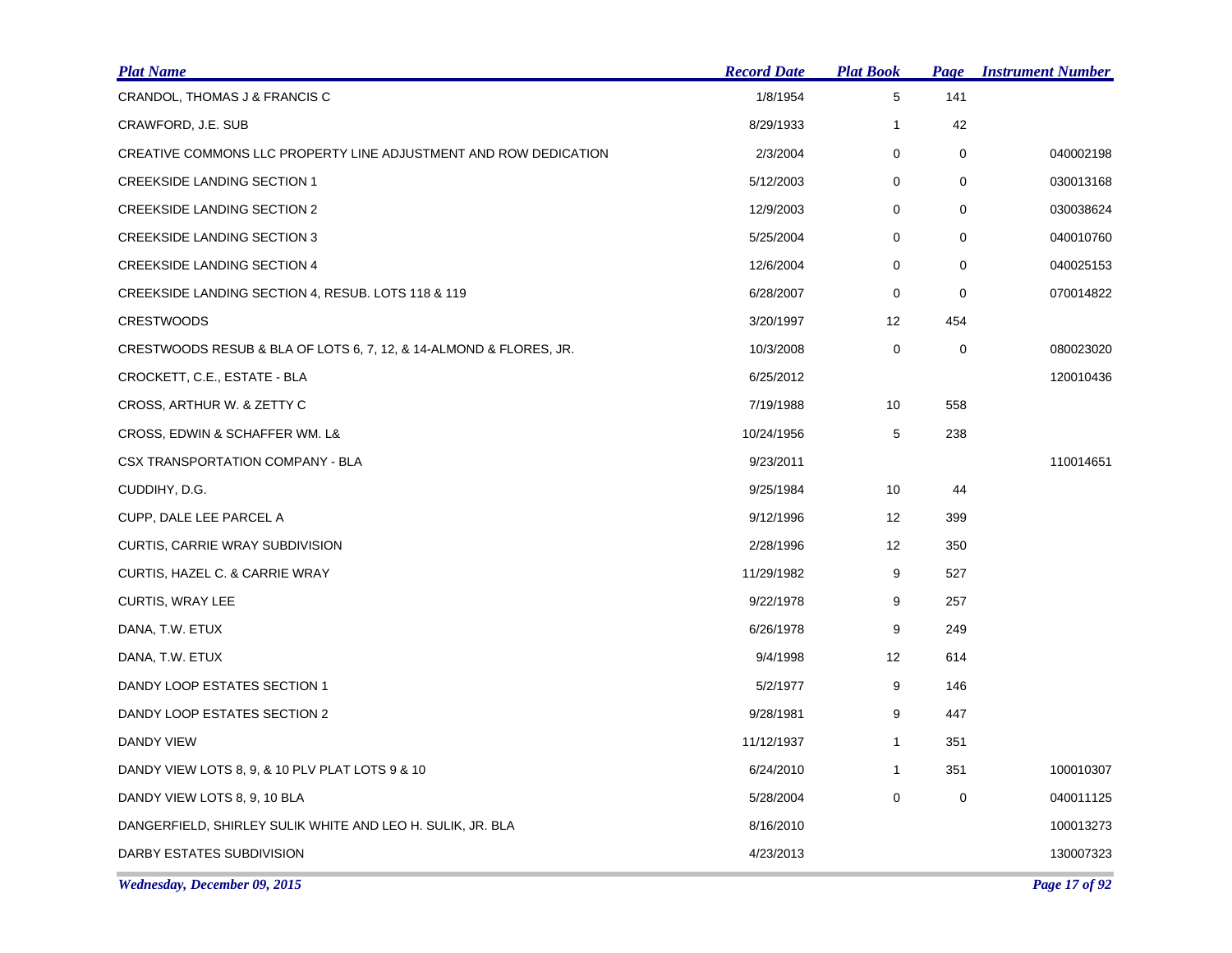| <b>Plat Name</b>                                                                    | <b>Record Date</b> | <b>Plat Book</b> | Page        | <b>Instrument Number</b> |
|-------------------------------------------------------------------------------------|--------------------|------------------|-------------|--------------------------|
| DARBY-FIRBY PUMP STATION LOT BEING THE PROPERTY OF THE CITY OF NEWPORT NEWS         | 5/19/2011          |                  |             | 110007751                |
| DARE COVES                                                                          | 6/3/1947           | 4                | 72          |                          |
| DARE HEIGHTS                                                                        | 6/1/1953           | 5                | 90          |                          |
| DARE MARINA, INC. & WALLACE K. SMITH - BLA                                          | 12/28/2011         | 11               | 229         | 110020073                |
| DARE PROFESSIONAL PARK                                                              | 2/24/1988          | 10               | 487         |                          |
| DARE PROFESSIONAL PARK - CORRECTION PLAT                                            | 7/20/1989          | 11               | 98          |                          |
| DARE PROFESSIONAL PARK - RESUB OF LOT 12                                            | 6/22/1989          | 11               | 81          |                          |
| DARE WOODS                                                                          | 8/19/1975          | 9                | 42          |                          |
| DARE WOODS LOT 3                                                                    | 1/9/1992           | 11               | 387         |                          |
| DAROUSE GARDENS                                                                     | 10/1/1970          | 8                | 254         |                          |
| DAROUSE MANOR                                                                       | 4/8/1975           | 9                | 28          |                          |
| DAVAULT SUBDIVISION                                                                 | 8/27/1976          | 9                | 95          |                          |
| DAVIS, EVERETT B. & MARY L. - RESUB LOT 2                                           | 10/6/1978          | 9                | 261         |                          |
| DAVIS, EVERETT B. JR. & MARY L.                                                     | 8/29/1977          | 9                | 175         |                          |
| DAVIS, FREDRICK CARR III AND SHERRIE ROWE DAVIS - BLA                               | 2/14/2006          | 0                | $\mathbf 0$ | 060003607                |
| DAVIS, PATRICIA H. & IRA D. AND JAMES W. & JUDY H. CARMINES - BLA                   | 4/2/1985           | 10               | 104         |                          |
| DAWSON SUBDIVISION                                                                  | 7/1/1982           | 9                | 498         |                          |
| DAWSON, R. LESLIE - SURVEY PLAT                                                     | 6/16/2008          | 0                | 0           | 080012909                |
| DAYS INN 35' LANDSCAPE PRESERVATION EASEMENT                                        | 5/6/1998           | 12               | 578         |                          |
| DEAL, JOHN F. AND DONNA K.                                                          | 1/6/1986           | 10               | 198         |                          |
| DEALBA, CHRISTOPHER C. TRS.                                                         | 7/29/1963          | $\overline{7}$   | 36          |                          |
| DEALBA, JOHN M. AND DORIS L.                                                        | 3/29/1977          | 9                | 138         |                          |
| DEALBA, THOMAS SR EST                                                               | 1/1/1963           | $\overline{7}$   | 33          |                          |
| DEAN, BOBBY G & BONNIE K AND VIRGINIA ELECTRIC AND POWER COMPANY PLAT TO ACCOM      | 5/31/2000          | $\mathbf 0$      | $\mathbf 0$ | 000005865                |
| DEBNAM, THOMAS H., ET UX, PROPERTY LINE VACATION PLAT NEW "LOT A-1" BEING LOTS A AN | 10/8/2014          |                  |             | 140016500                |
| DEER TRACE SUBDIVISION                                                              | 3/16/1990          | 11               | 180         |                          |
| DELOACH PARCEL OF LAND CONTAINING 1.91 +/- ACRE                                     | 3/29/2005          | 0                | 0           | 050005481                |
| <b>DELTA PARK</b>                                                                   | 3/20/2016          | $\overline{2}$   | 54          |                          |

*Wednesday, December 09, 2015 Page 18 of 92*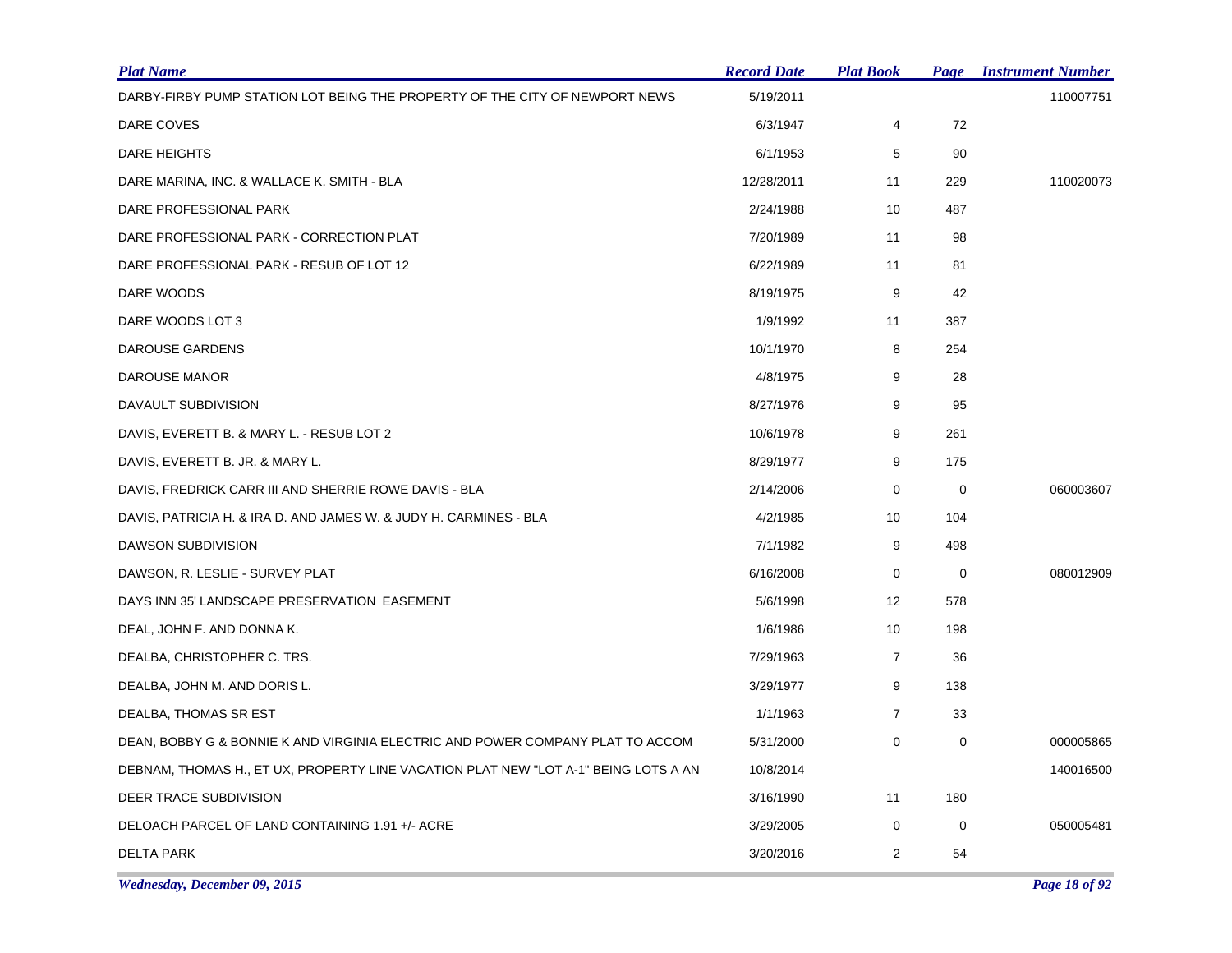| <b>Plat Name</b>                                                                   | <b>Record Date</b> | <u>Plat Book</u> | Page        | <b>Instrument Number</b> |
|------------------------------------------------------------------------------------|--------------------|------------------|-------------|--------------------------|
| DEPARTMENT OF EMERGENCY MANAGEMENT AND THE JAMESTOWN-YORKTOWN FOUNDATIO            | 11/30/2001         |                  |             | 010019879                |
| DERBY, PAULINE K. AND HELEN ANNE DERBY - PLV OF PARCEL A AND PART OF PARCEL C OF T | 9/24/2009          |                  |             | 090021048                |
| DETCH, ROSALIE S                                                                   | 10/31/2002         | $\mathbf 0$      | $\mathbf 0$ | 020021556                |
| <b>DEVONSHIRE</b>                                                                  | 3/5/1974           | 8                | 463         |                          |
| DEWING, JAY N & CARRA N AND CARRA W DILLARD - BLA                                  | 5/2/2005           | $\mathbf 0$      | $\mathbf 0$ | 050009298                |
| DICKINSON, FRANK P - BLA                                                           | 4/25/1986          | 10               | 230         |                          |
| DIGGES CO, THE, A VIRGINIA CORPORATION, AND C. L. WALTRIP, II - BLA                | 11/2/2009          | 0                | $\mathbf 0$ | 090024719                |
| <b>DIGGES COMPANY - BLA</b>                                                        | 12/14/2006         | 0                | 0           | 060030820                |
| DIGGES COMPANY - PLAT OF EASEMENT DEDICATION                                       | 9/20/2006          | 0                | 0           | 060023119                |
| DILORENZO, FRANCIS X., BISHOP OF THE CATHOLIC DIOCESE OF RICHMOND PLV PLAT         | 5/13/2013          |                  |             | 130008799                |
| DIRMEYER, ELIZABETH & RICHARD A - SUBDIVISION                                      | 5/16/2001          | 13               | 295         |                          |
| DIRMEYER, ELIZABETH M - FAMILY SUB                                                 | 2/23/1993          | 11               | 573         |                          |
| DKD INVESTMENT GROUP LLC                                                           | 3/27/2003          | 0                | $\mathbf 0$ | 030008111                |
| DOBSON, LUCIE L AND WILLIAM HENRY RUTLEDGE - BLA                                   | 11/30/1981         | 9                | 461         |                          |
| DOWNEY, LAURENCE A. & DOROTHY E. - PLV (FORMERLY DOWNEY, LAURENCE A. & DOROTHY     | 12/20/2013         |                  |             | 130024794                |
| DRESS, FRANK H                                                                     | 1/20/1981          | 9                | 404         |                          |
| DREWRY, THOMAS & HEATHER - BLA                                                     | 7/12/2011          |                  |             | 110010481                |
| DRYDEN, LOTTIE R                                                                   | 7/11/1991          | 11               | 333         |                          |
| DRYDEN, W. S.                                                                      | 11/1/1946          | 4                | 53          |                          |
| DUDLEY, GEORGE R JR & DONNA L AND THOMAS E & DARLENE M. ATHEY - BLA                | 8/1/2008           | 0                | 0           | 080017863                |
| DULA, BLANCHE M - FAMILY SUBDIVISION                                               | 6/28/2007          | 0                | 0           | 070014823                |
| <b>DUNMOORE ESTATES</b>                                                            | 6/29/1967          | 8                | 55          |                          |
| DYE, PAGE R & BETTY J SUBDIVISION (BEING A PORTION OF THE CRAIG DIVISION)          | 4/16/1979          | 9                | 304         |                          |
| DYE, PAGE R & BETTY J SUBDIVISION (BEING THE RESIDUE OF PARCEL 1)                  | 5/27/1998          | 12               | 584         |                          |
| <b>EAST WILLIAMSBURG</b>                                                           | 3/15/1916          | $\overline{2}$   | 79          |                          |
| <b>EAST WILLIAMSBURG</b>                                                           | 4/23/1935          | $\mathbf{1}$     | 260         |                          |
| <b>EAST WILLIAMSBURG</b>                                                           | 6/26/1935          | $\mathbf{1}$     | 263         |                          |
| <b>EAST WILLIAMSBURG</b>                                                           | 1/15/1962          | 6                | 165         |                          |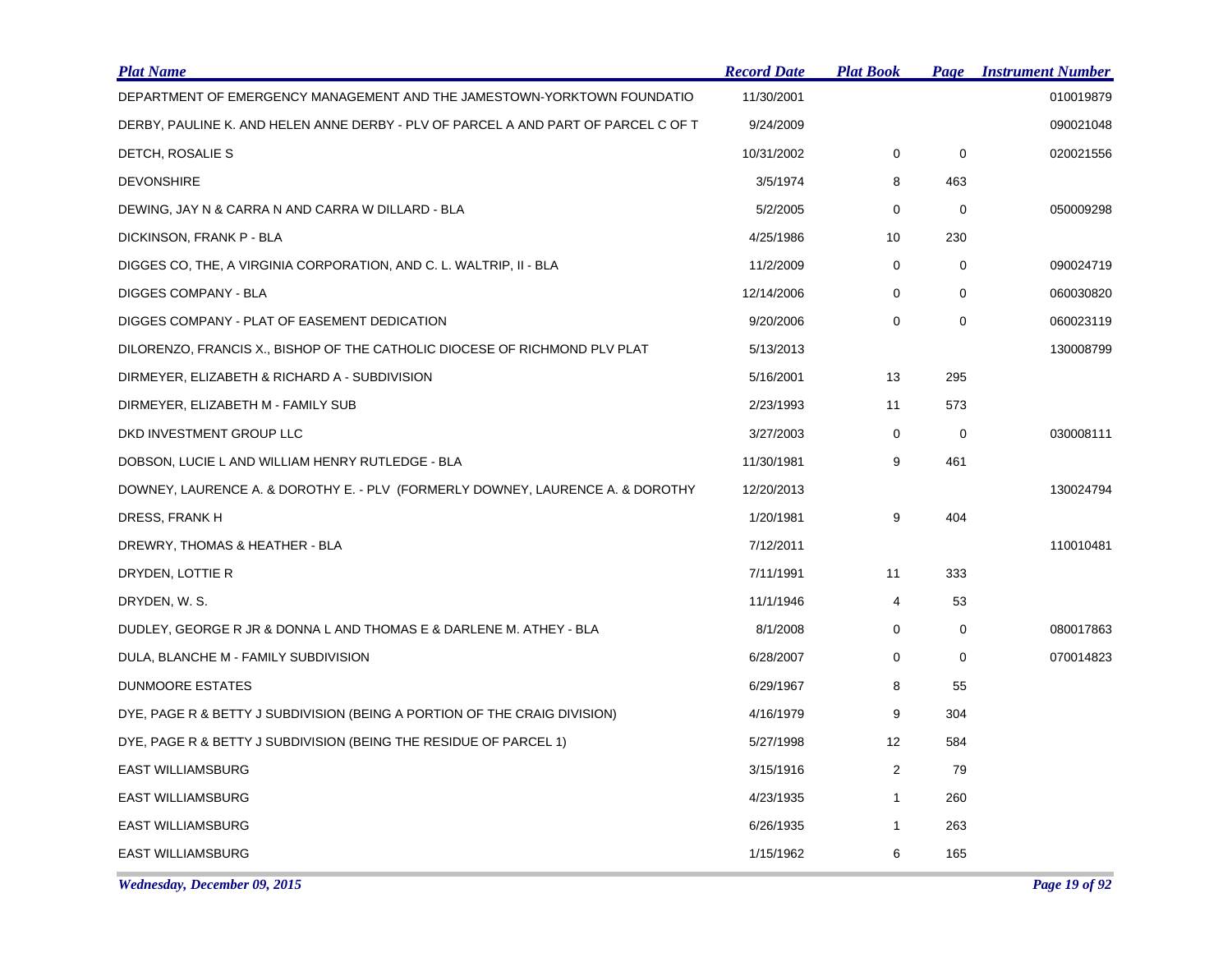| <b>Plat Name</b>                                                             | <b>Record Date</b> | <b>Plat Book</b> |                  | <b>Page Instrument Number</b> |
|------------------------------------------------------------------------------|--------------------|------------------|------------------|-------------------------------|
| EBBY, L.L.C. PARCELS A & B - PLV                                             | 9/9/2010           |                  |                  | 100014801                     |
| EBE, ROBERT M & TAMMY K SUBDIVISION                                          | 3/6/2008           | $\mathbf 0$      | $\pmb{0}$        | 080004229                     |
| ECONOMIC DEVELOPMENT AUTHORITY AND THE COUNTY OF YORK SUBDIVISION: NEW PARCE | 7/27/2010          |                  |                  | 100011924                     |
| ECONOMIC DEVELOPMENT AUTHORITY OF YORK COUNTY, THE                           | 10/7/2009          |                  |                  | 090022279                     |
| EDGEHILL, SECTION 1 (ADDITION TO)                                            | 4/1/1970           | 8                | 225              |                               |
| EDGEHILL, SECTION 2 (ADDITION TO)                                            | 3/10/1972          | 8                | 327              |                               |
| EDGEHILL, SECTION 3 (ADDITION TO)                                            | 4/14/1978          | 9                | 221              |                               |
| EDGEHILL, SECTION A                                                          |                    | 5                | 208              |                               |
| EDGEHILL, SECTION A-C                                                        | 7/2/1986           | 10               | 259              |                               |
| EDGEHILL, SECTION A-H RESUB                                                  | 3/29/1984          | 9                | 636              |                               |
| EDGEHILL, SECTION B-C                                                        | 12/30/1988         | 10               | 639              |                               |
| EDGEHILL, SECTION B-C RESUB                                                  | 12/19/1990         | 11               | 267              |                               |
| EDGEHILL, SECTION C                                                          | 3/7/1957           | 5                | 249              |                               |
| EDGEHILL, SECTION D (LOTS 1 & 8-18)                                          | 3/30/1957          | 5                | 250              |                               |
| EDGEHILL, SECTION D (LOTS 2-7)                                               |                    | $\,$ 5 $\,$      | 233              |                               |
| EDGEHILL, SECTION E (LOTS 1-14)                                              |                    | 6                | $\mathbf{1}$     |                               |
| EDGEHILL, SECTION E (LOTS 15-54)                                             | 9/25/1957          | 6                | $\boldsymbol{7}$ |                               |
| EDGEHILL, SECTION E, LOTS 24 & 25 - PLV                                      | 3/6/2009           | 0                | $\mathbf 0$      | 090004433                     |
| EDGEHILL, SECTION E, LOTS 44 & 45 RESUB                                      | 7/8/1993           | 11               | 626              |                               |
| EDGEHILL, SECTION F (LOTS 1-15, 47-48 & 57-73)                               | 2/14/1959          | 6                | 34               |                               |
| EDGEHILL, SECTION F (LOTS 16-23)                                             | 12/22/1961         | 6                | 160              |                               |
| EDGEHILL, SECTION F (LOTS 33-56)                                             | 7/1/1959           | 6                | 49               |                               |
| EDGEHILL, SECTION G (LOTS 13-29)                                             | 2/27/1962          | 6                | 168              |                               |
| EDGEHILL, SECTION G (LOTS 1-8)                                               | 1/6/1961           | 6                | 115              |                               |
| EDGEHILL, SECTION G (LOTS 9-12)                                              | 6/27/1961          | 6                | 131              |                               |
| EDGEHILL, SECTION G (LOTS 9-12)                                              | 8/22/1961          | 6                | 142              |                               |
| EDGEHILL, SECTION H (LOTS 1-14)                                              | 9/14/1961          | 6                | 144              |                               |
| EDGEHILL, SECTION H (LOTS 15-44)                                             | 2/27/1962          | 6                | 169              |                               |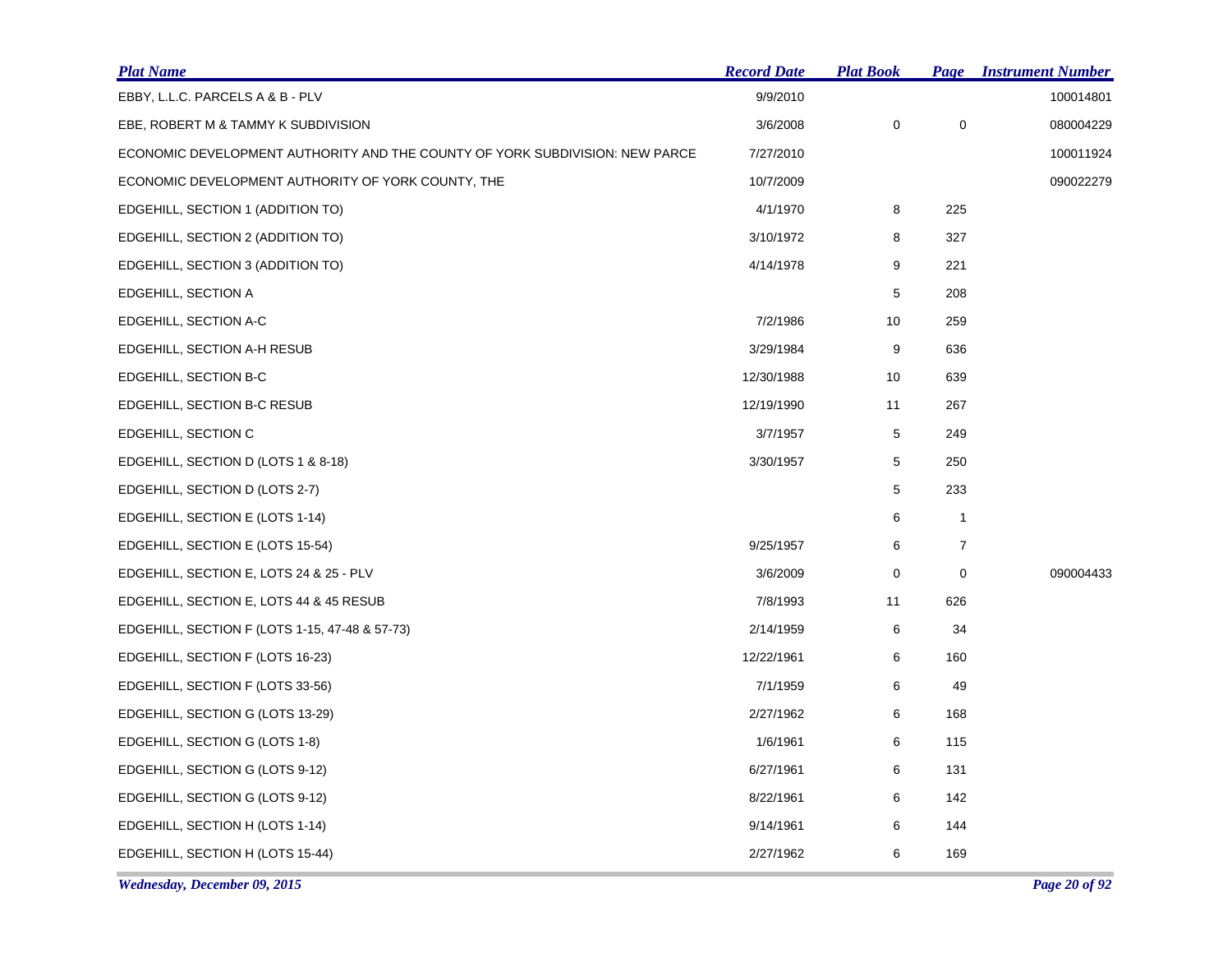| <b>Plat Name</b>                                                              | <b>Record Date</b> | <b>Plat Book</b> |     | <b>Page Instrument Number</b> |
|-------------------------------------------------------------------------------|--------------------|------------------|-----|-------------------------------|
| EDGEHILL, SECTION H (LOTS 45-49)                                              | 2/6/1963           | $\overline{7}$   | 5   |                               |
| EDGEHILL, SECTION H, LOT 30 SUBDIVISION                                       | 6/18/1999          | 13               | 8   |                               |
| EDGEHILL, SECTION J (LOTS 1-13, 28-33 & 50-57)                                | 7/9/1963           | $\overline{7}$   | 35  |                               |
| EDGEHILL, SECTION J (LOTS 14-27 & 34-40)                                      | 7/9/1963           | $\overline{7}$   | 34  |                               |
| EDGEHILL, SECTION J (LOTS 41-49)                                              | 6/11/1964          | $\overline{7}$   | 90  |                               |
| EDGEHILL, SECTION K (LOTS 1-35)                                               | 12/10/1964         | $\overline{7}$   | 116 |                               |
| EDGEHILL, SECTION K (LOTS 36-46)                                              | 5/18/1965          | $\overline{7}$   | 136 |                               |
| EDGEHILL, SECTION L (LOTS 1-11)                                               | 10/20/1978         | 9                | 263 |                               |
| EDGEHILL, SECTION M (LOTS 1-7)                                                | 5/12/1981          | 9                | 419 |                               |
| <b>EDGEWOOD SECTION 1</b>                                                     | 3/4/1987           | 10               | 344 |                               |
| <b>EDGEWOOD SECTION 2</b>                                                     | 7/24/1989          | 11               | 99  |                               |
| EDLOW, ABIJAH PLAT OF SURVEY                                                  | 2/28/1991          | 9                | 270 |                               |
| EDLOW, JOHN S AND RITA P                                                      | 1/5/1977           | 9                | 122 |                               |
| EDLOW, RALPH D. & ARTHUR F. & KENNETH L. & DANIEL D. - SURVEY PLAT            | 1/31/1997          | 12               | 439 |                               |
| <b>EDLOWS TERRACE</b>                                                         | 12/1/1945          | 4                | 36  |                               |
| EDNEY, FREDA RANDALL                                                          | 2/9/1978           | 9                | 212 |                               |
| ELLIOTT, RICHARD O & EDITH M AND THE COUNTY OF YORK - BLA                     | 10/21/2005         | 0                | 0   | 050026469                     |
| ELLIOTT, RICHARD O & EDITH M, LOTS 67 & 71 - BLA                              | 4/13/2006          | 8                | 469 | 060008197                     |
| ELSWICK, DAVID B AND D B ELSWICK CONSTRUCTION (HEIRS OF RICHARD COOKE ESTATE) | 12/4/1998          | 12               | 654 |                               |
| EMERSON, CELESTA K. FAMILY SUBDIVISION                                        | 11/14/1994         | 12               | 157 |                               |
| ENDEBROCK - WHITE CO.                                                         | 11/24/1981         | 9                | 460 |                               |
| ENDEBROCK - WHITE CO. INC                                                     | 8/6/1982           | 9                | 507 |                               |
| <b>ENDVIEW WOODS SECTION 1</b>                                                | 3/25/1999          | 12               | 678 |                               |
| <b>ENDVIEW WOODS SECTION 2</b>                                                | 8/19/1999          | 13               | 38  |                               |
| <b>ENGLEWOOD</b>                                                              |                    | 6                | 163 |                               |
| EPSTEIN, JAY & MASHIE D                                                       | 5/11/1981          | 9                | 418 |                               |
| <b>ESTERBROOK</b>                                                             | 9/12/1973          | 8                | 425 |                               |
| EURE SUBDIVISION                                                              | 1/3/1975           | 9                | 8   |                               |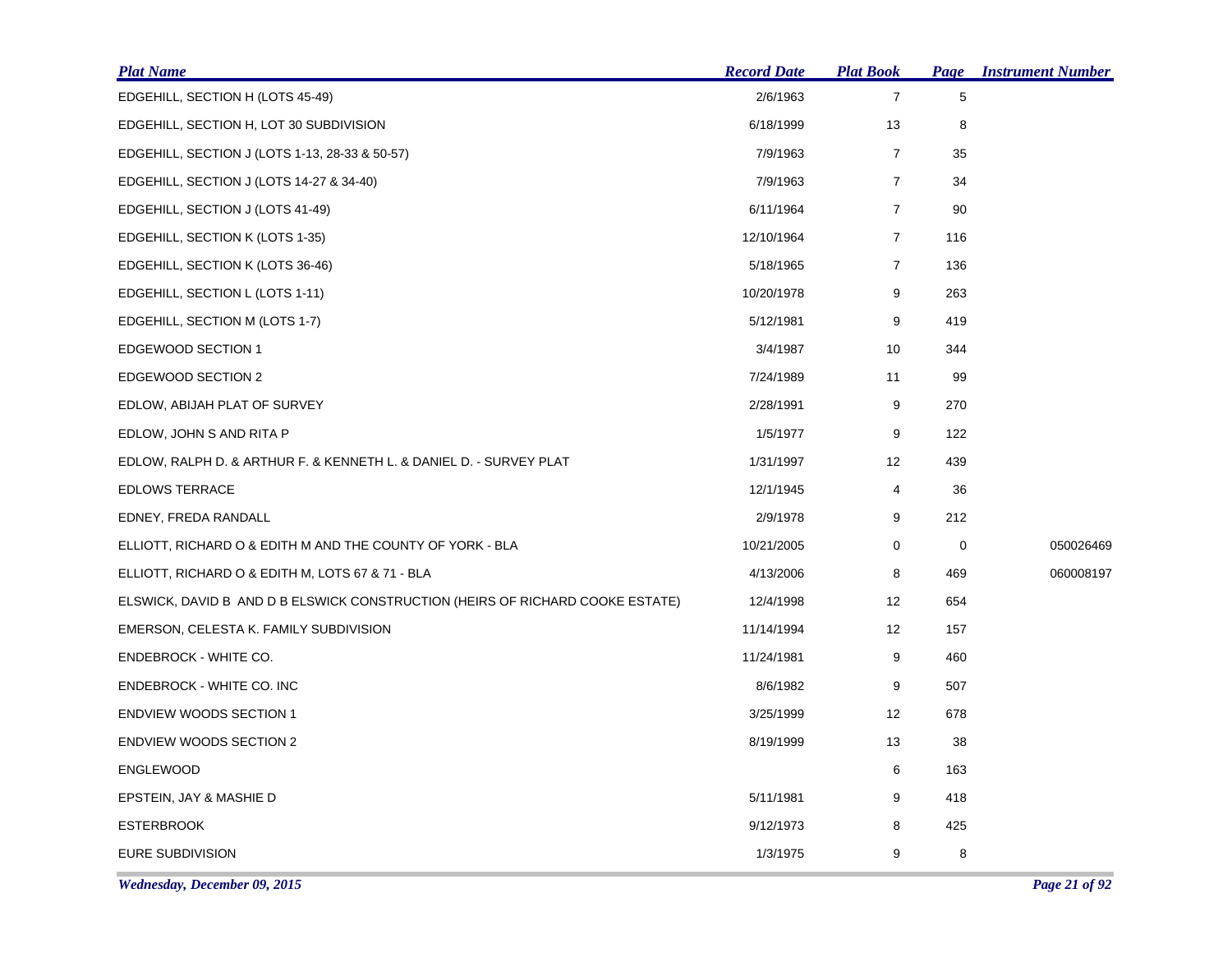| <b>Plat Name</b>                                                                    | <b>Record Date</b> | <b>Plat Book</b>  | Page        | <b>Instrument Number</b> |
|-------------------------------------------------------------------------------------|--------------------|-------------------|-------------|--------------------------|
| EVANS, WILLIAM R & BERTHA M AND COXTON, HARMON J JR. & WYNEMA S. - BLA              | 12/29/1999         | 13                | 77          |                          |
| EVANS, WILLIAM ROGERS & BERTHA MAE AND CHARLES F. & JEANETTE J. KEENER - BLA        | 12/14/1994         | 12                | 167         |                          |
| EVEREST, INC & YORK COUNTY - UTILITY EASEMENT                                       | 6/29/1998          | $12 \overline{ }$ | 596         |                          |
| EVEREST, INC PARCEL A-2 HORNSBY LAND CO. SUBDIVISION                                | 6/13/2008          | 0                 | 0           | 080012764                |
| <b>EVERGREEN SHORES SECTION 1</b>                                                   | 3/11/1964          | $\overline{7}$    | 71          |                          |
| <b>EVERGREEN SHORES SECTION 2</b>                                                   | 5/26/1965          | $\overline{7}$    | 138         |                          |
| <b>EVERGREEN SHORES SECTION 3</b>                                                   | 5/25/1966          | $\overline{7}$    | 200         |                          |
| <b>EVERGREEN SHORES SECTION 4</b>                                                   | 5/26/1965          | $\overline{7}$    | 139         |                          |
| EWELL INDUSTRIAL PARK, LLC AND JOHN TYLER INVESTMENT GROUP, LTD - BLA               | 9/19/2007          | 0                 | 0           | 070022839                |
| EWELL INDUSTRIAL PARK, LOTS 1 & 2                                                   | 8/28/1975          | 9                 | 43          |                          |
| EWELL PARK ASSOC AND RICHARD P. & MARGRET A. BARRON - BLA                           | 7/29/1993          | 11                | 636         |                          |
| EYRIE ENTERPRISES LLC 2 PARCELS DESIGNATED AS GPINS F14D-3099-0710 & F14D-3220-0722 | 2/22/2006          | 0                 | 0           | 060004192                |
| <b>FAIR CHASE RUN</b>                                                               | 4/24/2006          | 0                 | $\mathbf 0$ | 060008934                |
| FAIRBANKS, MARY H. - PLV                                                            | 8/18/2010          | $\overline{7}$    | 91          | 100013440                |
| FAIRFIELD RESORTS INC. PUMP STATION AND EASEMENTS                                   | 10/28/2002         | 0                 | 0           | 020021288                |
| FAIRFIELD WILLIAMSBURG AT GOVERNOR'S GREEN PHASE 1B                                 | 7/11/2003          | 0                 | $\mathbf 0$ | 010007343                |
| FAIRFIELD WILLIAMSBURG AT GOVERNOR'S GREEN PHASE 1B & 1C                            | 1/28/2005          | 0                 | $\Omega$    | 050001541                |
| FAIRFIELD WILLIAMSBURG AT GOVERNOR'S GREEN PHASE 1B SUBDIVISION & DEDICATION OF     | 7/11/2003          | 0                 | $\mathbf 0$ | 030020999                |
| FAIRFIELD WILLIAMSBURG AT GOVERNOR'S GREEN PHASE 1C SUBDIVISON                      | 12/15/2003         | 0                 | $\mathbf 0$ | 030039198                |
| <b>FAIRFIELD WILLIAMSBURG AT KINGSGATE PHASE 1</b>                                  | 12/3/1991          | 11                | 378         |                          |
| FAIRFIELD WILLIAMSBURG AT KINGSGATE PHASE 1, 2 AND 3                                | 6/19/1990          | 11                | 215         |                          |
| <b>FAIRFIELD WILLIAMSBURG AT KINGSGATE SECTION 2</b>                                | 6/30/1993          | 11                | 622         |                          |
| FAIRFIELD WILLIAMSBURG AT KINGSGATE, SECTION 4, PHASE 8, CORRECTION                 | 11/14/1997         | $12 \overline{ }$ | 531         |                          |
| FAIRFIELD WILLIAMSBURG TIME SHARE PROJECT                                           | 9/3/1985           | 10                | 157         |                          |
| <b>FAIRFIELD WILLIAMSBURG TIME SHARE PROJECT PHASE 6</b>                            | 6/24/1988          | 10                | 545         |                          |
| FAITH FOR LIVING OUTREACH CENTER CHURCH TRUSTEES - BLA                              | 10/25/2006         | $\mathbf 0$       | 0           | 060026239                |
| <b>FALCON CREST</b>                                                                 | 7/1/1993           | 11                | 624         |                          |
| FALCON CREST SECTION 2 (AKA EDGEHILL SECTION 4)                                     | 4/26/2006          | 0                 | $\mathbf 0$ | 060009396                |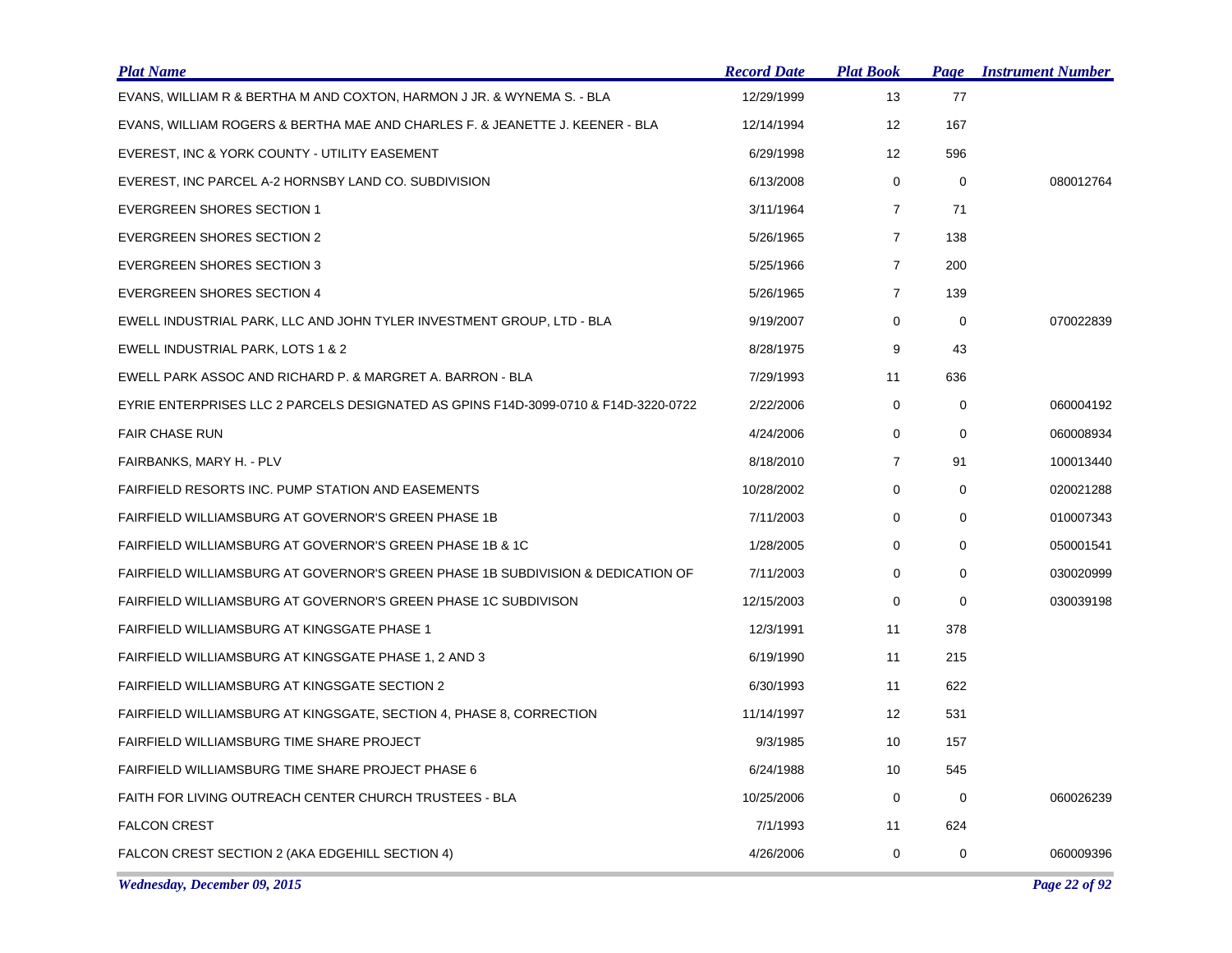| <b>Plat Name</b>                                                               | <b>Record Date</b> | <b>Plat Book</b>  | Page        | <b>Instrument Number</b> |
|--------------------------------------------------------------------------------|--------------------|-------------------|-------------|--------------------------|
| FARINO, ANTHONY W. & HELFRICH PAUL E. BLA                                      | 10/5/1983          | 9                 | 597         |                          |
| FARINO, FLORENCE P. FAMILY SUB.                                                | 7/15/1982          | 9                 | 503         |                          |
| FELGATES WOODS SUBDIVISION LOTS 1 - 92                                         | 2/6/2006           | 0                 | 0           | 060002871                |
| <b>FENTON MILL ACRES</b>                                                       | 10/18/1983         | 9                 | 601         |                          |
| FENTON, MATTHEW V. EST                                                         | 8/24/1989          | 11                | 105         |                          |
| FERRO, CAROLE A.                                                               | 5/19/1998          | 10                | 525         |                          |
| <b>FIRBY ROAD</b>                                                              | 1/20/2005          | 11                | 489         |                          |
| FIRBY ROAD - BLA                                                               | 1/20/2006          | 0                 | 0           | 060001690                |
| FIRST AMERICAN MORTGAGE AND LOAN ASSOC INC AND HARRY BYRD AND JUNE S. ROBINSON | 1/11/1988          | 10                | 458         |                          |
| FISCELLA AND FISCELLA A GENERAL PARTNERSHIP- PLV                               | 8/1/1199           | $12 \overline{ }$ | 494         |                          |
| FISCELLA AND FISCELLA AND NEEDHAM WILBUR & JUNNIE B. CAUSEY - BLA              | 7/16/1996          | 12                | 386         |                          |
| FISCELLA AND FISCELLA PARCELS K, L, L1, M, M1, N AND PARCEL 1 - PLV            | 6/26/1996          | 12                | 383         |                          |
| FISHER, ELMER O. JR. AND GLORIA G. FISHER FAMILY SUBDIVISION                   | 9/11/2001          | 13                | 354         |                          |
| FISHER, ELMER O. SR. AND GLORIA G. FISHER                                      | 9/10/2001          | 13                | 354         |                          |
| FISHER, ROBERT L. JR. - PLV                                                    | 7/1/2002           | 0                 | 0           | 020012615                |
| FLORES, RAUL R., JR. & KAREN BARTLETT FAMILY SUBDIVISION                       | 8/23/2010          |                   |             | 100013780                |
| <b>FLOWERS SUBDIVISION</b>                                                     | 8/6/1976           | 9                 | 89          |                          |
| <b>FOREST HEIGHTS</b>                                                          | 2/1/1947           | 4                 | 54          |                          |
| FOREST HEIGHTS LOTS 5, 6, 7, 8, 9 & 10 BLA PLAT                                | 12/5/2008          | 0                 | $\mathbf 0$ | 080026819                |
| FORREST, DANIEL & LORINDA DANIELS FOREST SUBDIVISION                           | 4/22/2011          |                   |             | 110006471                |
| FORREST, W.L.                                                                  | 8/6/1952           | 5                 | 45          |                          |
| FOSTER SUB.                                                                    | 9/19/1975          | 9                 | 45          |                          |
| FOSTER SUBDIVISION LOTS 1 & 2 RESUB (LOUISE TERRY)                             | 5/4/2004           | 0                 | $\mathbf 0$ | 040009183                |
| FOSTER, ROBERT D. AND FLOYD HOLLOWAY ESTATE BLA                                | 10/7/1981          | 9                 | 452         |                          |
| FOSTER, THOMAS ELIJAH AND ROSE R. FOSTER FAMILY SUBDIVISION                    | 9/17/1998          | $12 \overline{ }$ | 622         |                          |
| FOSTER-PHAUP SUB.                                                              | 10/29/1976         | 9                 | 107         |                          |
| FOTIADIS, KONSTANTIN & MARINA - PROPERTY RIGHT-OF-WAY DEDICATION               | 10/28/2003         | 0                 | 0           | 030033939                |
| FOUR SEASONS ROW DEDICATION                                                    | 7/18/2001          | 13                | 326         | 990019609                |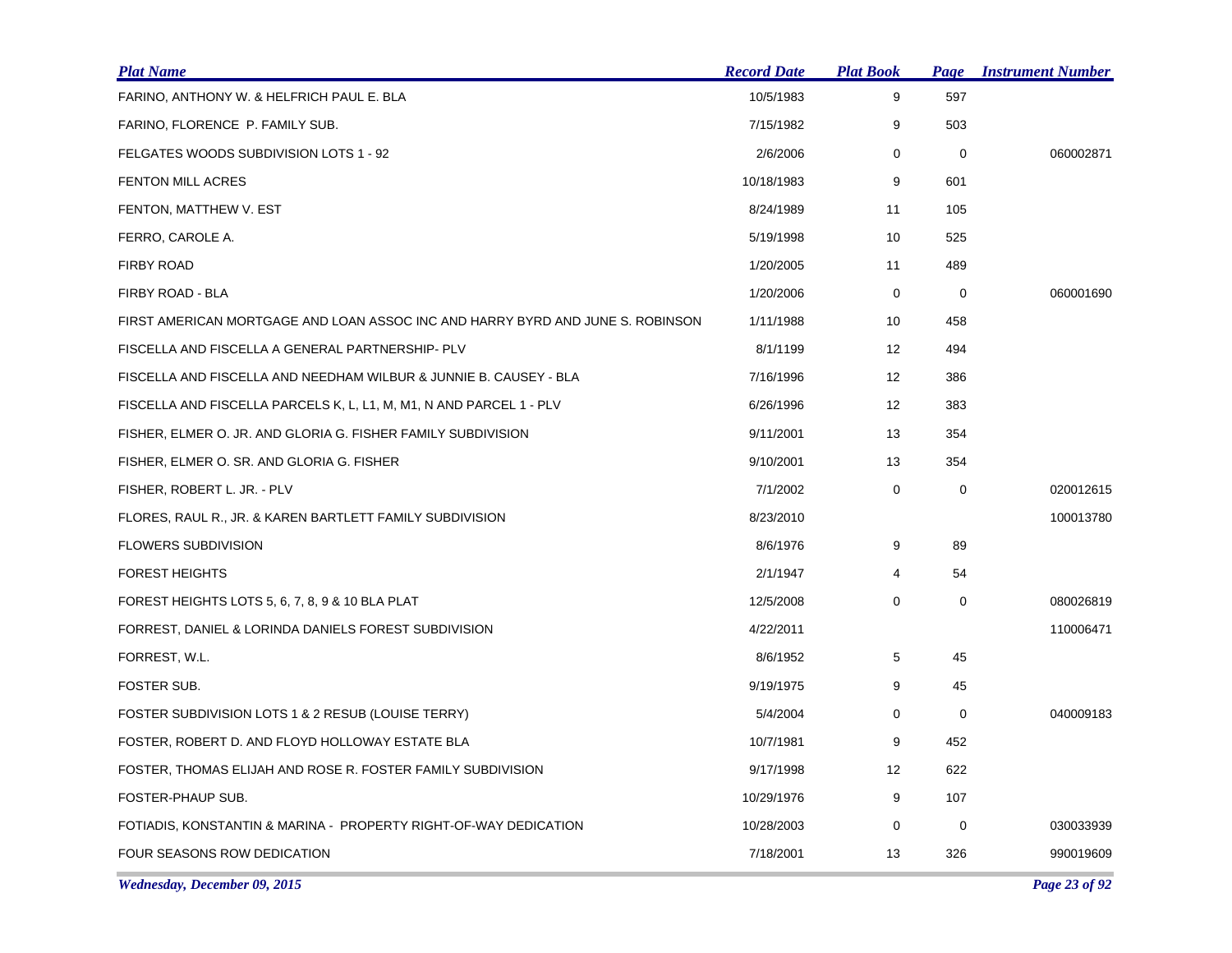| <b>Plat Name</b>                                                                | <b>Record Date</b> | <b>Plat Book</b> | <b>Page</b> | <b>Instrument Number</b> |
|---------------------------------------------------------------------------------|--------------------|------------------|-------------|--------------------------|
| FOX, MARVIN GORDON - FAMILY SUB                                                 | 2/11/2009          | $\mathbf 0$      | $\mathbf 0$ | 090002436                |
| <b>FOXWOOD</b>                                                                  | 3/29/1994          | 12               | 27          |                          |
| FOXWOOD LOTS 116, 117, & 118 RESUB.                                             | 2/6/2001           | 13               | 235         |                          |
| FOXWOOD SECTION 2                                                               | 3/10/2000          | 13               | 96          |                          |
| <b>FOXWOOD SECTION 3</b>                                                        | 1/17/2002          | $\mathbf 0$      | 0           | 020000921                |
| FRANKLIN CONSTRUCTION CO INC BLA                                                | 5/17/2007          | 0                | $\mathbf 0$ | 070011443                |
| FRAZIER, VIRGINIA AND JAMES TAYLOR BLA                                          | 10/30/1981         | 13               | 94          |                          |
| FRAZIER, VIRGINIA D. AND JAMES H. TAYLOR BLA                                    | 3/7/2000           | 13               | 94          |                          |
| FREEMAN, R H SR & B L FREEMAN SUBDIVISION                                       | 3/27/2003          | 0                | 0           | 030008117                |
| FREEMAN, SUZANNE K. - PLV                                                       | 8/29/2008          | 0                | 0           | 080020384                |
| FRICKE, CLIFFORD L. AND MARJORIE V. FAM SUB                                     | 12/19/1986         | 10               | 323         |                          |
| G.C.R. INC CORPORATION AND CITY OF NEWPORT NEWS, BLA                            | 12/16/1993         | 11               | 688         |                          |
| G.C.R. INC SUB.                                                                 | 12/17/1991         | 11               | 381         |                          |
| G.C.R. INC, NORMAN E. DAVIS, AND COUNTY SCHOOL BOARD OF YORK PLAT OF CORRECTION | 11/9/1993          | 11               | 677         |                          |
| GABLES OF YORK COUNTY SECTION 1                                                 | 6/17/1997          | 12               | 480         |                          |
| GABLES OF YORK COUNTY SECTION 1 RESUB LOTS 13-16                                | 11/17/1998         | 12               | 642         |                          |
| GABLES OF YORK COUNTY SECTION 1 RESUB LOTS 17-20                                | 7/28/1997          | 12               | 492         |                          |
| GABLES OF YORK COUNTY SECTION 10                                                | 11/17/1999         | 13               | 62          |                          |
| GABLES OF YORK COUNTY SECTION 11                                                | 12/13/1999         | 13               | 69          |                          |
| GABLES OF YORK COUNTY SECTION 12                                                | 12/29/1999         | 13               | 78          |                          |
| GABLES OF YORK COUNTY SECTION 13                                                | 6/29/2000          | 13               | 151         |                          |
| GABLES OF YORK COUNTY SECTION 14                                                | 9/1/2000           | 13               | 174         |                          |
| GABLES OF YORK COUNTY SECTION 15                                                | 11/16/2000         | 13               | 203         |                          |
| GABLES OF YORK COUNTY SECTION 2                                                 | 10/16/1997         | 12               | 521         |                          |
| GABLES OF YORK COUNTY SECTION 3                                                 | 1/14/1998          | 12               | 555         |                          |
| GABLES OF YORK COUNTY SECTION 4                                                 | 8/3/1998           | 12               | 608         |                          |
| GABLES OF YORK COUNTY SECTION 4 RESUB LOTS 101-104                              | 2/4/1999           | 12               | 669         |                          |
| GABLES OF YORK COUNTY SECTION 5                                                 | 2/11/1999          | 12               | 671         |                          |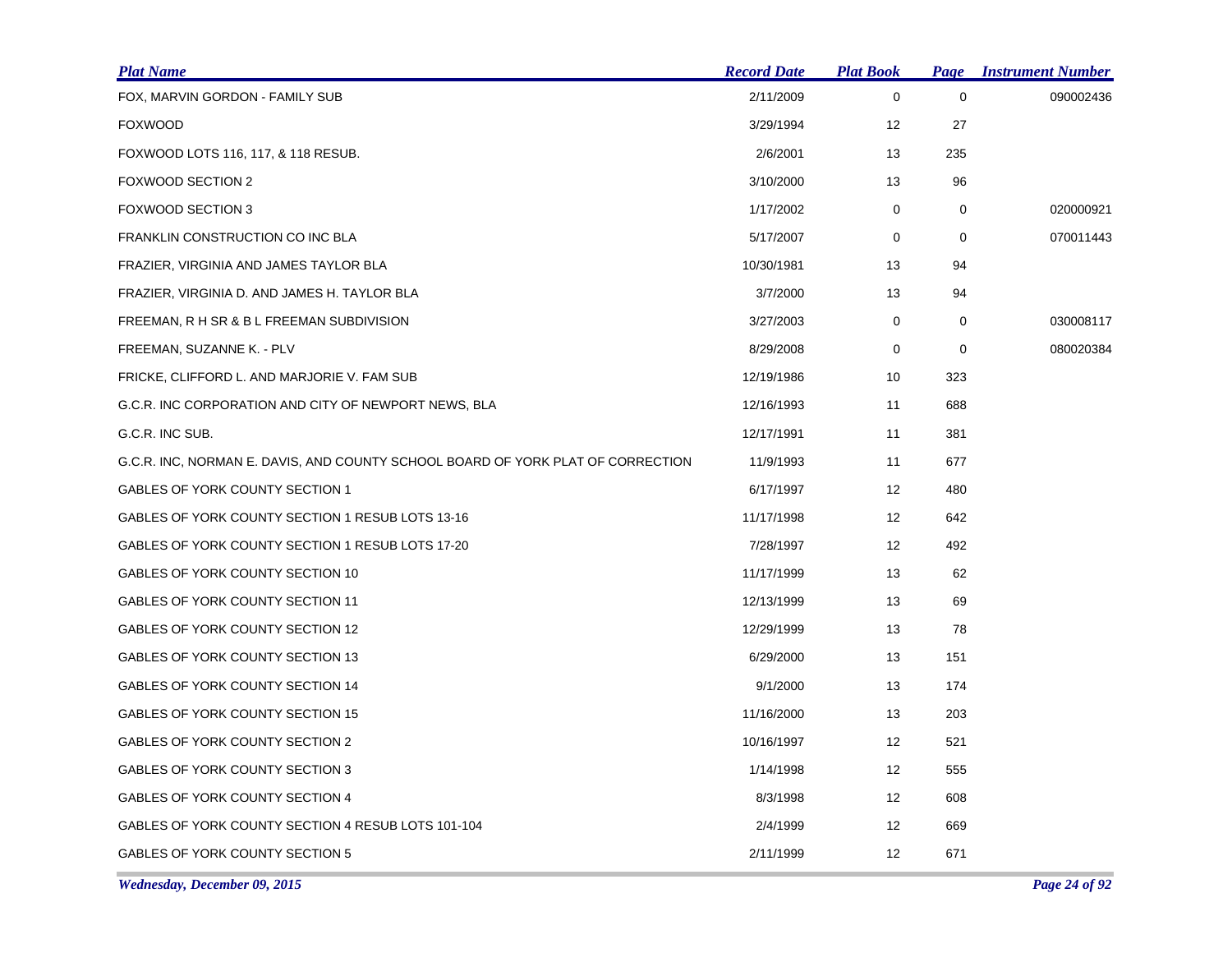| <b>Plat Name</b>                                                                 | <b>Record Date</b> | <b>Plat Book</b>  | <b>Page</b>    | <b>Instrument Number</b> |
|----------------------------------------------------------------------------------|--------------------|-------------------|----------------|--------------------------|
| GABLES OF YORK COUNTY SECTION 6                                                  | 4/20/1999          | 12                | 686            |                          |
| GABLES OF YORK COUNTY SECTION 7                                                  | 6/17/1999          | 13                | $\overline{7}$ |                          |
| <b>GABLES OF YORK COUNTY SECTION 8</b>                                           | 8/3/1999           | 13                | 26             |                          |
| GABLES OF YORK COUNTY SECTION 9                                                  | 9/2/1999           | 13                | 44             |                          |
| GAILWOOD SECTION 1                                                               | 3/27/1969          | 8                 | 153            |                          |
| GAILWOOD SECTION 2                                                               | 4/21/1970          | 8                 | 228            |                          |
| <b>GAINES ESTATES</b>                                                            | 5/22/1989          | 11                | 69             |                          |
| GAINES ESTATES RESUBDIVISION OF LOTS 5 & 6                                       | 2/19/2004          | 0                 | 0              | 040003344                |
| GAINES, ALEC L. AND BRANDYWINE INVESTMENT CO. - BLA                              | 6/20/1988          | 10                | 537            |                          |
| GAINES, JAMES H. JACQEULINE O.                                                   | 12/13/1984         | 10                | 65             |                          |
| GAINEY, RUSSELL AND RUSSELL BLA                                                  | 12/12/1995         | 12                | 321            |                          |
| GAITA, JOSEPH AND ROBIN/ CARL AND AUDREY BREEN                                   | 9/18/1985          | 9                 | 163            |                          |
| GAITA, JOSEPH F. AND ROBIN B GAITA - BLA                                         | 5/30/2008          | 0                 | 0              | 080011525                |
| GARDNER, CLINTON C. & NANCY H. AND B.C. ASHE AND ROBERT F. RIPLEY, BLA           | 12/19/1985         | 10                | 196            |                          |
| GARDNER, CLINTON C. & NANCY H. SURVEY PLAT AND LINE VACTIONS                     | 10/5/2000          | 13                | 181            |                          |
| GARNETT CONSTRUCTION, LLC SURVEY PLAT                                            | 5/13/2009          | $\mathbf 0$       | $\mathbf 0$    | 090009652                |
| GAROFOLO, SANDRA RAMSEY AND CLAUDE A. RAMSEY JR. AND GEORGE W. & IRIS V. MAY BLA | 2/3/1984           | 9                 | 628            |                          |
| GARRETT, ROLAND G JR & CATHERINE C GARRETT FAMILY SUBDIVISON AND BLA             | 1/18/2005          | 0                 | 0              | 050000856                |
| GAZUREK, CARL E & BETTY JEAN - BLA                                               | 12/4/2002          | 0                 | 0              | 020024359                |
| GCRW LLC LOT LINE EXTINGUISHMENT OF SIXTEEN PARCELS LOCATED OFF PENNIMAN ROAD*   | 1/16/2007          | $\overline{7}$    | 108            | 070001029                |
| <b>GEORGE WASHINGTON VENTURES &amp; GEORGE WASHINGTON INN BLA</b>                | 12/8/1983          | 9                 | 617            |                          |
| <b>GEORGE WASHINGTON VENTURES BLA</b>                                            | 5/25/1984          | 10                | 15             |                          |
| <b>GEORGE WASHINGTON VENTURES BLA</b>                                            | 10/31/1984         | 10                | 53             |                          |
| GEORGE WASHINGTON VENTURES, A GENERAL PARTNERSHIP, D.L. HERTZLER AND L.H. HUNT   | 4/28/1988          | 10                | 517            |                          |
| GIBBS, WILLIAM AVERY FAMILY SUBDIVISION                                          | 1/18/1996          | $12 \overline{ }$ | 331            |                          |
| GIBSON, PHILLIP H & DOROTHY R BLA                                                | 8/25/2008          | 0                 | 0              | 080019977                |
| <b>GLEN LAUREL SECTION 1</b>                                                     | 4/11/1994          | 12 <sup>°</sup>   | 34             |                          |
| <b>GLEN LAUREL SECTION 2</b>                                                     | 7/22/1994          | 12                | 89             |                          |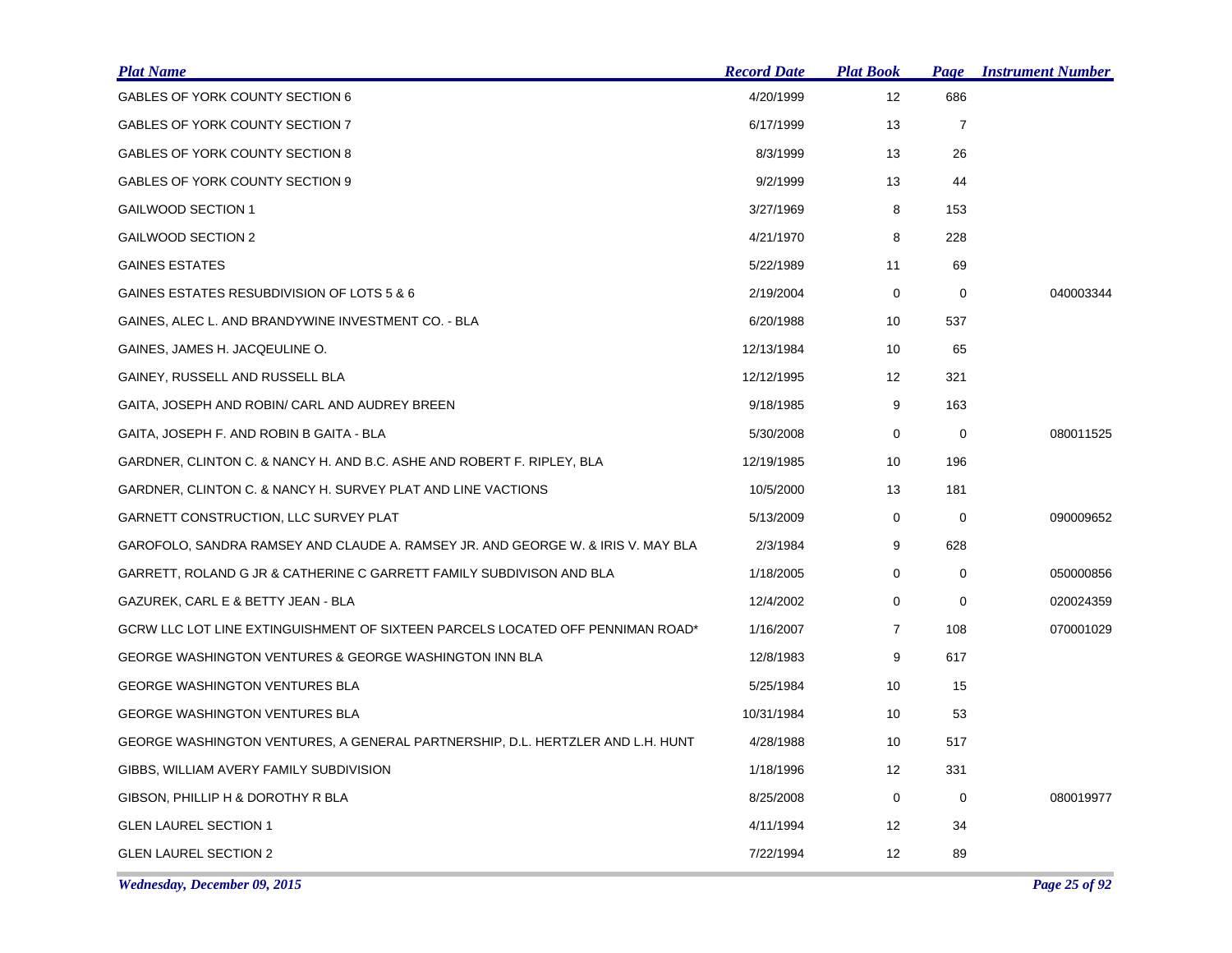| <b>Plat Name</b>                                               | <b>Record Date</b> | <u>Plat Book</u>  | Page | <b>Instrument Number</b> |
|----------------------------------------------------------------|--------------------|-------------------|------|--------------------------|
| <b>GLEN LAUREL SECTION 3</b>                                   | 2/28/1996          | 12                | 351  |                          |
| <b>GLEN LAUREL SECTION 4</b>                                   | 11/16/1994         | $12 \overline{ }$ | 161  |                          |
| <b>GLEN LAUREL SECTION 5</b>                                   | 3/30/1995          | 12                | 224  |                          |
| <b>GLEN LAUREL SECTION 6</b>                                   | 9/15/1995          | $12 \overline{ }$ | 292  |                          |
| <b>GLEN LAUREL SECTION 7</b>                                   | 5/2/1996           | $12 \overline{ }$ | 372  |                          |
| <b>GLEN LAUREL SECTION 8</b>                                   | 8/13/1996          | 12                | 394  |                          |
| GLEN LAUREL SECTION 8 BLA LOT 239 & 240                        | 1/14/2000          | 13                | 79   |                          |
| <b>GLEN LAUREL SECTION 9</b>                                   | 10/11/1996         | 12                | 410  |                          |
| GODSEY, CLARENCE AND PAULINE V                                 | 7/7/1976           | 9                 | 83   |                          |
| GOENS, LINWOOD G                                               | 2/9/1965           | $\overline{7}$    | 127  |                          |
| GOENS, LINWOOD G                                               | 2/4/1966           | $\overline{7}$    | 183  |                          |
| GOFFIGAN GARDENS ("KURKLI") SECTION A, B, C                    | 9/17/1959          | 5                 | 163  |                          |
| <b>GOODWIN NECK AREA LANDFILL</b>                              | 11/6/1981          | 9                 | 457  |                          |
| GOODWIN NECK ASSOCIATES INC                                    | 10/27/1988         | 10                | 598  |                          |
| GOODWIN NECK ESTATES SECTION 1                                 | 9/9/1962           | 6                 | 197  |                          |
| <b>GOODWIN NECK GEM</b>                                        | 2/21/1997          | 12                | 445  |                          |
| <b>GOOSE CREEK FARM</b>                                        | 12/1/1965          | $\overline{7}$    | 178  |                          |
| GRAFTON 2 ASSOC AND BD ASHE AND RF RIPLEY, BLA                 | 7/31/1985          | 10                | 144  |                          |
| <b>GRAFTON 2 ASSOCIATES</b>                                    | 10/23/1985         | 10                | 178  |                          |
| <b>GRAFTON 2 ASSOCIATES A VIRGINIA GENERAL PARTNERSHIP BLA</b> | 6/30/1988          | 10                | 551  |                          |
| <b>GRAFTON 2 ASSOCS SUB.</b>                                   | 7/31/1985          | 10                | 143  |                          |
| <b>GRAFTON BRANCH</b>                                          | 4/20/1990          | 11                | 195  |                          |
| <b>GRAFTON CHRISTIAN CHURCH PROPERTY LINE VACATION PLAT</b>    | 4/20/2012          | 9                 | 527  | 120006730                |
| <b>GRAFTON DEVELOPMENT GROUP VIRGINIA GENERAL PARTNERSHIP</b>  | 7/16/1990          | 11                | 227  |                          |
| GRAFTON DEVELOPMENT GROUP/ CITY OF NN BLA                      | 7/16/1991          | 11                | 334  |                          |
| GRAFTON LAND ASSOC AND GRAFTON MATERIALS, INC BLA              | 3/4/1983           | 9                 | 541  |                          |
| GRAFTON LLC AND C. LEAR PONTON SUBDIVISION                     | 12/23/1998         | $12 \overline{ }$ | 657  |                          |
| <b>GRAFTON WOODS SECTION 1</b>                                 | 9/20/1991          | 11                | 345  |                          |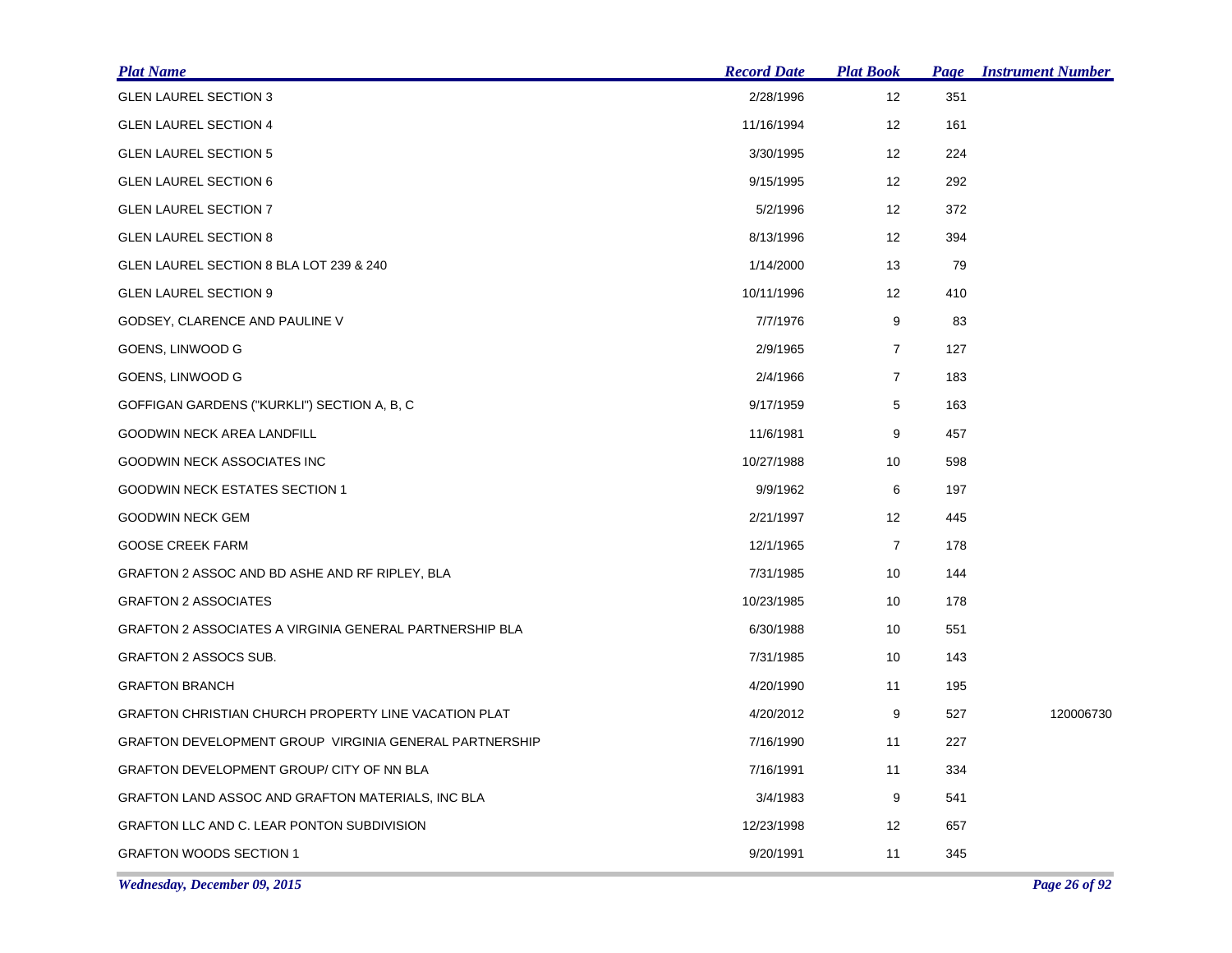| <b>Plat Name</b>                                                               | <b>Record Date</b> | <b>Plat Book</b> | <u>Page</u> | <b>Instrument Number</b> |
|--------------------------------------------------------------------------------|--------------------|------------------|-------------|--------------------------|
| GRAFTON WOODS SECTION 10                                                       | 9/22/1993          | 11               | 663         |                          |
| <b>GRAFTON WOODS SECTION 2</b>                                                 | 11/22/1991         | 11               | 371         |                          |
| <b>GRAFTON WOODS SECTION 3</b>                                                 | 1/17/1992          | 11               | 392         |                          |
| <b>GRAFTON WOODS SECTION 4</b>                                                 | 5/22/1992          | 11               | 421         |                          |
| <b>GRAFTON WOODS SECTION 5</b>                                                 | 9/24/1992          | 11               | 534         |                          |
| <b>GRAFTON WOODS SECTION 6</b>                                                 | 12/11/1992         | 11               | 551         |                          |
| <b>GRAFTON WOODS SECTION 7</b>                                                 | 3/25/1993          | 11               | 583         |                          |
| <b>GRAFTON WOODS SECTION 8</b>                                                 | 4/30/1993          | 11               | 597         |                          |
| <b>GRAFTON WOODS SECTION 9</b>                                                 | 6/29/1993          | 11               | 617         |                          |
| <b>GRAND OAKS (FORMERLY RAMSEY ESTATES)</b>                                    | 8/10/2001          | 13               | 338         | 000000891                |
| GRAND OAKS RESUB OF LOTS 1 & 2                                                 | 4/26/2002          | $\mathbf 0$      | $\mathbf 0$ | 020007522                |
| GRAND OAKS RESUBDIVISION OF LOTS A & B                                         | 8/9/2005           | 0                | 0           | 050019521                |
| GRAY, CHARLES P. - SUBDIVISION PLAT                                            | 5/5/2008           | $\mathbf 0$      | $\mathbf 0$ | 080009203                |
| GRAY, E O LEGAL HEIRS SUBDIVISION                                              | 10/25/2005         | 0                | 0           | 050026835                |
| GRAY, FRANKIE WOODY MRS. SECTION SURVEY                                        | 11/25/1980         | 9                | 398         |                          |
| <b>GREAT WOLF LODGE OF WILLIAMSBURG</b>                                        | 3/11/2005          | $\mathbf 0$      | $\mathbf 0$ | 050004528                |
| GREAT WOLF LODGE OF WILLIAMSBURG                                               | 3/11/2005          | 0                | 0           | 050004529                |
| GREAT WOLF WILLIAMSBURG SPE, LLC, PARCEL A SUBDIVISION                         | 1/15/2009          | 0                | $\Omega$    | 090000721                |
| <b>GREEN ACRES</b>                                                             | 2/1/1966           | $\overline{7}$   | 185         |                          |
| GREEN FAMILY SUBDIVISION & BLA: ROBERT W. GREEN & BARBARA L. GREEN             | 11/20/2007         | 0                | 0           | 070027228                |
| GREEN PROPERTY LOT 1 FAMILY SUBDIVISION                                        | 6/5/2003           | 0                | 0           | 030016016                |
| GREEN, BEULAH W. AND WALLACE C GREENE AND JUNE W GREENE, BLA                   | 11/7/1989          | 11               | 128         |                          |
| GREEN, ROBERT W & BARBARA L AND HARRY K & HOPE L CARRAWAY AND JOHN D & BEVERLY | 11/17/2005         | 0                | 0           | 050029211                |
| <b>GREEN, RUTH LOUISE FAMILY SUBDIVISION</b>                                   | 3/27/2003          | 0                | 0           | 030008115                |
| GREEN, THOMAS C SUBDIVISION                                                    | 5/30/2002          | 0                | 0           | 020009630                |
| <b>GREENE INDUSTRIAL PARK</b>                                                  | 12/22/1977         | 9                | 201         |                          |
| GREENE, W.P. INDUSTRIAL PARK                                                   | 9/14/1976          | 9                | 99          |                          |
| GREENE, W.P. INDUSTRIAL PARK                                                   | 1/9/1981           | 9                | 402         |                          |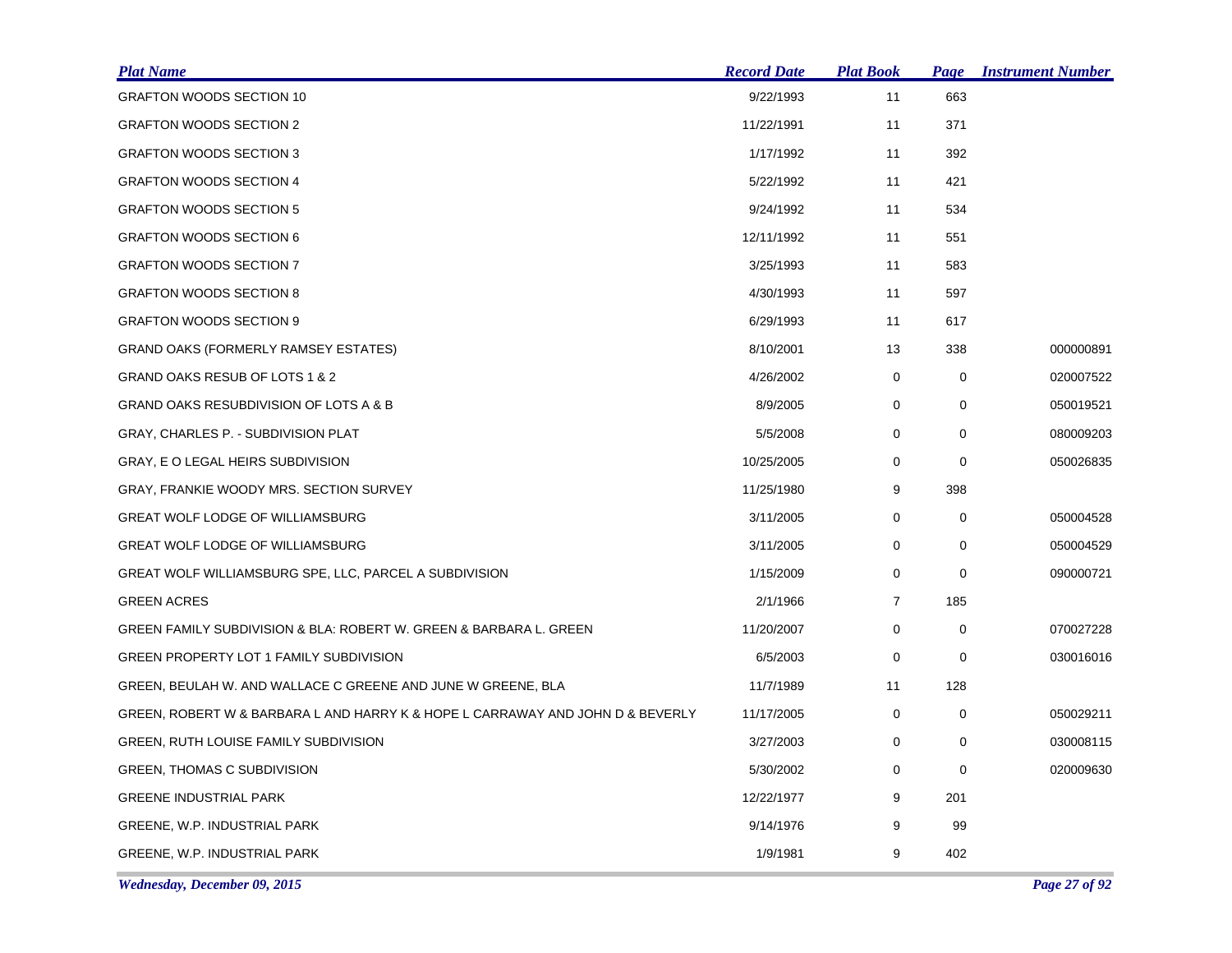| <b>Plat Name</b>                                                                  | <b>Record Date</b> | <b>Plat Book</b>  | Page | <b>Instrument Number</b> |
|-----------------------------------------------------------------------------------|--------------------|-------------------|------|--------------------------|
| GREENE, W.P. INDUSTRIAL PARK RESUB OF LOT 12                                      | 10/22/1976         | 9                 | 104  |                          |
| GREENE, W.P. INDUSTRIAL PARK SECTION 2 RESUB LOT 9                                | 11/1/1979          | 9                 | 345  |                          |
| GREENFIELD HOMES CORP - BLA AND ROW DEDICATION                                    | 3/12/2015          |                   |      | 150003737                |
| <b>GREENLANDS PHASE 1</b>                                                         | 5/6/1999           | 12                | 690  |                          |
| GREENLANDS PHASE 1, LOTS 41, 42, 43, 44, 45 & 287 - CORRECTION PLAT               | 12/17/1999         | 13                | 74   |                          |
| <b>GREENLANDS PHASE 2A</b>                                                        | 1/14/2000          | 13                | 80   |                          |
| GREENLANDS PHASE 2A, LOTS 119 & 120 - RESUB                                       | 10/31/2000         | 13                | 200  | 000002607                |
| <b>GREENLANDS PHASE 2B</b>                                                        | 7/7/2000           | 13                | 157  |                          |
| <b>GREENLANDS PHASE 3</b>                                                         | 7/3/2002           | 0                 | 0    | 020013165                |
| <b>GREENLANDS PHASE 4</b>                                                         | 3/7/2003           | 0                 | 0    | 030005772                |
| <b>GREENLANDS PHASE 5</b>                                                         | 12/3/2003          | 0                 | 0    | 030037877                |
| GREENSPRINGS RESUBDIV LOTS 49, 50, 51                                             | 9/27/1979          | 9                 | 336  |                          |
| <b>GREENSPRINGS SECTION A</b>                                                     | 5/4/1959           | 6                 | 44   |                          |
| GREGORY, DEAN AND LISA PHILLIPS-GREGORY FAMILY SUBDIVISION                        | 6/20/2020          |                   |      | 120010214                |
| GRIER, JOHN CONSTRUCTION COMPANY - SURVEY AND PLV                                 | 6/25/1998          | 12                | 595  |                          |
| GRIER, JOHN CONSTRUCTION, INC - BOUNDARY SURVEY OF FOUR PARCELS OF LAND CONTAI    | 5/29/2003          | 0                 | 0    | 030015290                |
| GRIFFINS CHAPEL ROAD SUB.                                                         | 8/1/1962           | 6                 | 194  |                          |
| GRIFFITH, JIM BUILDER INC. & CJE SUB. PARCEL A                                    | 6/22/1995          | $12 \overline{ }$ | 258  |                          |
| GROVE, THE, SECTION 1                                                             | 11/3/1994          | 12                | 152  |                          |
| GROVE, THE, SECTION 2                                                             | 9/19/1997          | $12 \overline{ }$ | 513  |                          |
| GROVE, THE, SECTION 2, LOT 11 & C L PARRISH - BLA                                 | 8/6/2002           | 0                 | 0    | 020016231                |
| GROVE, THE, SECTION 2, LOT 11 AND HOWARD LEWIS ESTATE AND C.R. MARSHALL & SU HSIA | 2/13/2006          | 0                 | 0    | 060003456                |
| GROVE, THE, SECTION 2, LOT 12 AND JOYCE A. KING - BLA                             | 2/9/2001           | 13                | 240  |                          |
| GROVE, THE, SECTION 2, LOTS 7 AND 8 PLV                                           | 8/24/2009          | 0                 | 0    | 090018215                |
| GROVE, THE, SECTION 2, LOTS 8, 9, 10 BLA                                          | 2/25/2003          | 0                 | 0    | 030004747                |
| GUENTHER, ANTHONY & MARY QUINN AND TOMMIE F. & LORE LUGINSLAND KARNS - BLA        | 12/8/1982          | 9                 | 529  |                          |
| GUYE, GARY A. & DAWN R. - BLA                                                     | 9/2/1997           | 12                | 503  |                          |
| HAAS, MICHAEL A. & RUTH A. AND SYDNOR HYDRODYNAMICS, INC                          | 1/4/1989           | 10                | 640  |                          |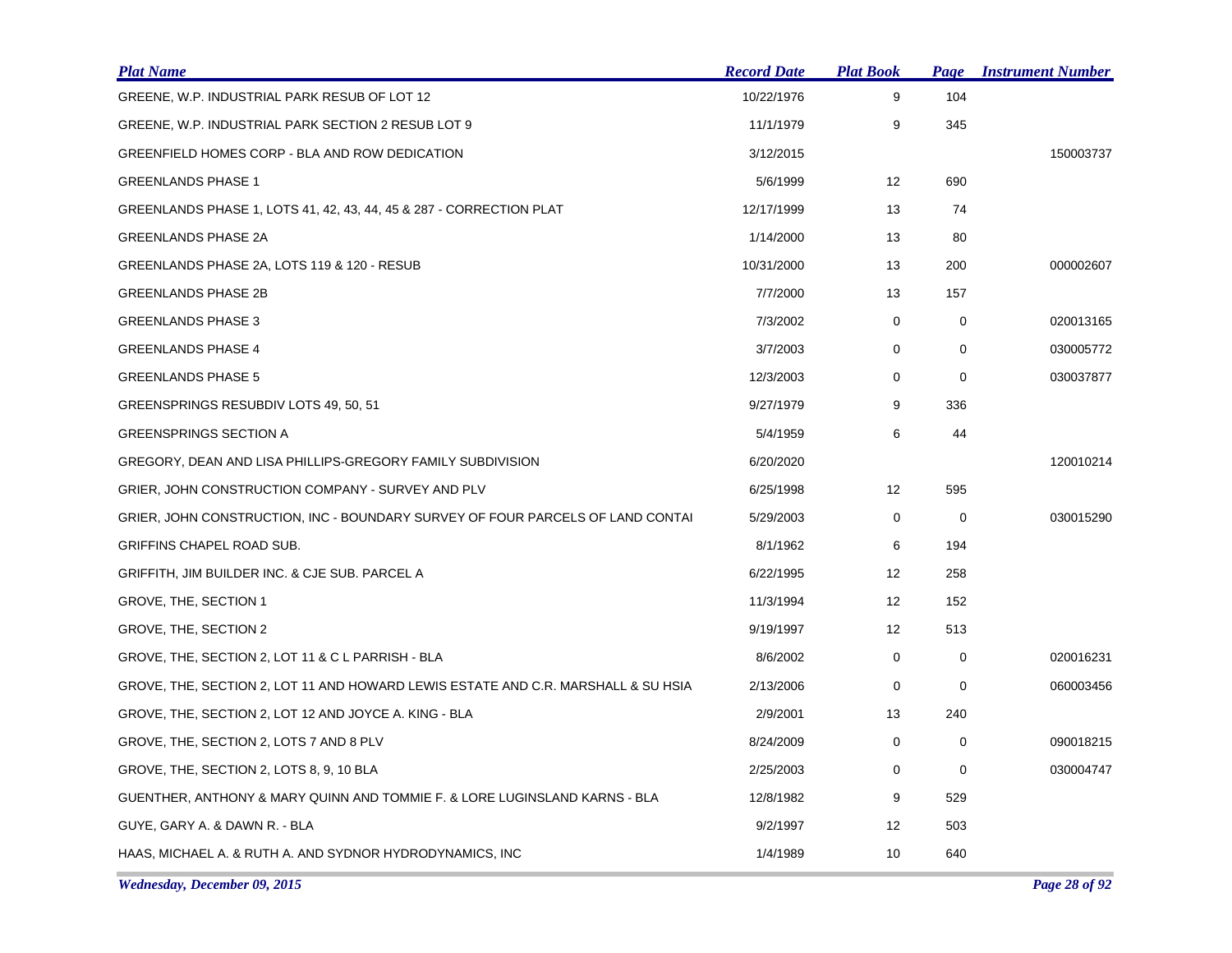| <b>Plat Name</b>                                                                   | <b>Record Date</b> | <b>Plat Book</b> | Page        | <b>Instrument Number</b> |
|------------------------------------------------------------------------------------|--------------------|------------------|-------------|--------------------------|
| HADDEN, MARY E SUBDIVISION                                                         | 3/31/2006          | 0                | $\mathbf 0$ | 060007218                |
| HALL, JAMES M. AND CYNTHIA M. AND UNITED INC.                                      | 8/5/1994           | 12               | 102         |                          |
| HALTIWANGER, VIRGINIA LEE (FORMERLY V.L. JONES TABB) AND ANNA JONES - BLA          | 6/11/2007          | 11               | 323         | 070013266                |
| HAMBLETON, MARY TABB AND JEAN TABB FORREST SUBDIVISION                             | 1/3/1995           | 12               | 188         |                          |
| HAMILTON, GEORGE W AND MARGARET M                                                  | 11/29/1963         | $\overline{7}$   | 47          |                          |
| HAMM, BETTY J AND JAMES W. HICKMAN BLA (PRELIM TITLE "P & D ROBERTS AND J W HICKMA | 8/19/2004          | 0                | $\pmb{0}$   | 040017670                |
| HAMPTON ROADS DEVELOPMENT LLC AND ERNEST A AND TERESA A STUBBS - BLA               | 4/2/2013           |                  |             | 130005888                |
| HAMPTON ROADS DEVELOPMENT LLC BLA                                                  | 12/17/1999         | 13               | 73          |                          |
| HAMPTON ROADS DEVELOPMENT, L.L.C. EASEMENT CONVEYANCE TO COUNTY OF YORK            | 8/14/2012          |                  |             | 120013319                |
| HAMPTON ROADS DEVELOPMENT, LLC BEING PARCEL "B" AND LOT 7 OF THE W H ROBINSON E    | 1/29/2007          | 8                | 336         | 070002342                |
| HAMPTON ROADS DEVELOPMENT, LLC, PORTION OF WILLIAM ANDERSON ESTATE, PARCEL "A"     | 3/11/2015          |                  |             | 1150003616               |
| HAMPTON ROADS SANITATION DISTRICT BOUNDARY LINE VACATION PLAT                      | 11/12/2008         | 0                | $\mathbf 0$ | 080025660                |
| HANDY, EDWARD M. AND THELMA M                                                      | 6/29/1954          | 5                | 160         |                          |
| HANSFORD SUBDIVISION                                                               |                    | 9                | 20          |                          |
| HARBIN, BONNIE A - BLA                                                             | 11/7/2005          | 0                | 0           | 050028121                |
| HARBIN, WAYNE D JR & MELANIE MILLER HARBIN AND WILLIAM WESLEY MILLS, JR, TRUSTEE B | 12/27/2005         | 12               | 520         | 050032323                |
| <b>HARBOR TERRACE LOTS 1-15</b>                                                    | 5/4/1962           | 6                | 181         |                          |
| <b>HARRIS GROVE</b>                                                                | 6/5/1974           | 8                | 480         |                          |
| HARRIS GROVE INVESTMENT CORP                                                       | 4/18/1963          | $\overline{7}$   | 20          |                          |
| HARRIS, ALLEN C. & HELEN S. - BLA                                                  | 3/13/1987          | 10               | 348         |                          |
| HARRIS, BRYAN & JANET - BLA                                                        | 1/22/1992          | 11               | 393         |                          |
| HARRIS, DORCE Z. AND MICHELLE A. - PLV                                             | 7/15/2009          | 0                | $\mathbf 0$ | 090014571                |
| HARRIS, T. S. ESTATES                                                              | 6/18/1947          | 4                | 81          |                          |
| HARROD SUBDIVISION                                                                 | 5/19/1977          | 9                | 149         |                          |
| <b>HARWOOD HEIGHTS</b>                                                             | 9/7/1965           | $\overline{7}$   | 155         |                          |
| HARWOOD MILL, SECTION A                                                            | 6/25/1956          | 5                | 228         |                          |
| HARWOOD MILL, SECTION B AND LEE'S VILLAGE SECTION 2                                | 9/29/1987          | 10               | 407         |                          |
| HARWOOD MILL, SECTION B, BLOCK B, LOT 9 & PARCEL 9A RESUB                          | 5/20/2008          | 6                | 13          | 080010706                |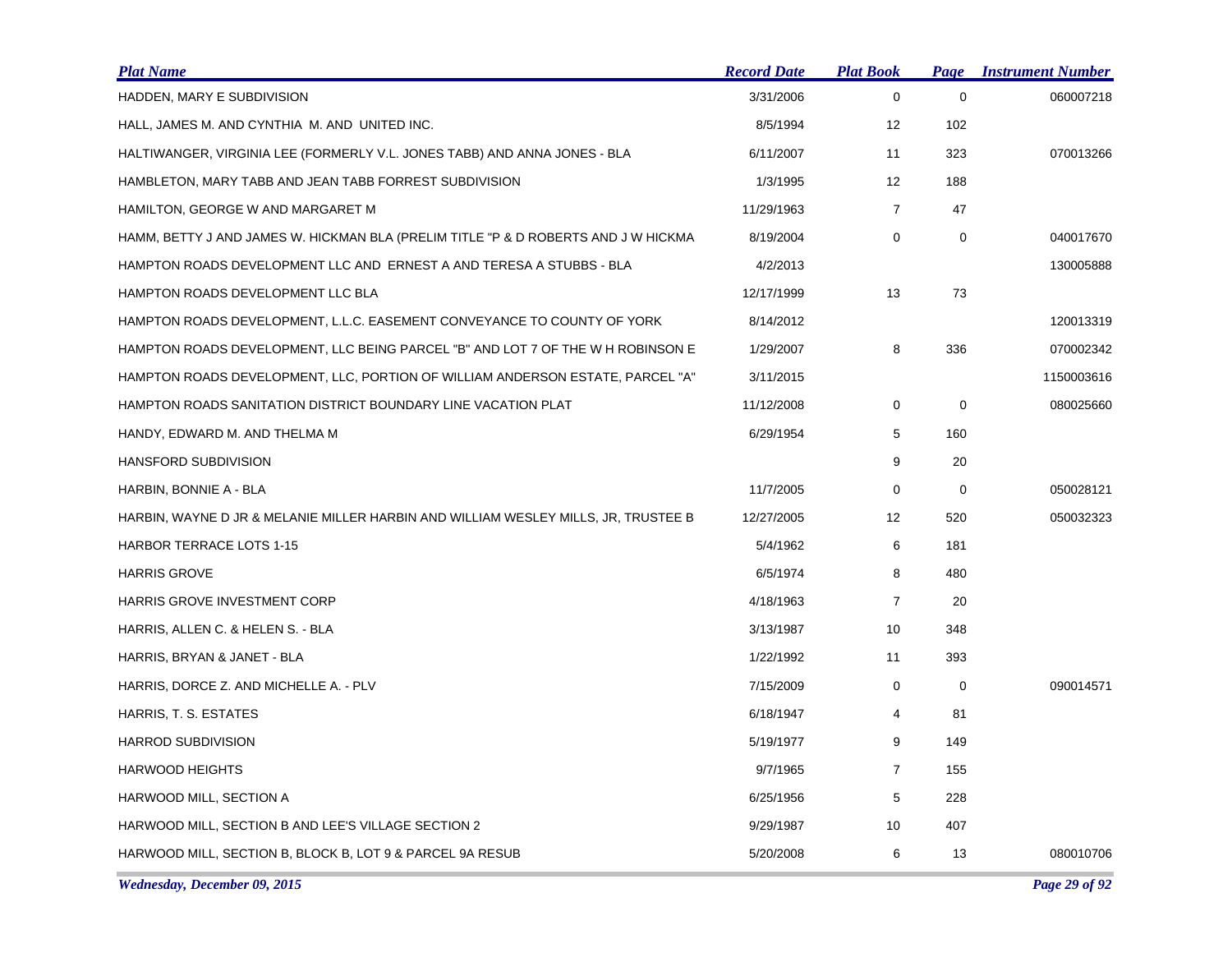| <b>Plat Name</b>                                                              | <b>Record Date</b> | <b>Plat Book</b> | Page | <b>Instrument Number</b> |
|-------------------------------------------------------------------------------|--------------------|------------------|------|--------------------------|
| HARWOOD MILL, SECTION C                                                       | 12/9/1960          | 6                | 109  |                          |
| HARWOOD MILL, SECTION C, BLOCK B, RESERVED PORTION                            | 6/6/1968           | 8                | 116  |                          |
| HARWOOD MILL, SECTION D                                                       | 10/5/1962          | 6                | 198  |                          |
| HARWOOD MILL, SECTION D ADDITION TO                                           | 10/29/1984         | 10               | 50   |                          |
| HARWOOD WAYE CONVERTIBLE LAND                                                 | 10/27/2007         | 11               | 406  | 060026628                |
| HAWKINS, SANDRA FAYE ALIFF - PLV                                              | 11/24/2009         |                  |      | 090026698                |
| <b>HAWK'S LANDING SUBDIVISION</b>                                             | 8/31/2005          | 0                | 0    | 050021446                |
| <b>HEATHER ACRES</b>                                                          | 1/12/1977          | 9                | 123  |                          |
| HENDERSON, DAVID L.                                                           | 1/25/1985          | 10               | 78   |                          |
| HENDERSON, PETER V. FAMILY SUBDIVISION                                        | 11/21/2001         | 0                | 0    | 010019179                |
| HENDERSON, PETER V. RESUBDIVISION OF THE FAMILY SUBDIVISION                   | 7/18/2008          | 0                | 0    | 080016694                |
| HENKEL, MARY ANNE AND HAYDEN ALLEN ROSS-CLUNIS, III BLA                       | 5/1/2007           | 12               | 504  | 070009988                |
| <b>HERITAGE HAMLET SECTION 1</b>                                              | 11/1/1962          | 6                | 203  |                          |
| <b>HERITAGE HAMLET SECTION 10</b>                                             | 1/11/1971          | 8                | 264  |                          |
| <b>HERITAGE HAMLET SECTION 11</b>                                             | 1/5/1972           | 8                | 307  |                          |
| <b>HERITAGE HAMLET SECTION 12</b>                                             | 9/17/1974          | 8                | 500  |                          |
| <b>HERITAGE HAMLET SECTION 2</b>                                              | 5/17/1963          | $\overline{7}$   | 27   |                          |
| <b>HERITAGE HAMLET SECTION 3</b>                                              | 8/5/1963           | $\overline{7}$   | 38   |                          |
| <b>HERITAGE HAMLET SECTION 4</b>                                              | 6/28/1965          | $\overline{7}$   | 147  |                          |
| <b>HERITAGE HAMLET SECTION 5</b>                                              | 4/15/1966          | $\overline{7}$   | 195  |                          |
| <b>HERITAGE HAMLET SECTION 6</b>                                              | 5/13/1966          | $\overline{7}$   | 198  |                          |
| <b>HERITAGE HAMLET SECTION 7</b>                                              | 8/28/1967          | 8                | 64   |                          |
| <b>HERITAGE HAMLET SECTION 8</b>                                              | 4/9/1969           | 8                | 155  |                          |
| <b>HERITAGE HAMLET SECTION 9</b>                                              | 9/16/1969          | 8                | 178  |                          |
| HERITAGE LAND DEVELOPMENT, LLC PLV AND RIGHT-OF-WAY DEDICATION TO THE COMMONW | 1/13/2011          |                  |      | 110000864                |
| HERITAGE SQUARE SHOPPING CENTER (KELLY, HERBERT V)                            | 8/4/1978           | 9                | 251  |                          |
| HERNDON, SONYA B & D. RAY RESUB SECTION A LOT 2                               | 10/27/1986         | 10               | 299  |                          |
| HERNDON, SONYA B. & D. RAY                                                    | 10/29/1985         | 10               | 179  |                          |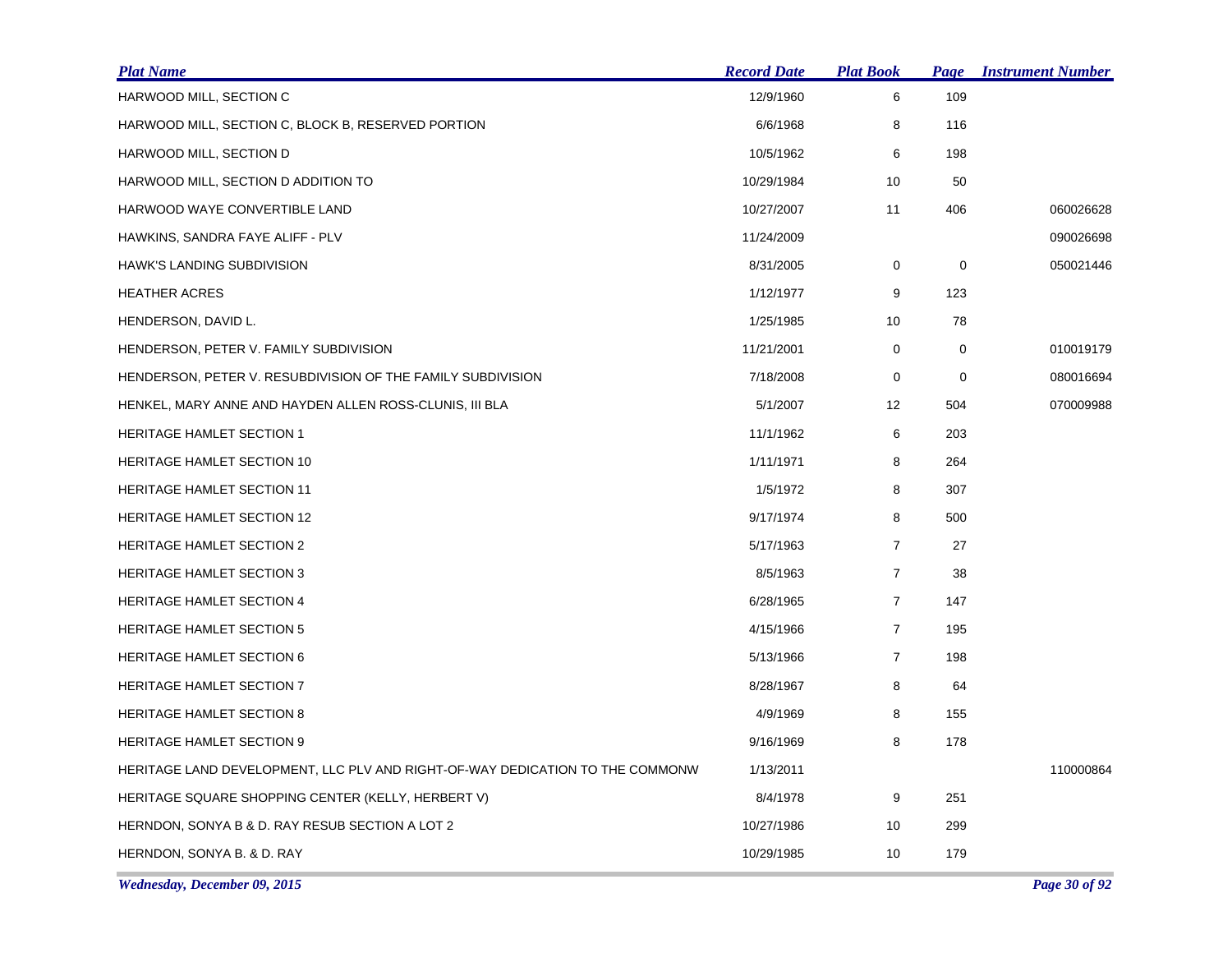| <b>Plat Name</b>                                                                    | <b>Record Date</b> | <b>Plat Book</b>  | <b>Page</b> | <b>Instrument Number</b> |
|-------------------------------------------------------------------------------------|--------------------|-------------------|-------------|--------------------------|
| <b>HERON'S WALK</b>                                                                 | 9/27/1996          | 12                | 408         |                          |
| HERRICK, RONALD T. & MEREDITH N. - PROPERTY LINE VACATION PLAT OF THE PROPERTIES O  | 5/15/2015          |                   |             | 150008177                |
| HERTZLER, DAVID L & HUNT                                                            | 5/3/1989           | 11                | 60          |                          |
| HERZBERG, JOHN F AND ANNA M - RIGHT OF WAY DEDICATION                               | 8/30/2010          |                   |             | 110018407                |
| <b>HICKERSON MONTGOMERY ESTATE</b>                                                  | 8/19/1955          | 5                 | 204         |                          |
| HICKORY HILLS SECTION A                                                             | 3/4/1977           | 9                 | 134         |                          |
| <b>HICKORY HILLS SECTION B</b>                                                      | 1/20/1978          | 9                 | 206         |                          |
| HIDDEN HARBOR SUBDIVISION                                                           | 6/18/2008          | 0                 | 0           | 080013312                |
| <b>HIGHGROVE SUBDIVISION</b>                                                        | 4/17/2008          | 0                 | 0           | 080007611                |
| <b>HILLSIDE ESTATES</b>                                                             | 7/14/1997          | 12                | 486         |                          |
| HODGES, LOUISE A.                                                                   | 10/3/1985          | 10                | 170         |                          |
| HOGGE, BARBARA WILSON & WILLIAM C. WILSON                                           | 11/25/1998         | 12                | 651         |                          |
| HOGGE, COWLES W. & MARGARET S.                                                      | 9/29/1977          | 9                 | 184         |                          |
| HOGGE, JAMES E SR & C SHIRLANE HOGGE BLA                                            | 7/11/2003          | 0                 | 0           | 030020998                |
| HOGGE, JAMES E. & SHIRLANE SURVEY PLAT                                              | 9/24/1998          | 12                | 626         |                          |
| HOGGE, MARGARET S. & WILLIAM COWLES BLA                                             | 10/25/1994         | 12                | 150         |                          |
| HOGGE, N.S. & E.A. BLA.                                                             | 10/28/1996         | 12                | 414         |                          |
| HOHLRIEDER, HANS AND C. A. BARRS CONTRACTING, INC.                                  | 1/9/2007           | 0                 | 0           | 070000615                |
| HOHLRIEDER, JOHANN PLV PLAT                                                         | 3/8/2006           | 0                 | 0           | 060005305                |
| HOLLAND, WILLIAM T. & SARAH K. - PLV                                                | 9/22/1994          | $12 \overline{ }$ | 140         |                          |
| HOLLAND, WILLIAM T. & SARAH K. - PLV AND BLA                                        | 4/21/1995          | 12                | 229         |                          |
| HOLLOWAY, HILDA MARTHA & FLOYD                                                      | 7/21/1987          | 10                | 381         |                          |
| HOLLOWAY, JR. LAW & WILLIAMS                                                        | 7/21/1987          | 10                | 381         |                          |
| <b>HOLLY HILLS</b>                                                                  | 6/1/1964           | $\overline{7}$    | 85          |                          |
| <b>HOLLY HILLS SECTION 2</b>                                                        | 9/23/1965          | $\overline{7}$    | 166         |                          |
| <b>HOLLY POINT SECTION A</b>                                                        | 9/19/1961          | 6                 | 145         |                          |
| HOLLY POINT SECTION A LOTS 16 & 17 AND PARKERS ISLAND DEVELOPMENT GROUP PARCEL      | 8/5/2003           | 0                 | 0           | 030024369                |
| HOLLY POINT, SECTION A, LOTS 20 & 21 AND VACATED 40' ROW, AND PARCEL C, PROPERTY OF | 4/26/2006          | 0                 | 0           | 060009375                |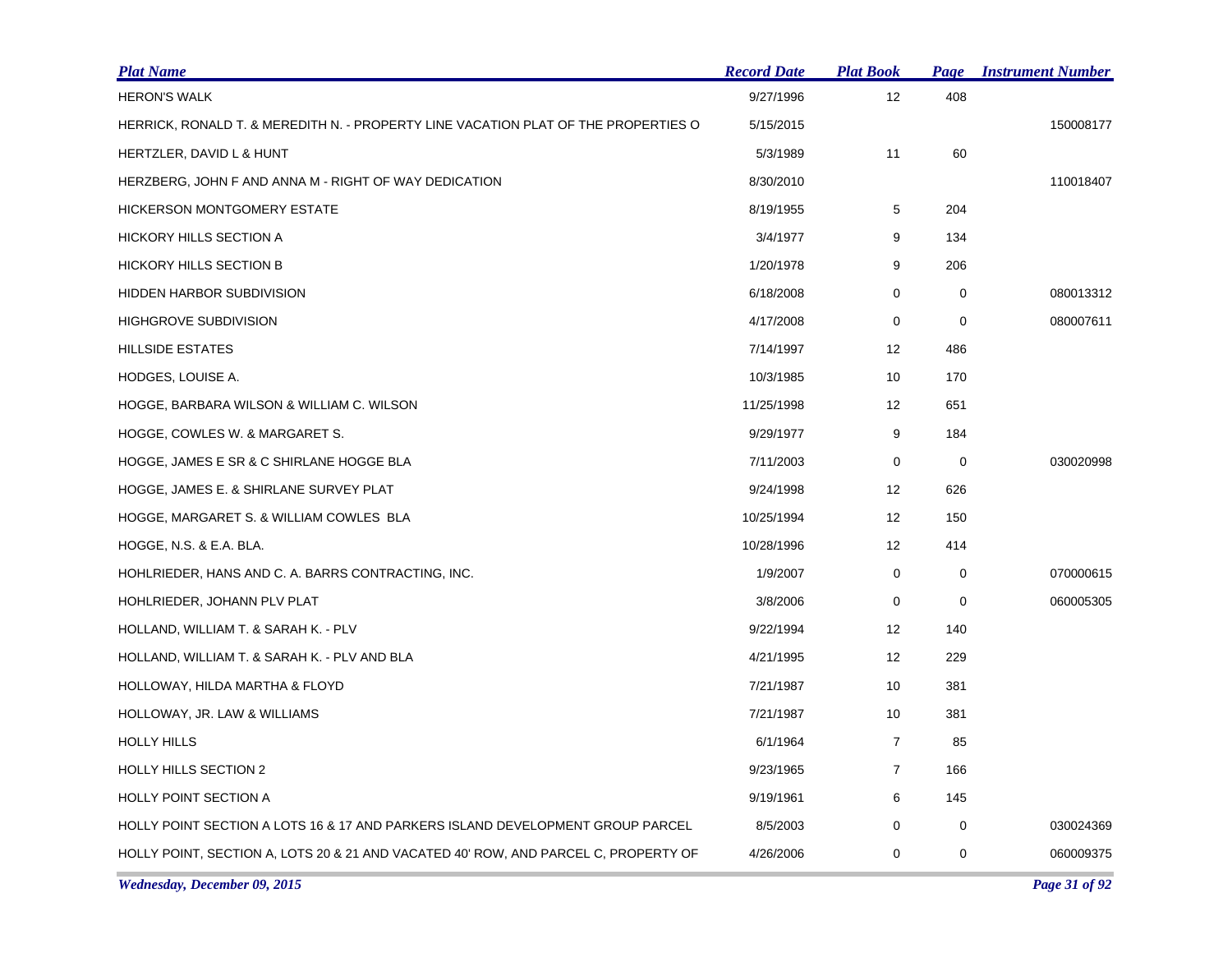| <b>Plat Name</b>                                                                | <b>Record Date</b> | <b>Plat Book</b> | Page        | <b>Instrument Number</b> |
|---------------------------------------------------------------------------------|--------------------|------------------|-------------|--------------------------|
| <b>HOLLYMEAD</b>                                                                | 12/29/1986         | 10               | 331         |                          |
| <b>HOLLYWOOD ESTATES</b>                                                        | 5/4/1954           | 5                | 153         |                          |
| HOLMES, P.A. & D.C.E. BLA                                                       | 9/22/1997          | 12               | 512         |                          |
| HOLT, CAROLYN M & SYKVIA ANN OTTAWAY & LYNN C. HANRAHAN BLA                     | 9/17/1998          | 12               | 623         |                          |
| HOMESTEAD, THE                                                                  | 5/15/1995          | 12               | 241         |                          |
| HONEYCUTT, SAMUEL D. III & DEBORAH C. FAMILY SUB.                               | 5/22/2000          | 13               | 136         |                          |
| HOPSON, JAMES C & LLOYD A AND JAMES C HOPSON BLA                                | 5/24/2004          | 0                | 0           | 040010521                |
| HOPSON, JENNIE O AND NANCY G ALVARADO (TRUSTEES JENNIE O HOPSON TRUST) SUBDIVIS | 12/21/2005         | 13               | 108         | 050032110                |
| HOPSON, PAULINE ESTATE                                                          | 12/18/2007         | 0                | 0           | 070029300                |
| HOPSON, RUSSELL B AND SANDRA HOPSON CASTINE SUBDIVISION                         | 1/31/2005          | 0                | 0           | 050001650                |
| HORNSBY LAND CO BLA                                                             | 12/30/1986         | 10               | 334         |                          |
| HORNSBY LAND CO.                                                                | 8/29/1988          | 10               | 571         |                          |
| HORNSBY LAND COMPANY                                                            | 11/25/1992         | 11               | 549         |                          |
| HORNSBY LAND COMPANY                                                            | 3/11/1997          | 12               | 451         |                          |
| HORNSBY LAND COMPANY BLA                                                        | 11/2/2004          | 0                | 0           | 040023035                |
| HORNSBY, KENNETH J. & C&D, A VA PARTNERSHIP BLA                                 | 7/15/1987          | 10               | 377         |                          |
| <b>HORSEMAN'S HILL ESTATES 2</b>                                                | 6/29/2000          | 13               | 152         |                          |
| HORSEMAN'S HILL SUBDIVISION                                                     | 7/22/1998          | 12               | 604         |                          |
| HOWARD, EDNA BEATRICE NAZARETH SURVEY PLAT                                      | 1/10/2002          | 0                | 0           | 020000507                |
| HOWARD, JOHN R. & CHERYL M. AND DONALD L. & MARY A. DAVIS BLA                   | 10/28/2009         | 0                | $\mathbf 0$ | 090024361                |
| HOWARD, JOHN R. & CHERYL M. AND THE CITY OF NEWPORT NEWS                        | 4/24/2008          | $\mathbf 0$      | $\mathbf 0$ | 080008403                |
| HOWARD, JOHN R. AND CHERYL M. AND POMOCO DEVELOPMENTS, INC. BLA                 | 9/7/2012           |                  |             | 120014901                |
| <b>HOWARD'S LANDING SECTION 1</b>                                               | 4/15/1980          | 9                | 365         |                          |
| <b>HOWARD'S LANDING SECTION 2</b>                                               | 11/6/1980          | 9                | 396         |                          |
| <b>HOWARD'S LANDING SECTION 3</b>                                               | 7/6/1982           | 9                | 500         |                          |
| <b>HOWARD'S LANDING SECTION 5</b>                                               | 2/7/2002           | $\mathbf 0$      | 0           | 020002031                |
| HOWELL, MURRAY & HESTER FRED ESTATE                                             | 8/26/1986          | 10               | 279         |                          |
| HOWELL, MURRAY B. & HESTER ESTATES BLA                                          | 11/16/1983         | 9                | 610         |                          |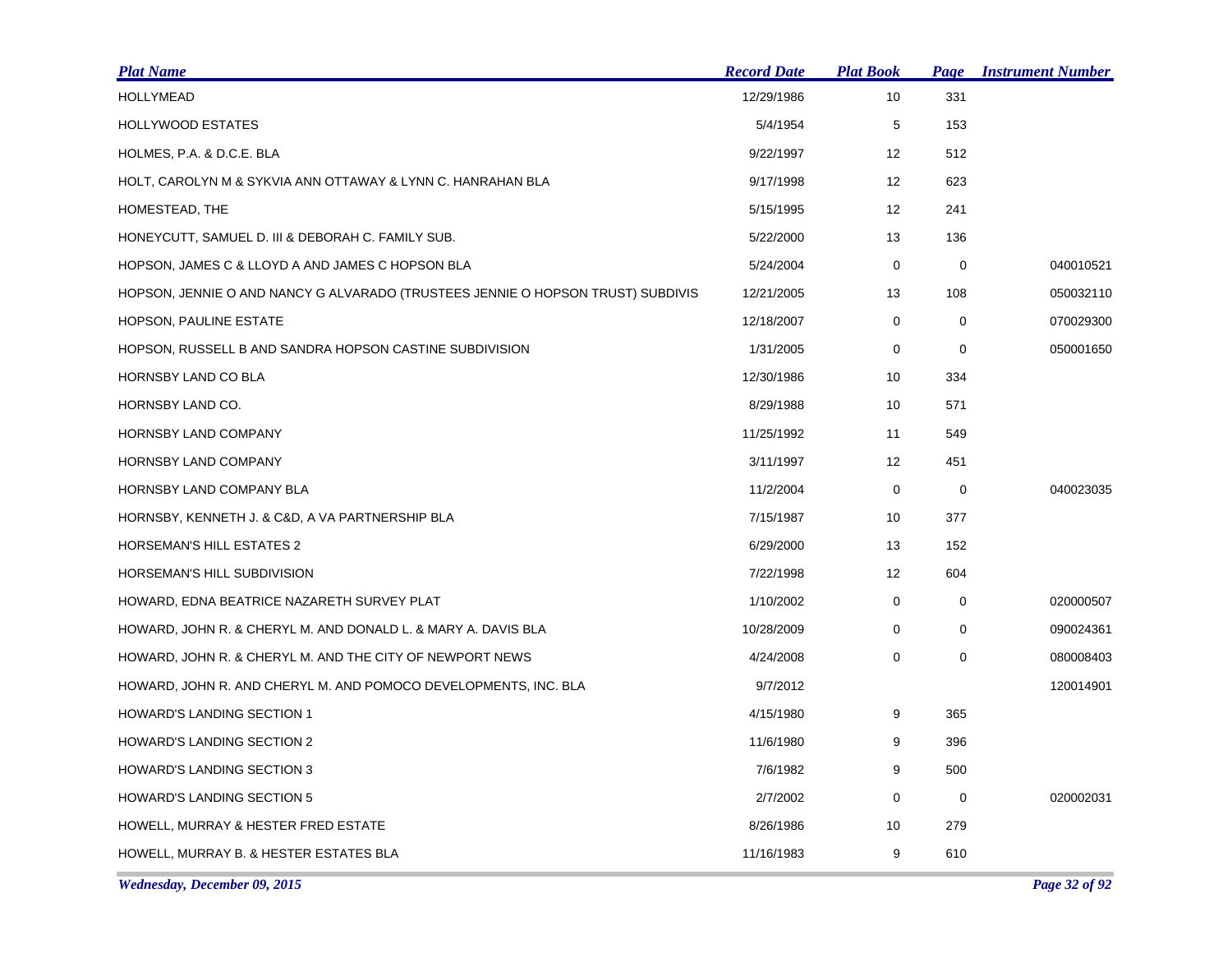| <b>Plat Name</b>                                                                        | <b>Record Date</b> | <b>Plat Book</b> | Page        | <b>Instrument Number</b> |
|-----------------------------------------------------------------------------------------|--------------------|------------------|-------------|--------------------------|
| HOWELL, ROGER D. & LINDA P. AND MARTHA W. MCMURRAN AND SUE W. REDD - BLA                | 4/6/1998           | 12               | 569         |                          |
| HUDDLESTON PROPERTY CONDEMNATION BY YORK COUNTY FOR ROAD PURPOSES                       | 9/11/2002          | 0                | $\mathbf 0$ | 020018335                |
| HUDGINS & MORRIS FAMILY SUB. OF LINDSEY LANDING LANE                                    | 1/3/1986           | 10               | 197         |                          |
| HUDSON, A.S. & N.V & BETHEL LAND BLA                                                    | 9/1/1988           | 10               | 572         |                          |
| HUGHES, FLOYD F & CORA A. PRIVATE                                                       | 10/17/1977         | 9                | 188         |                          |
| HUGHES, WILLIAM LOIUS - PLV                                                             | 3/11/2009          | 0                | 0           | 090004434                |
| HUNDLEY, JOHN EST                                                                       | 5/19/1948          | 4                | 102         |                          |
| HUNTER ESTATES - SUBDIVISION                                                            | 1/27/2010          | $\mathbf 0$      | $\mathbf 0$ | 100001513                |
| HUTCHINSON, JOHN E. & LINDA P. PLV PLAT, TM PARCELS 25D-02-00-000E & 25D-02-00-000F, PL | 8/15/2007          | 5                | 239         | 070019754                |
| <b>ILEX ACRES</b>                                                                       | 5/2/1963           | $\overline{7}$   | 24          |                          |
| ILEX ACRES, BLOCK A, LOTS 3 & 4 BLA                                                     | 10/31/2003         | 0                | $\mathbf 0$ | 030034395                |
| INDEPENDENT LIFE AND ACCIDENT INSURANCE CORPORATION                                     | 6/23/1995          | 12               | 259         |                          |
| INDEPENDENT LIFE AND ACCIDENT INSURANCE CORPORATION A FLORIDA CORPORATION - RE          | 6/23/1995          | 12               | 260         |                          |
| INEZ FAYE ARMSTRONG ELKS SUBDIVISION                                                    | 10/16/2008         | 0                | 0           | 080023787                |
| INTERNATIONAL CENTER WILLIAMSBURG BMP NO 3                                              | 3/31/2004          | 0                | 0           | 040006396                |
| INTERNATIONAL CENTER WILLIAMSBURG PHASE 1, RIGHT-OF-WAY DEDICATION FOR BULIFANT         | 1/9/2004           | 0                | $\mathbf 0$ | 040000566                |
| INTERNATIONAL CENTER WILLIAMSBURG PHASE 2 PARCEL 2 SUBDIVISION AND PARCELS 2 & 2        | 8/16/2005          | 0                | 0           | 050020212                |
| INTERNATIONAL CENTER WILLIAMSBURG PHASE 2 SUBDIVISION OF PARCELS 9, 10, 11, 12, AND     | 2/7/2005           | 0                | 0           | 050002172                |
| INTERNATIONAL CENTER WILLIAMSBURG PHASE 3                                               | 10/17/2005         | 0                | $\mathbf 0$ | 050025774                |
| INTERNATIONAL CENTER WILLIAMSBURG RESUBDIVISION OF PARCELS 2 & 14                       | 5/20/2004          | 0                | $\Omega$    | 040010516                |
| INTERNATIONAL CENTER WILLIAMSBURG SUB OF PARCEL 1                                       | 3/23/2001          | 13               | 268         |                          |
| INTERNATIONAL CENTER WILLIAMSBURG SUBDIVISION PARCEL 14                                 | 5/17/2002          | 0                | 0           | 020008861                |
| IRA-CHURCHVILLE ESTATES                                                                 | 3/1/1967           | 8                | 34          |                          |
| IRONMONGER, ELIZABETH L.                                                                | 4/25/1986          | 10               | 231         |                          |
| <b>ISRAEL JONES ESTATES</b>                                                             | 10/3/1975          | 9                | 47          |                          |
| JACKSON, DANIEL JUNIOR PLV                                                              | 9/17/2010          | 814              | 474         | 100015368                |
| <b>JACOB'S SPRINGS</b>                                                                  | 8/31/1990          | 11               | 241         |                          |
| JAGE DEVELOPMENT, L.C., SUBDIVISION PLAT                                                | 3/17/2009          | 0                | 0           | 090004830                |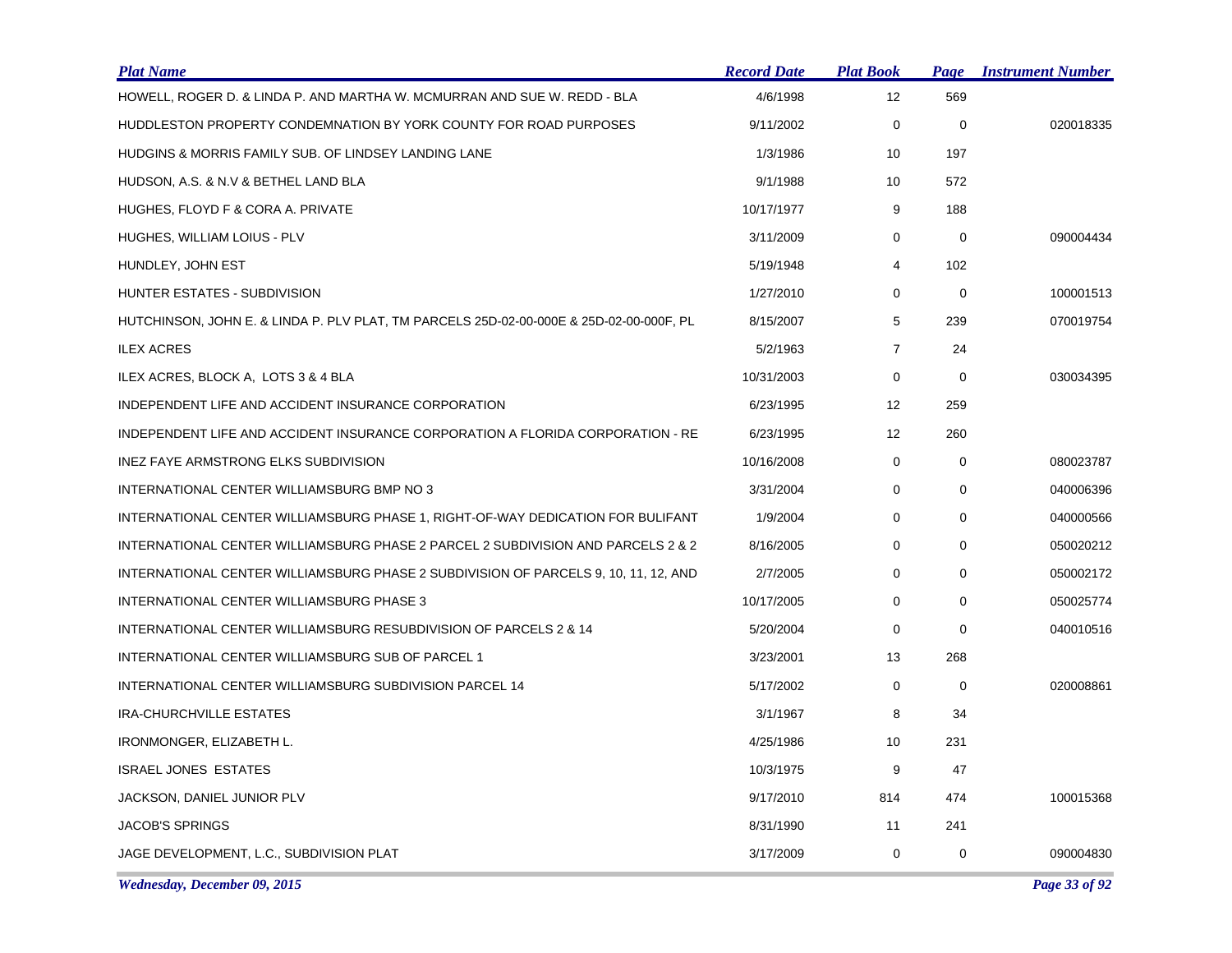| <b>Plat Name</b>                                                                    | <b>Record Date</b> | <b>Plat Book</b>  | Page        | <b>Instrument Number</b> |
|-------------------------------------------------------------------------------------|--------------------|-------------------|-------------|--------------------------|
| JAMES MILL SUBDIVISION PLAT                                                         | 1/28/2003          | $\mathbf 0$       | $\mathbf 0$ | 030002260                |
| JAMES YORK PLAZA LLC A VA. LIMITED LIABLILTY COMPANY BLA                            | 2/9/2001           | 13                | 238         | 000012294                |
| JAMES YORK PLAZA SHOPPING CENTER & DOMINION BANK OF GREATER HAMPTON ROADS BL        | 4/21/1987          | 10                | 356         |                          |
| JAMES YORK SELF STORAGE, LLC AND JAMES-YORK PLAZA, LLC - BLA                        | 11/22/2013         | 0                 | $\mathbf 0$ | 130023194                |
| JERNIGAN, GEORGE A., LOT 1 AND 2 PLV PLAT                                           | 10/20/2010         |                   |             | 100017415                |
| <b>JERNIGAN, JOSEPHINE ROSS</b>                                                     | 8/25/1987          | 10                | 389         |                          |
| JERNIGAN, ROSS A - PLAT OF PORTION OF LAND                                          | 1/7/2005           | 0                 | $\mathbf 0$ | 050000389                |
| <b>JEWELS, FANNIE BOYKINS</b>                                                       | 1/14/1983          | 9                 | 536         |                          |
| JLK FAMILY LLC AND KEANER, JEANETTE J - BLA                                         | 3/22/2013          |                   |             | 130005292                |
| JOHNSON, ALFRED SR. & PATRICIA A. BLA                                               | 2/4/1999           | $12 \overline{ }$ | 670         |                          |
| JOHNSON, ALFRED W. & PATRICIA                                                       | 8/5/1999           | 13                | 30          |                          |
| JOHNSON, DIANE A. & FREDERICK C & DONALD G. & LORETTA V. ATKINSON RESUB             | 9/30/1994          | 12                | 145         |                          |
| JONES & TAYLOR SUB.                                                                 | 5/9/1990           | 11                | 203         |                          |
| JONES, ALEXANDER W ET UX PARCELS E & F SUBDIVISION AND BLA                          | 12/29/2005         | 9                 | 47          | 050032699                |
| JONES, DANIEL SELDON & INGRID DELORS, QUEENS LAKE, SECTION EL, PART 1, LOTS 18 & 19 | 2/27/2013          |                   |             | 130003820                |
| JONES, ELMER C. & ERMA B. AND JAMES W. & JUDY H. CARMINES                           | 5/23/1984          | 10                | 13          |                          |
| <b>JONES, RICHARD ESTATE</b>                                                        | 10/18/1961         | 6                 | 152         |                          |
| JONES, ROBERT L. FAMILY SUB                                                         | 2/20/1985          | 10                | 89          |                          |
| JORDAHL, BRUCE J., FAMILY SUBDIVISION OF THE PROPERTY OF                            | 4/24/2015          |                   |             | 150006392                |
| JOYNER, RUSSELL EARL AND BARBARA A WORNON AND NANCY J SWETZ                         | 6/11/2002          | 0                 | $\mathbf 0$ | 020010348                |
| K AND R CORPORATION                                                                 | 9/22/1969          | 8                 | 183         |                          |
| KAHN PROPERTIES                                                                     | 4/9/2002           | 0                 | $\pmb{0}$   | 020006183                |
| KAHN PROPERTIES EAST LLC AND WAL-MART REAL ESTATE BUSINESS TRUST, EASEMENT DED      | 3/11/2005          |                   |             | 050004524                |
| KAHN PROPERTIES EAST LLC AND WILKINSON ASSOCIATION, RESUBDIVISION & DEDICATION, P   | 4/9/2002           | 0                 | $\mathbf 0$ | 020006184                |
| KAHN PROPERTIES EAST LLC RESUBDIVISION                                              | 12/9/2004          | $\Omega$          | $\mathbf 0$ | 040025558                |
| KAHN PROPERTIES EAST LLC SUBDIVISION OF OUTPARCEL A                                 | 3/11/2005          | 0                 | 0           | 050004523                |
| KANADAY, JC LOIS G TRUSTEE OF THE CHURCH OF GOD                                     | 8/27/1985          | 10                | 151         |                          |
| KARWAC, JERRY R JR & BONNIE B KARWAC 2.6579 ACRE PARCEL                             | 3/8/2005           | 0                 | 0           | 050004162                |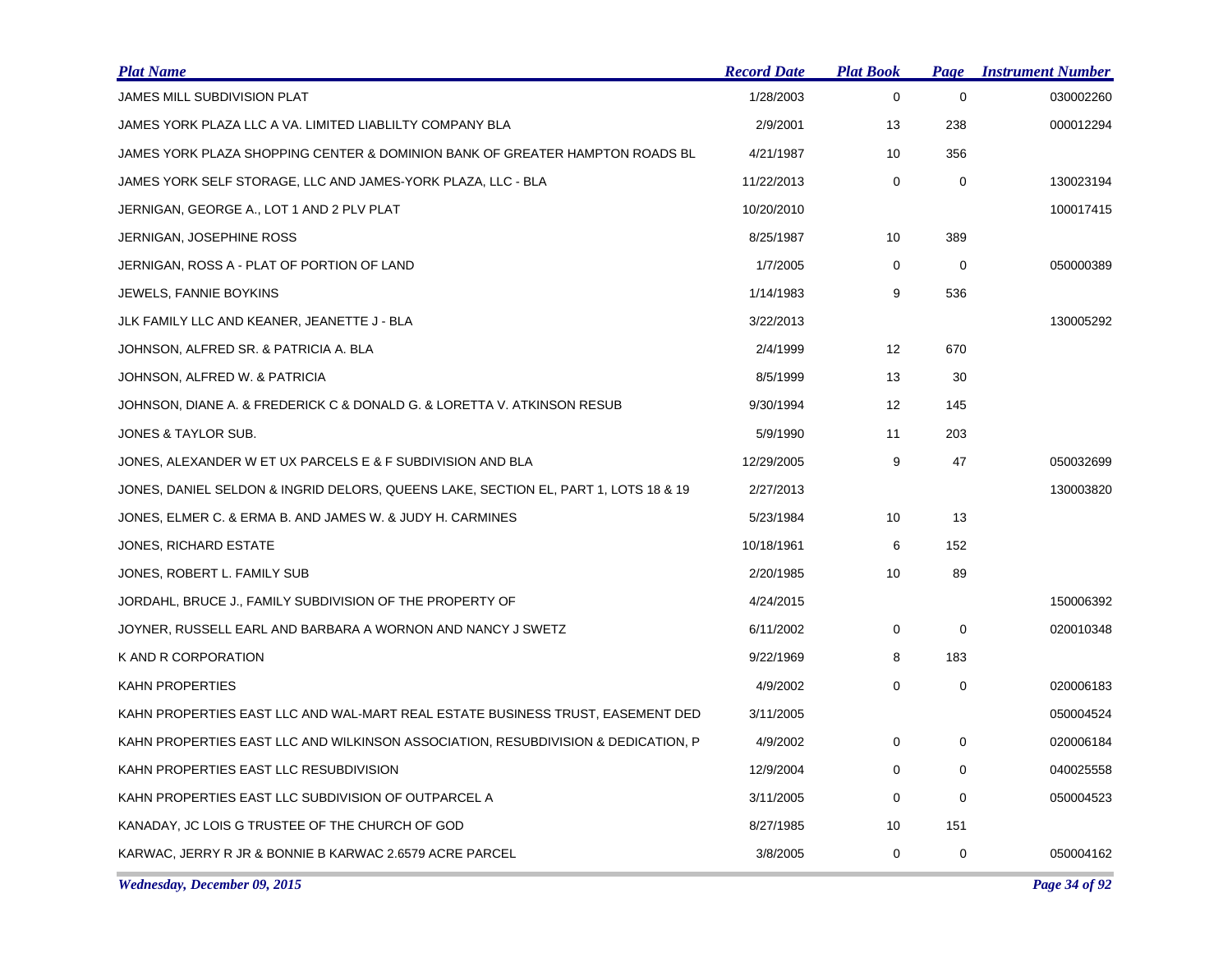| <b>Plat Name</b>                                                                 | <b>Record Date</b> | <b>Plat Book</b> |             | <b>Page Instrument Number</b> |
|----------------------------------------------------------------------------------|--------------------|------------------|-------------|-------------------------------|
| KAY LANE RIGHT-OF-WAY DEDICATION TO VDOT                                         | 8/28/2002          | $\mathbf 0$      | $\mathbf 0$ | 020017483                     |
| KEENER, JEANETTE J. BLA                                                          | 4/9/2009           | $\mathbf 0$      | 0           | 090006690                     |
| KEENER, JEANETTE J. PLV PLAT                                                     | 10/29/2007         | $\mathbf 0$      | $\mathbf 0$ | 070025654                     |
| KEENER, JEANNETTE J., TRUSTEE OF THE FAMILY TRUST - COMPILED PLAT SHOWING BOUNDA | 12/28/2010         |                  |             | 100021723                     |
| KEENER'S AUTO PART AND CHARLES F KEENER & JEANETTE J KEENER BLA                  | 2/9/1996           | 12               | 345         |                               |
| KEENER'S AUTO PARTS INC BLA                                                      | 9/30/2004          | 0                | 0           | 040020663                     |
| KELLY, HERBERT RESUB SITE H                                                      | 10/23/1990         | 11               | 225         |                               |
| KELLY, HERBERT TRUSTEE SITE H RESUB                                              | 6/29/1982          | 9                | 497         |                               |
| KELLY, HERBERT TRUSTEES, LAND TRUST                                              | 8/4/1978           | 9                | 251         |                               |
| KENNEDY, TERESA D.& DANIEL M. KENNEDY FAMILY SUBDIVISION                         | 9/17/2009          | 0                | 0           | 090020463                     |
| KENT, GEORGE W. & EDITH C.                                                       | 12/17/1985         | 10               | 194         |                               |
| <b>KENTUCKY FARM</b>                                                             | 5/18/1953          | 5                | 89          |                               |
| KENTUCKY FARM (HERTZLER, ARTHUR V & EDNA B HERTZLER)                             | 11/6/1947          | 4                | 121         |                               |
| <b>KENTUCKY HEIGHTS</b>                                                          | 3/9/1953           | 5                | 69          |                               |
| <b>KENTUCKY HEIGHTS</b>                                                          | 5/11/1961          | 6                | 140         |                               |
| KENTUCKY HEIGHTS (PART OF)                                                       | 4/10/1953          | 5                | 82          |                               |
| KENTUCKY HEIGHTS (PART OF)                                                       | 5/18/1953          | 5                | 89          |                               |
| KENTUCKY HEIGHTS LOTS 10 & 11                                                    | 7/22/1954          | 5                | 165         |                               |
| KILN CREEK CENTER                                                                | 11/17/1987         | 10               | 423         |                               |
| KILN CREEK CENTER RESUB PARCEL A                                                 | 8/15/1988          | 10               | 567         |                               |
| KILN CREEK GOLF & COUNTRY CLUB LP, PARCEL G                                      | 2/7/1996           | 12               | 342         |                               |
| KILN CREEK GOLF COURSE SHOWING PARCELS D & E                                     | 4/8/1991           | 11               | 304         |                               |
| KILN CREEK HOLLINGSWORTH                                                         | 9/12/1991          | 11               | 339         |                               |
| KILN CREEK PARKWAY PHASE 6                                                       | 2/21/1991          | 11               | 284         |                               |
| KILN CREEK PARKWAY PHASE 7                                                       | 2/21/1991          | 11               | 286         |                               |
| KILN CREEK PARKWAY PHASE 8                                                       | 2/21/1991          | 11               | 288         |                               |
| KILN CREEK SCHOOL & FIRE STATION SITE                                            | 9/16/1991          | 11               | 343         |                               |
| KILN CREEK SCHOOL SITE FIRE STATION                                              | 2/28/1991          | 11               | 291         |                               |

*Wednesday, December 09, 2015 Page 35 of 92*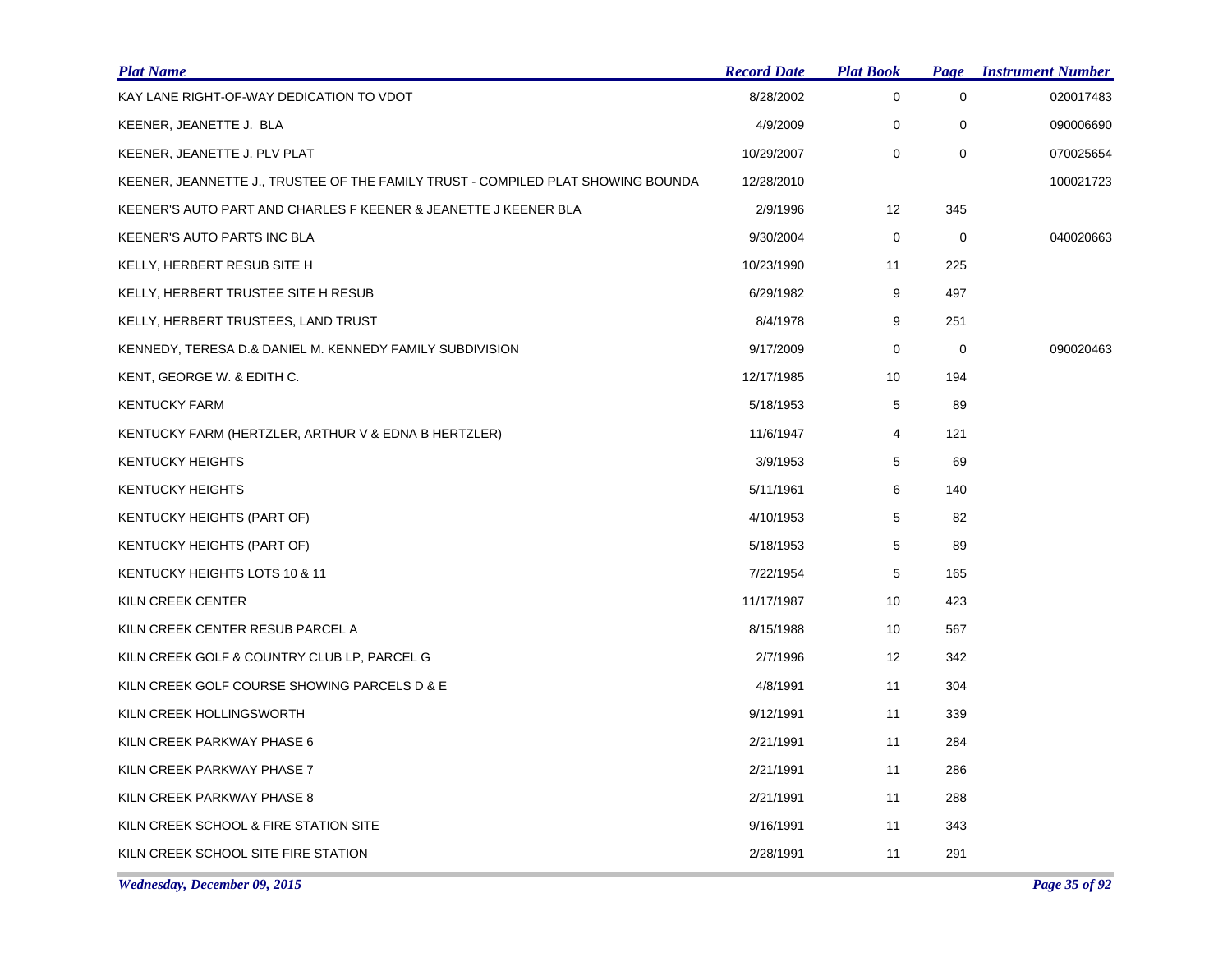| <b>Plat Name</b>                                                                     | <b>Record Date</b> | <b>Plat Book</b> | Page        | <b>Instrument Number</b> |
|--------------------------------------------------------------------------------------|--------------------|------------------|-------------|--------------------------|
| KING PROPERTY APARTMENTS - CONSERVATION EASEMENT                                     | 12/5/2003          | $\mathbf 0$      | $\mathbf 0$ | 030038442                |
| KING PROPERTY PLAT OF VACATION                                                       | 3/26/2002          | 10               | 158         | 020005106                |
| KING-HOLZSAGER FAMILY SUBDIVISION - REVOCABLE LIVING TRUST                           | 8/19/2008          | 0                | $\mathbf 0$ | 080019460                |
| KINGS COURT                                                                          | 4/10/1973          | 8                | 392         |                          |
| KINGS CREEK PLANTATION LLC - BLA                                                     | 12/12/2013         |                  |             | 130024168                |
| KINGS CREEK PLANTATION LLC - EASEMENT DEDICATION PHASE 1 SPC & SPD                   | 5/1/2003           | 0                | 0           | 030011863                |
| KINGS CREEK PLANTATION LLC - EASEMENT DEDICATION PHASE 1 SPE, SECTION A              | 5/1/2003           | 0                | $\mathbf 0$ | 030011861                |
| KINGS CREEK PLANTATION LLC - EASEMENT DEDICATION PHASE 1 SPE, SECTION B              | 4/7/2004           | $\mathbf 0$      | $\mathbf 0$ | 040006991                |
| KINGS CREEK PLANTATION PHASE 1 SPA                                                   | 5/18/1999          | 12               | 697         |                          |
| KING'S CREEK PLANTATION, L.L.C., KING'S CREEK PUMP STATION BEING A SUBDIVISION OF PA | 3/22/2013          |                  |             | 130005289                |
| KINGS CREEK PLANTATION, LLC - BLA                                                    | 8/3/2010           |                  |             | 100012571                |
| KINGS CREEK TERRACE                                                                  | 7/13/1916          | $\overline{2}$   | 64          |                          |
| KINGS VILLA, SECTION 1                                                               | 2/7/1977           | 9                | 125         |                          |
| KINGS VILLA, SECTION 1, LOT 62 AND KING, STEVEN A & HEATHER M - BLA                  | 11/25/2014         | 0                | 0           | 140019378                |
| KINGS VILLA, SECTION 2                                                               | 12/19/1978         | 9                | 275         |                          |
| KINGSGATE GREEN LTD AND W & H REALTY INC - BLA                                       | 2/1/2002           | 0                | $\mathbf 0$ | 020001734                |
| KINGSGATE GREENE LTD & WILLIAMSBURG SUITE LTD                                        | 8/25/1987          | 10               | 390         |                          |
| KISH LIVING TRUST BOUNDARY SURVEY                                                    | 9/13/2005          | $\mathbf 0$      | $\mathbf 0$ | 050022495                |
| KISH, EMIL J & HENRIETTA C BOUNDARY SURVEY                                           | 6/17/2004          | 0                | 0           | 040012830                |
| KLINE, GEORGE AND SHARRON AND HARVEY SHIELDS BLA                                     | 10/5/1987          | 10               | 411         |                          |
| <b>KMART CORPORATION</b>                                                             | 12/23/1983         | 9                | 622         |                          |
| KMART CORPORATION                                                                    | 4/10/1990          | 11               | 193         |                          |
| KMART CORPORATION RIGHT OF WAY DEDICATION TO VDOT                                    | 10/11/2001         | 13               | 366         |                          |
| KNIEST, JOHN H., JR. & BARBARA ACREE - PLV                                           | 2/3/2015           |                  |             | 150001710                |
| KO, PYONG TUK, 2 PARCELS OF LAND OWNED BY - PROPERTY LINE VACATION PLAT              | 5/29/2014          |                  |             | 140008005                |
| KONOPNICKI, PATRICK M.                                                               | 7/20/1979          | 9                | 327         |                          |
| KOPCZYNSKI, BARRY D. & JUDITH K. AND JOHN S. & LYNNE P. HARMAN - BLA                 | 9/4/2003           | $\mathbf 0$      | $\mathbf 0$ | 030028450                |
| KRAMS, BEVERLY C. - PLV                                                              | 4/2/2013           |                  |             | 130005887                |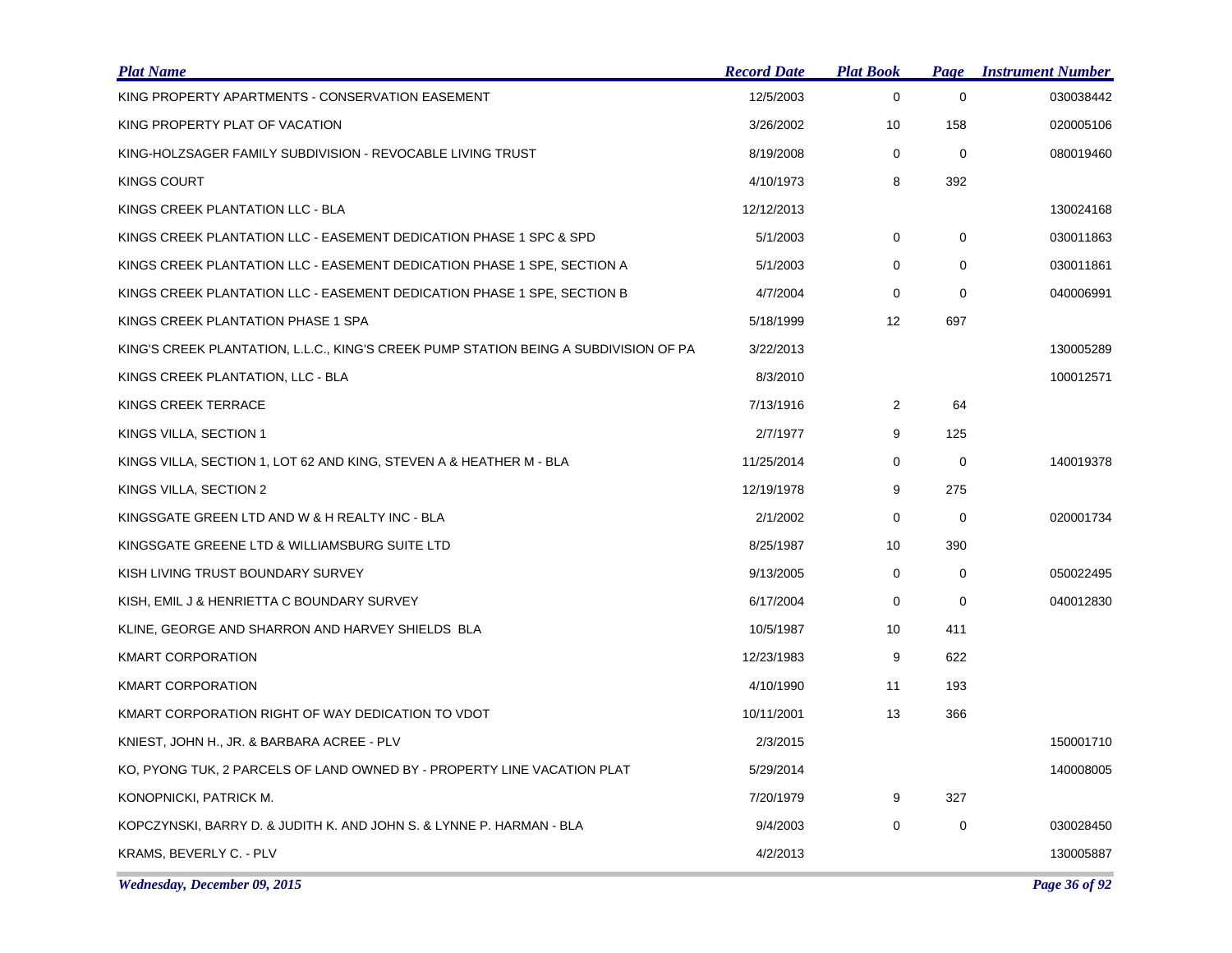| <u>Plat Name</u>                                                                | <b>Record Date</b> | <b>Plat Book</b>  | <b>Page</b> | <b>Instrument Number</b> |
|---------------------------------------------------------------------------------|--------------------|-------------------|-------------|--------------------------|
| <b>KRATZER FARM</b>                                                             |                    | 3                 | 6           |                          |
| KRAUSE, ROBERT S.                                                               | 12/16/1997         | 12                | 552         |                          |
| LAKES AT DARE SECTION 1                                                         | 9/29/1994          | 12                | 141         |                          |
| LAKES AT DARE SECTION 2                                                         | 1/5/1996           | $12 \overline{ }$ | 327         |                          |
| LAKES AT DARE SECTION 3                                                         | 12/10/1996         | 12                | 426         |                          |
| LAKES AT DARE SECTION 4                                                         | 10/30/1998         | 12                | 634         |                          |
| LAKES AT DARE SECTION 5A                                                        | 9/20/1999          | 13                | 48          |                          |
| LAKES AT DARE SECTION 5B                                                        | 12/6/1999          | 13                | 67          |                          |
| LAKES AT DARE SECTION 6A                                                        | 11/30/2001         | 0                 | 0           | 010019757                |
| LAKES AT DARE SECTION 6B                                                        | 2/7/2002           | 0                 | 0           | 020002033                |
| LAKES AT DARE SECTION 6C                                                        | 7/8/2003           | 0                 | 0           | 030020441                |
| <b>LAKESIDE FOREST SECTION 1</b>                                                | 8/30/1982          | 9                 | 511         |                          |
| LAKESIDE FOREST SECTION 2                                                       | 8/16/1983          | 9                 | 581         |                          |
| <b>LAKESIDE FOREST SECTION 3</b>                                                | 10/12/1984         | 10                | 45          |                          |
| <b>LAKESIDE FOREST SECTION 4</b>                                                | 12/3/1984          | 10                | 60          |                          |
| <b>LAKESIDE HEIGHTS</b>                                                         | 8/2/1963           | $\overline{7}$    | 37          |                          |
| <b>LAKESIDE MANOR</b>                                                           | 5/7/1978           | 9                 | 229         |                          |
| LAKEVIEW SECTION 1                                                              |                    | 6                 | 167         |                          |
| LAKEVIEW SECTION 1 LOT 14 AND GAINES ESTATES LOT 13 - RESUB                     | 7/16/1990          | 11                | 228         |                          |
| LAKEWOOD                                                                        | 6/13/1950          | 5                 | 40          |                          |
| LAMBS CREEK ESTATES                                                             | 2/4/1963           | $\overline{7}$    | 8           |                          |
| LAND VENTURE DEVELOPERS AND BUILDER IN                                          | 9/26/2000          | 13                | 177         |                          |
| LANDMARK RESORT PROPERTIES OF VA, LLC & WILLIAMSBURG COUNTRY CLUB, INC BLA & PR | 4/20/2006          | 0                 | 0           | 060008693                |
| LANDMARK RESORT PROPERTIES OF VA, LLC AND WILLIAMSBURG COUNTRY CLUB, INC BLA AN | 10/5/2006          | 0                 | 0           | 060024608                |
| LANDMARK RESORT PROPERTIES OF VA, LLC, PARCEL 1 SUBDIVISION                     | 8/15/2008          | 0                 | 0           | 080019195                |
| LAND'OR WILLIAMSBURG, LLC - PUMP STATION LOT                                    | 8/13/2009          | 10                | 457         | 090017404                |
| LANEY, VIRGIL S & SYLVIA J AND ROBIN L REEVES & BARBARA WISE REEVES BLA         | 3/16/1993          | 11                | 576         |                          |
| <b>LARKIN WOODS</b>                                                             | 7/7/1995           | 12                | 262         |                          |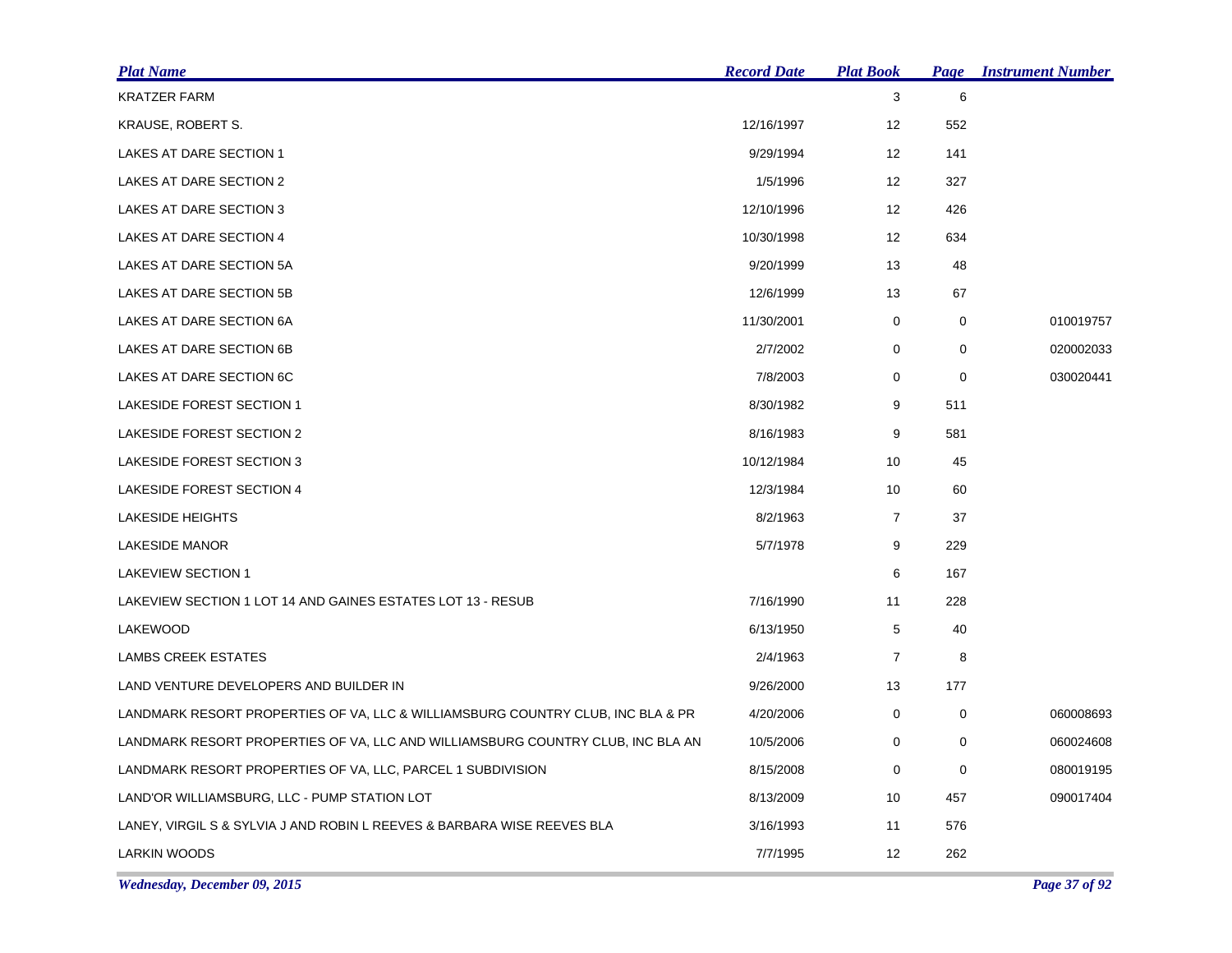| <b>Plat Name</b>                                                                   | <b>Record Date</b> | <b>Plat Book</b> | Page | <b>Instrument Number</b> |
|------------------------------------------------------------------------------------|--------------------|------------------|------|--------------------------|
| <b>LEAH'S VALE</b>                                                                 | 3/13/1980          | 9                | 358  |                          |
| LEE AND FENTON BLA                                                                 | 4/18/1989          | 11               | 55   |                          |
| LEE SQUARE SECTION 1                                                               | 5/8/1979           | 9                | 309  |                          |
| LEE, ASPEN P. & BLANCHE B. LEE SURVEY PLAT                                         | 2/5/1998           | 12               | 560  |                          |
| LEE, HELEN DEAN ESTATES                                                            | 10/7/1999          | 13               | 53   |                          |
| LEE'S VILLAGE SECTION 1                                                            | 12/20/1984         | 10               | 68   |                          |
| LEE'S VILLAGE SECTION 2                                                            | 4/9/1985           | 10               | 106  |                          |
| LEE'S VILLAGE SECTION 2 LOT 11 AND YORK DEVELOPMENT LAND TRUST SECTION 4 LOT 6 - R | 10/29/1987         | 10               | 419  |                          |
| LEE'S VILLAGE SECTION 2 LOT 6 RESUB SECTION 2 AND B                                | 11/30/1988         | 10               | 618  |                          |
| LEE'S VILLAGE SECTION 2 LOTS 23 & 24                                               | 6/11/1987          | 10               | 368  |                          |
| LESTER, THOMAS                                                                     | 3/21/1967          | 8                | 35   |                          |
| LEVINSON, J.L.                                                                     | 9/20/1985          | 10               | 164  |                          |
| LEVORSEN, DEBORAH B                                                                | 6/8/1983           | 9                | 562  |                          |
| LEVORSEN, JULIAN                                                                   | 10/17/1977         | 9                | 187  |                          |
| <b>LEXINGTON</b>                                                                   | 4/9/1991           | 11               | 310  |                          |
| LIBERTY WAREHOUSE & LIBERTY DEVELOPMENT BLA                                        | 5/22/1991          | 11               | 321  |                          |
| LIM, YONG HO - SURVEY FOR CONVEYANCE TO                                            | 5/1/1997           | 10               | 265  |                          |
| LINKBAY PROPERTIES, LLC, PARCELS A1, A2, & B2 - BLA                                | 2/9/2010           |                  |      | 100002265                |
| LLEWELLYN, J.S. AND MAY                                                            | 9/1/1994           | 12               | 121  |                          |
| LONE OAK ESTATES SECTION 1                                                         | 9/24/1981          | 9                | 444  |                          |
| LONG & FURBY - PLAT OF BOUNDARY LINE ADJUSTMENT AND BOUNDARY LINE EXTINGUISHME     | 8/13/2009          |                  |      | 090017395                |
| LOTS 11 & 12, A PORTION OF SECTION E, EDGEHILL SUBDIVISION                         | 10/23/2013         |                  |      | 130020771                |
| LOTZ ACRES ESTATES SECTION 1                                                       | 8/17/1982          | 9                | 509  |                          |
| LOTZ ACRES ESTATES SECTION 1 REVISED PLAT                                          | 5/31/1983          | 9                | 557  |                          |
| LOTZ ACRES ESTATES SECTION 2                                                       | 1/7/1987           | 10               | 336  |                          |
| LOTZ ACRES ESTATES SECTION 3                                                       | 2/8/1995           | 12               | 197  |                          |
| LOTZ, PAUL K.                                                                      | 6/14/1983          | 9                | 563  |                          |
| LOWE'S HOME CENTER INC & KAHN PROPERTIES EAST LLC                                  | 1/22/1999          | 12               | 660  |                          |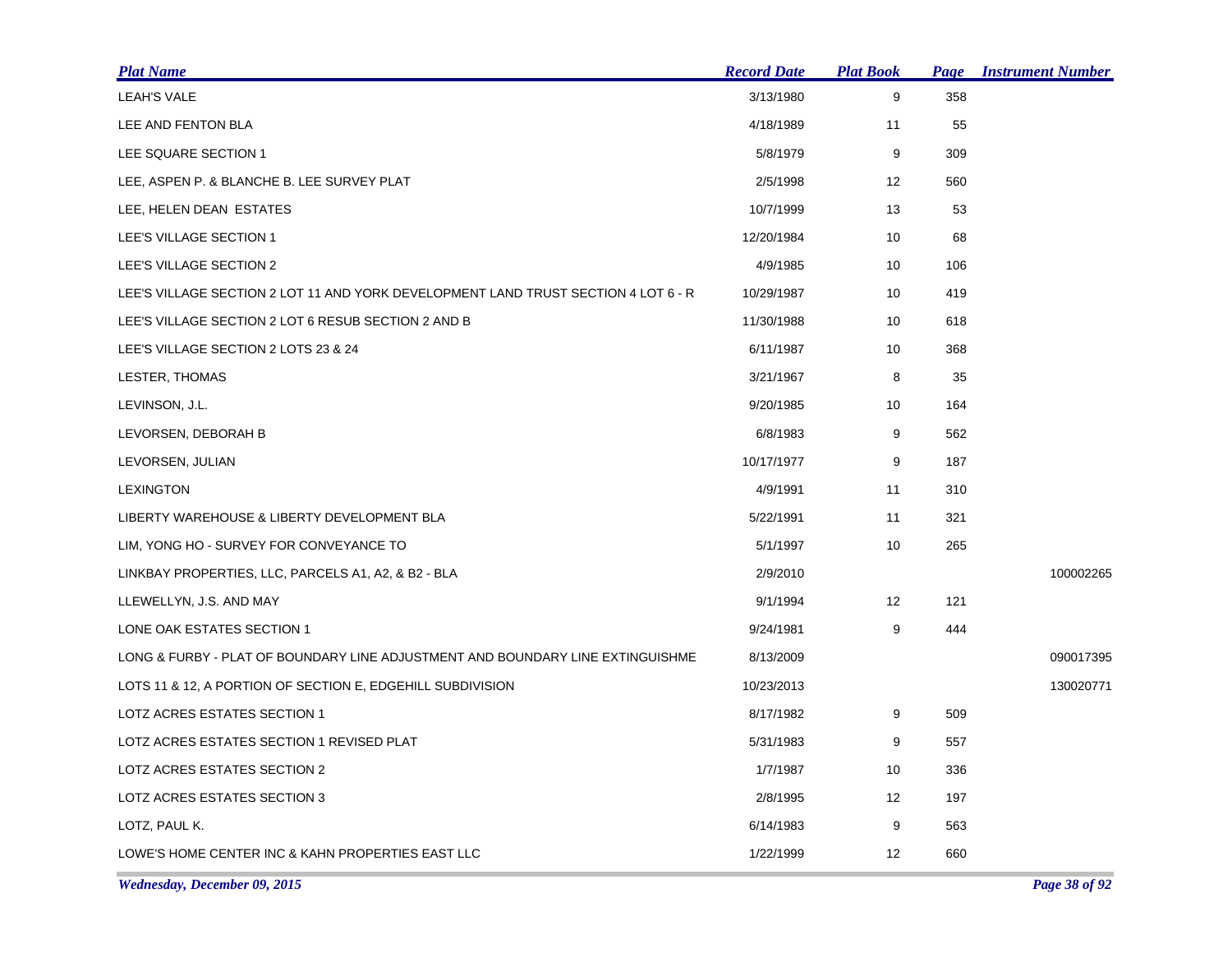| <b>Plat Name</b>                                                               | <b>Record Date</b> | <b>Plat Book</b> | Page        | <b>Instrument Number</b> |
|--------------------------------------------------------------------------------|--------------------|------------------|-------------|--------------------------|
| M & L INVESTMENTS LLC PLV                                                      | 1/18/2006          | $\mathbf 0$      | $\mathbf 0$ | 060002199                |
| <b>MADERIA PLACE</b>                                                           | 2/20/1973          | 8                | 384         |                          |
| <b>MAGNOLIA PARK SUBDIVISION</b>                                               | 2/21/2008          | 0                | 0           | 080003187                |
| MAGNUS, GEORGE JOSEPH SR. & STACEY P MAGNUS AND G J MAGNUS, SR & GEORGE J MAGN | 11/13/2001         | 0                | 0           | 010018573                |
| MAGRUDER FIVE SUBDIVISION PLAT                                                 | 2/7/2003           | 0                | $\mathbf 0$ | 030003345                |
| MAGRUDER WOODS                                                                 | 5/26/1994          | 12               | 56          |                          |
| MAJOR, ISADORE FAMILY SUBDIVISION (AKA ALBERT RUSSELL ESTATE)                  | 4/20/2010          | 8                | 278         | 100006463                |
| MALONEY & WMSBG POTTERY FACTORY, INC. BLA                                      | 4/25/2002          | $\mathbf 0$      | 0           | 020007523                |
| <b>MALONEY ESTATES</b>                                                         | 3/21/1975          | 9                | 24          |                          |
| MALONEY ESTATES SECTION 1 LOTS 9 & 10 R E WASHINGTON JR & A E COLON PLV        | 10/5/2006          | 0                | 0           | 060024610                |
| <b>MALONEY ESTATES SECTION 2</b>                                               | 10/23/1981         | 9                | 454         |                          |
| MALONEY ESTATES SECTION 2, R/W DEDICATION LOTS 4 & 5                           | 9/26/2006          | 9                | 454         | 060023661                |
| MALONEY ESTATES SECTION 2, R/W DEDICATION LOTS 4 & 5 - PLAT OF CORRECTION      | 2/2/2007           | 9                | 454         | 070002793                |
| MALONEY JAMES E. & GLORIA T. BLA                                               | 12/8/1981          | 9                | 464         |                          |
| MALONEY, JAMES E.                                                              | 12/31/1987         | 10               | 457         |                          |
| MALONEY, JAMES T. & GLORIA T.                                                  | 11/27/1979         | 9                | 349         |                          |
| MANESS, ROBERT FAMILY SUBDIVISION                                              | 4/23/2009          | $\mathbf 0$      | 0           | 090007884                |
| MARKAS, NICK & ATHAN PAPPAS                                                    | 5/15/1953          | 5                | 87          |                          |
| MARKOS, MICKEY N. & PETE N. & GEORGE N AND ELIZABETH A PAPAS                   | 1/31/1994          | 12               | 5           |                          |
| <b>MARLBANK COVE SECTION 1</b>                                                 | 5/16/1985          | 10               | 113         |                          |
| MARLBANK COVE SECTION 2                                                        | 4/2/1986           | 10               | 225         |                          |
| MARLBANK COVE SECTION 3                                                        | 8/3/1987           | 10               | 386         |                          |
| MARLBANK COVE SECTION 4                                                        | 9/23/1987          | 10               | 402         |                          |
| <b>MARLBANK FARM SECTION 2</b>                                                 | 12/21/978          | 9                | 278         |                          |
| MARLBANK FARM SECTION A & B                                                    | 4/30/1946          | 4                | 42          |                          |
| <b>MARLBANK FARM SECTION C</b>                                                 | 6/28/1946          | 4                | 52          |                          |
| <b>MARLBANK FARM SECTION C</b>                                                 | 5/26/1965          | $\overline{7}$   | 140         |                          |
| MARLBANK FARM SECTION C LOTS 6 & 7                                             | 3/18/1952          | 5                | 18          |                          |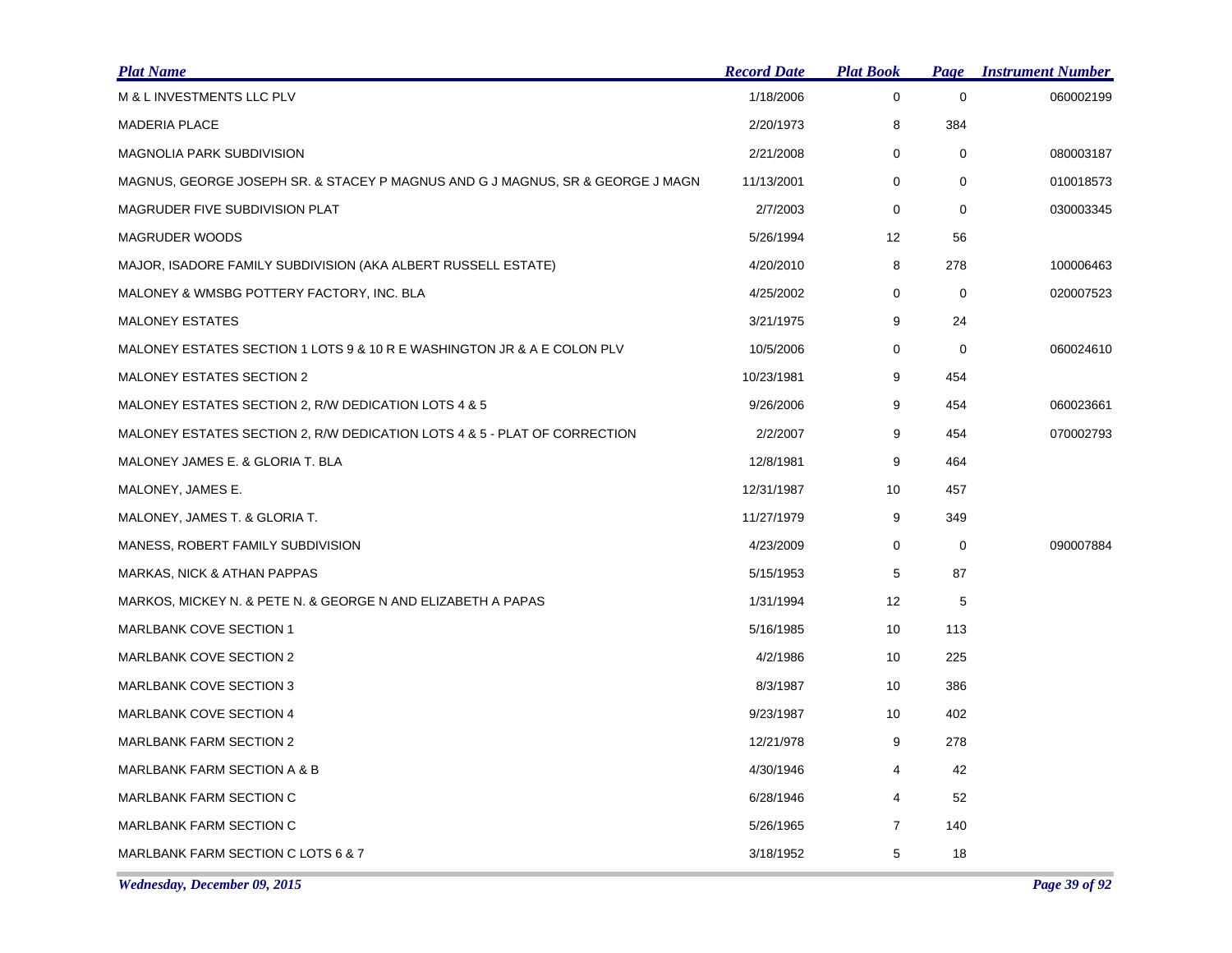| <b>Plat Name</b>                                  | <b>Record Date</b> | <b>Plat Book</b> | Page | <b>Instrument Number</b> |
|---------------------------------------------------|--------------------|------------------|------|--------------------------|
| MARLBANK FARM SECTION D                           | 1/2/1952           | 4                | 244  |                          |
| <b>MARLBANK FARM SECTION E</b>                    | 7/5/1947           | 5                | 5    |                          |
| MARLBANK FARM SECTION E                           | 4/2/1991           | 11               | 302  |                          |
| MARLBANK FARM SECTION E LOTS 1, 2 & 3             | 8/2/1951           | $\overline{4}$   | 245  |                          |
| <b>MARLBANK FARM SECTION H</b>                    | 2/21/1956          | 5                | 99   |                          |
| MARLBANK FARM SECTION H - RESUB LOTS 8-12         | 4/16/1957          | 5                | 251  |                          |
| <b>MARLBANK FARM SECTION I</b>                    | 8/5/1961           | 6                | 138  |                          |
| MARLBANK FARM SECTION I (PART OF)                 | 3/2/1955           | 5                | 185  |                          |
| <b>MARLBANK FARM SECTION I THROUGH J</b>          | 4/12/1983          | 9                | 550  |                          |
| <b>MARLBANK FARM SECTION J</b>                    | 5/14/1957          | 5                | 254  |                          |
| <b>MARLBANK FARM SECTION J</b>                    | 1/21/1960          | 6                | 69   |                          |
| MARLBANK FARM SECTION J (PART OF)                 | 6/27/1961          | 6                | 132  |                          |
| MARLBANK FARM SECTION J ADDITION                  | 12/10/1964         | $\overline{7}$   | 117  |                          |
| MARLBANK FARM SECTION J LOTS 9 & 10 RESUBDIVISION | 8/6/2007           | 5                | 254  | 070018767                |
| MARLBANK FARM SECTION J RESUB LOT 4A & 4B         | 3/11/1984          | 12               | 16   |                          |
| MARLBANK FARM SECTION J-A                         | 10/22/1982         | 9                | 521  |                          |
| <b>MARLBANK FARM SECTION J-B</b>                  | 5/21/1985          | 10               | 117  |                          |
| MARLBANK FARM SECTION J-B RESUB LOT 4             | 11/15/1985         | 10               | 182  |                          |
| MARLBANK FARM SECTION J-C                         | 9/22/1986          | 10               | 293  |                          |
| <b>MARLBANK FARM SECTION K</b>                    | 5/1/1958           | 6                | 15   |                          |
| MARLBANK FARM SECTION K PART 1                    | 3/12/1975          | 9                | 19   |                          |
| MARLBANK FARM SECTION K PART 2                    | 3/12/1975          | 9                | 19   |                          |
| MARLBANK FARM SECTION L                           | 2/24/1967          | 8                | 32   |                          |
| MARLBANK FARM SECTION L (PART OF)                 | 6/1/1967           | 8                | 50   |                          |
| MARLBANK FARM SECTION L (PART OF)                 | 4/25/1968          | 8                | 111  |                          |
| MARLBANK FARM SECTION L (PART OF)                 | 9/13/1968          | 8                | 130  |                          |
| MARLBANK FARM SECTION L LOT 18                    | 4/7/1977           | 9                | 140  |                          |
| <b>MARLBANK FARM SECTION M</b>                    | 11/20/1972         | 8                | 370  |                          |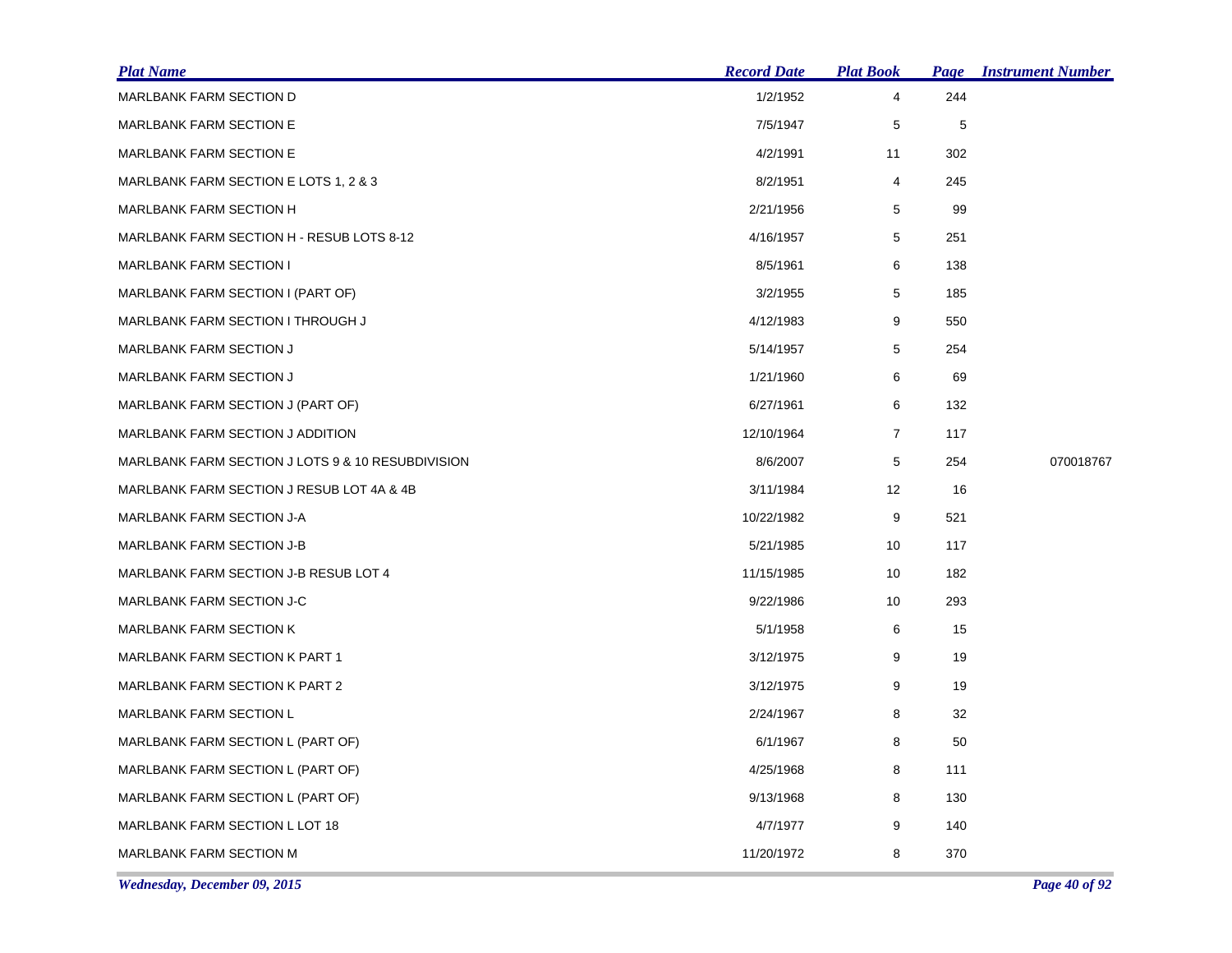| <b>Plat Name</b>                                                                     | <b>Record Date</b> | <b>Plat Book</b>  | Page        | <b>Instrument Number</b> |
|--------------------------------------------------------------------------------------|--------------------|-------------------|-------------|--------------------------|
| <b>MARLBANK FARM SECTION MH</b>                                                      | 4/5/1989           | 11                | 50          |                          |
| MARLBANK FARM SECTION MH RESUB. LOTS 5 & 6                                           | 3/5/1991           | 11                | 292         |                          |
| MARLBANK FARM, SECTION A, LOTS 3 & 4 BLV (GARY L & MARY SKOL)                        | 8/3/2005           | $\mathbf 0$       | $\mathbf 0$ | 050019041                |
| <b>MARLBANK HEIGHTS SECTION 1</b>                                                    | 7/1/1950           | 4                 | 177         |                          |
| MARQUIS AT WILLIAMSBURG (THE) PARCEL 5, PHASE 1-A TO THE COUNTY OF YORK BY TARGE     | 6/24/2009          | 12                | 597         | 090012814                |
| MARQUIS AT WILLIAMSBURG (THE) TO THE COUNTY OF YORK BY TARGET CORPORATION UTILI      | 6/24/2009          | 11                | 247         | 090012813                |
| MARQUIS AT WILLIAMSBURG, THE, LLC, AND BUSCH ENTERTAINMENT CORP., PARCELS 2 & 3 W    | 9/5/2007           | 12                | 597         | 070021611                |
| MARQUIS AT WILLIAMSBURG, THE, LLC, AND TARGET CORPORATION BEING A RESUBDIVISION      | 9/19/2007          | 0                 | 0           | 070022838                |
| MARQUIS WILLIAMSBURG RE HOLDING, LLC AND TARGET CORPORATION TO THE COUNTY OF Y       | 6/24/2009          | 12                | 597         | 090012811                |
| MARQUIS WILLIAMSBURG RE HOLDING, LLC SUBDIVISION PLAT                                | 1/19/2012          | 12                | 597         | 120001012                |
| <b>MARSHALL-FOX</b>                                                                  | 1/10/1985          | 10                | 75          |                          |
| MARSHALL, RALPH G & BEULAH SUBDIVISION                                               | 11/16/2007         | $\mathbf 0$       | $\mathbf 0$ | 070027000                |
| MARSHALL-FOX SUBDIVISION LOT 1 SUBDIVISION                                           | 6/28/2006          | 0                 | 0           | 060015302                |
| MARTIAU STREET PORTION TO BE VACATED                                                 | 1/13/2003          | $\mathbf 0$       | $\mathbf 0$ | 030002325                |
| MARTIN, JOHN G ROW CONVEYANCE                                                        | 4/18/2006          | 0                 | 0           | 060008484                |
| MATTHEWS, KENNETH C.& JAMES & SHERIAN MITCHELL                                       | 3/4/1986           | 10                | 216         |                          |
| MATTHEWS, MARY                                                                       | 2/21/1997          | $12 \overline{ }$ | 444         |                          |
| MATTSON, ANN M. & JOHN M.                                                            | 6/4/1997           | 12                | 477         |                          |
| MAY, GEORGE W. & CLAUDE A. RAMSEY                                                    | 7/20/1981          | 9                 | 432         |                          |
| MAYS HOLLOW SUBDIVISION PLAT                                                         | 10/24/2012         |                   |             | 120018368                |
| MCALEXANDER, PATRICIA D., LOTS 3 & 4 R.F. PRESSON SUBDIVISION - PROPERTY LINE VACATI | 11/8/2013          |                   |             | 130022242                |
| MCCALE DEVELOPMENT CORPORATION AND LILLIAN FOX BLA                                   | 10/16/2008         | 0                 | $\mathbf 0$ | 080023788                |
| MCCREERY, JAMES W. & MADELINE, & CLIFFORD & MARJORIE FRICKE                          | 12/19/1986         | 10                | 322         |                          |
| MCCULLOCH, TIM D BLA AND PLV PLAT                                                    | 5/15/2009          | 0                 | 0           | 090009838                |
| <b>MCDONALD BLUFFS</b>                                                               | 7/21/1999          | 13                | 17          |                          |
| MCDONALD, KENNETH                                                                    | 11/14/1994         | 12                | 156         |                          |
| MCDONALD, TIMOTHY L. & LISA E., PARCEL OF LAND CONTAINING 1.241 AC. PLV PLAT         | 3/24/2003          | $\mathbf 0$       | $\mathbf 0$ | 030007617                |
| <b>MCGILL TRACT</b>                                                                  | 5/2/1960           | 6                 | 88          |                          |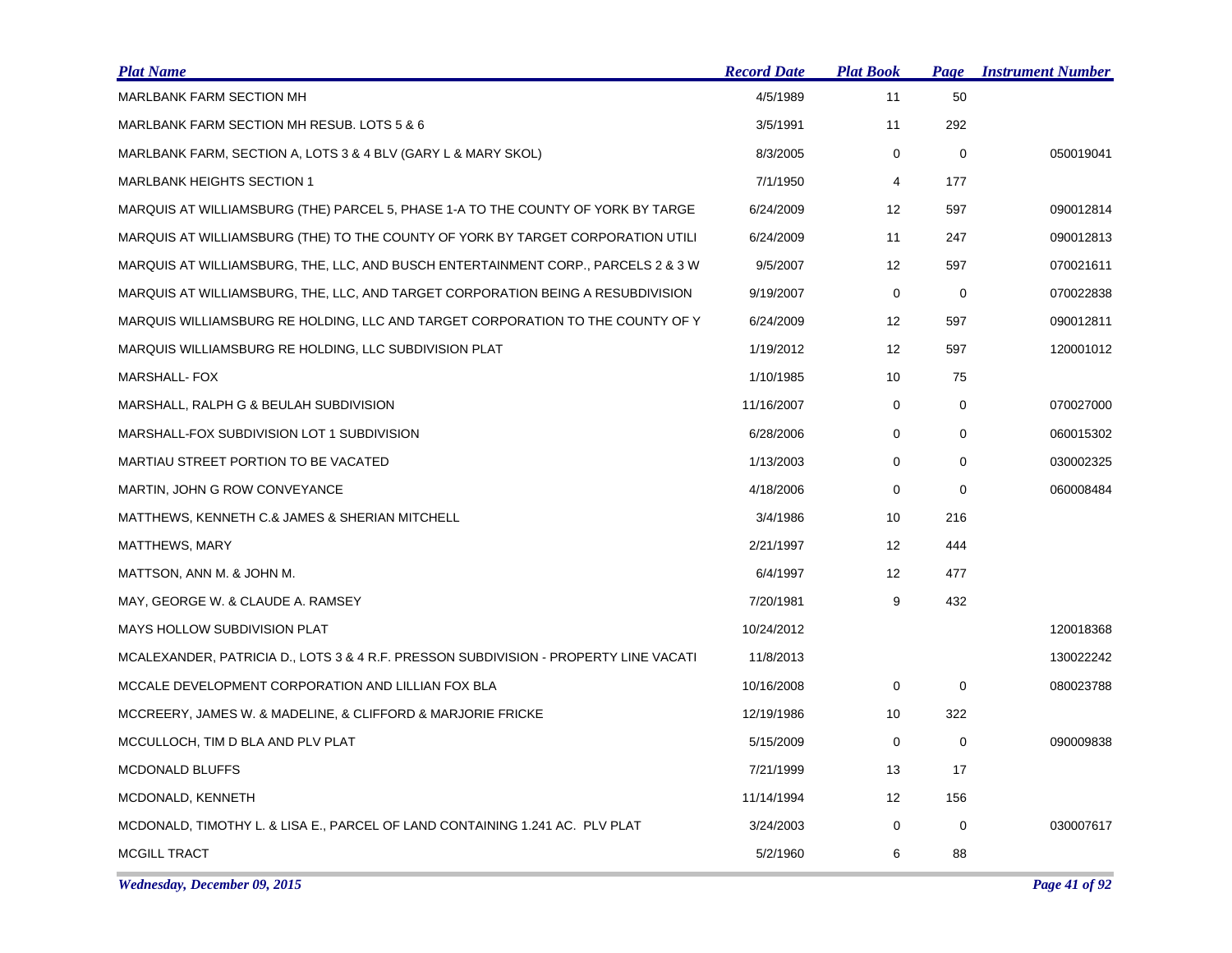| <b>Plat Name</b>                                                                  | <b>Record Date</b> | <b>Plat Book</b> | Page        | <b>Instrument Number</b> |
|-----------------------------------------------------------------------------------|--------------------|------------------|-------------|--------------------------|
| MCIVER, ARTHUR JR. & YVONNE                                                       | 12/23/1991         | 11               | 384         |                          |
| MCIVER, ARTHUR JR. & YVONNE, & ROBERT HENRY & ERNESTINE D. YANCEY                 | 8/23/1993          | 11               | 643         |                          |
| MCKIN, YONGOK L. FAMILY SUBDIVISION                                               | 11/30/2011         | 8                | 473         | 110018388                |
| MCMANUS, PEARL ESTATE BLA                                                         | 4/6/2001           | 13               | 273         |                          |
| MCMANUS, PEARL R ESTATE AND REVISED SECTION WE, QUEENS LAKE                       | 1/9/2002           | 0                | 0           | 020000399                |
| MCMANUS, PEARL R ESTATE, BLA                                                      | 4/6/2001           | 13               | 273         |                          |
| MCMANUS, PEARL R ESTATE, LOTS 1-4 RESUB BEING IN THE NAME OF MARK H. HOWELL & KAT | 3/6/2008           | 13               | 273         | 080004228                |
| MCMANUS, PEARL R. LOT 1 AND QUEENS LAKE SECTION WE LOT 3                          | 4/15/2002          | 0                | $\mathbf 0$ | 020006618                |
| MCMURRAN FAMILY LP AND MCCALE DEVELOPMENT COPR (AKA LAKEWOOD BLA & ROW DEDI       | 1/20/2006          | 0                | $\mathbf 0$ | 060001691                |
| MCSWEENEY, WILLIAM C. & MARG. T. BLA                                              | 6/18/1984          | 10               | 22          |                          |
| MEADOWBROOK PARK SECTION A                                                        | 9/24/1957          | 6                | 5           |                          |
| <b>MEADOWBROOK PARK SECTION B</b>                                                 | 10/3/1958          | 6                | 21          |                          |
| <b>MEADOWBROOK PARK SECTION B</b>                                                 | 6/24/1982          | 9                | 494         |                          |
| <b>MEADOWBROOK PARK SECTION D</b>                                                 | 6/5/1959           | 6                | 48          |                          |
| <b>MEADOWBROOK PARK SECTION E</b>                                                 | 4/19/1960          | 6                | 86          |                          |
| <b>MEADOWLAKE FARMS SECTION 1</b>                                                 | 1/7/1986           | 10               | 199         |                          |
| <b>MEADOWLAKE FARMS SECTION 2</b>                                                 | 4/10/1986          | 10               | 227         |                          |
| <b>MEADOWLAKE FARMS SECTION 3</b>                                                 | 5/5/1988           | 10               | 520         |                          |
| <b>MEADOWLAKE FARMS SECTION 4</b>                                                 | 11/12/1986         | 10               | 301         |                          |
| <b>MEADOWLAKE FARMS SECTION 5</b>                                                 | 4/6/1987           | 10               | 352         |                          |
| <b>MEADOWVIEW</b>                                                                 | 9/3/1959           | 6                | 53          |                          |
| MEADOWVIEW ANNEX                                                                  | 4/3/1962           | 6                | 174         |                          |
| MEARS, LLOYD P. & BARBARA A. AND LA-RUE & MILDRED R. HITE                         | 12/5/2000          | 13               | 216         |                          |
| <b>MELODY HEIGHTS</b>                                                             | 6/10/1977          | 9                | 159         |                          |
| <b>MEMORIAL HIGHWAY ASSOCIATES</b>                                                | 7/7/1989           | 11               | 89          |                          |
| MEMORIAL HIGHWAY ASSOCIATES, LTD, PARCEL 2 - SUBDIVISION                          | 6/22/2004          | $\mathbf 0$      | 0           | 040012996                |
| <b>MENICHINO, PATRICK T. &amp; JANICE</b>                                         | 7/9/1991           | 11               | 331         |                          |
| MESSANA, MICHAEL & BERNADETTA 3 PARCELS OF LAND ON WALLER MILL ROAD BLA           | 3/22/2007          | 0                | 0           | 070006549                |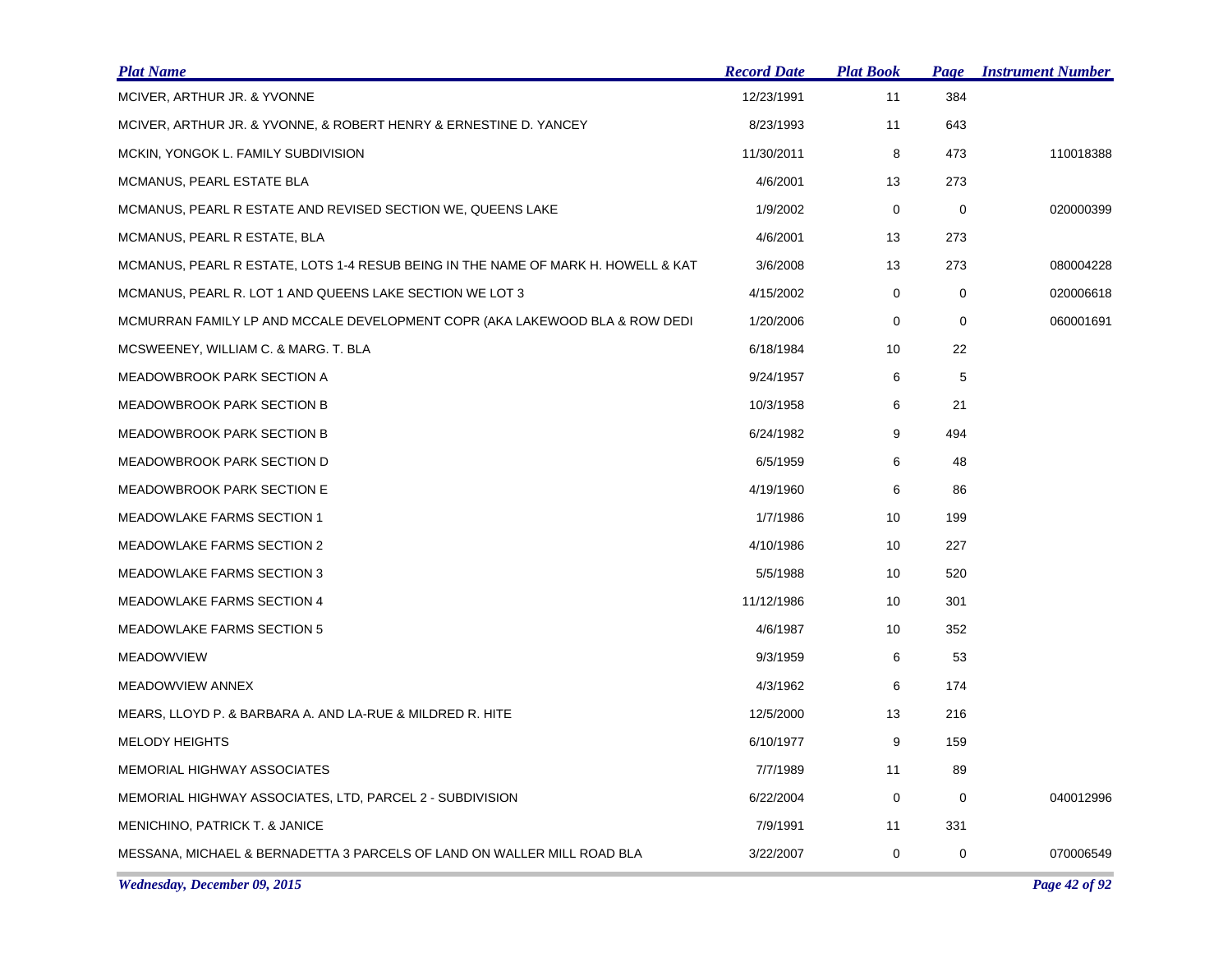| <b>Plat Name</b>                                                                        | <b>Record Date</b> | <b>Plat Book</b> | Page        | <b>Instrument Number</b> |
|-----------------------------------------------------------------------------------------|--------------------|------------------|-------------|--------------------------|
| MICHAEL COMMMONS PHASE 2                                                                | 11/8/2005          | 0                | 0           | 050028319                |
| MICHAEL COMMONS - PHASE 3 - BLDG 15, SUITE B AND BLDG 21, SUITE A                       | 8/21/2012          |                  |             | 120013700                |
| MICHAEL COMMONS, PHASE 1, BUILDING 3, SUITES A, B, C, & D                               | 12/3/2008          | 0                | 0           | 080026751                |
| MICHAEL COMMONS, PHASE 1, BUILDING 4                                                    | 9/24/2004          | 0                | 0           | 040020294                |
| MICHAEL COMMONS, PHASE 1, BUILDING 5, SUITES A, B, & C                                  | 12/3/2008          | 0                | 0           | 080026752                |
| MICHAEL COMMONS, PHASE 1, BUILDINGS 1 & 2                                               | 7/18/2003          | 0                | 0           | 030021939                |
| MICHAEL COMMONS, PHASE 1, BUILDINGS 1, 2, 3, 5 & 6                                      | 4/19/2004          | 0                | 0           | 040007876                |
| MICHAEL COMMONS, PHASE 2, BUILDING 10, SUITE A & B                                      | 10/6/2005          | 0                | $\Omega$    | 050024802                |
| MICHAEL COMMONS, PHASE 2, BUILDING 10, SUITE C                                          | 12/8/2006          | 0                | 0           | 060030387                |
| MICHAEL COMMONS, PHASE 2, BUILDING 10, SUITE D & E                                      | 6/21/2006          | 0                | 0           | 060014672                |
| MICHAEL COMMONS, PHASE 2, BUILDING 11, SUITE A & B                                      | 2/12/2006          | 0                | 0           | 060003468                |
| MICHAEL COMMONS, PHASE 2, BUILDING 11, SUITE C                                          | 5/15/2006          | 0                | 0           | 060011224                |
| MICHAEL COMMONS, PHASE 2, BUILDING 9, SUITE A                                           | 9/6/2005           | 0                | 0           | 050021964                |
| MICHAEL COMMONS, PHASE 2, BUILDING 9, SUITE C                                           | 1/18/2006          | 0                | 0           | 060001430                |
| MICHAEL COMMONS, PHASE 2, UTILITY EASEMENT                                              | 3/5/2005           | 0                | 0           | 050004144                |
| MICHAEL COMMONS, PHASE 3, BLDG 13, SUITE B, BLDG 14, SUITE B, BLDG 16, SUITE C, BLDG 20 | 2/25/2013          |                  |             | 130003620                |
| MICHAEL COMMONS, PHASE 3, BLDG 18, SUITE D                                              | 1/12/2011          |                  |             | 110000819                |
| MICHAEL COMMONS, PHASE 3, BUILDING 13, SUITES A & B, BUILDING 14, SUITE A, BUILDING 16, | 6/20/2007          | 0                | 0           | 070014046                |
| MICHAEL COMMONS, PHASE 3, BUILDING 14, SUITE D & E                                      | 6/30/2008          | 0                | 0           | 080014725                |
| MICHAEL COMMONS, PHASE 3, BUILDING 16, SUITE E                                          | 11/29/2007         | 0                | $\Omega$    | 070027758                |
| MICHAEL COMMONS, PHASE 3, BUILDING 20, SUITE C                                          | 7/11/2008          | 0                | 0           | 080015974                |
| MICHAEL COMMONS, PHASE 3, BUILDING 21, SUITE D                                          | 3/17/2009          | 0                | $\mathbf 0$ | 090004825                |
| MICHAEL COMMONS, PHASE 3, BUILDING 23                                                   | 6/22/2011          |                  |             | 110009313                |
| MICHAEL COMMONS, PHASE 3, BUILDINGS 13, 15, 16, 17, 20, AND 21                          | 3/3/2008           | 0                | 0           | 080003931                |
| MICHAELIS, DORTHY L. - PLV                                                              | 2/6/2013           |                  |             | 130002351                |
| MID-ATLANTIC HOLDINGS LLC & YORK COUNTY SCHOOL DIVISION                                 | 11/22/2002         | 0                | $\mathbf 0$ | 020022637                |
| MID-ATLANTIC HOLDINGS LLC SUBDIVISON OF THE REMAINDER OF PARCEL A, PLAT OF CORRE        | 4/6/2004           | 0                | 0           | 040006927                |
| MID-ATLANTIC HOLDINGS PARCEL E1 & E2 SUBDIVISION                                        | 12/10/2003         | 0                | 0           | 030038731                |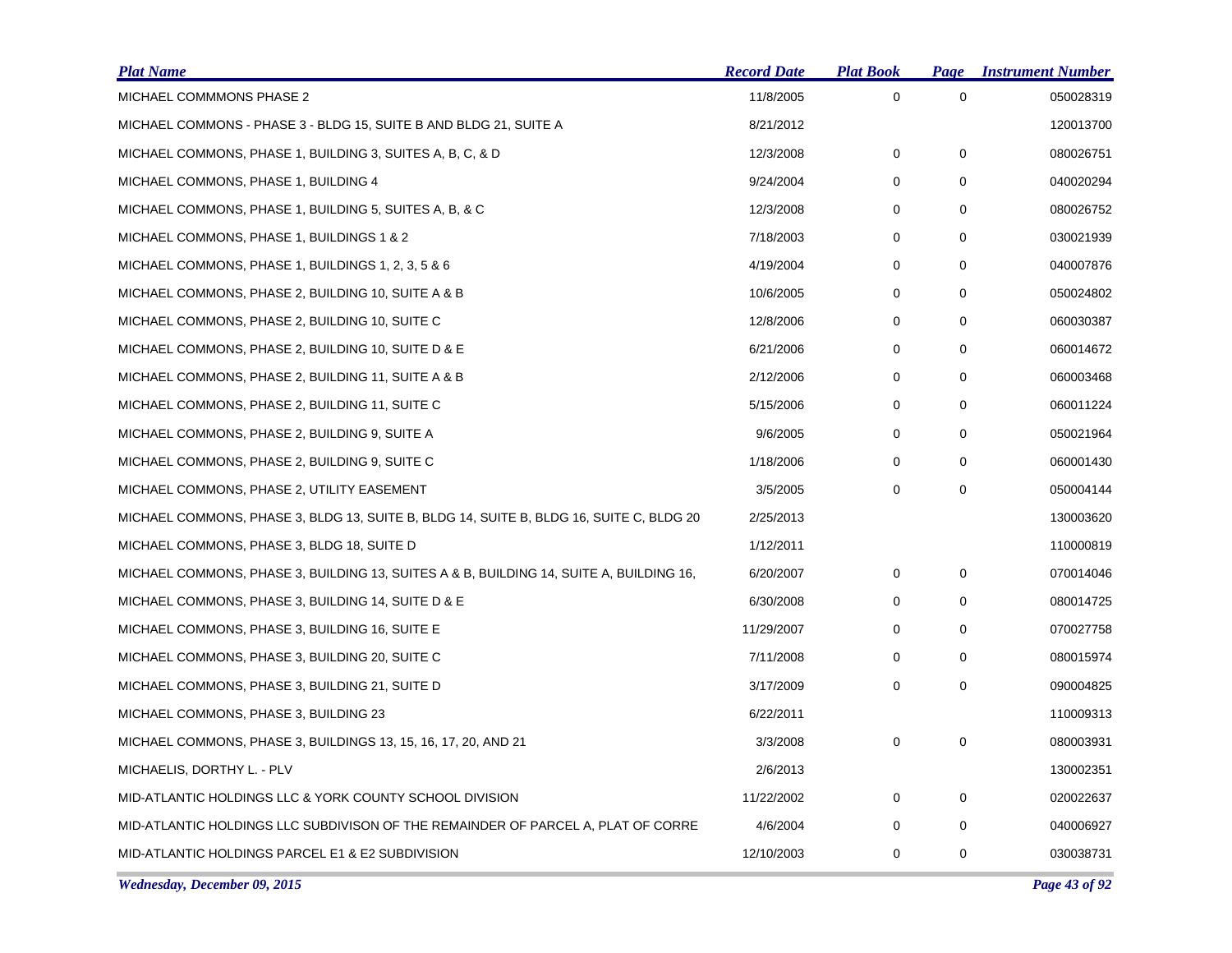| <b>Plat Name</b>                                                        | <b>Record Date</b> | <b>Plat Book</b>  |             | <b>Page Instrument Number</b> |
|-------------------------------------------------------------------------|--------------------|-------------------|-------------|-------------------------------|
| MID-ATLANTIC HOLDINGS SUBDIVISION (PARCEL C)                            | 5/2/2003           | $\mathbf 0$       | $\mathbf 0$ | 030012092                     |
| MID-ATLANTIC HOLDINGS SUBDIVISION PLAT                                  | 11/13/2002         | 0                 | 0           | 020022648                     |
| MIDDLETON, HATTIE MAE BANKS AND VICTORY CHRISTIAN CENTER TRUSTEES - BLA | 2/15/2002          | 0                 | $\mathbf 0$ | 020002598                     |
| MIDDLETON, HATTIE MAE BANKS ET AL, BLA BETWEEN LOT 2 AND 3              | 11/14/2005         | 0                 | 0           | 050028726                     |
| MIDDLETON, HATTIE MAE, EVELYN JEAN OLIVER, CLEOPATRA L. BANKS           | 10/16/1998         | $12 \overline{ }$ | 631         |                               |
| MIDDLETOWN FARMS SECTION A                                              | 7/23/1953          | 5                 | 103         |                               |
| MIDDLETOWN FARMS SECTION A LOT 14 & 11                                  | 3/12/1985          | 10                | 97          |                               |
| MIDDLETOWN FARMS SECTION C                                              | 8/11/1958          | 6                 | 18          |                               |
| MIDDLETOWN FARMS SECTION D                                              | 3/26/1959          | 6                 | 41          |                               |
| MILL COVE ESTATES RESUB LOTS 9 & 10                                     | 6/24/1992          | 11                | 493         |                               |
| MILL COVE ESTATES SECTION 1                                             | 3/27/1968          | 8                 | 105         |                               |
| MILL COVE ESTATES SECTION 1 ADDITION TO                                 |                    | 8                 | 194         |                               |
| MILL COVE ESTATES SECTION 1 RESUB LOTS 42 & 53                          | 6/16/1993          | 11                | 616         |                               |
| MILL COVE ESTATES SECTION 1 RESUB LOTS 49, 51 & 52A                     | 11/17/1999         | 13                | 63          |                               |
| MILL COVE ESTATES SECTION 2                                             | 3/5/1971           | 8                 | 270         |                               |
| MILL COVE SECTION 3 & SECTION 1, LOTS 53, 54, 55                        |                    | 8                 | 282         |                               |
| MILL COVE SECTION 4                                                     | 10/14/1971         | 8                 | 296         |                               |
| MILL CROSSING SECTION 1                                                 | 11/19/1987         | 10                | 426         |                               |
| MILL CROSSING SECTION 2                                                 | 6/20/1989          | 11                | 79          |                               |
| MILL CROSSING SECTION 2 RESUB LOT 3                                     | 6/12/1995          | 12                | 254         |                               |
| MILL FARM SECTION 1                                                     | 1/18/1960          | 6                 | 70          |                               |
| MILL FARM SECTION 1, 3, 4 PARCEL 4 RESUB                                | 10/9/1998          | 12                | 628         |                               |
| MILL FARM SECTION 2                                                     | 3/25/1960          | 6                 | 84          |                               |
| MILL FARM SECTION 3                                                     | 5/17/1960          | 6                 | 91          |                               |
| MILL FARM SECTION 3 PARCEL 4 & SEC. 4 PARCEL 5 BLA                      | 11/18/1993         | 11                | 681         |                               |
| MILL FARM SECTION 4                                                     | 10/19/1960         | 6                 | 104         |                               |
| MILLS SUBDIVISION, SECTION 1                                            | 4/25/1958          | 6                 | 14          |                               |
| MILLS, WILLIAM W.                                                       | 10/16/1997         | 12                | 520         |                               |
|                                                                         |                    |                   |             |                               |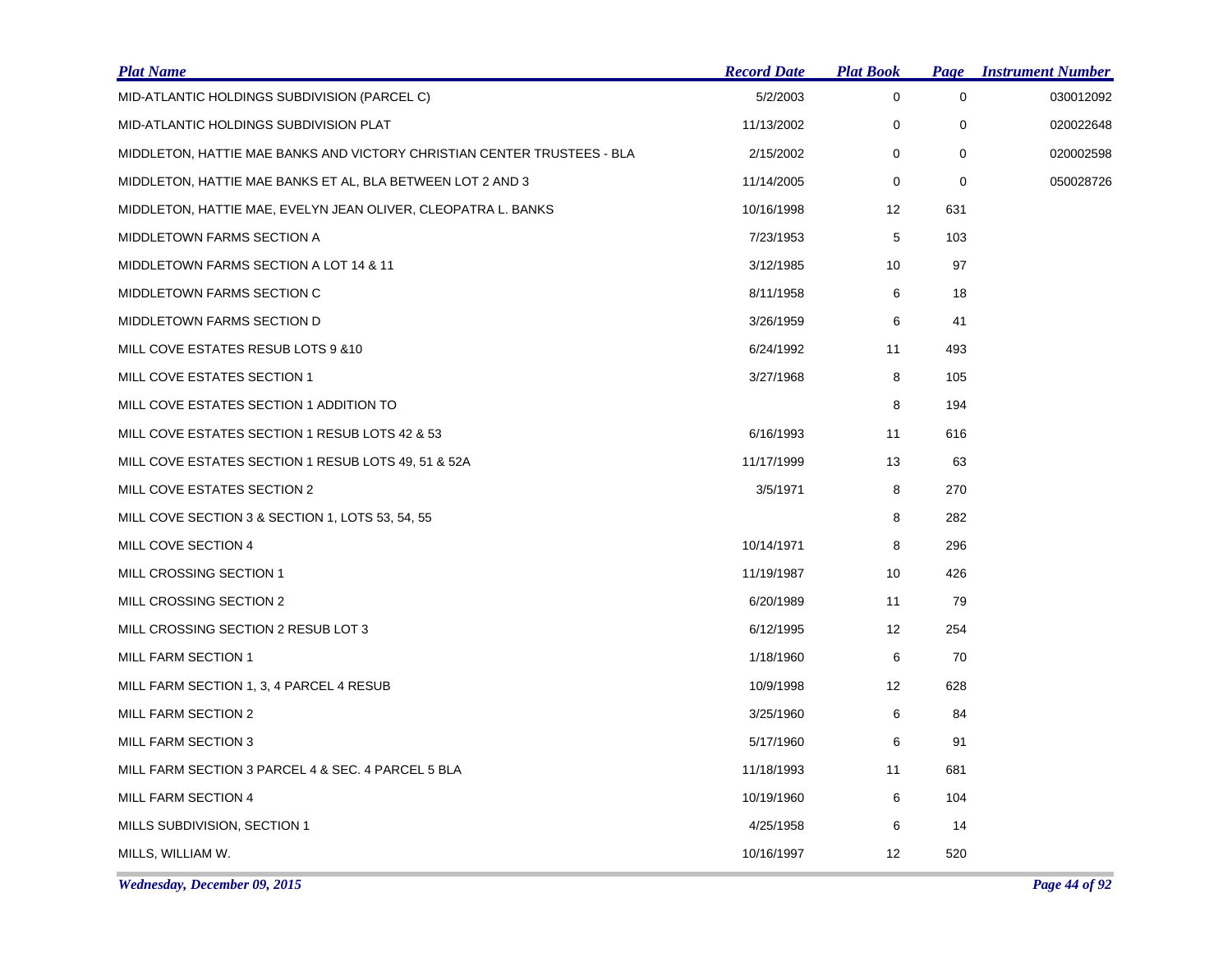| <u>Plat Name</u>                                                                  | <b>Record Date</b> | <b>Plat Book</b>  | Page        | <b>Instrument Number</b> |
|-----------------------------------------------------------------------------------|--------------------|-------------------|-------------|--------------------------|
| <b>MILLSIDE</b>                                                                   | 8/26/1985          | 10                | 152         |                          |
| MOJO BROTHERS CUSTOM REMOVATIONS, LLC BLA                                         | 8/22/2011          |                   |             | 110012803                |
| MONTAGUE, SUZANNE Y.                                                              | 4/24/1978          | 9                 | 223         |                          |
| MONTGOMERY ESTATES                                                                | 8/14/1961          | 6                 | 111         |                          |
| MOORE, A. ERNEST                                                                  | 9/19/1972          | 8                 | 358         |                          |
| MOORE, A. ERNEST & LOIS P.                                                        | 12/22/1989         | 11                | 152         |                          |
| MOORE, ALVAH S JR - PLV                                                           | 4/6/2004           | 0                 | 0           | 040006928                |
| MOORE, CHARLES F. & BONITA W., JOHN C. MOORE & CARMEN MEADOR, ROBERT F. & C. LYNN | 2/25/1987          | 10                | 343         |                          |
| MOORE, CHARLES F. & BONITA W., JOHN C. MOORE & CARMEN MEADOR, ROBERT F. & C. LYNN | 9/21/1987          | 10                | 400         |                          |
| MOORE, E. MABEL & SYLVIA A. OTTOWAY & LYNN C. HANRAHAN                            | 2/11/1987          | 10                | 340         |                          |
| MOORE, HENRY F AND EUGENE S & CAROLYN M HOLT BLA                                  | 2/21/1985          | 10                | 90          |                          |
| MOORE, HENRY F. & MABLE E.                                                        | 2/7/1977           | 9                 | 127         |                          |
| MOORE, HENRY F. ESTATE                                                            | 7/3/1984           | 10                | 26          |                          |
| MOORE, HENRY F., EUGENE S. & CAROLYN M. HOLT                                      | 2/21/1985          | 10                | 90          |                          |
| MOORE, KENNETH DALE - SUBDIVISION OF THE PROPERTY OF                              | 2/19/2010          |                   |             | 100002979                |
| MOORE, KENNETH DALE PLVS                                                          | 5/20/2002          | 0                 | $\mathbf 0$ | 020008982                |
| MOORE, LOIS P TRUST AND STEVEN E & RITA T MOORE BLA                               | 6/5/2003           | 0                 | 0           | 030016019                |
| MOORE, MABEL EILIENE                                                              | 8/14/1987          | 10                | 387         |                          |
| MOORE, MINNIE LUCILLE, OTIS ALLEN DAVIS & WILLIAM ROY DAVIS & JOHN C. HOWARD      | 10/5/1994          | 12                | 146         |                          |
| MOORE, MOORE, RIPLEY                                                              | 2/25/1987          | 10                | 343         |                          |
| MOORE, MOORE, RIPLEY                                                              | 9/21/1987          | 10                | 400         |                          |
| MOORE, OLA M. & ETHEL L.                                                          | 9/16/1991          | 11                | 342         |                          |
| MOORE, PERRY W AND CAROL W SORENSON - SURVEY                                      | 9/18/1996          | $12 \overline{ }$ | 405         |                          |
| MOORE, R.G. BLDG. CORP. & PENINSULA AIRPORT COMMISSION                            | 9/21/1987          | 10                | 401         |                          |
| <b>MOORES CREEK ESTATES</b>                                                       | 12/16/1977         | 9                 | 198         |                          |
| MORRIS, EARNEST T.                                                                | 11/4/1994          | $12 \overline{ }$ | 153         |                          |
| MORSE, GARSER B. & SAMUEL MORSE EST.                                              | 7/7/1986           | 10                | 260         |                          |
| MORSE, PEARL E. ESTATE                                                            | 3/4/1994           | 12                | 12          |                          |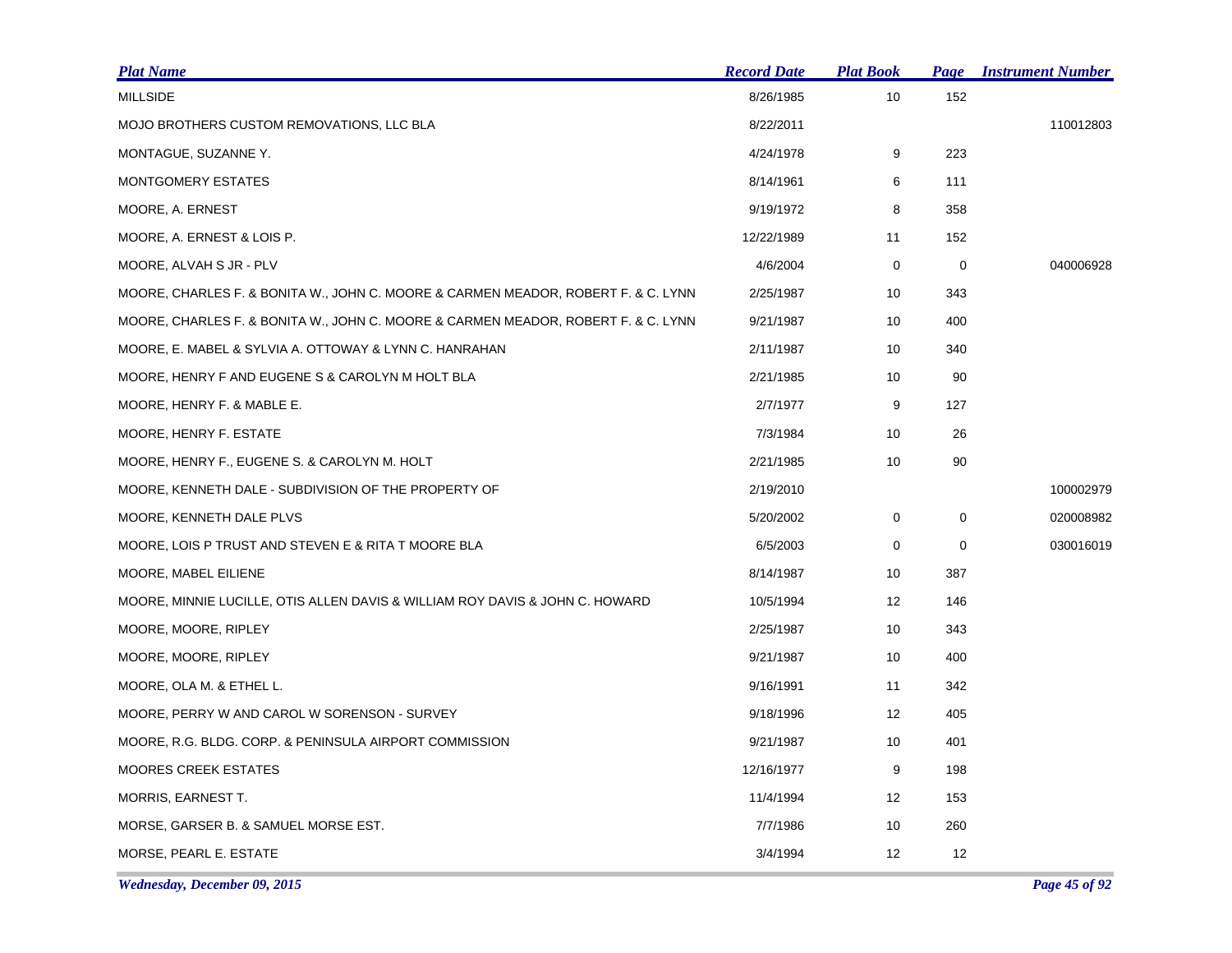| <b>Plat Name</b>                                                                     | <b>Record Date</b> | <b>Plat Book</b> | Page | <b>Instrument Number</b> |
|--------------------------------------------------------------------------------------|--------------------|------------------|------|--------------------------|
| MORSE, PEARL E. ESTATE, LOTS 1 & 2                                                   | 10/18/1994         | 12               | 149  |                          |
| MORSE, SAMUEL                                                                        | 12/3/1962          | $\overline{7}$   | 4    |                          |
| MORTON AND PW DEVELOPMENT BLA                                                        | 6/26/2007          | 0                | 0    | 070014513                |
| MOSIELLO, PETER & DIANE                                                              | 10/15/2004         | 0                | 0    | 040022095                |
| MRP ENTERPRISES, LLC PROPERTY LINE VACATION PLAT                                     | 7/19/2011          | 12               | 439  | 110010921                |
| MULQUEEN, JOHN G.                                                                    | 8/1/1997           | 12               | 495  |                          |
| MULQUEEN, JOHN G. & GWENDOLYN H. AND TROY MCKINNEY BLA                               | 12/15/2010         | 12               | 495  | 100021089                |
| MURRAY, DANTE R., PLAT OF THE PROPERTY OF                                            | 12/29/2011         |                  |      | 110020149                |
| <b>MUSE ESTATE</b>                                                                   | 4/3/1962           | 6                | 175  |                          |
| MYERS, DAVID M                                                                       | 9/18/1979          | 9                | 334  |                          |
| MYERS, DAVID M. & ROSE M., JAMES R. & MARY R. FREEMAN                                | 8/18/1992          | 11               | 521  |                          |
| MYERS, JAMES O. & LISA K. AND PORT MYERS, LLC - BLA                                  | 2/6/2001           | 13               | 237  |                          |
| MYERS, JULIA S. & OWEN W.                                                            | 4/4/1995           | 12               | 226  |                          |
| NATALE, EMILY FAMILY SUBDIVISION                                                     | 8/15/2013          |                  |      | 130015656                |
| NAVAL MINE HEIGHTS                                                                   | 8/12/1953          | 5                | 115  |                          |
| <b>NELSON CIRCLE</b>                                                                 | 3/11/1953          | 5                | 68   |                          |
| <b>NELSON CIRCLE</b>                                                                 | 6/17/1955          | 5                | 187  |                          |
| <b>NELSON HEIGHTS</b>                                                                | 6/16/1967          | 8                | 52   |                          |
| <b>NELSON PARK</b>                                                                   | 8/15/1952          | 5                | 37   |                          |
| NELSON'S GRANT DEVELOPMENT, LLC AND TRIANGLE VIII, LIMITED PARTNERSHIP BLA           | 10/13/2010         |                  |      | 100016773                |
| NELSON'S GRANT DEVELOPMENT, LLC. AND VIRGINIA HEALTH SERVICE, INC. BLA               | 12/15/2010         |                  |      | 100021092                |
| NELSON'S GRANT, PHASE ONE                                                            | 12/19/2012         |                  |      | 120023730                |
| NELSON'S GRANT, PHASE TWO                                                            | 7/11/2013          |                  |      | 130013441                |
| NETTLES, ROLAND M. & PATRICIA W.                                                     | 1/23/1979          | 9                | 286  |                          |
| NETTLES, WILLIAM C FAMILY SUBDIVISION                                                | 4/12/2005          | 0                | 0    | 050006860                |
| NEW BETHEL BAPTIST CHURCH                                                            | 12/23/1994         | 11               | 383  |                          |
| NEW LOT 53-A QUEENS LAKE SECTION EL, PART THREE (LOT 53 & LOT 54) - PROPERTY LINE VA | 6/4/2014           |                  |      | 140008269                |
| NEW LOT 6, BEING A PROPERTY LINE VACATION BETWEEN LOT 6 & PART OF LOT 5, PLAT OF S   | 4/1/2014           |                  |      | 140004247                |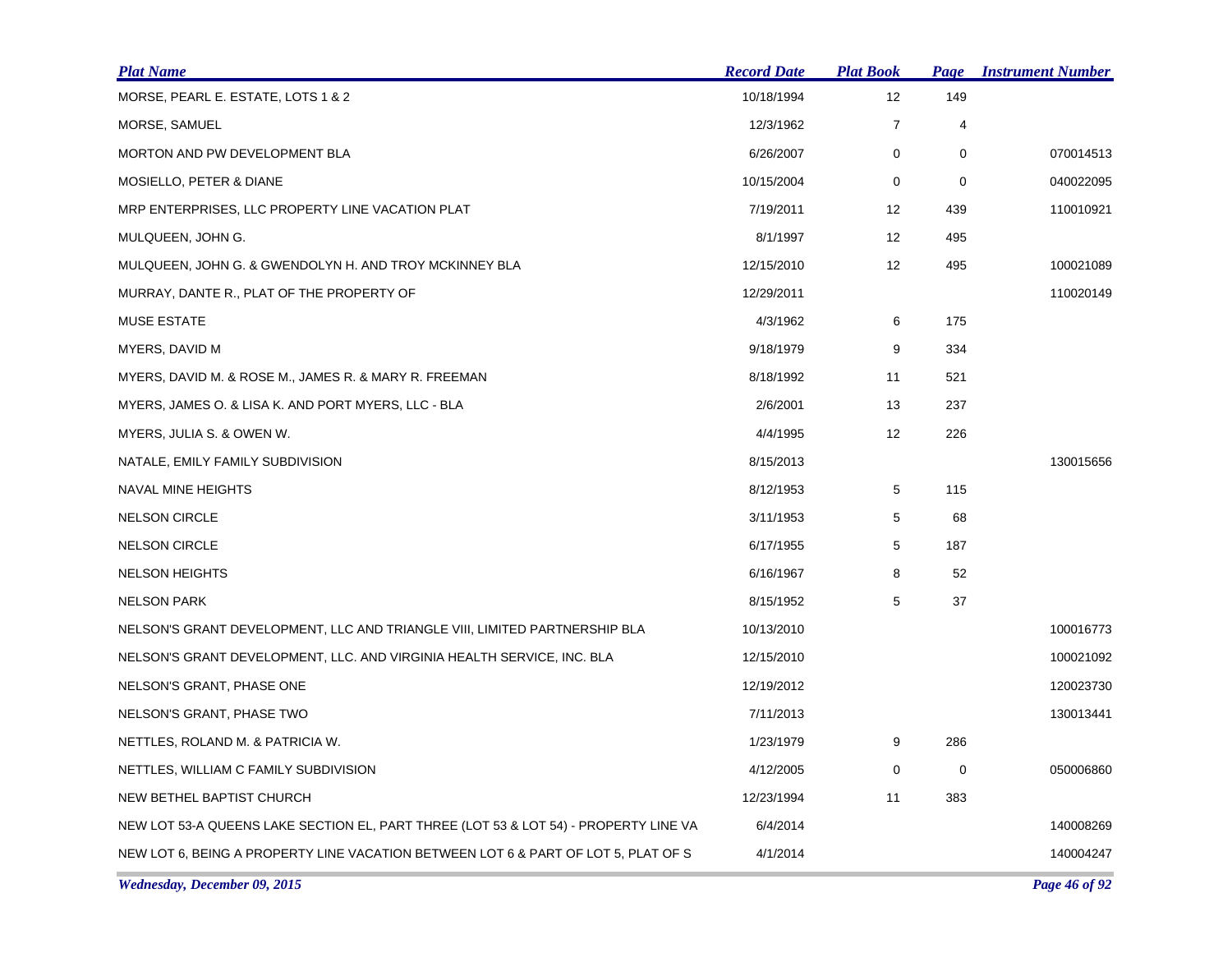| <b>Plat Name</b>                                                 | <b>Record Date</b> | <b>Plat Book</b> | <b>Page</b> | <b>Instrument Number</b> |
|------------------------------------------------------------------|--------------------|------------------|-------------|--------------------------|
| NEW QUARTER BAPTIST CHURCH PROPERY LINE VACATION PLAT            | 10/3/2008          | 0                | $\mathbf 0$ | 080022997                |
| NEWPORT NEWS SERVICE CORP FOR FAIRFIELD WILLIAMSBURG             | 6/4/1985           | 10               | 121         |                          |
| NEWPORT NEWS SERVICE CORP FOR FAIRFIELD WILLIAMSBURG             | 1/26/1986          | 10               | 205         |                          |
| NEWPORT NEWS SERVICE CORP FOR FAIRFIELD WILLIAMSBURG             | 8/22/1986          | 10               | 278         |                          |
| NEWPORT NEWS SERVICE CORP FOR FAIRFIELD WILLIAMSBURG             | 3/17/1987          | 10               | 349         |                          |
| NEWPORT NEWS SERVICE CORP PHASE 5                                | 9/18/1987          | 10               | 398         |                          |
| NICE, CARRIE B - PARCEL OF LAND CONTAINING 2.5547 ACRES          | 9/13/2002          | 0                | $\mathbf 0$ | 020018434                |
| NICE, GEORGE J.                                                  | 10/17/1989         | 11               | 114         |                          |
| NORDSTROM, HERMAN J. & DONNA K.                                  | 5/22/1989          | 11               | 68          |                          |
| NORSWORTHY, FRANCIS P JR AND REBECCA M NORSWORTHY SUBDIVISION    | 12/22/2004         | 0                | 0           | 040026507                |
| NORTH STREAM SUBDIVISION                                         | 1/18/1990          | 11               | 154         |                          |
| NORTHSIDE CHURCH OF CHRIST PLVS                                  | 8/7/2002           | 0                | 0           | 020016247                |
| NOTTINGHAM, WILLIAM L.                                           | 3/9/1985           | 10               | 99          |                          |
| NOVOA, RALPH                                                     | 8/4/1986           | 10               | 268         | 030001640                |
| NUNN, NANCY E SUBDIVISION - FORMERLY NUNN, WILLIAM V SUBDIVISION | 12/19/2012         |                  |             | 120023728                |
| NUNN, WILLIAM V JR RESUBDIVISION                                 | 1/23/2003          | 0                | 0           | 030001830                |
| NUNN, WILLIAM V. & HAZEL                                         | 6/13/1994          | 12               | 67          |                          |
| NUNN, WILLIAM V. JR & HAZEL                                      | 7/14/1995          | 12               | 266         |                          |
| NUNN, WILLIAM V. JR.                                             | 11/30/2001         | 0                | $\mathbf 0$ | 010019755                |
| OAK POINT                                                        | 4/1/1977           | 9                | 139         |                          |
| OAK RIDGE AT ENDVIEW PLANTATION, SECTION 1 LOTS 1 & 2            | 12/20/2007         | 0                | $\mathbf 0$ | 070029563                |
| OAK TREE DEVELOPMENT CO.                                         | 3/12/1955          | 5                | 180         |                          |
| OAKLEY, GRACE G., TRUSTEE, SUBDIVISION OF THE PROPERTY OF        | 4/11/2014          |                  |             | 140005086                |
| OAKLEY, HENRY S.                                                 | 6/6/1984           | 10               | 18          |                          |
| OAKLEY, HENRY S. & GRAYCE G.                                     | 12/23/1986         | 10               | 328         |                          |
| OAKS AT FENTON MILL, THE SUBDIVISION                             | 11/28/2006         | 0                | 0           | 060029282                |
| O'HARA, L.R.                                                     | 8/15/1984          | 10               | 30          |                          |
| O'HARA, L.R.                                                     | 10/22/1985         | 10               | 177         |                          |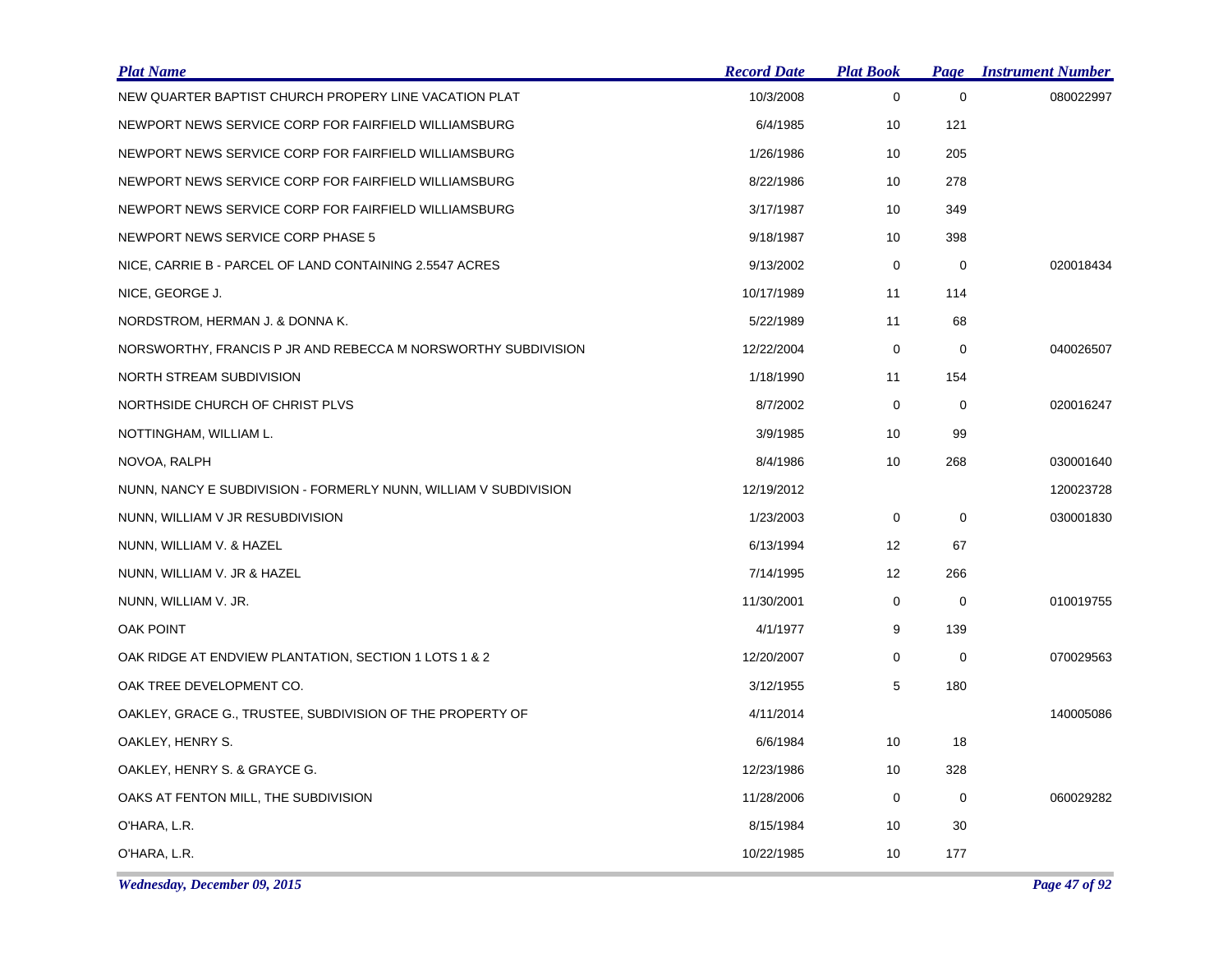| <b>Plat Name</b>                                                                 | <b>Record Date</b> | <b>Plat Book</b> | Page        | <b>Instrument Number</b> |
|----------------------------------------------------------------------------------|--------------------|------------------|-------------|--------------------------|
| O'HARA, L.R.                                                                     | 11/29/1999         | 13               | 65          |                          |
| O'HARA, L.R. ESTATE BLA                                                          | 5/14/1982          | 9                | 484         |                          |
| O'HARA, L.R. LOTS 3, 5, & 6 BLA                                                  | 2/21/2003          | 0                | 0           | 030004499                |
| O'HARA, L.R., JAMES & ELIZABETH A. KRIKALES & CLIFFORD & WILLA M. BANKS ALDERMAN | 12/22/1982         | 9                | 533         |                          |
| O'HARA, LUCY H. BLA                                                              | 8/17/1982          | 9                | 508         |                          |
| OLD DOMINION HOMES, LLC                                                          | 2/6/1997           | 12               | 441         |                          |
| OLD QUAKER ESTATES, SECTION 1                                                    | 2/19/1963          | $\overline{7}$   | 15          |                          |
| OLD QUAKER ESTATES, SECTION 1, LOT 4 & SECTION 3, LOT 64 RESUB                   | 8/24/1972          | 8                | 352         |                          |
| OLD QUAKER ESTATES, SECTION 1, STREET DEDICATION                                 | 5/1/1967           | 8                | 42          |                          |
| OLD QUAKER ESTATES, SECTION 2                                                    | 4/17/1963          | $\overline{7}$   | 22          |                          |
| OLD QUAKER ESTATES, SECTION 2, LOT 12                                            | 5/17/1974          | 8                | 478         |                          |
| OLD QUAKER ESTATES, SECTION 2A                                                   | 7/24/1975          | $\overline{7}$   | 80          |                          |
| OLD QUAKER ESTATES, SECTION 2A, LOTS 15, 16 & 18 - CORRECTION PLAT               | 7/24/1975          | 9                | 40          |                          |
| OLD QUAKER ESTATES, SECTION 3                                                    | 7/16/1964          | $\overline{7}$   | 93          |                          |
| OLD QUAKER ESTATES, SECTION 4                                                    | 11/2/1965          | $\overline{7}$   | 169         |                          |
| OLD QUAKER ESTATES, SECTION 4, LOT 132                                           | 3/14/1988          | 10               | 491         |                          |
| OLD TAYLOR ROAD RIGHT-OF-WAY SURVEY OF - PER CHANCERY ORDER 13570                | 8/21/2003          | 0                | 0           | 030026892                |
| OLDE PORT COVE SECTION 1 & 2                                                     | 4/18/1989          | 11               | 56          |                          |
| OLDE PORT COVE SECTION 3                                                         | 5/11/1991          | 11               | 320         |                          |
| OLIVER, LEO T. & SHAWN K.                                                        | 9/24/1981          | 9                | 446         |                          |
| OLIVET MEDICAL MINISTRIES INC.                                                   | 7/29/2008          | 0                | $\mathbf 0$ | 080017413                |
| O'NEIL, HARRY ESTATE ROW                                                         | 7/19/2001          | 13               | 329         |                          |
| ORGAM LLC PALACE HEIGHTS LOTS 22, 23, 24 & 25 BLA                                | 12/29/2005         | 0                | 0           | 050032689                |
| OSBORN, RACHEL L. REVOCABLE TRUST, BLA BETWEEN PARCELS A & B                     | 7/5/2011           |                  |             | 110010031                |
| OVERLOOK POINT SUBDIVISION                                                       | 10/28/2004         | 0                | 0           | 040022645                |
| OVERYORK, LLC                                                                    | 6/28/2001          | 13               | 314         | 990021243                |
| OVERYORK, LLC AND VDOT - R/W DEDICATION                                          | 6/28/2001          | 13               | 316         | 010002775                |
| OWENS, FRANK A PARCEL OF LAND CONTAINING 0.86+/- ACRES SURVEY PLAT               | 9/26/2002          | 0                | 0           | 020019134                |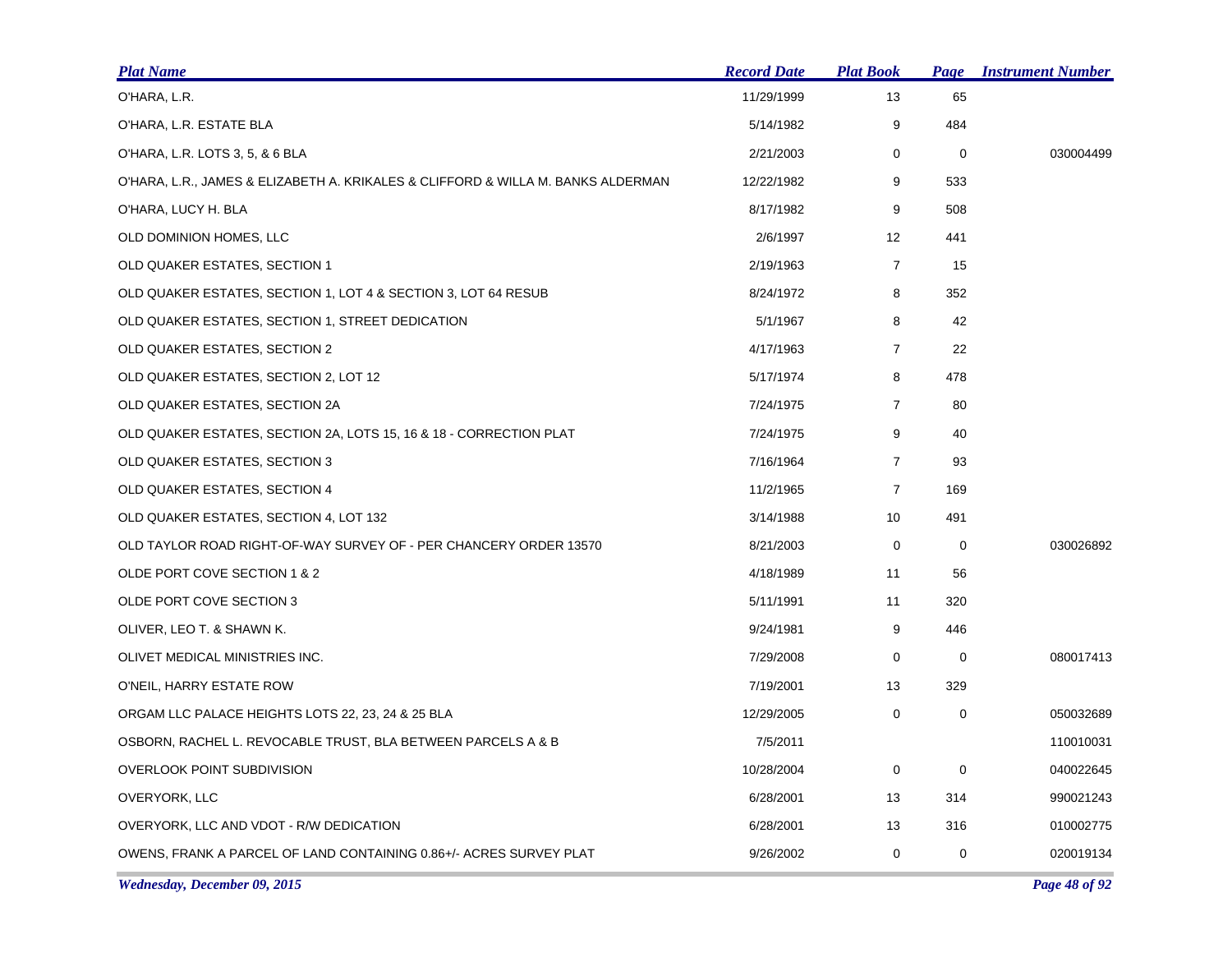| <b>Plat Name</b>                                                             | <b>Record Date</b> | <b>Plat Book</b>  | Page        | <b>Instrument Number</b> |
|------------------------------------------------------------------------------|--------------------|-------------------|-------------|--------------------------|
| OWENS, MARK W. BLA                                                           | 3/28/2002          | 0                 | $\pmb{0}$   | 020005342                |
| OWENS, THURMAN & LOUISE                                                      | 6/21/1990          | 11                | 216         |                          |
| OWENS, TRUMAN & LOUISE K AND BETHEL LAND CO. BLA                             | 4/11/1990          | 11                | 194         |                          |
| OYSTER COVE                                                                  | 1/9/1970           | 8                 | 200         |                          |
| PAGEWOOD                                                                     | 4/19/1973          | 8                 | 396         |                          |
| PAGEWOOD PART OF PARCEL 4                                                    | 1/4/1977           | 9                 | 120         |                          |
| PAGEWOOD RESUB PARCEL 1 & 4                                                  | 4/24/1984          | 10                | $\mathbf 5$ |                          |
| PAGEWOOD RESUB PARCEL 5                                                      | 10/8/1982          | 9                 | 517         |                          |
| PALACE HEIGHTS SECTION 1                                                     | 2/3/1941           | 3                 | 63          |                          |
| PALACE PLAZA                                                                 | 11/16/1997         | $12 \overline{ }$ | 509         |                          |
| PALMER, JOHN F & ANNIE M.                                                    | 6/28/1982          | 9                 | 496         |                          |
| PALMER, RICHARD H. & REBECCA PART OF LOTS 4, 5, 6, 7, AND 8 QUEENS LAKE, PLV | 1/11/2007          | 0                 | 0           | 070000939                |
| PANTHER PLACE                                                                | 5/6/1994           | 12                | 47          |                          |
| PARISH, C.L.                                                                 | 12/23/1987         | 10                | 443         |                          |
| PARKER, DONAL S. BLA                                                         | 4/6/2001           | 13                | 272         |                          |
| PARKER, JAMES D. & GLORIA L PARKER - PLV                                     | 5/30/2008          | 0                 | 0           | 080011522                |
| PARKER, N. & NANCY B.                                                        | 8/14/1987          | 10                | 388         |                          |
| PARKWAY ESTATES                                                              | 4/21/1960          | 6                 | 85          |                          |
| PARKWAY ESTATES LOTS 13 & 14 BLA                                             | 6/27/2005          | 0                 | 0           | 050015492                |
| PARKWAY ESTATES RESUB OF LOTS 20, 21 & PARCEL A                              | 6/29/1972          | 8                 | 346         |                          |
| PARSONS, MILDRED RUSSELL SUBDIVISION                                         | 9/10/2009          | 0                 | 0           | 090019779                |
| PARSONS, THEODORE DOUGLAS & ANN MILLS                                        | 2/21/1991          | 11                | 283         |                          |
| PARTRIDGE PLACE                                                              | 9/21/1977          | 9                 | 179         |                          |
| PATRICKS CREEK ESTATES                                                       | 11/5/2014          |                   |             | 140018182                |
| <b>PATRICKS LANDING SECTION 1</b>                                            | 6/11/1974          | 8                 | 487         |                          |
| PATRICKS LANDING SECTION 1, LOTS 5 & 6 RESUB                                 | 1/27/1975          | 9                 | 10          |                          |
| PATRICKS LANDING SECTION 2                                                   | 12/12/1975         | 9                 | 57          |                          |
| PATRICKS LANDING SECTION 3A                                                  | 12/5/1986          | 10                | 312         |                          |

*Wednesday, December 09, 2015 Page 49 of 92*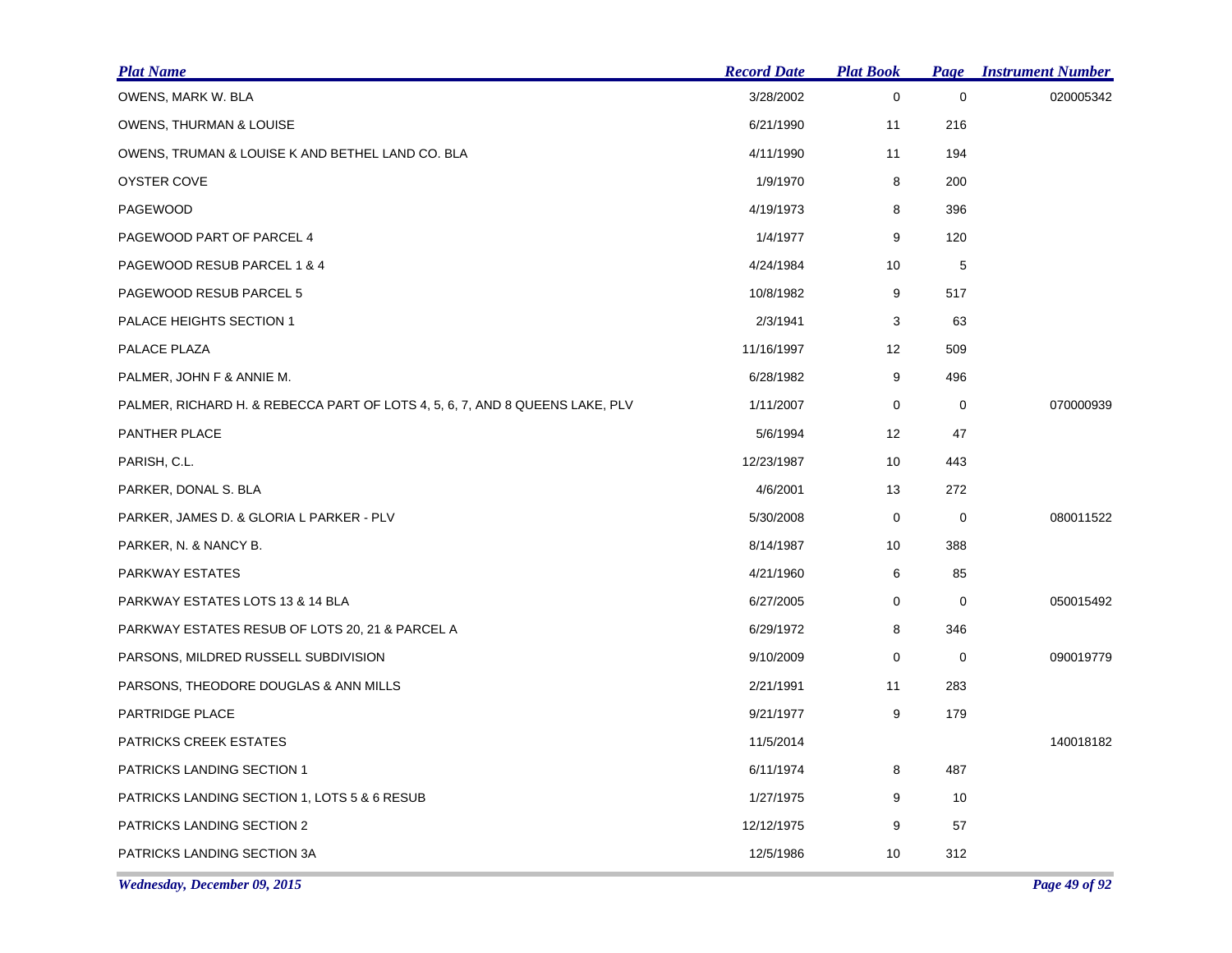| <b>Plat Name</b>                                                                    | <b>Record Date</b> | <b>Plat Book</b>  | Page        | <b>Instrument Number</b> |
|-------------------------------------------------------------------------------------|--------------------|-------------------|-------------|--------------------------|
| PATRICKS LANDING SECTION 3B                                                         | 11/18/1987         | 10                | 424         |                          |
| PATRICKS LANDING SECTION 4                                                          | 3/22/1990          | 11                | 185         |                          |
| PATRIOT VILLAGE                                                                     | 4/22/1991          | 11                | 314         |                          |
| PATRIOT VILLAGE RESUB LOTS 23-26                                                    | 6/1/1992           | 11                | 427         |                          |
| PATRIOT VILLAGE RESUB LOTS 61 & 62                                                  | 11/8/1996          | $12 \overline{ }$ | 417         |                          |
| <b>PATRIOTS SQUARE</b>                                                              | 12/11/1989         | 11                | 142         |                          |
| PATTERSON, JOHNNY E SR AND DANIELLE L PATTERSON FAMILY SUBDIVISION                  | 3/9/2005           | 0                 | $\mathbf 0$ | 050004369                |
| PATTON, NORMAN G. & MABEL C. & C&O A VIRGINIA PARTNERSHIP                           | 7/15/1987          | 10                | 378         |                          |
| PAYNE, WADE C. JR. & BETTE B.                                                       | 5/19/1982          | 9                 | 485         |                          |
| PEASLEE, PAMELA C SUBDIVISION AND THE KISTLER FAMILY SUBDIVISION                    | 8/1/2003           | 0                 | 0           | 030023861                |
| PEASLEE, PAMELA C.                                                                  | 10/27/1981         | 9                 | 455         |                          |
| PEERCY, JAMES M. & CAROLYN M.                                                       | 7/19/2001          | 13                | 328         |                          |
| PENCE, RICHARD P & MYTRLE B AND HENRY B & OLIVIA M GRIEBEL BLA                      | 11/4/1991          | 11                | 368         |                          |
| PENINSULA AIRPORT COMMISSION                                                        | 7/23/1982          | 9                 | 505         |                          |
| PENINSULA AIRPORT COMMISSION                                                        | 11/1/1983          | 9                 | 605         |                          |
| PENINSULA COMMUNITY CHAPEL PLV, EASEMENT VACATION, AND EASEMENT DEDICATION PL       | 12/21/2010         | $12 \overline{ }$ | 156         | 100021354                |
| PENNIMAN EAST                                                                       | 3/28/2000          | 13                | 105         |                          |
| PENNIMAN EAST SECTION 1                                                             | 2/1/1999           | 12                | 666         |                          |
| PENNIMAN EAST SECTION 2                                                             | 3/28/2000          | 13                | 105         |                          |
| PENNIMAN ROAD COMMERCE PARK                                                         | 8/16/2000          | 13                | 169         | 990021280                |
| PENNIMAN ROAD COMMERCE PARK PLV                                                     | 7/16/2004          | $\mathbf 0$       | 0           | 040014924                |
| PENNIMAN WOODS                                                                      | 12/28/1992         | 11                | 567         |                          |
| PERKINS, GRACE T TRUST FAMILY SUBDIVISION                                           | 1/22/2008          | 0                 | 0           | 080001115                |
| PETTITT, G.M.                                                                       | 9/12/1985          | 10                | 159         |                          |
| PETTITT, WILLIAM M. JR. ET ALS, TRUSTEES AND WMBG POTTERY FACTORY, INC., BLA AND BL | 10/11/2001         | 13                | 364         |                          |
| PHILLIPS ESTATES                                                                    | 7/10/1970          | 8                 | 241         |                          |
| PHILLIPS, CARL A & CAROL A - PLV, 133 LANDING ROAD SURVEY PLAT                      | 2/3/2004           | $\mathbf 0$       | 0           | 040002197                |
| PHILLIPS, PAULINE V. & TERRY P.                                                     | 2/26/2001          | 13                | 245         |                          |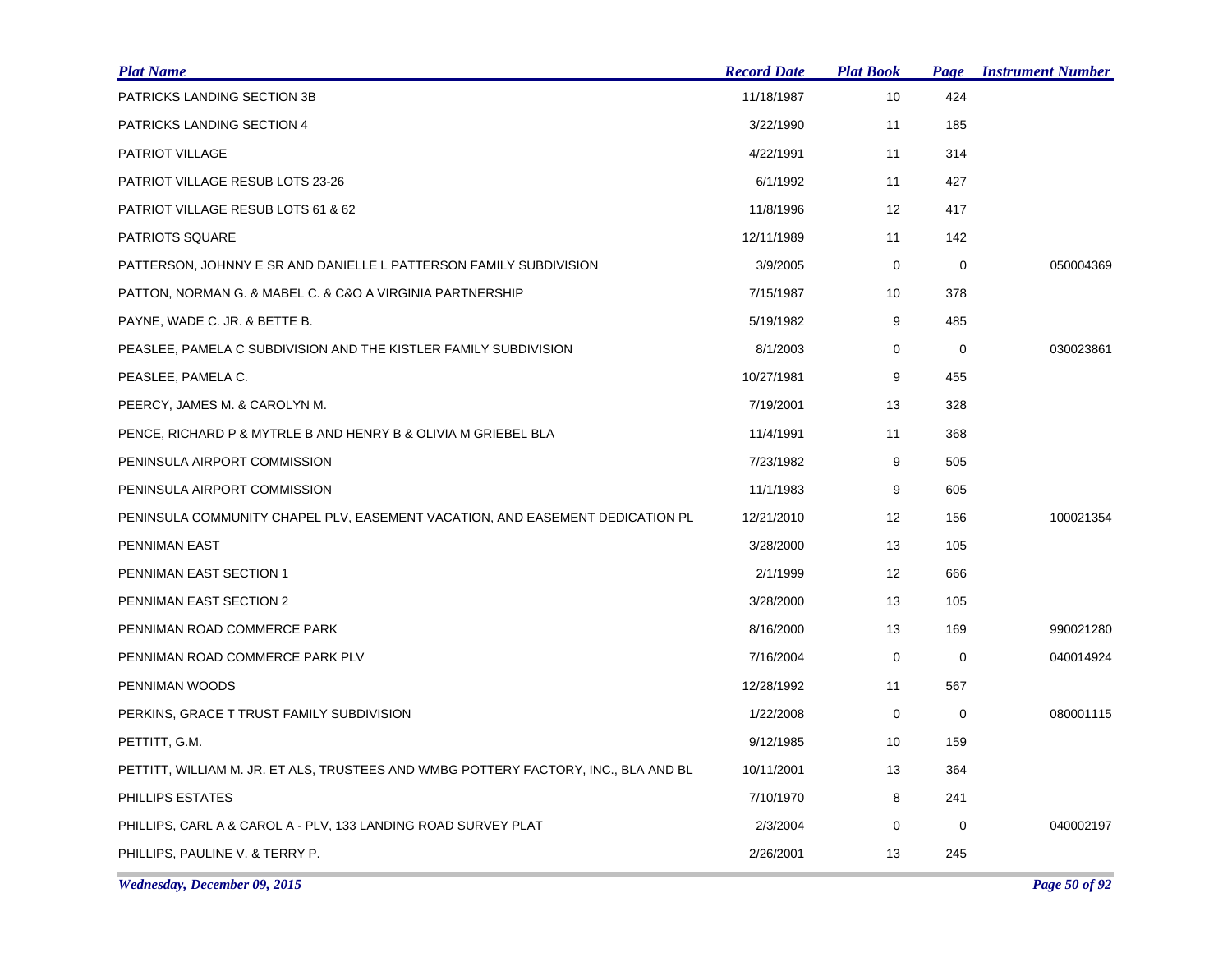| <b>Plat Name</b>                                                                     | <b>Record Date</b> | <b>Plat Book</b>  | <b>Page</b>    | <b>Instrument Number</b> |
|--------------------------------------------------------------------------------------|--------------------|-------------------|----------------|--------------------------|
| PHILLIPS, SAMUEL L.                                                                  | 7/27/1973          | 8                 | 414            |                          |
| PIERCY, DONALD N. & CYNTHIA S. &                                                     | 5/1/2009           | 0                 | $\mathbf 0$    | 090008539                |
| PIGGOTT, RUFUS W. & JANICE M.                                                        | 3/21/1995          | $12 \overline{ }$ | 223            |                          |
| PINE COVE ESTATES                                                                    | 8/18/1977          | 9                 | 173            |                          |
| <b>PINEHURST</b>                                                                     | 3/17/1964          | $\overline{7}$    | 73             |                          |
| PINEY POINT ESTATES SECTION 1                                                        | 2/16/1959          | 6                 | 36             |                          |
| PINEY POINT ESTATES SECTION 1 LOT 16 AND SECTION 2 LOT 15 RESUB                      | 4/10/2007          | 6                 | 36             | 070008258                |
| PINEY POINT ESTATES SECTION 1 LOT 26                                                 | 6/13/2002          | 0                 | 0              | 020010561                |
| PINEY POINT ESTATES SECTION 1 RESUB LOTS 6, 7, 8 & SECTION 2 LOT 20A                 | 4/2/2002           | 0                 | $\mathbf 0$    | 020005689                |
| PINEY POINT ESTATES SECTION 1, LOTS 28 AND 29 LOT LINE CORRECTION                    | 3/31/2004          | $\mathbf 0$       | 0              | 040006395                |
| PINEY POINT ESTATES SECTION 2                                                        | 2/15/1960          | 6                 | 73             |                          |
| PINEY POINT ESTATES SECTION 2 LOTS 4 & 5                                             | 8/31/1983          | 9                 | 587            |                          |
| PINEY POINT ESTATES SECTION 2 REV. LOTS 3, 4 & 5                                     | 5/7/1963           | $\overline{7}$    | 25             |                          |
| PINEY POINT ESTATES SECTION 3                                                        | 5/31/1960          | 6                 | 93             |                          |
| PINEY POINT ESTATES SECTION 4                                                        | 1/3/1963           | $\overline{7}$    | 6              |                          |
| PINEY POINT ESTATES SECTION 5                                                        | 1/3/1963           | $\overline{7}$    | $\overline{7}$ |                          |
| PINEY POINT NORTH                                                                    | 9/9/1975           | 9                 | 44             |                          |
| PLANTATION ACRES SECTION 1                                                           | 5/18/1964          | $\overline{7}$    | 81             |                          |
| PLANTATION ACRES SECTION 2                                                           | 6/16/1965          | $\overline{7}$    | 142            |                          |
| PLANTATION ACRES SECTION 3                                                           | 6/16/1965          | $\overline{7}$    | 143            |                          |
| PLANTATION ACRES SECTION 4                                                           | 12/22/1965         | $\overline{7}$    | 175            |                          |
| PLANTATION ACRES, SECTION 4, LOT 56 & 59 RESUBDIVISION AND CORRECTED PLAT LOT 27, P  | 8/15/2011          |                   |                | 110012403                |
| PLANTATION HEIGHTS SECTION 1                                                         | 4/24/1963          | $\overline{7}$    | 23             |                          |
| PLANTATION HEIGHTS SECTION 1                                                         | 2/5/1968           | 8                 | 93             |                          |
| PLAT OF BOUNDARY LINE EXTINGUISHMENT BEING LOTS "B", "C", & "D" FRANK E. & CORDIE E. | 12/18/2014         |                   |                | 140020800                |
| PLAT OF PROPERTY LINE VACATION OF PARCELS "A" & "B" ANBOMA, INC.                     | 5/21/2015          |                   |                | 150008436                |
| PLAT OF RIGHT-OF-WAY DEDICATION AND                                                  | 5/21/2015          |                   |                | 150008435                |
| Plat of Subdivision, The Reserve At Williamsburg, Single Family Residential, Phase 2 | 3/6/2015           |                   |                | 150003326                |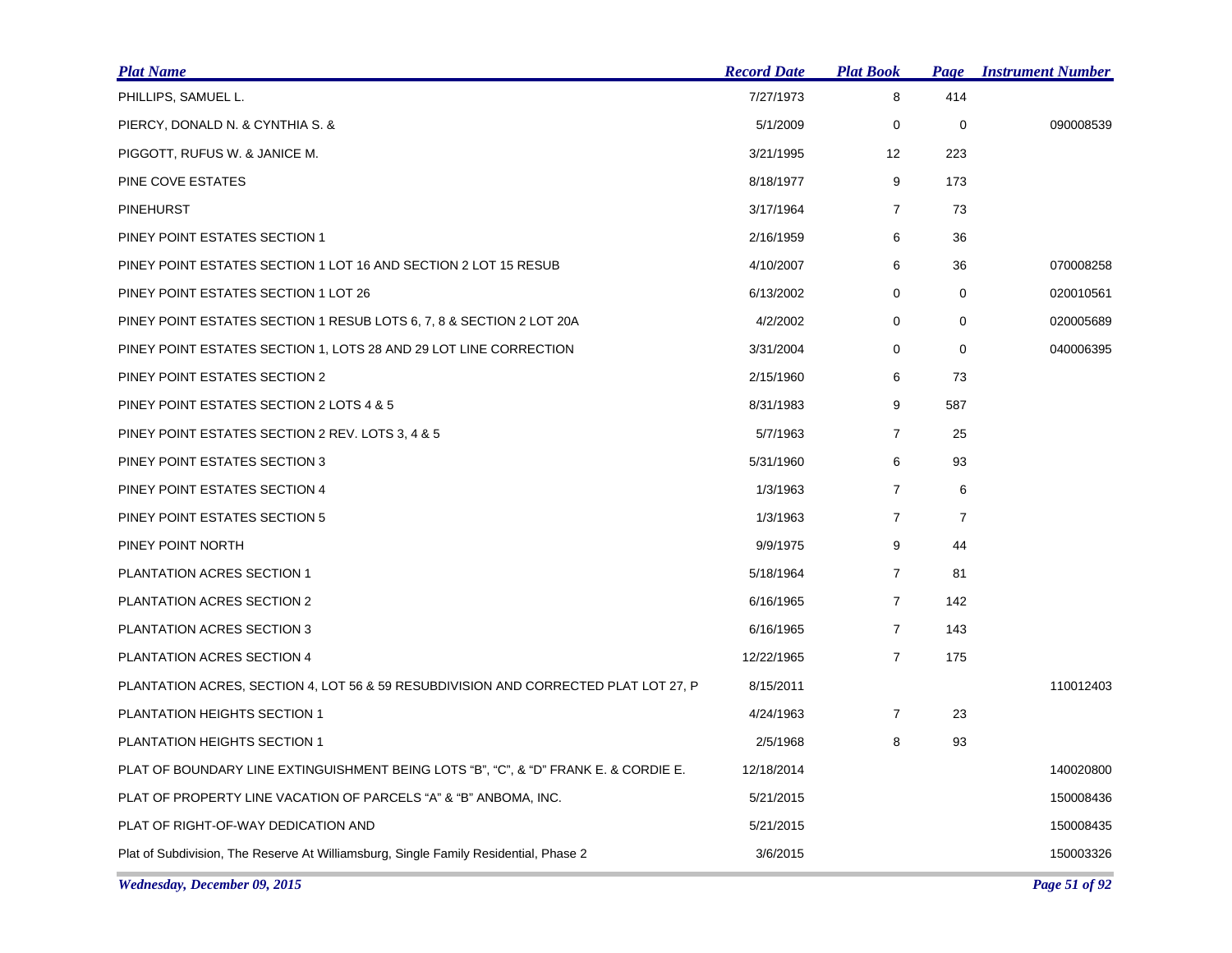| <b>Plat Name</b>                                                                  | <b>Record Date</b> | <b>Plat Book</b>  | Page        | <b>Instrument Number</b> |
|-----------------------------------------------------------------------------------|--------------------|-------------------|-------------|--------------------------|
| PLAYER MICHAEL B. & CYDNEY J FAMILY SUB.                                          | 5/29/1991          | 11                | 323         |                          |
| PLAYER, MICHAEL B & CYDNEY J SUBDIVISION                                          | 7/16/2004          | 0                 | $\mathbf 0$ | 040014923                |
| PLEASANT VIEW CORPORATION                                                         | 12/23/1958         | 6                 | 28          |                          |
| PLEASANT VIEW CORPORATION (PONY POINT)                                            | 3/7/1960           | 6                 | 79          |                          |
| PLEASURAMA / WILLIAMSBURG INC. & LIBERTY WAREHOUSING INC. RESUB.                  | 12/1/1988          | 10                | 619         |                          |
| PLEASURAMA WILLIAMSBURG AND LAWRENCE E. & DEBBIE M. WHITE BLA                     | 4/29/1992          | 11                | 413         |                          |
| POQUOSON SHORES SECTION 8                                                         | 11/10/1971         | 8                 | 299         |                          |
| POQUOSON SHORES SECTION 8, RESUBDIVISION OF LOTS A-1 AND A-2                      | 1/10/2005          | 0                 | 0           | 050000480                |
| POQUOSON SHORES SECTION 9                                                         | 1/27/1972          | 8                 | 311         |                          |
| PORT MYERS                                                                        | 2/26/2001          | 13                | 246         | 990018392                |
| POWELL, C. REEVES III & OVERYORK BLA                                              | 12/11/2000         | 13                | 220         |                          |
| PRESSON, LOIS M ESTATE                                                            | 5/22/1992          | 11                | 423         |                          |
| PRESSON, R.F. & W.M. ESTATE PARCEL G RESUB                                        | 6/6/1984           | 10                | 21          |                          |
| PRESSON, R.F. & W.M. ESTATE PARCELS A-F                                           | 2/14/1968          | 8                 | 97          |                          |
| PRESSON, R.F. & W.M. ESTATE PARCELS G & H                                         | 2/16/1968          | 8                 | 100         |                          |
| PRESSON, R.F. JR                                                                  | 1/1/1952           | 5                 | 52          |                          |
| PRESSON, R.F. JR                                                                  | 11/9/1955          | 5                 | 211         |                          |
| PRESSON, WALTER FAY - SUBDIVISION OF THE PROPERTY OF                              | 12/19/2014         |                   |             | 140020967                |
| PRINCE, CARL F SURVEY PLAT                                                        | 6/14/2004          | 0                 | $\pmb{0}$   | 040012322                |
| PROPERTY LINE VACATION PLAT NEW LOT 4A, LOT 4 AND LOT 5 BLOCK A, PLAT SUBDIVISION | 6/16/2015          |                   |             | 150010100                |
| PROPERTY LINE VACATION PLAT OF THE                                                | 9/17/2015          |                   |             | 150016999                |
| PROPERTY LINE VACATION PLAT, TWO PARCELS OF LAND OWNED BY YORK COUNTY SCHOOL      | 11/14/2014         |                   |             | 140018742                |
| PROPERTY LINE VACATIONS ON PROPERTIES OF HAMPTON ROADS DEVELOPMENT, LLC           | 11/23/2015         |                   |             | 150021599                |
| <b>PROSPECT PARK</b>                                                              | 10/25/2000         | 13                | 190         |                          |
| PROVIDENCE GROVE                                                                  | 1/8/1993           | 11                | 569         |                          |
| PROVIDENCE UNITED METHODIST CHURCH, TRUSTEES OF                                   | 12/3/1997          | $12 \overline{ }$ | 541         |                          |
| PRZYPEK, WALTER A, SYBIL G & NANCY A                                              | 12/19/1989         | 11                | 151         |                          |
| <b>QUAIL HOLLOW</b>                                                               | 7/2/1982           | 9                 | 499         |                          |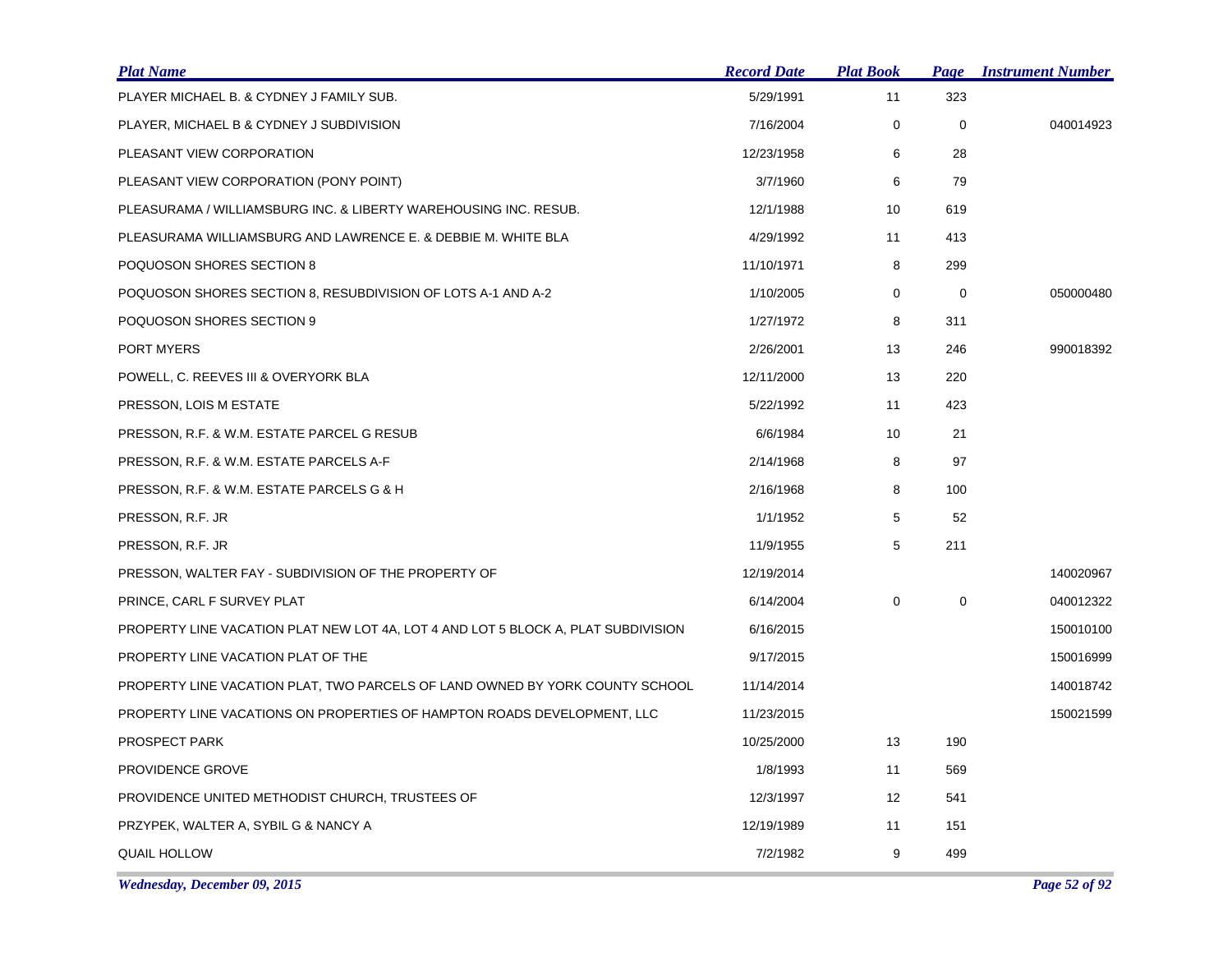| <u>Plat Name</u>                                                                        | <b>Record Date</b> | <b>Plat Book</b> | Page        | <b>Instrument Number</b> |
|-----------------------------------------------------------------------------------------|--------------------|------------------|-------------|--------------------------|
| <b>QUAIL HOLLOW</b>                                                                     | 7/13/1983          | 9                | 569         |                          |
| <b>QUAIL HOLLOW SECTION 2</b>                                                           | 12/11/1987         | 10               | 438         |                          |
| <b>QUAIL HOLLOW SECTION 3</b>                                                           | 12/21/1992         | 11               | 561         |                          |
| <b>QUARTERMARSH ESTATES</b>                                                             | 6/4/1985           | 10               | 119         |                          |
| <b>QUARTERMARSH ESTATES SECTION 3A</b>                                                  | 7/16/2003          | 0                | 0           | 030021585                |
| <b>QUARTERMARSH ESTATES SECTION 3B</b>                                                  | 4/26/2004          | 0                | 0           | 040008377                |
| QUARTERS OF YORK COUNTY, THE PHASE 1                                                    | 6/3/2005           | 0                | 0           | 050012941                |
| QUARTERS OF YORK COUNTY, THE PHASE 1 & 2, LOTS 49 - 52 AND COMMON AREAS A & B RES       | 9/26/2006          | 0                | $\mathbf 0$ | 060023662                |
| QUARTERS OF YORK COUNTY, THE PHASE 2                                                    | 3/6/2006           | 0                | 0           | 060005092                |
| <b>QUEEN CITY</b>                                                                       | 4/3/1916           | $\overline{2}$   | 74          |                          |
| QUEEN, THOMAS W.                                                                        | 1/25/1985          | 10               | 80          |                          |
| QUEENS CREEK ESTATES SECTION 1                                                          | 3/25/1994          | 12               | 26          |                          |
| QUEENS CREEK ESTATES SECTION 2A                                                         | 11/18/1997         | 12               | 536         |                          |
| QUEENS CREEK ESTATES SECTION 2B                                                         | 1/31/1997          | 12 <sup>2</sup>  | 438         |                          |
| QUEENS CREEK INC                                                                        | 5/10/1965          | $\overline{7}$   | 141         |                          |
| QUEENS LAKE                                                                             | 6/17/1953          | 5                | 96          |                          |
| QUEENS LAKE CLUB, INC                                                                   | 1/31/1961          | 6                | 116         |                          |
| QUEENS LAKE CLUB, INC                                                                   | 5/22/2000          | 13               | 134         |                          |
| QUEENS LAKE DEVELOPMENT CO, INC                                                         | 1/17/1966          | $\overline{7}$   | 181         |                          |
| QUEENS LAKE DEVELOPMENT CO, INC                                                         | 6/28/1972          | 8                | 345         |                          |
| QUEENS LAKE DEVELOPMENT CO, INC - EAST QUEENS DRIVE                                     | 2/3/1959           | 6                | 31          |                          |
| QUEENS LAKE DEVELOPMENT CO, INC - PUBLIC THOROUGHFARE                                   | 10/2/1963          | $\overline{7}$   | 51          |                          |
| QUEENS LAKE NEW LOT 16-B, PART OF LOT 15 & PART OF LOT 16                               | 3/7/2014           |                  |             | 140003206                |
| QUEENS LAKE PART OF LOT 49, LOTS 50, 51, AND 51A, IN THE NAME OF STEPHEN L. & ILSA M. K | 8/15/2007          | 5                | 96          | 070019758                |
| <b>QUEENS LAKE SECTION 1 - PRELIMINARY PLAN</b>                                         |                    | 5                | 36          |                          |
| QUEENS LAKE SECTION A                                                                   | 10/22/1956         | 5                | 245         |                          |
| QUEENS LAKE SECTION A LOTS 10 & 10A RESUB                                               | 4/27/2006          | 5                | 245         | 060009560                |
| <b>QUEENS LAKE SECTION B</b>                                                            | 2/17/1960          | 6                | 72          |                          |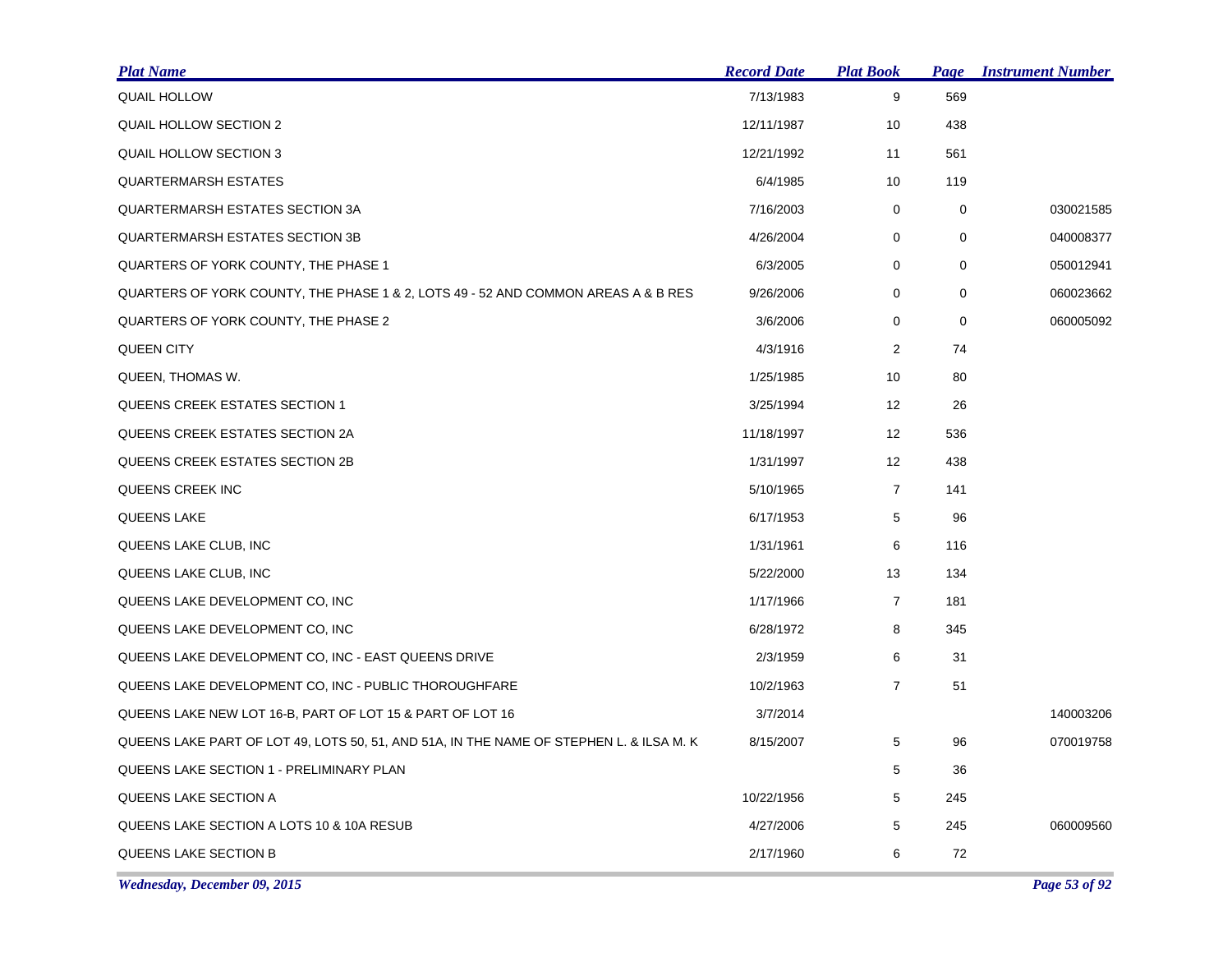| <b>Plat Name</b>                                                      | <b>Record Date</b> | <u> Plat Book</u> | Page           | <b>Instrument Number</b> |
|-----------------------------------------------------------------------|--------------------|-------------------|----------------|--------------------------|
| QUEENS LAKE SECTION B - LOTS EB3 & EB4 - PLV                          | 5/27/2010          | 6                 | 72             | 100009063                |
| QUEENS LAKE SECTION C                                                 | 2/3/1959           | 6                 | 32             |                          |
| QUEENS LAKE SECTION D                                                 | 3/22/1960          | 6                 | 83             |                          |
| QUEENS LAKE SECTION D LOTS 3 & 4 PLV - RICHARD B. & JOANNA L. DUNCAN  | 3/2/2010           | 6                 | 83             | 100003554                |
| QUEENS LAKE SECTION EA LOTS 2 & 3 RESUB                               | 3/11/1974          | 8                 | 464            |                          |
| QUEENS LAKE SECTION EE                                                | 9/14/1960          | 6                 | 99             |                          |
| QUEENS LAKE SECTION EF                                                | 2/21/1961          | 6                 | 118            |                          |
| QUEENS LAKE SECTION EF LOT 10 - WIDENING OF COPSE WAY                 | 12/6/1963          | 7                 | 63             |                          |
| QUEENS LAKE SECTION EG                                                | 2/6/1963           | $\overline{7}$    | 10             |                          |
| QUEENS LAKE SECTION EG LOT 8 RESUB                                    | 5/28/1969          | 8                 | 163            |                          |
| QUEENS LAKE SECTION EG LOTS 1 & 2 RESUB                               | 5/2/1985           | 10                | 111            |                          |
| QUEENS LAKE SECTION EG LOTS 12 TO 14 BLA & LOT LINE EXTINGUISHMENT    | 6/20/2005          | 0                 | 0              | 050014742                |
| QUEENS LAKE SECTION EG LOTS 4, 5, 10, 11, 14, 15 - DRAINAGE EASEMENTS | 12/6/1963          | $\overline{7}$    | 63             |                          |
| QUEENS LAKE SECTION EH                                                | 12/6/1962          | $\overline{7}$    | $\overline{2}$ |                          |
| QUEENS LAKE SECTION EJ PART 1                                         | 11/19/1963         | $\overline{7}$    | 57             |                          |
| QUEENS LAKE SECTION EJ PART 2                                         | 8/14/1964          | $\overline{7}$    | 96             |                          |
| QUEENS LAKE SECTION EK PART 1                                         | 9/12/1966          | 8                 | $\overline{c}$ |                          |
| QUEENS LAKE SECTION EK PART 1 LOT 9                                   | 6/12/1969          | 8                 | 169            |                          |
| QUEENS LAKE SECTION EK PART 1 LOTS 74 & 75 RESUB                      | 6/29/1971          | 8                 | 287            |                          |
| QUEENS LAKE SECTION EK PART 2                                         |                    | 8                 | 22             |                          |
| QUEENS LAKE SECTION EK PART 2 LOT 32                                  | 3/10/1982          | 9                 | 476            |                          |
| QUEENS LAKE SECTION EK PART 2 LOTS 41, 41 & 43 RESUB                  | 3/24/1971          | 8                 | 271            |                          |
| QUEENS LAKE SECTION EK PART 2 LOTS 41, 42 & 43 RESUB                  | 3/1/1972           | 8                 | 386            |                          |
| QUEENS LAKE SECTION EL PART 1                                         | 10/6/1969          | 8                 | 186            |                          |
| QUEENS LAKE SECTION EL PART 1 - CORRECTED                             | 1/25/1980          | 9                 | 354            |                          |
| QUEENS LAKE SECTION EL PART 2                                         | 11/20/1972         | 8                 | 371            |                          |
| QUEENS LAKE SECTION EL PART 2 - CORRECTED                             | 11/16/1973         | 8                 | 438            |                          |
| QUEENS LAKE SECTION EL PART 3                                         | 2/7/1974           | 8                 | 456            |                          |

*Wednesday, December 09, 2015 Page 54 of 92*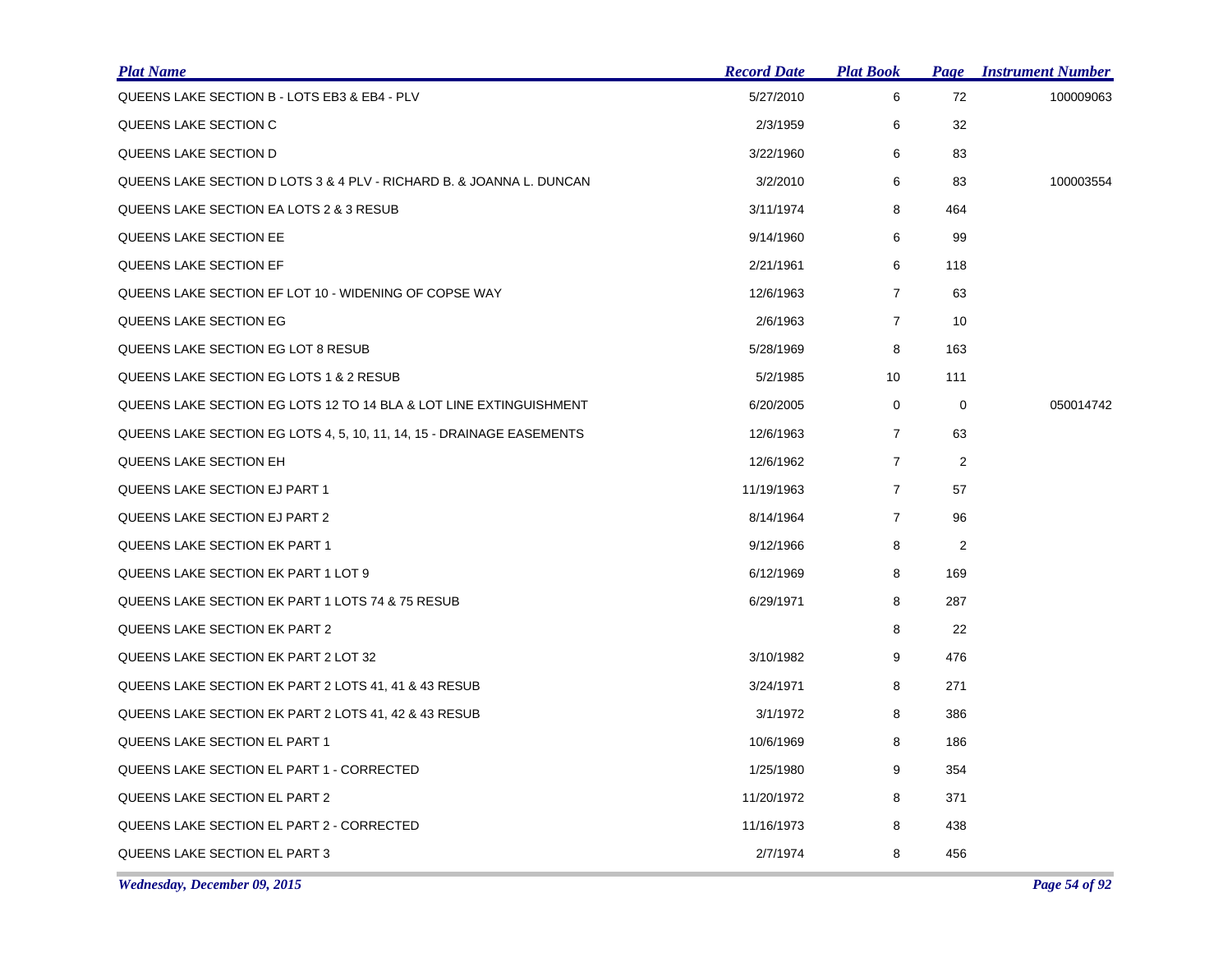| <b>Plat Name</b>                                                              | <b>Record Date</b> | <u>Plat Book</u> | Page | <b>Instrument Number</b> |
|-------------------------------------------------------------------------------|--------------------|------------------|------|--------------------------|
| QUEENS LAKE SECTION EL PART 3 - CORRECTED                                     | 2/7/1974           | 8                | 456  |                          |
| QUEENS LAKE SECTION EL PART 3 LOTS 52-54 RESUB                                | 8/3/1976           | 9                | 87   |                          |
| QUEENS LAKE SECTION EM PART 1                                                 | 1/13/1970          | 8                | 201  |                          |
| <b>QUEENS LAKE SECTION EM PART 2</b>                                          | 3/3/1970           | 8                | 218  |                          |
| QUEENS LAKE SECTION EM PART 2 LOTS 7-11                                       |                    | 8                | 343  |                          |
| QUEENS LAKE SECTION WB LOT 14 RESUB                                           | 5/6/1970           | 8                | 232  |                          |
| QUEENS LAKE SECTION WB LOT 14 RESUB                                           | 4/23/2001          | 8                | 253  |                          |
| QUEENS LAKE SECTION WC LOT 14 (QUEENS LAKE DEVELOPMENT CO, INC TO HELDENFELS) | 4/7/1960           | 6                | 43   |                          |
| QUEENS LAKE SECTION WC PART 1                                                 | 3/9/1960           | 6                | 80   |                          |
| QUEENS LAKE SECTION WD PART 1                                                 | 10/11/1965         | $\overline{7}$   | 160  |                          |
| QUEENS LAKE SECTION WD PART 1 LOTS 17, 18 & 19 RESUB                          | 4/5/1967           | 8                | 36   |                          |
| QUEENS LAKE SECTION WD PART 1 PARCELS A & B RESUB                             | 5/2/1985           | 10               | 109  |                          |
| QUEENS LAKE SECTION WD PART 2                                                 | 3/23/1966          | $\overline{7}$   | 189  |                          |
| QUEENS LAKE SECTION WD PART 2 LOTS 34 & 35 RESUB                              | 3/14/1978          | 9                | 218  |                          |
| QUEENS LAKE SECTION WD PART 2 LOTS 47, 48 & 49 RESUB                          | 3/11/1974          | 8                | 465  |                          |
| QUEENS LAKE SECTION WE                                                        | 9/27/1973          | 8                | 430  |                          |
| QUEENS LAKE SECTION WE LOTS 3, 4 & 5 - DRAINAGE EASEMENT                      | 8/13/1979          | 9                | 331  |                          |
| QUEENS LAKE SECTION WE REVISED                                                | 10/15/1975         | 9                | 50   |                          |
| QUEENS LAKE SECTION WF                                                        | 2/3/1969           | 8                | 150  |                          |
| QUEENS LAKE SECTION WG                                                        | 4/21/1981          | 9                | 422  |                          |
| QUEENS LAKE SECTION WG LOTS 8 & 9 RESUB                                       | 5/2/1985           | 10               | 110  |                          |
| QUEENSWOOD SECTION 1                                                          | 5/17/1971          | 8                | 280  |                          |
| QUEENSWOOD SECTION 2                                                          | 12/11/1978         | 9                | 271  |                          |
| QUEENSWOOD SECTION 3 - RELEASE PLAT                                           | 6/25/1986          | 10               | 254  |                          |
| QUEENSWOOD SECTION 3A                                                         | 3/24/1989          | 11               | 47   |                          |
| QUEENSWOOD SECTION 3B                                                         | 5/24/1992          | 11               | 514  |                          |
| QUEENSWOOD SECTION 3C                                                         | 7/1/1993           | 11               | 623  |                          |
| QUEENSWOOD SECTION 3D                                                         | 8/9/1993           | 11               | 638  |                          |

*Wednesday, December 09, 2015 Page 55 of 92*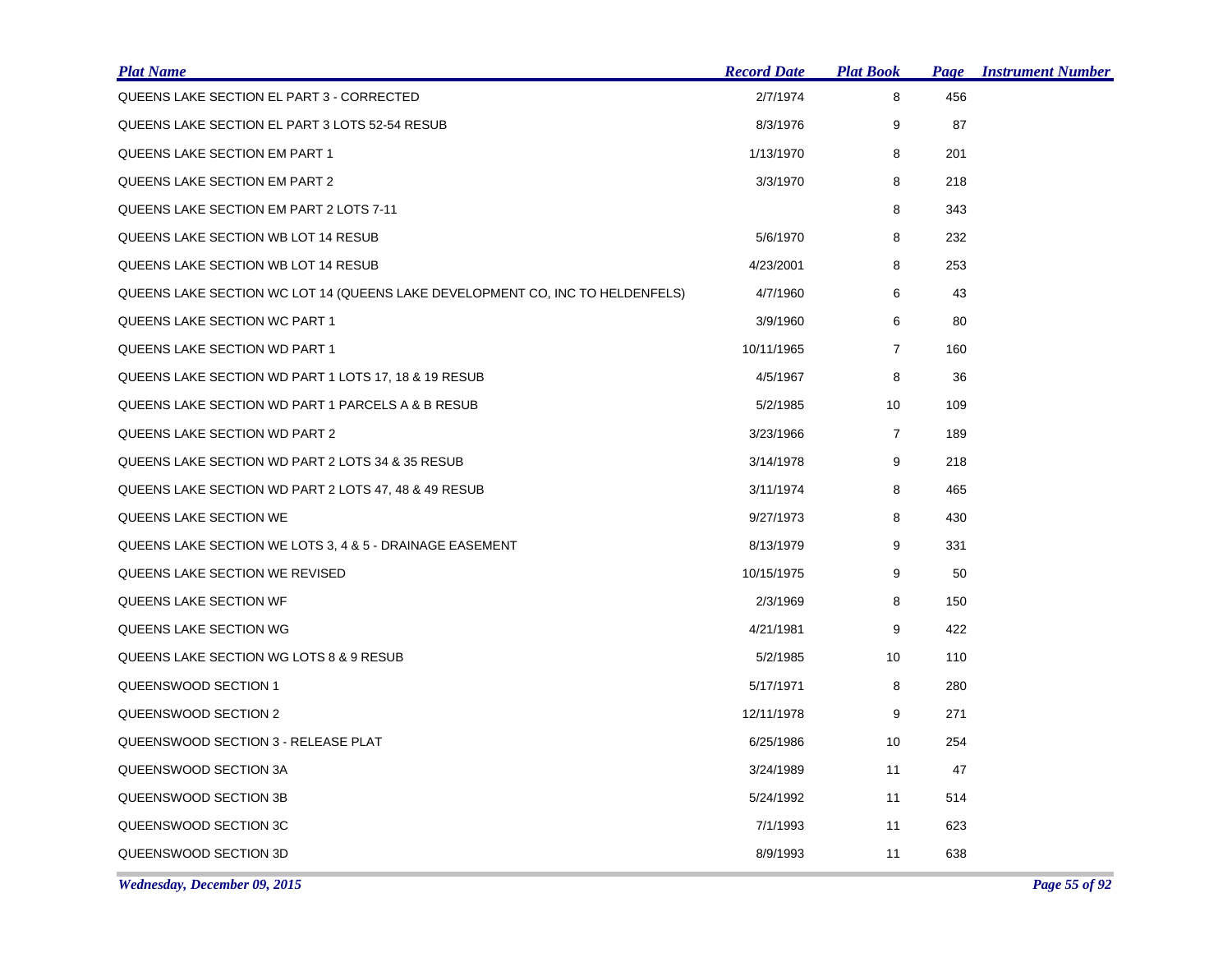| <b>Plat Name</b>                                       | <b>Record Date</b> | <b>Plat Book</b> | Page        | <b>Instrument Number</b> |
|--------------------------------------------------------|--------------------|------------------|-------------|--------------------------|
| QUEENSWOOD SECTION 3D LOT 48 & 49 RESUB                | 8/24/1994          | 12               | 116         |                          |
| QUEENSWOOD SECTION 3D RESUB LOTS 48 & 48A              | 10/27/1994         | 12               | 151         |                          |
| QUEENSWOOD SECTION 3E                                  | 3/14/1994          | 12               | 17          |                          |
| RADWAN, BETTY G. AND HARRY K. AND HOPE L. CARRAWAY BLA | 12/10/2009         | 0                | 0           | 090028370                |
| RADWAN, BETTY G. FAMILY SUBDIVISION                    | 1/26/2012          |                  |             | 120001392                |
| RAGANS, D.M. & COLLEEN M.                              | 7/25/1983          | 9                | 574         |                          |
| RAGANS, DEWEY M. AND STANLEY M. WILSON                 | 7/9/1985           | 10               | 133         |                          |
| RAGANS, DUANE M.                                       | 12/5/1984          | 10               | 63          |                          |
| RAINBROOK VILLAS EASEMENT PLAT                         | 10/10/2000         | 13               | 182         |                          |
| RAINBROOK VILLAS PHASE 1                               | 10/18/2000         | 13               | 185         |                          |
| RAINBROOK VILLAS PHASE 10                              | 8/16/2001          | 13               | 341         |                          |
| RAINBROOK VILLAS PHASE 11                              | 10/24/2001         | 0                | 0           | 010017340                |
| RAINBROOK VILLAS PHASE 12                              | 11/30/2001         | 0                | $\mathbf 0$ | 010019858                |
| RAINBROOK VILLAS PHASE 13                              | 1/29/2002          | 0                | 0           | 020001463                |
| RAINBROOK VILLAS PHASE 14                              | 4/19/2002          | 0                | 0           | 020007005                |
| RAINBROOK VILLAS PHASE 15                              | 5/23/2002          | 0                | 0           | 020009167                |
| RAINBROOK VILLAS PHASE 16                              | 7/17/2002          | 0                | 0           | 020014190                |
| RAINBROOK VILLAS PHASE 17                              | 8/21/2002          | $\mathbf 0$      | 0           | 020017068                |
| RAINBROOK VILLAS PHASE 18                              | 2/14/2003          | 0                | 0           | 030004026                |
| RAINBROOK VILLAS PHASE 19                              | 4/9/2003           | 0                | $\mathbf 0$ | 030009388                |
| RAINBROOK VILLAS PHASE 2                               | 10/30/2000         | 13               | 194         |                          |
| RAINBROOK VILLAS PHASE 20                              | 7/16/2003          | 0                | 0           | 030021591                |
| RAINBROOK VILLAS PHASE 21                              | 8/19/2003          | 0                | 0           | 030026383                |
| RAINBROOK VILLAS PHASE 22                              | 8/29/2003          | 0                | 0           | 030027966                |
| RAINBROOK VILLAS PHASE 23                              | 11/14/2003         | 0                | 0           | 030035889                |
| RAINBROOK VILLAS PHASE 24                              | 12/8/2003          | 0                | 0           | 030038569                |
| RAINBROOK VILLAS PHASE 25                              | 12/23/2003         | 0                | 0           | 030039913                |
| RAINBROOK VILLAS PHASE 3                               | 11/28/2000         | 13               | 212         |                          |

*Wednesday, December 09, 2015 Page 56 of 92*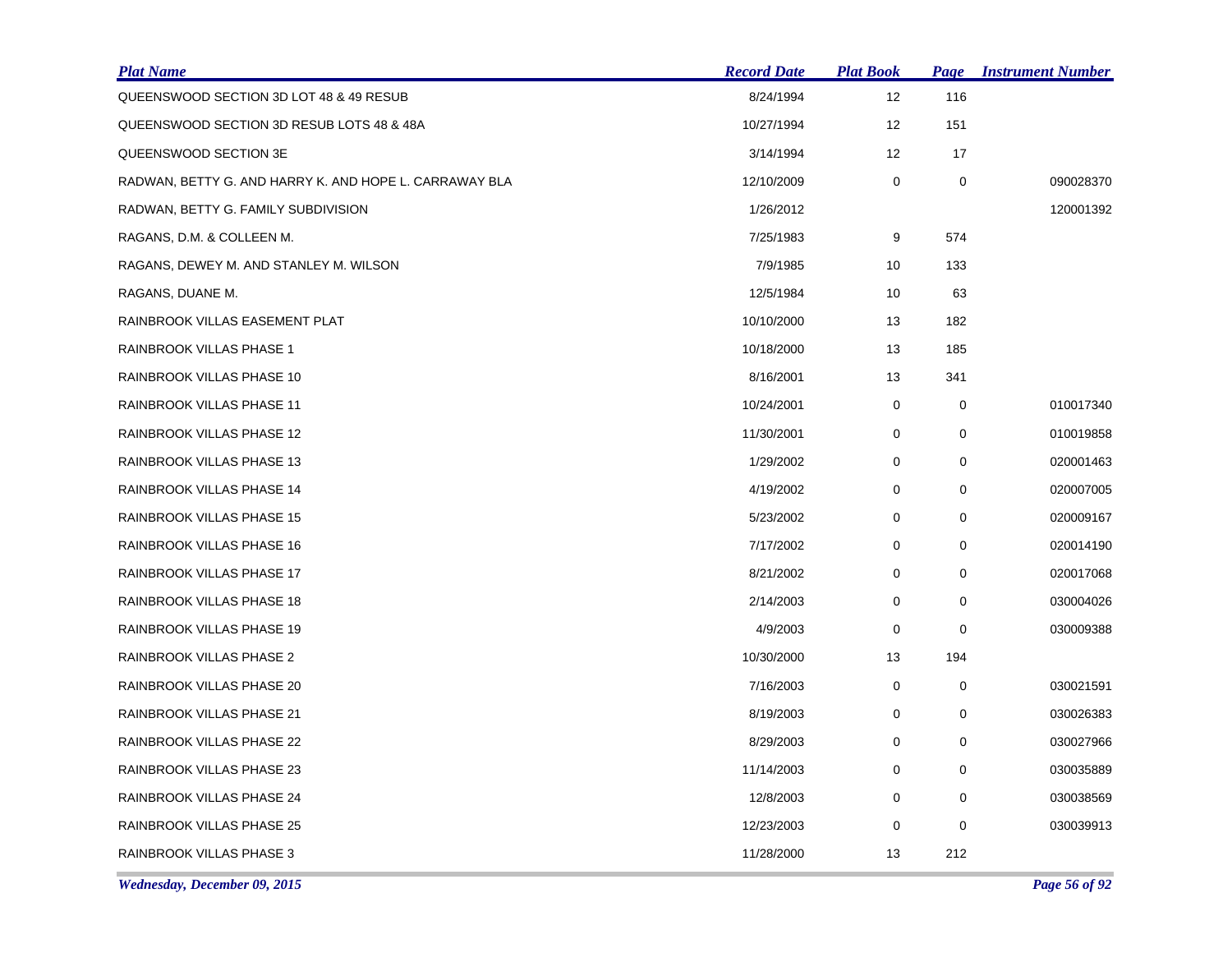| <b>Plat Name</b>                                                                  | <b>Record Date</b> | <b>Plat Book</b> | <b>Page</b> | <b>Instrument Number</b> |
|-----------------------------------------------------------------------------------|--------------------|------------------|-------------|--------------------------|
| RAINBROOK VILLAS PHASE 4                                                          | 1/24/2001          | 13               | 233         |                          |
| RAINBROOK VILLAS PHASE 5                                                          | 2/27/2001          | 13               | 251         |                          |
| RAINBROOK VILLAS PHASE 6                                                          | 3/21/2001          | 13               | 266         |                          |
| RAINBROOK VILLAS PHASE 7                                                          | 4/16/2001          | 13               | 279         |                          |
| RAINBROOK VILLAS PHASE 8                                                          | 6/18/2001          | 13               | 305         |                          |
| RAINBROOK VILLAS PHASE 9                                                          | 7/20/2001          | 13               | 330         |                          |
| RAINBROOK VILLAS PLV                                                              | 10/13/2000         | 13               | 184         |                          |
| RAINBROOK VILLAS PLV                                                              | 4/5/2002           | $\mathbf 0$      | $\mathbf 0$ | 020005988                |
| RASH, HOWARD C. & MYRTLE L.                                                       | 11/23/1988         | 10               | 616         |                          |
| RATCLIFFE, JOHN D & PANDORA M RATCLIFFE BOUNDARY SURVEY & BLA W/ BULIFANTS LIMITE | 12/8/1998          | 12               | 655         |                          |
| RAUCH DEVELOPMENT AND WILLIAMSBURG POTTERY FACTORY BLA                            | 11/5/2002          | 0                | 0           | 020021845                |
| RAYS COVE, SECTION1, SUBDIVISION PLAT                                             | 3/28/2012          |                  |             | 120005182                |
| REDCROSS, D. F.                                                                   | 12/1/1945          | $\overline{4}$   | 35          |                          |
| REDOUBT CORPORATION                                                               | 8/1/1977           | 9                | 165         |                          |
| REISER, WALTER H. & BETTE H.                                                      | 7/26/1995          | 12               | 271         |                          |
| RENFORTH, A.J. & D.B. WADE                                                        | 9/23/1970          | 8                | 250         |                          |
| RESERVE AT WILLIAMSBURG SINGLE FAMILY RESIDENTIAL, PHASE 1                        | 11/26/2014         |                  |             | 140019418                |
| RESERVE AT WILLIAMSBURG, THE SUBDIVISION                                          | 7/23/2008          | 0                | 0           | 080016943                |
| RESUBDIVISION OF LOT 8, GREENE INDUSTRIAL                                         | 5/28/2015          |                  |             | 150008836                |
| RESUBDIVISION OF LOTS 2, 3 & 4 FAMILY SUBDIVISION OF THE PROPERTY OF C.A. BARRS   | 3/3/2015           |                  |             | 150003093                |
| REUBENEITE, H. CHERRY & DAVID P. & DEBORAH DEBORD                                 | 10/17/1989         | 11               | 125         |                          |
| <b>RHODES PARK</b>                                                                | 11/15/1963         | $\overline{7}$   | 62          |                          |
| <b>RICH ACRES</b>                                                                 | 3/13/1953          | 5                | 73          |                          |
| RICH ACRES ADDITION                                                               | 4/16/1953          | 5                | 83          |                          |
| RICH ACRES LOTS 15 & 16 RESUB                                                     | 2/9/1979           | 9                | 291         |                          |
| RICH ACRES, PART OF LOT 28 & PART OF LOT 29, PROPERTY LINE VACATION PLAT          | 10/21/2014         |                  |             | 140017210                |
| RICHARD, T.H. GORDON                                                              | 3/15/1951          | 4                | 210         |                          |
| RICHARD, T.H. GORDON                                                              | 2/6/1986           | 10               | 210         |                          |

*Wednesday, December 09, 2015 Page 57 of 92*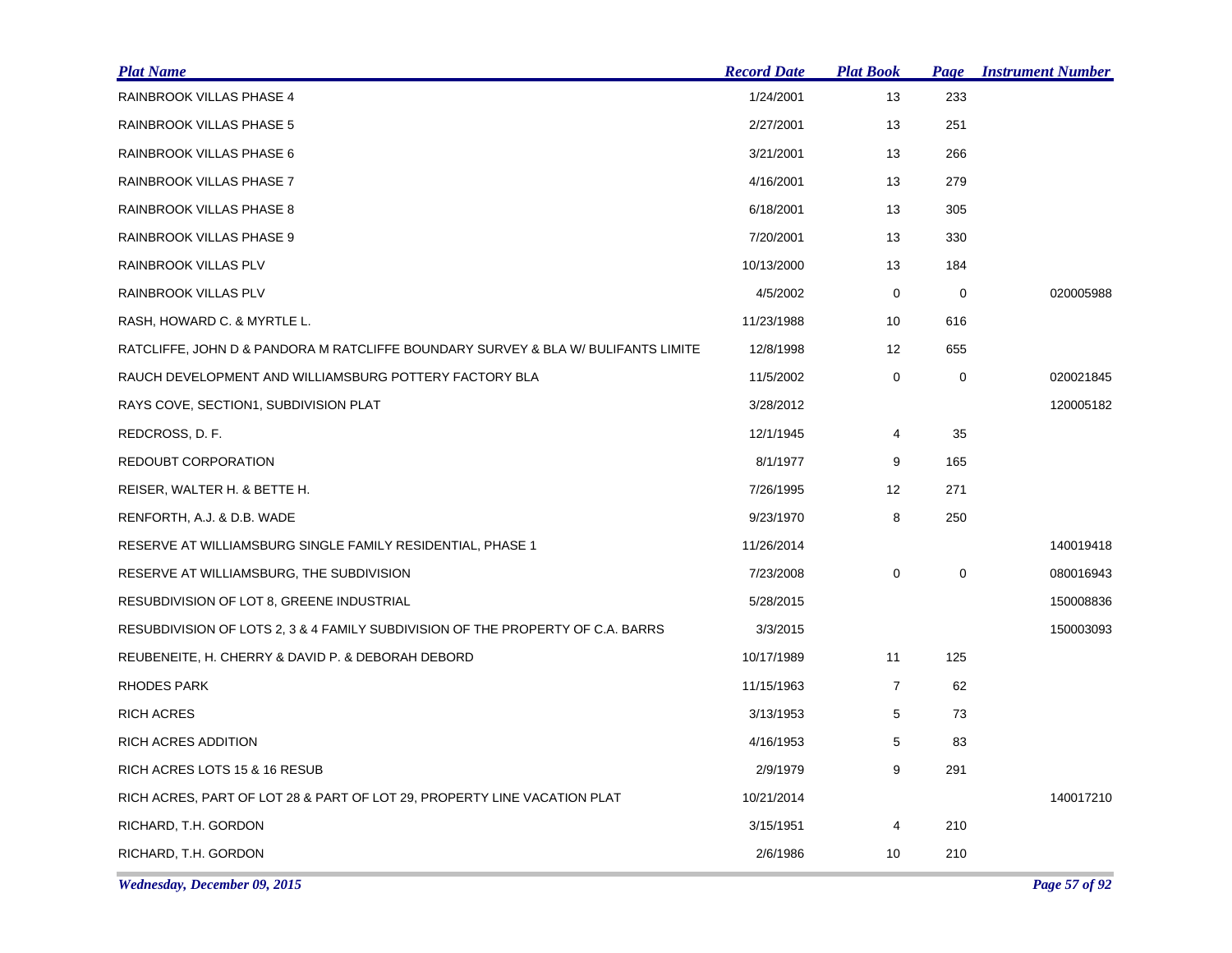| <b>Plat Name</b>                                                   | <b>Record Date</b> | <b>Plat Book</b> | Page        | <b>Instrument Number</b> |
|--------------------------------------------------------------------|--------------------|------------------|-------------|--------------------------|
| RICHMOND ROAD ASSOCIATES                                           | 7/22/1998          | 12               | 606         |                          |
| RIGGINS, A.E. & L.R.                                               | 4/2/1996           | 12               | 366         |                          |
| <b>RIGGINS, FREDERICK L</b>                                        | 3/25/1986          | 10               | 223         |                          |
| RIGGINS, FREDRICK L RESUBDIVISION LOTS 1 & 2                       | 9/18/2002          | 0                | $\mathbf 0$ | 020018713                |
| RISING SUN BAPTIST CHURCH PROPERTY LINE VACATION PLAT              | 3/30/2012          |                  |             | 120003532                |
| RIST, ROBERT P.                                                    | 5/8/1986           | 10               | 236         |                          |
| <b>RIVER HAVEN</b>                                                 | 3/7/1957           | 5                | 247         |                          |
| RIVER HAVEN LOTS 16, 17 & 18 RESUB                                 | 1/22/1979          | 9                | 285         |                          |
| RIVERWALK TOWNES PHASE 1 SUBDIVISION                               | 10/4/2007          | 0                | $\mathbf 0$ | 070024151                |
| RIVERWALK TOWNES PHASE 2                                           | 5/30/2008          | $\mathbf 0$      | $\mathbf 0$ | 080011523                |
| RIVERWALK TOWNES PHASE 3 & V-A                                     | 1/12/2009          | 0                | $\pmb{0}$   | 090000418                |
| RIVERWALK TOWNES, PHASE 2A                                         | 2/23/2010          |                  |             | 100003211                |
| RIVERWALK TOWNES, PHASE 3, LOT 5D & COMMON AREA #10 - BLA          | 11/2/2009          |                  |             | 090024681                |
| RIVERWALK TOWNES, PHASE 3, LOTS 3A-3F, 4A-4E, 5A-5D, RESUBDIVISION | 7/29/2009          | 0                | 0           | 090015940                |
| RIVERWALK TOWNES, PHASE 4                                          | 4/8/2010           |                  |             | 100005822                |
| RIVERWALK TOWNES, PHASE 5B                                         | 5/7/2012           |                  |             | 120007642                |
| RIVERWALK TOWNES, PHASE 5C                                         | 12/6/2012          |                  |             | 120022279                |
| RIVERWALK TOWNES, PHASE 5D                                         | 7/26/2013          |                  |             | 130014427                |
| <b>ROBANNA</b>                                                     | 7/17/1953          | 5                | 100         |                          |
| ROBANNA LOTS 7 & 8 RESUB                                           | 10/31/1956         | 5                | 239         |                          |
| ROBANNA SHORES                                                     | 2/3/1975           | 9                | 12          |                          |
| ROBANNA TERRACE                                                    | 12/13/1961         | 6                | 159         |                          |
| ROBERT B. HARR AND JIMMIA LEE HARR - PLV                           | 8/13/2009          |                  |             | 090017406                |
| <b>ROBERTS TRACE SECTION 1</b>                                     | 12/6/1995          | 12               | 308         |                          |
| ROBERTS TRACE SECTION 1A                                           | 5/5/1997           | 12 <sup>°</sup>  | 474         |                          |
| ROBERTSON, FREDERICK                                               | 7/27/1979          | 9                | 328         |                          |
| ROBERTSON, FREDERICK K.                                            | 11/29/1988         | 10               | 617         |                          |
| ROCHAMBEAU HEIGHTS                                                 | 11/11/1940         | 1                | 523         |                          |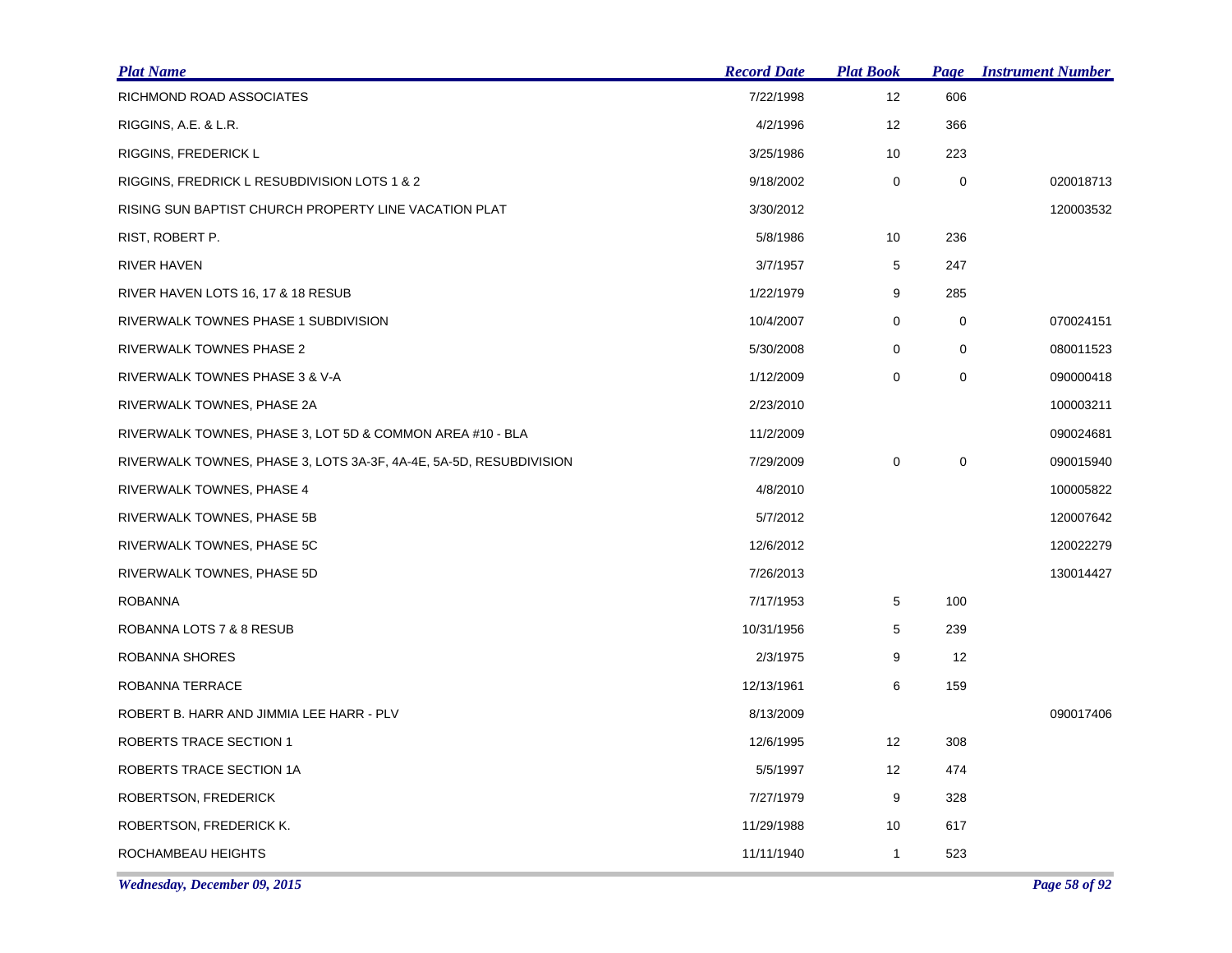| <b>Plat Name</b>                                         | <b>Record Date</b> | <u>Plat Book</u> | <b>Page</b>  | <b>Instrument Number</b> |
|----------------------------------------------------------|--------------------|------------------|--------------|--------------------------|
| ROCHAMBEAU PROPERTY, LLC SUBDIVISION                     | 10/20/2010         |                  |              | 100017413                |
| ROLLINS, ROLAND R & BETTY, LOT 3 RESUB                   | 8/13/2003          | $\pmb{0}$        | $\pmb{0}$    | 030025506                |
| ROLLINS, ROLAND R. & BETTY A.                            | 7/26/1985          | 10               | 139          |                          |
| ROSE HILL ROW DEDICATION                                 | 8/21/2015          | 0                | 0            | 150015145                |
| ROSEWOOD PLACE - EASEMENTS                               | 10/17/1973         | 8                | 435          |                          |
| ROSEWOOD PLACE SECTION 1                                 | 10/9/1973          | 8                | 433          |                          |
| ROSEWOOD PLACE SECTION 2                                 | 1/31/1978          | 9                | 210          |                          |
| ROSS-CLUNIS, HAYDEN ALLEN JR AND ELISABETH C ROSS-CLUNIS | 9/2/1997           | 12               | 504          |                          |
| ROWE, MARGARET GIBBS PLV                                 | 7/21/2011          |                  |              | 110011104                |
| ROYAL COLVEN                                             | 3/8/1991           | 11               | 296          |                          |
| ROYAL GRANT SECTION 1                                    | 11/16/1981         | 9                | 425          |                          |
| ROYAL GRANT SECTION 2                                    | 8/12/1986          | 10               | 272          |                          |
| RUMBERG, R.E. & N.T., J.W. TAYLOR                        | 8/26/1988          | 10               | 569          |                          |
| RUNNING MAN AND HARRISON & LEAR BLA                      | 12/19/2003         | 0                | 0            | 030039568                |
| RUNNING MAN LIMITED PARTNERSHIP SURVEY PLAT              | 1/21/2003          | 0                | 0            | 030001640                |
| RUNNING MAN SECTION 10A SUBDIVISION                      | 10/5/2006          | 0                | 0            | 060024612                |
| RUNNING MAN SECTION 10B                                  | 4/4/2008           | 0                | 0            | 080006511                |
| RUNNING MAN SECTION 1A                                   | 7/25/1995          | 12               | 285          |                          |
| RUNNING MAN SECTION 1B                                   | 9/16/1996          | 12               | 403          |                          |
| <b>RUNNING MAN SECTION 2</b>                             | 4/12/1984          | 10               | $\mathbf{1}$ |                          |
| RUNNING MAN SECTION 3A                                   | 1/23/1986          | 10               | 206          |                          |
| RUNNING MAN SECTION 3B                                   | 11/12/1986         | 10               | 302          |                          |
| <b>RUNNING MAN SECTION 4</b>                             | 12/20/1988         | 10               | 626          |                          |
| RUNNING MAN SECTION 4 LOT 64                             | 10/18/1990         | 11               | 252          |                          |
| RUNNING MAN SECTION 4B                                   | 5/7/1993           | 11               | 599          |                          |
| <b>RUNNING MAN SECTION 5A</b>                            | 6/7/1990           | 11               | 213          |                          |
| RUNNING MAN SECTION 5B                                   | 2/13/1991          | 11               | 279          |                          |
| RUNNING MAN SECTION 5C                                   | 10/29/1992         | 11               | 542          |                          |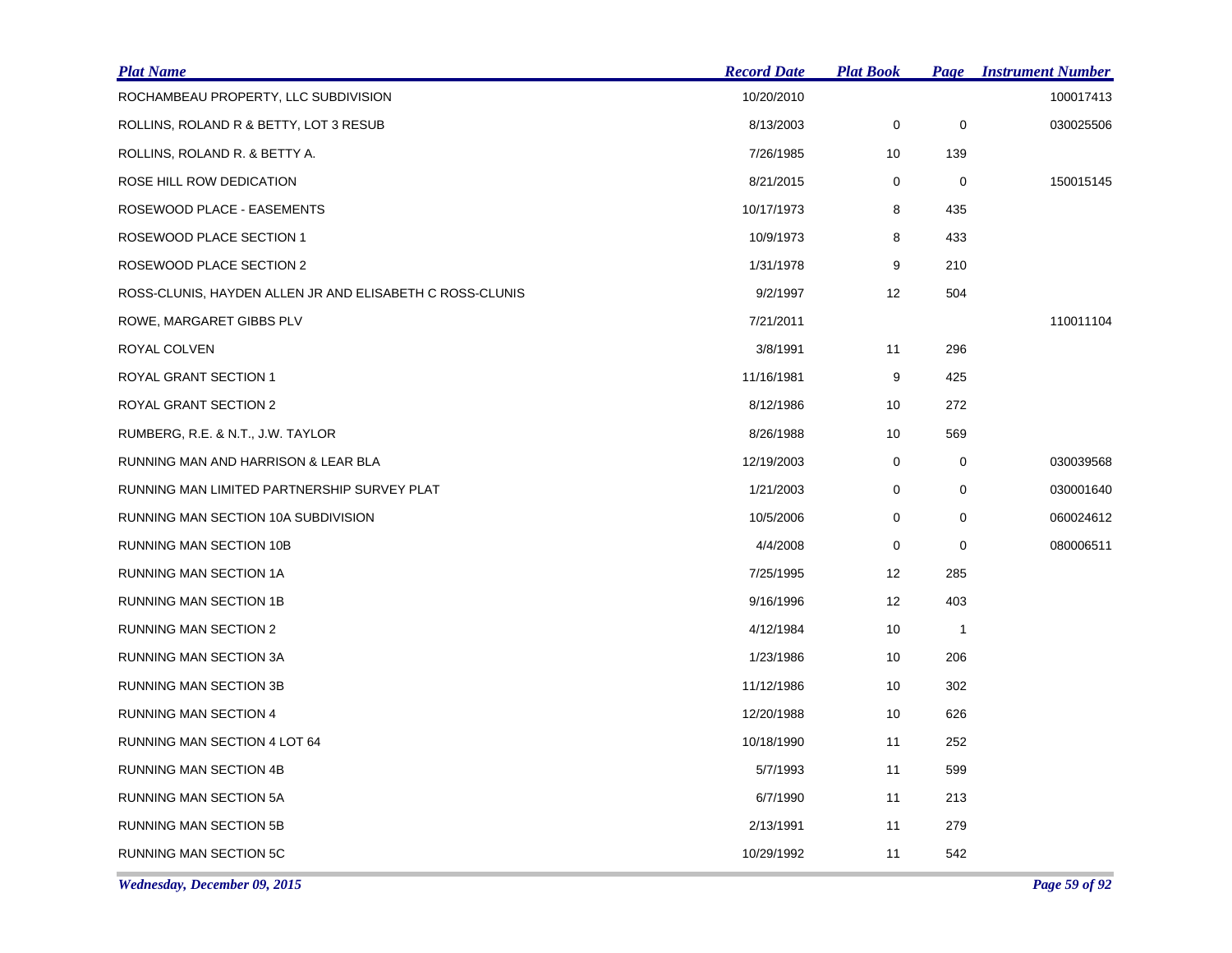| <b>Plat Name</b>                                                           | <b>Record Date</b> | <b>Plat Book</b> | <b>Page</b> | <b>Instrument Number</b> |
|----------------------------------------------------------------------------|--------------------|------------------|-------------|--------------------------|
| <b>RUNNING MAN SECTION 5D</b>                                              | 6/28/1994          | 12               | 78          |                          |
| RUNNING MAN SECTION 5D AMMENDMENT                                          | 8/11/1994          | 12               | 111         |                          |
| RUNNING MAN SECTION 5D RESUB LOTS 47 & 48                                  | 3/9/1995           | 12               | 212         |                          |
| RUNNING MAN SECTION 6A                                                     | 9/28/1993          | 11               | 666         |                          |
| RUNNING MAN SECTION 7A                                                     | 1/22/1999          | 12               | 662         |                          |
| RUNNING MAN SECTION 7A LOTS 56 & 57 RESUB                                  | 2/9/2001           | 13               | 241         |                          |
| RUNNING MAN SECTION 7A, LOT 56, AND PARCEL C, CHURCHILL ESTATES, SECTION 2 | 3/29/2007          | 13               | 241         | 070007242                |
| <b>RUNNING MAN SECTION 7B</b>                                              | 11/9/1999          | 13               | 59          |                          |
| <b>RUNNING MAN SECTION 8</b>                                               | 7/16/1999          | 13               | 13          |                          |
| RUNNING MAN SECTION 9A                                                     | 8/21/2001          | 13               | 344         |                          |
| RUNNING MAN SECTION 9A RELEASE PLAT                                        | 1/24/2001          | 13               | 230         |                          |
| RUNNING MAN SECTION 9B                                                     | 7/25/2002          | 0                | $\mathbf 0$ | 020015226                |
| RUNNING MAN SECTION 9B CORRECTED PLAT                                      | 8/13/2002          | 0                | 0           | 020009090                |
| RUNNING MAN SECTION 9B RELEASE PLAT                                        | 3/28/2002          | 0                | 0           | 020005341                |
| RUNNING MAN SECTION 9C                                                     | 2/25/2004          | 0                | 0           | 040003631                |
| RUNNING MAN SECTION 9C RESUBDIVISION OF LOT 111                            | 9/28/2005          | 0                | $\mathbf 0$ | 050023235                |
| RUSSELL, ALVIN                                                             | 6/16/1984          | 10               | 17          |                          |
| RYSON INTERNATIONAL INC EMERGENCY ACCESS EASEMENT                          | 11/19/2002         | 0                | 0           | 020023123                |
| SALYERS & DORSEY PROPERTY COMPILED PLAT                                    | 4/21/2004          | 0                | $\mathbf 0$ | 040008139                |
| SALYERS PROPERTY INGRESS\EGRESS EASEMENT                                   | 9/11/2003          | 0                | 0           | 030029253                |
| SANGAREE                                                                   | 8/10/1977          | 9                | 172         |                          |
| SATTERFIELD, S.L.& G.F                                                     | 10/27/1989         | 11               | 118         |                          |
| SAWYER, LONNIE C SURVEY PLAT                                               | 3/31/2005          | 0                | 0           | 050005739                |
| <b>SCHENCK TERRACE</b>                                                     | 6/16/1953          | 5                | 92          |                          |
| SCHENCK, W. B. FARM (TO THOMAS L THOMAS)                                   |                    | $\overline{2}$   | 53          |                          |
| SCHENCK, W. L. (MRS) PART OF                                               |                    | 4                | 156         |                          |
| SCHENCK, W. L. (MRS) PART OF                                               |                    | 4                | 82          |                          |
| SCHENCK, W. L. ESTATE                                                      | 8/23/1950          | 4                | 179         |                          |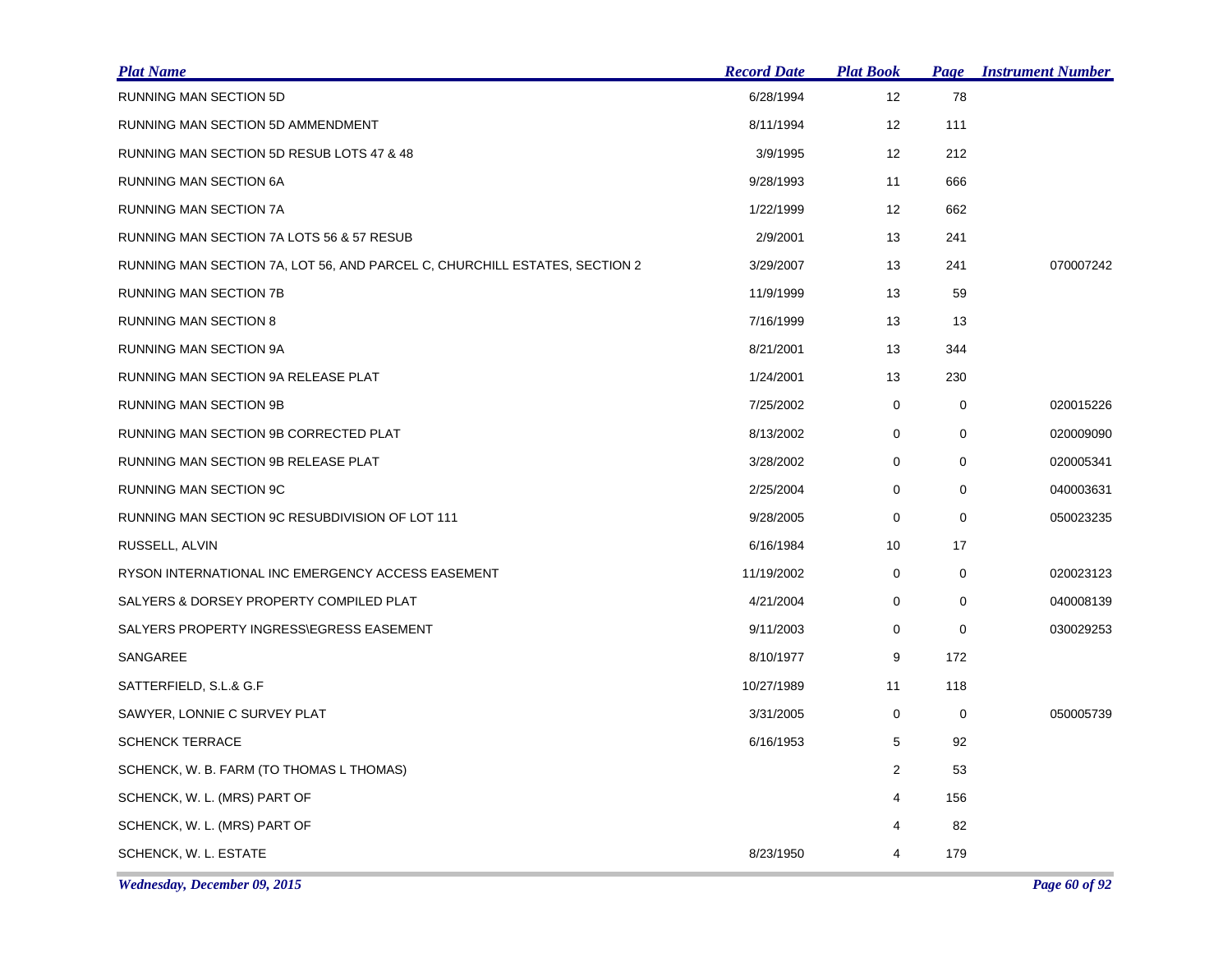| <b>Plat Name</b>                                                        | <b>Record Date</b> | <b>Plat Book</b> |     | <b>Page Instrument Number</b> |
|-------------------------------------------------------------------------|--------------------|------------------|-----|-------------------------------|
| SCHENCK, W. L. ESTATE                                                   | 12/10/1952         | 5                | 53  |                               |
| SCHENCK, W. L. ESTATE (PLAT UNREADABLE)                                 | 6/22/1953          | 5                | 95  |                               |
| SCHENCK, W. L. ESTATE (R.W. & B.F. TYSON)                               | 5/23/1979          | 9                | 314 |                               |
| SCHENCK, W. L. ESTATE BOUNDARY SURVEY OF REMAINDER                      | 12/2/1966          | 8                | 18  |                               |
| SCHENCK, W. L. ESTATE LOT 10A                                           | 6/4/1953           | 5                | 93  |                               |
| SCHENCK, W. L. ESTATE LOT 10A                                           | 6/29/1955          | 5                | 193 |                               |
| SCHENCK, W. L. ESTATE LOTS 29A & 29A1 EXTENDED (KEITH RUSS GIBBONS) BLA | 1/14/2003          | 0                | 0   | 030001126                     |
| SCHENCK, W. L. ESTATE LOTS 29A & 30A                                    | 8/12/1953          | 5                | 110 |                               |
| SCHENCK, W. L. ESTATE PART OF                                           |                    | 4                | 208 |                               |
| SCHENCK, W. L. ESTATE PART OF                                           |                    | 5                | 80  |                               |
| SCHENCK, W. L. ESTATE PART OF                                           | 10/1/1951          | 5                | 30  |                               |
| SCHENCK, W. L. ESTATE PART OF                                           | 8/6/1952           | 5                | 45  |                               |
| SCHENCK, W. L. ESTATE PART OF                                           | 12/11/1952         | 5                | 54  |                               |
| SCHENCK, W.L., ESTATE, RESUBDIVISION OF LOT 10A & LOT 11A               | 9/30/2014          |                  |     | 140016035                     |
| SCHOOL BOARD OF YORK                                                    | 12/21/1978         | 9                | 277 |                               |
| SCHOOL BOARD OF YORK COUNTY                                             | 12/19/1991         | 11               | 382 |                               |
| SCHROEDER, K.F. & CRAWFORD WM. A.                                       | 10/11/1988         | 10               | 589 |                               |
| SCIMMINO FARMS                                                          | 5/6/1960           | 6                | 89  |                               |
| SCIMMINO FARMS SECTION 1 & 2                                            | 1/28/1972          | 8                | 312 |                               |
| SCIMMINO FARMS SECTION 10                                               | 12/11/1978         | 9                | 272 |                               |
| SCIMMINO FARMS SECTION 3 & 4                                            | 1/28/1972          | 8                | 313 |                               |
| SCIMMINO FARMS SECTION 4                                                | 5/22/1962          | 6                | 185 |                               |
| SCIMMINO FARMS SECTION 4 LOTS 25A, 25B & LOT 26 AND SECTION 5 LOT 27    | 1/27/2006          | 0                | 0   | 060002198                     |
| SCIMMINO FARMS SECTION 5, 6 & 7                                         | 1/28/1972          | 8                | 314 |                               |
| SCIMMINO FARMS SECTION 7                                                | 5/23/1962          | 6                | 184 |                               |
| <b>SCIMMINO FARMS SECTION 8</b>                                         | 5/9/1973           | 8                | 400 |                               |
| SCIMMINO FARMS SECTION 8 RESUB LOTS 54 & 55                             | 10/9/1975          | 9                | 53  |                               |
| <b>SCIMMINO FARMS SECTION 9</b>                                         | 5/17/1976          | 9                | 74  |                               |
| Wednesday, December 09, 2015                                            |                    |                  |     | Page 61 of 92                 |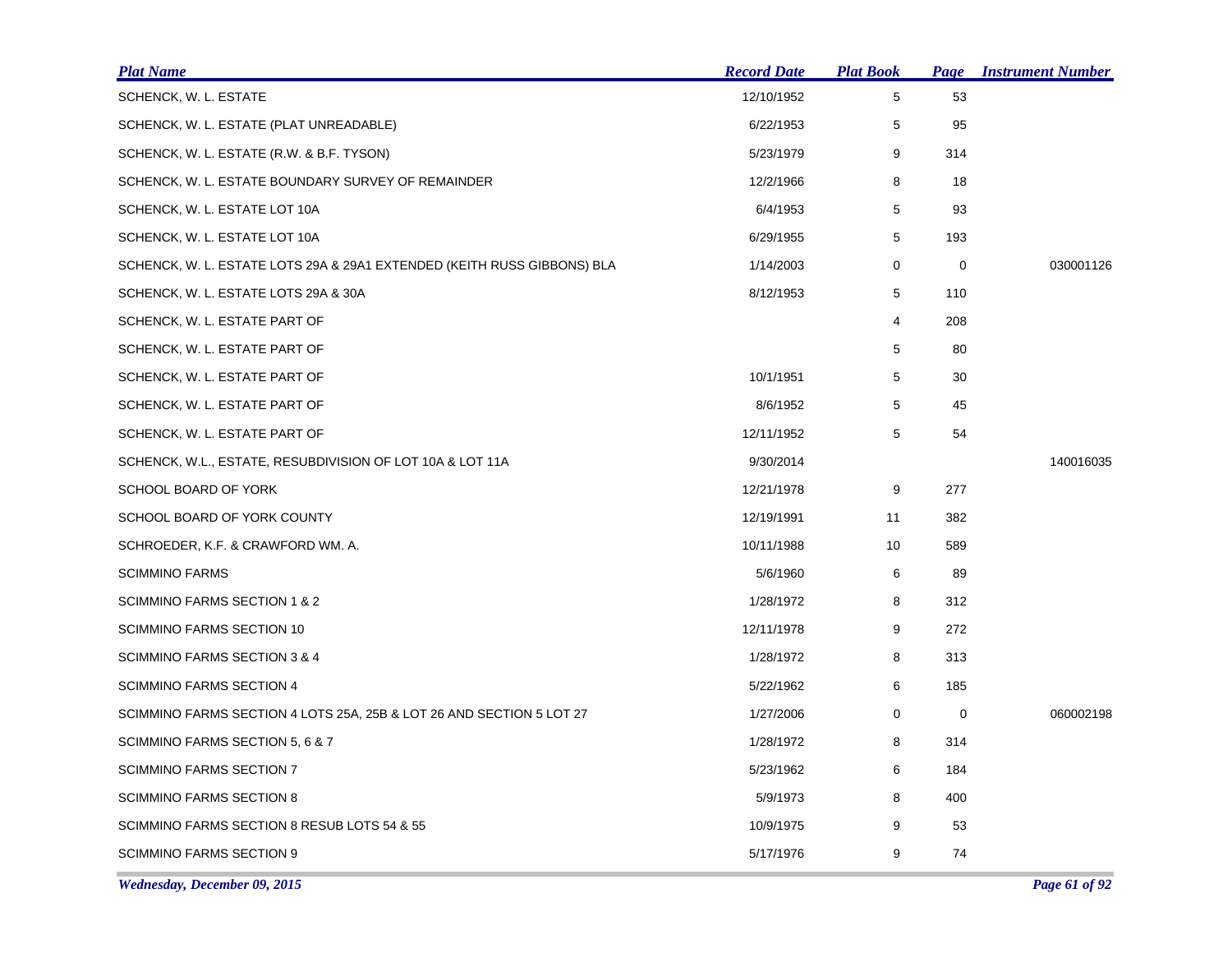| <u>Plat Name</u>                                                              | <b>Record Date</b> | <b>Plat Book</b> | Page        | <b>Instrument Number</b> |
|-------------------------------------------------------------------------------|--------------------|------------------|-------------|--------------------------|
| SCOTCH TOM'S WOOD                                                             | 6/8/1977           | 9                | 157         |                          |
| SCOTCH TOM'S WOOD LOTS 69 & 70 RESUB.                                         | 5/15/2000          | 13               | 128         |                          |
| SCOTT, JAMES P. & JOHN                                                        | 8/18/1982          | 9                | 510         |                          |
| SEAFORD CHURCH OF CHRIST - BLA                                                | 8/7/1997           | 12               | 499         |                          |
| SEAFORD SCALLOP CO INC BLA                                                    | 2/3/2005           | $\mathbf 0$      | $\mathbf 0$ | 050001916                |
| SEAFORD SCALLOP COMPANY, INC. AND WELLS ICE & COLD STORAGE, INC BLA           | 6/16/2010          |                  |             | 100009930                |
| SEAFORD SCALLOP COMPANY, INC. SUBDIVISION                                     | 7/21/2010          |                  |             | 100011703                |
| <b>SEAFORD SHORES SECTION 1</b>                                               | 6/6/1961           | 6                | 114         |                          |
| SEAFORD SHORES SECTION 2                                                      | 3/15/1962          | 6                | 170         |                          |
| SEAFORD SHORES SECTION 3                                                      | 2/28/1966          | $\overline{7}$   | 187         |                          |
| SEAFORD SHORES SECTION 4                                                      | 7/30/1976          | 9                | 86          |                          |
| SEAFORD SHORES SECTION 4A                                                     | 8/13/1976          | 9                | 91          |                          |
| <b>SEANS GLEN</b>                                                             | 12/11/1995         | 12               | 316         |                          |
| <b>SEARS SUBDIVISION</b>                                                      | 10/8/1975          | 9                | 49          |                          |
| SEAWELL CHARLES D SR & LINWOOD M & GEORGE W AND DONAL S PARKER BLA            | 8/17/1992          | 11               | 520         |                          |
| SECOND YORK LTD & YORK ASSOCIATES L.P. SUBDIVISION OF PARCEL B                | 4/29/1996          | 12               | 371         |                          |
| SEDA, HOLMAN D. & AMY M. AND DAWN M. HOLIHAN - SUBDIVISION OF THE PROPERTY OF | 12/11/2014         |                  |             | 140019966                |
| SEGAR, SAM ESTATE                                                             | 6/9/1972           | 8                | 344         |                          |
| SETTLER'S CROSSING SECTION 1A                                                 | 6/21/1988          | 10               | 543         |                          |
| SETTLER'S CROSSING SECTION 1B                                                 | 10/5/1988          | 10               | 586         |                          |
| SETTLER'S CROSSING SECTION 2A                                                 | 5/23/1991          | 11               | 322         |                          |
| SETTLER'S CROSSING SECTION 2B                                                 | 7/3/1991           | 11               | 332         |                          |
| SETTLER'S CROSSING SECTION 3A                                                 | 8/5/1992           | 11               | 518         |                          |
| SETTLER'S CROSSING SECTION 3B                                                 | 4/28/1993          | 11               | 596         |                          |
| SETTP2, LLC RIGHT-OF-WAY CONVEYANCE                                           | 5/3/2011           |                  |             | 110006922                |
| <b>SEVEN HOLLYS</b>                                                           | 9/13/1972          | 8                | 354         |                          |
| SEVEN HOLLYS LOTS 16 & 17 RESUB                                               | 9/11/1997          | 12               | 507         |                          |
| SEVEN HOLLYS LOTS 5 & 6 RESUB (SMOKER, VERNON L & CAROLYN)                    | 10/25/2006         | 8                | 354         | 060026236                |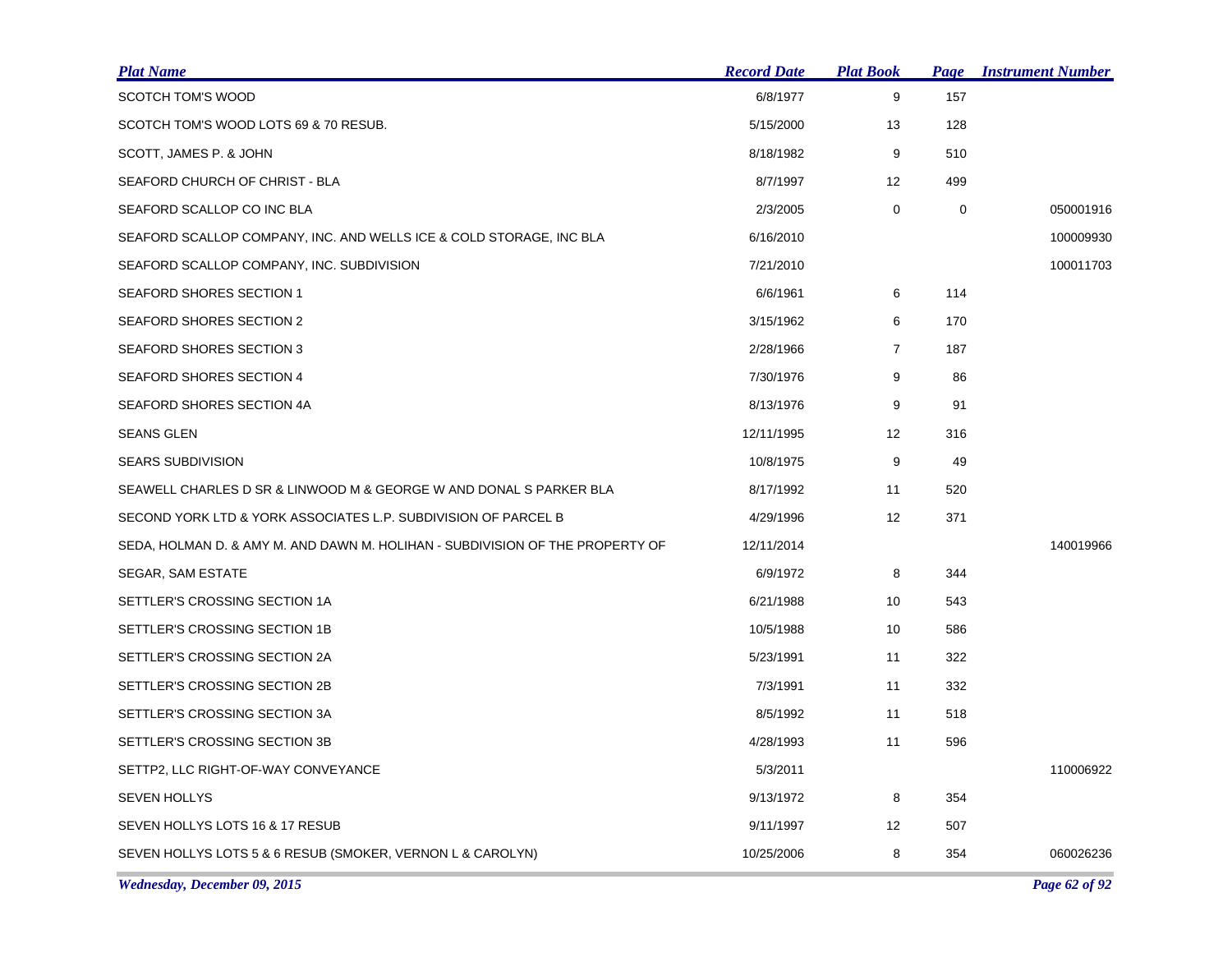| <b>Plat Name</b>                                                                 | <b>Record Date</b> | <b>Plat Book</b> | <b>Page</b> | <b>Instrument Number</b> |
|----------------------------------------------------------------------------------|--------------------|------------------|-------------|--------------------------|
| SEVENTEEN EIGHTY-ONE INC.                                                        | 1/30/1985          | 10               | 83          |                          |
| <b>SHADY BANKS</b>                                                               | 10/15/1930         | $\mathbf{1}$     | 229         |                          |
| <b>SHADY BANKS</b>                                                               | 6/21/1933          | $\mathbf{1}$     | 47          |                          |
| SHADY BANKS ASSOC.& MAGRUDER PROPERIES, LLC                                      | 7/22/1994          | 12               | 90          |                          |
| <b>SHADY BANKS FARM</b>                                                          | 1/18/1935          | $\mathbf{1}$     | 273         |                          |
| SHADY BANKS FARM RESUB LOT 7 BLA                                                 | 9/23/1977          | 9                | 182         |                          |
| SHADY BANKS LAND LLC, PARCEL E (PRELIM NAME "PARCEL E SUBDIVISION OF INDEPENDENT | 9/8/2004           | 0                | 0           | 040019164                |
| SHADY BANKS LAND LLC, RESUBDIVISION OF PARCELS E1 AND E2                         | 8/22/2008          | 0                | 0           | 080019794                |
| SHALLOW MARSH SUBDIVISION                                                        | 10/22/2004         | 0                | 0           | 040022228                |
| SHALLOW MARSH SUBDIVISION                                                        | 12/14/2006         | 0                | 0           | 060030818                |
| SHELTON SUBDIVISION                                                              | 4/12/1976          | 9                | 69          |                          |
| SHERWOOD FOREST                                                                  | 6/18/1998          | 12               | 589         |                          |
| SHIELDS, A.M.                                                                    | 7/24/1972          | 8                | 348         |                          |
| SHIELDS, ARCHIE M & EDDIE M.                                                     | 11/25/1985         | 10               | 185         |                          |
| SHIELDS, HARVEY AND JOHN & MARY J. MOLDOVAN                                      | 9/4/1998           | 12               | 615         |                          |
| SHIELDS, HARVEY SUBDIVISION                                                      | 12/16/2005         | 0                | 0           | 040025935                |
| SHIELDS, KATHY LYNN AND DONALD N. AND CYNTHIA S. PIERCY - EASEMENT RELOCATION    | 7/17/2009          | 0                | 0           | 090014895                |
| SHINHOLSER, JACK W. &JOSEPHINE                                                   | 10/1/1993          | 11               | 670         |                          |
| SHIP POINT                                                                       | 4/25/1949          | 4                | 166         |                          |
| SHIP POINT DEVELOPMENT, SECTION 3, LOT A1, RIGHT-OF-WAY DEDICATION               | 1/16/2013          |                  |             | 130000931                |
| SHIP POINT FARM                                                                  | 3/14/1953          | 5                | 79          |                          |
| SHIP POINT HOMES                                                                 | 8/4/1957           | 5                | 255         |                          |
| SHIP POINT LANDING SECTION 1                                                     | 3/5/1970           | 8                | 219         |                          |
| SHIP POINT LANDING SECTION 1 RESUB LOTS 12 & 13                                  | 6/23/2000          | 13               | 144         |                          |
| SHIP POINT LANDING SECTION 2                                                     | 11/9/1972          | 8                | 375         |                          |
| SHIP POINT SECTION 2                                                             | 6/30/1953          | 5                | 106         |                          |
| SHIRLEY, ROBERT L JR AND ELIZABETH A SHIRLEY FAMILY SUBDIVISION                  | 8/30/2004          | 0                | 0           | 040018527                |
| <b>SHNI CORPORATION</b>                                                          | 8/22/1984          | 10               | 34          |                          |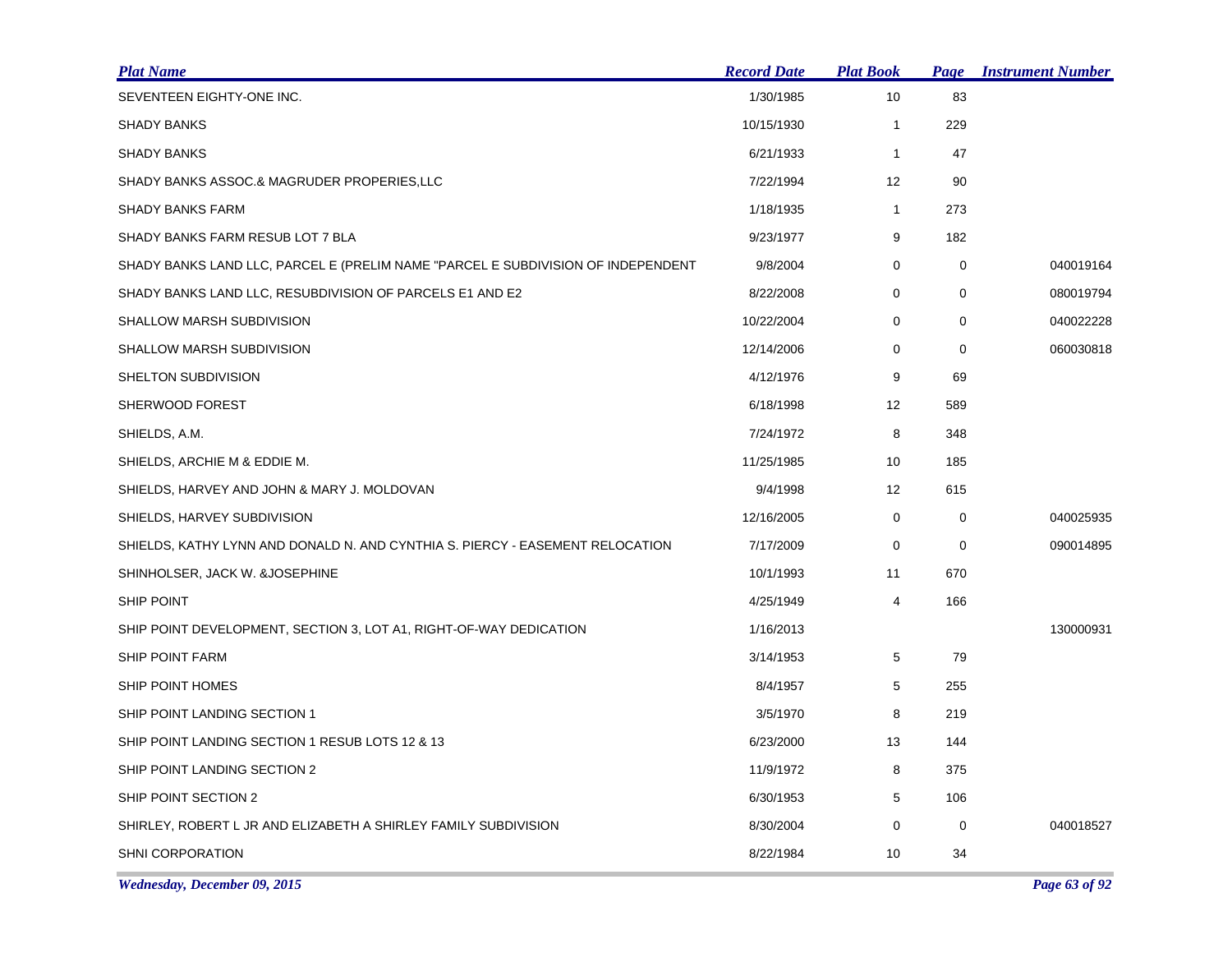| <u>Plat Name</u>                                                                      | <b>Record Date</b> | <b>Plat Book</b>  | Page        | <b>Instrument Number</b> |
|---------------------------------------------------------------------------------------|--------------------|-------------------|-------------|--------------------------|
| SHOALS, LELIA & VIRGIE TERRELL                                                        | 8/7/1953           | 5                 | 110         |                          |
| SHORT, DAVID L. & DEAN                                                                | 12/22/1986         | 10                | 325         |                          |
| SHORTER, HERBERT B & MARGUERITE                                                       | 5/8/1958           | 6                 | 16          |                          |
| SHOWALTER ESTATES                                                                     | 5/19/1982          | 9                 | 486         |                          |
| SHU, AMY & DOKOS S.J.                                                                 | 12/29/1986         | 10                | 332         |                          |
| SINCLAIR MANOR                                                                        | 4/18/1977          | 9                 | 141         |                          |
| SINCLAIR, MARY B BLA                                                                  | 6/15/2004          | 0                 | 0           | 040012468                |
| SINGING WOODS                                                                         | 8/5/1971           | 8                 | 291         |                          |
| SINGING WOODS, LOT 9 AND 10 PLV                                                       | 5/14/2010          | 8                 | 291         | 100007966                |
| SIXTY FOUR ENTERPRISES AND FORD'S COLONY FIRST CHOICE REALTY, INC BLA                 | 7/6/2006           | 0                 | 0           | 060015993                |
| SKIMINO HILLS - EASE. PLAT & SUB. PLAT FOR PUMP STATION LOT BEING PROPERTY OF JUDY    | 11/12/2004         | 0                 | 0           | 040023667                |
| SKIMINO HILLS PUMP STATION                                                            | 9/17/2004          | 0                 | $\mathbf 0$ | 040019809                |
| SKIMINO HILLS SECTION 1                                                               | 9/3/1976           | 9                 | 96          |                          |
| SKIMINO HILLS SECTION 2                                                               | 6/8/1977           | 9                 | 155         |                          |
| SKIMINO HILLS SECTION 3                                                               | 9/23/1977          | 9                 | 181         |                          |
| SKIMINO HILLS SECTION 4                                                               | 4/24/1978          | 9                 | 224         |                          |
| SKIMINO HILLS SECTION 5                                                               | 4/14/1978          | 9                 | 254         |                          |
| SKIMINO HILLS SECTION 6                                                               | 3/7/1979           | 9                 | 293         |                          |
| SKIMINO HILLS SECTION 6 RESUB LOTS 43&44                                              | 6/13/1980          | 9                 | 375         |                          |
| SKIMINO HILLS SECTION 7                                                               | 2/6/1980           | 9                 | 355         |                          |
| SKIMINO HILLS SECTION 8                                                               | 9/28/1981          | 9                 | 450         |                          |
| SKIMINO LANDING ESTATES PHASE 1                                                       | 9/12/1996          | 12                | 400         |                          |
| SKIMINO LANDING ESTATES PHASE 2A                                                      | 11/23/1998         | 12                | 646         |                          |
| SKIMINO LANDING ESTATES PHASE 2A LOTS 48, 50, 52, 54 & 58 RESUB LOT 51                | 5/18/1999          | 12                | 699         |                          |
| SKIMINO LANDING ESTATES PHASE 2A SUB LOTS 48, 50, 52, 54, 45B AND BLA LOT 51          | 5/18/1999          | $12 \overline{ }$ | 699         |                          |
| SKIMINO LANDING ESTATES PHASE 2A, LOT 59 RESUBDIVISION-FORMERLY SLE LTS 48, 50, 52, 5 | 8/4/2009           | 12                | 646         | 090016450                |
| SKIMINO LANDING ESTATES PHASE 2B & PHASE 2A RESUB LOT 43                              | 5/22/2000          | 13                | 137         |                          |
| SKIMINO LANDING ESTATES PHASE 2B AND RESUB. OF LOT 43, PHASE 2A                       | 5/22/2000          | 13                | 137         |                          |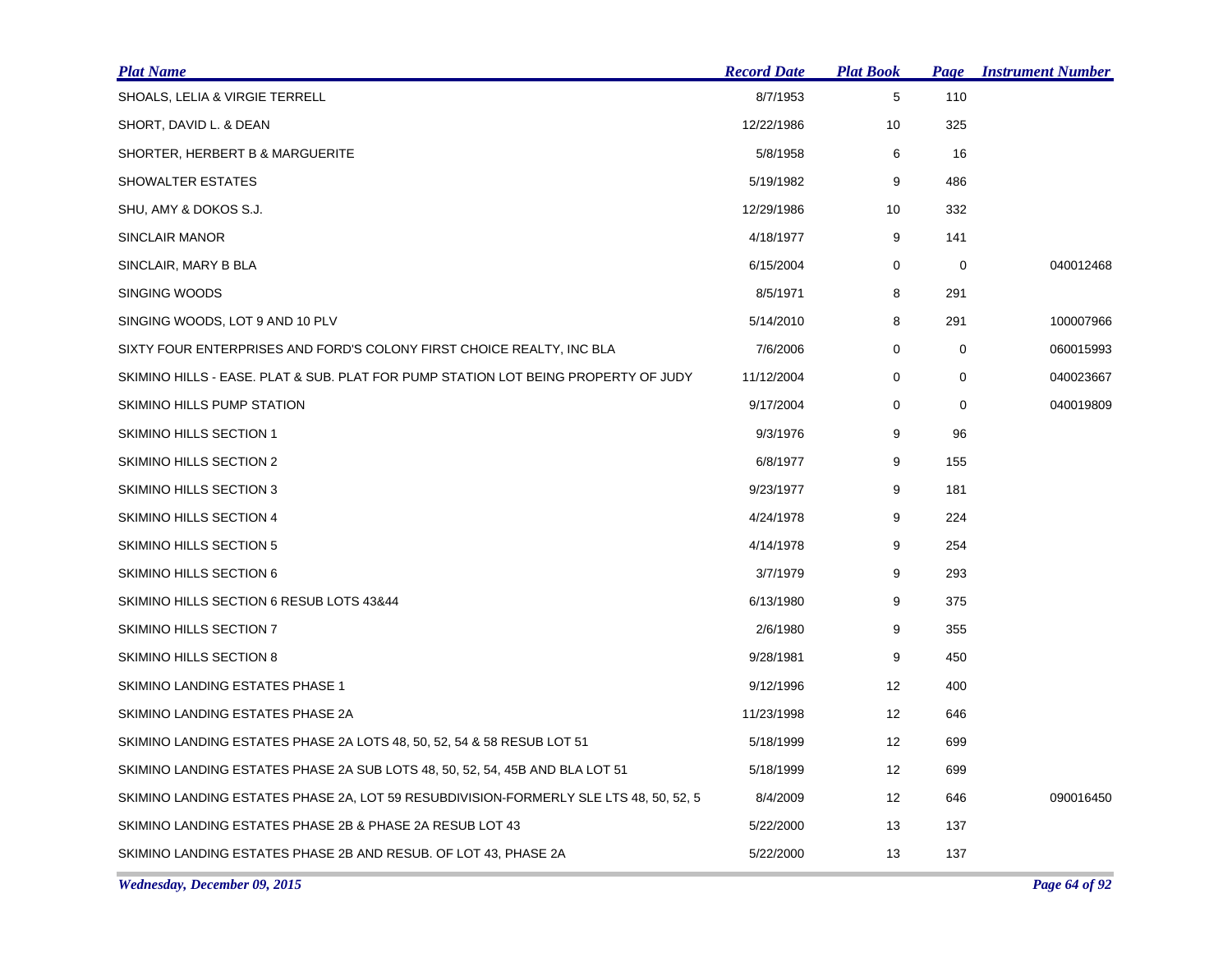| <b>Plat Name</b>                                                          | <b>Record Date</b> | <b>Plat Book</b> | Page | <b>Instrument Number</b> |
|---------------------------------------------------------------------------|--------------------|------------------|------|--------------------------|
| SKIMINO LANDING ESTATES PHASE 2B, RESUB LOTS 33 & 35 / VACATION OF LOT 34 | 12/11/2002         | 0                | 0    | 020025106                |
| SKIMINO LANDING ESTATES PHASE 3A                                          | 11/4/2003          | $\mathbf 0$      | 0    | 030034782                |
| SKIMINO LANDING ESTATES PHASE 3B                                          | 1/26/2007          | 0                | 0    | 070002278                |
| SKIMINO LANDING ESTATES, PHASE 2A, LOTS 56 & A PLV                        | 5/13/2013          |                  |      | 130008800                |
| <b>SKIMINO RANCHES</b>                                                    | 4/23/1980          | 9                | 368  |                          |
| SKY BLUE HOMES, LLC, SUBDIVISION OF THE PROPERTY OF                       | 8/22/2014          | 0                | 0    | 140013418                |
| SMITH, AGNES JEAN TATE AND ALICE JANE TATE SHOEMAKER                      | 5/7/1997           | 12               | 579  |                          |
| SMITH, GARY C TRUSTEE, MAXINE B BROWN AND JAMES C & JEAN D HOPSON BLA     | 10/16/2006         | 12               | 571  | 060025368                |
| SMITH, GEORGE L.                                                          | 5/2/1997           | 12               | 473  |                          |
| SMITH, GEORGE L. JR.                                                      | 12/16/1997         | 12               | 550  |                          |
| SMITH, HAROLD E. & MARY B. SMITH SUBDIVISION                              | 10/26/2009         | 0                | 0    | 090024032                |
| SMITH, JAMES K.                                                           | 7/1/2004           | 0                | 0    | 040014215                |
| SMITH, JOSEPH R.                                                          | 4/24/1978          | 9                | 226  |                          |
| SMITH, JOSEPH R. - SURVEY - 594 TALIAFERRO RD.                            | 9/15/2005          | 0                | 0    | 040014078                |
| SMITH, KIRBY T. & LILLIAN T.                                              | 7/18/1990          | 11               | 229  |                          |
| SMITH, MAXINE B. & BENJAMIN                                               | 11/18/1993         | 11               | 682  |                          |
| SMITH, PERCY                                                              | 9/29/1976          | 9                | 101  |                          |
| SMITHVILLE TERRACE                                                        | 12/5/1956          | 5                | 243  |                          |
| SMITHY GLEN SECTION 1                                                     | 5/5/1988           | 10               | 521  |                          |
| SMITHY GLEN SECTION 1 RESUB LOTS 27-31, 32-39                             | 7/14/1992          | 11               | 506  |                          |
| SMITHY GLEN SECTION 1 RESUB OF LOTS 1-7, 22-26 & COMMON AREA              | 7/1/1991           | 11               | 329  |                          |
| SMITHY GLEN SECTION 2                                                     | 3/31/1993          | 11               | 591  |                          |
| <b>SMITHY GLEN SECTION 3</b>                                              | 4/29/1994          | 12               | 43   |                          |
| SMITHY GLEN SECTION 3 RESUB LOT 116                                       | 6/2/1995           | 12               | 253  |                          |
| SMITHY GLEN SECTION 4                                                     | 4/29/1994          | 12               | 41   |                          |
| <b>SMITHY GLEN SECTION 5</b>                                              | 1/10/1995          | 12               | 189  |                          |
| SMITHY GLEN SECTION 6                                                     | 6/2/1995           | 12               | 251  |                          |
| SMITHY GLEN SECTION 7                                                     | 9/29/1995          | 12               | 299  |                          |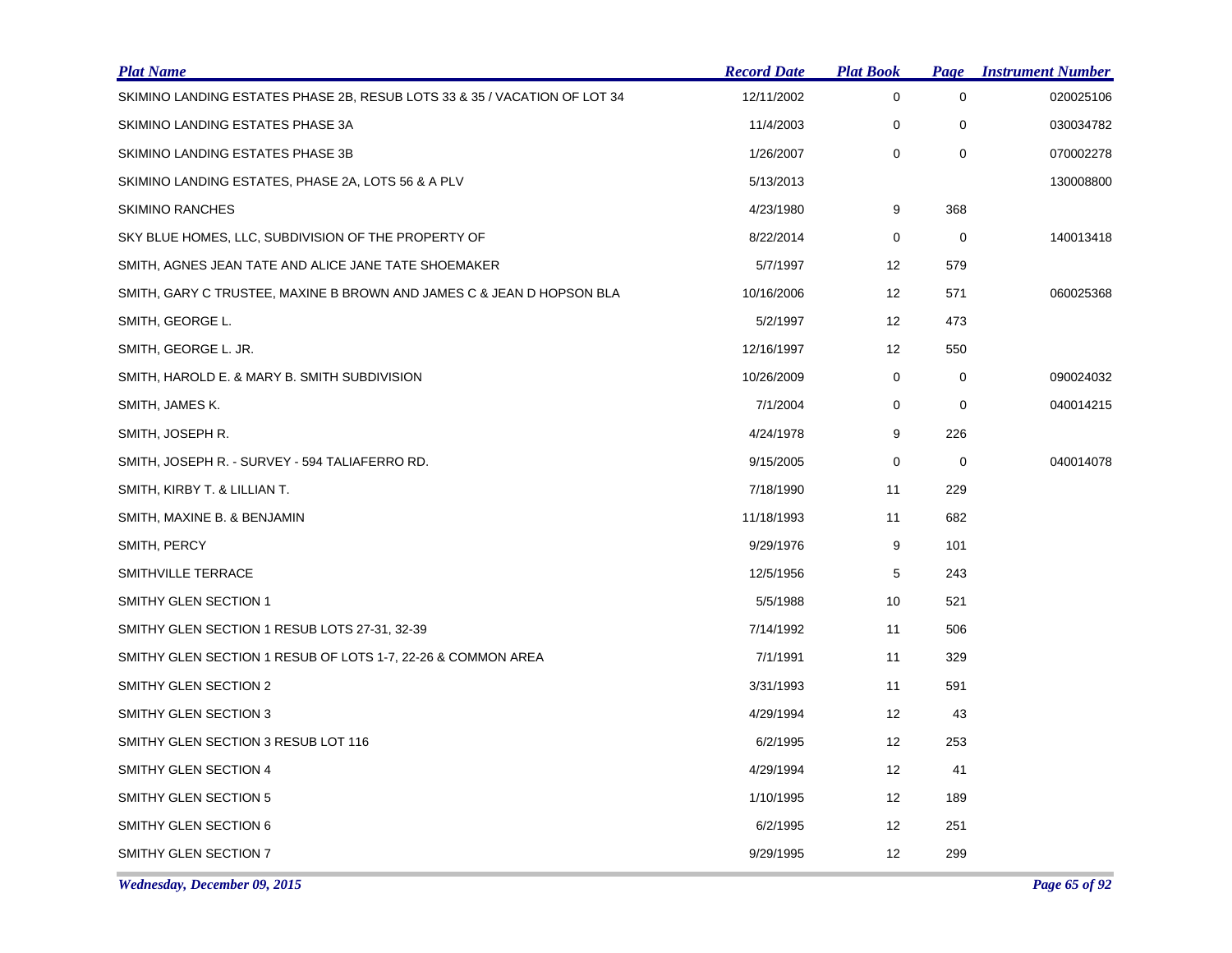| <b>Plat Name</b>                                                                  | <b>Record Date</b> | <b>Plat Book</b>  | Page        | <b>Instrument Number</b> |
|-----------------------------------------------------------------------------------|--------------------|-------------------|-------------|--------------------------|
| <b>SMITHY GLEN SECTION 8</b>                                                      | 8/30/1995          | 12                | 289         |                          |
| SMITHY GLEN SECTION 8 VACTION OF LOTS 1-16                                        | 9/28/1995          | 12                | 297         |                          |
| SMITHY GLEN SECTION 8A                                                            | 1/14/1997          | $12 \overline{ }$ | 433         |                          |
| SMITHY GLEN, PARCEL 1 & 2                                                         | 5/19/1993          | 11                | 612         |                          |
| <b>SMOOT &amp; OSBORN</b>                                                         | 5/27/1982          | 9                 | 488         |                          |
| SMOOT, E.A. SR.                                                                   | 2/12/1976          | 8                 | 267         |                          |
| SNOWDEN, THE SUBDIVISION                                                          | 11/2/2006          | 0                 | 0           | 060027208                |
| SOLOMON'S BUILDERS PHYSICAL SURVEY .2826 AC (TAX MAP 17-62)                       | 10/11/2006         | 0                 | $\mathbf 0$ | 060025081                |
| SOLOMON'S BUILDERS PHYSICAL SURVEY .3261 AC (TAX MAP 17-062A)                     | 10/11/2006         | 0                 | $\mathbf 0$ | 060025080                |
| SOMMERVILLE SECTION 1A                                                            | 8/3/1992           | 11                | 516         |                          |
| SOMMERVILLE SECTION 1B                                                            | 3/25/1993          | 11                | 582         |                          |
| SOMMERVILLE SECTION 1B BLA BETWEEN LOT 85 AND LOT 227, AND A 5' WATER LINE EASEME | 5/3/2007           | 0                 | 0           | 070010307                |
| SOMMERVILLE SECTION 1C                                                            | 8/18/1993          | 11                | 642         |                          |
| SOMMERVILLE SECTION 2A                                                            | 8/1/1994           | 12                | 96          |                          |
| SOMMERVILLE SECTION 2B                                                            | 2/28/1995          | $12 \overline{ }$ | 207         |                          |
| SONSHINE ACRES RESUB LOT 10                                                       | 11/18/1987         | 10                | 425         |                          |
| SONSHINE ACRES SECTION 1                                                          | 3/8/1985           | 10                | 93          |                          |
| SOUTHALL, A.B. JR, PARCEL B - SUBDIVISION                                         | 8/26/2003          | 0                 | 0           | 030027353                |
| SOUTHALL, A.B. JR.                                                                | 6/20/2000          | 13                | 164         |                          |
| SOUTHALL, A.B. JR. & 852 LLC - BLA                                                | 3/31/2000          | 13                | 111         |                          |
| SOUTHALL, A.B. JR. & CARYS CHAPEL                                                 | 6/30/1995          | 12                | 261         |                          |
| SOUTHALL'S BATTERY                                                                | 5/25/1988          | 10                | 528         |                          |
| SPARRER POINT SUBDIVISION                                                         | 1/7/2005           | 0                 | $\mathbf 0$ | 050000367                |
| SPARRER, R. H. AND ANNA BELLE IRONMONGER                                          | 2/22/1952          | 5                 | 17          |                          |
| SPARRER, W.T. BLA                                                                 | 11/28/1983         | 9                 | 612         |                          |
| SPARRER, WENDELL B. & AVA H. AND MURRAY, ROBERT L. JR. & BILLIE ROCKETT - BLA     |                    |                   |             |                          |
| SPARRER'S PARCEL 1                                                                | 4/7/1981           | 9                 | 414         |                          |
| SPARTA CORP.                                                                      | 8/3/1988           | 10                | 563         |                          |

*Wednesday, December 09, 2015 Page 66 of 92*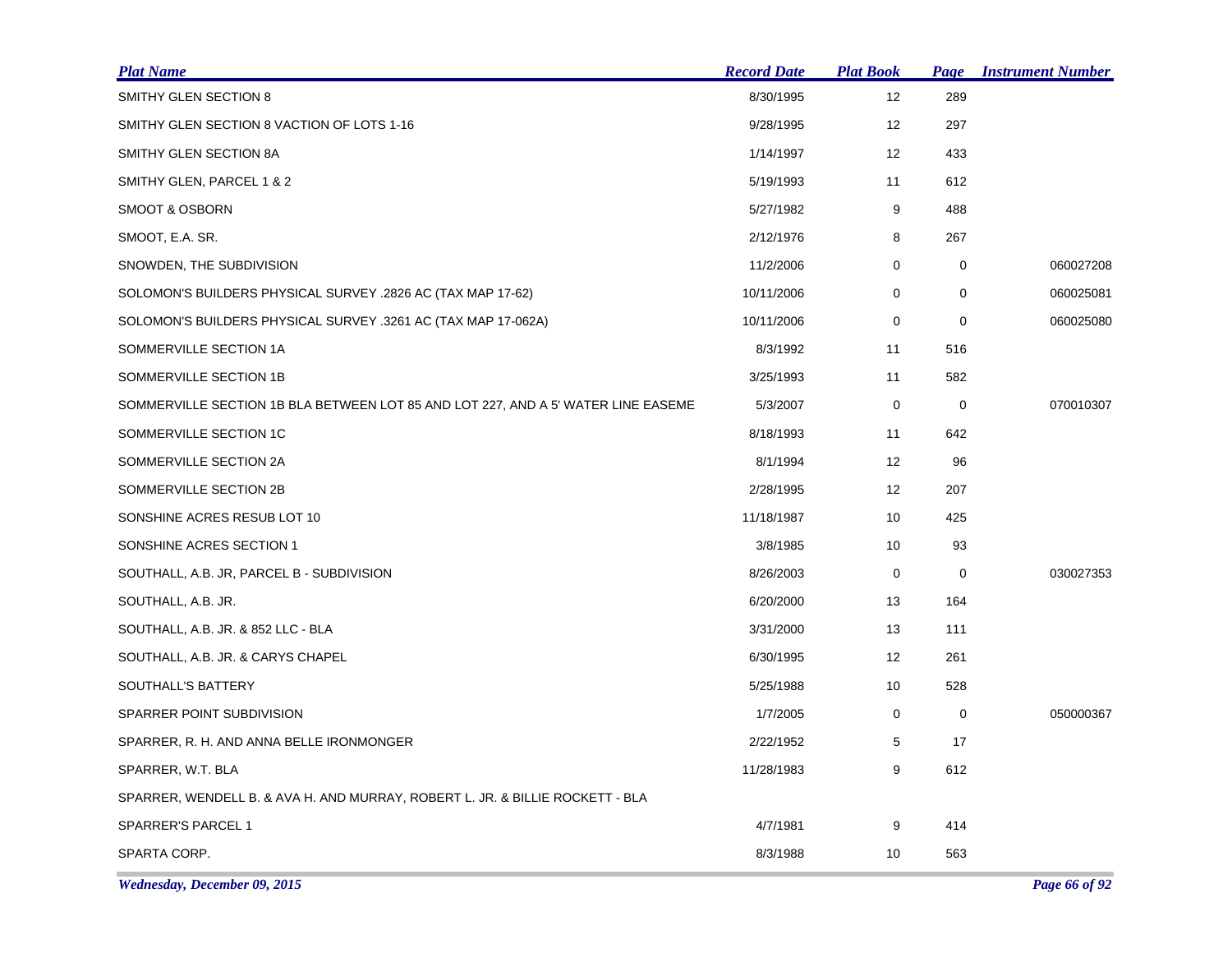| <b>Plat Name</b>                                                                      | <b>Record Date</b> | <b>Plat Book</b>  | Page           | <b>Instrument Number</b> |
|---------------------------------------------------------------------------------------|--------------------|-------------------|----------------|--------------------------|
| SPARTA CORPORATION & MIMAR INVESTMENT, INC.                                           | 8/13/1999          | 13                | 36             |                          |
| SPOON, L.G & NELL B. AND DOUGLAS M. SUTTON                                            | 10/3/1986          | 10                | 295            |                          |
| SPRINGFIELD TERRACE SECTION 1                                                         | 11/16/1966         | $\overline{7}$    | 204            |                          |
| SPRINGFIELD TERRACE SECTION 2                                                         | 5/23/1972          | 8                 | 338            |                          |
| SPRINGFIELD TERRACE SECTION 3                                                         | 3/21/1989          | 11                | 44             |                          |
| SPRINGFIELD TERRACE SECTION 4                                                         | 5/23/1972          | 8                 | 339            |                          |
| ST MARK'S LUTHERAN CHURCH & LOTS 17, 18, 20, 21 AND PART OF LOT 4 VIP SUBDIVISION BLA | 8/2/2004           | 0                 | 0              | 040016507                |
| ST. JOAN OF ARC CATHOLIC CHURCH PLV PLAT                                              | 12/5/2006          | $\mathbf 0$       | 0              | 060030012                |
| ST. JOAN OF ARC CATHOLIC CHURCH PLV PLAT                                              | 8/3/2010           |                   |                | 100012408                |
| ST. JOHNS BAPTIST CHURCH                                                              | 6/1/1962           | 6                 | 190            |                          |
| ST. LUKES METHODIST CHURCH                                                            | 12/20/1984         | 10                | 67             |                          |
| STEPHEN E. AND FRANCES M. TRENT AND COUNTY OF YORK BLA                                | 7/12/2012          |                   |                | 120011485                |
| STEPHEN'S RUN                                                                         | 3/22/2007          | $\mathbf 0$       | $\mathbf 0$    | 070006551                |
| STERLING SPRINGS SUBDIVISION                                                          | 6/13/2013          | 0                 | 0              | 130011043                |
| STEVENS, RUBY F SUBDIVISION                                                           | 8/8/2003           | 0                 | 0              | 030024958                |
| STRACK, B. E. & S. B. & HOGG W. A. BLA                                                | 3/21/1996          | $12 \overline{ }$ | 363            |                          |
| STRACK, STEPHANIE B. SUBDIVISION                                                      | 7/18/2001          | 13                | 324            |                          |
| STUART, VERNON E & MARY A BLA                                                         | 6/22/2004          | $\mathbf 0$       | $\mathbf 0$    | 040012998                |
| SUBDIVISION OF NELSON'S GRANT PHASE THREE                                             | 5/28/2015          |                   |                | 150008832                |
| SUBDIVISION OF PARCEL A2 "THE VILLAGES OF KILN CREEK CORPORATE CENTERS -- 12 & 13"    | 5/18/2015          |                   |                | 150008234                |
| SUBDIVISION OF THE PROPERTY OF MARQUIS WILLIAMSBURG RE HOLDING LLC                    | 2/10/2015          |                   |                | 150002070                |
| SULLIVAN, CLOVIS R. & ELLEN R. - BLA                                                  | 5/7/1997           | 12                | 476            |                          |
| <b>SUMMER'S CROSSING</b>                                                              | 10/14/2008         | 0                 | 0              | 080023588                |
| <b>SUNSET MEADOWS</b>                                                                 | 1/6/2012           |                   |                | 120000318                |
| <b>SURRENDER FIELD</b>                                                                | 9/15/1924          | 3                 | 3              |                          |
| SURRENDER FIELD - BLOCK E, TEMPLE FARM LOT 3 AND LOT 4, PROPERTY LINE VACATION        | 11/28/2011         | 3                 | 3              | 110017938                |
| SURRENDER FIELD - SECTION B - BLOCK K, LOT 6 - PLV                                    | 2/23/2011          | 3                 | 10             | 110003293                |
| SURRENDER FIELD BLA, LOT A1 & A2                                                      | 5/20/2008          | 3                 | $\overline{2}$ | 080010707                |

*Wednesday, December 09, 2015 Page 67 of 92*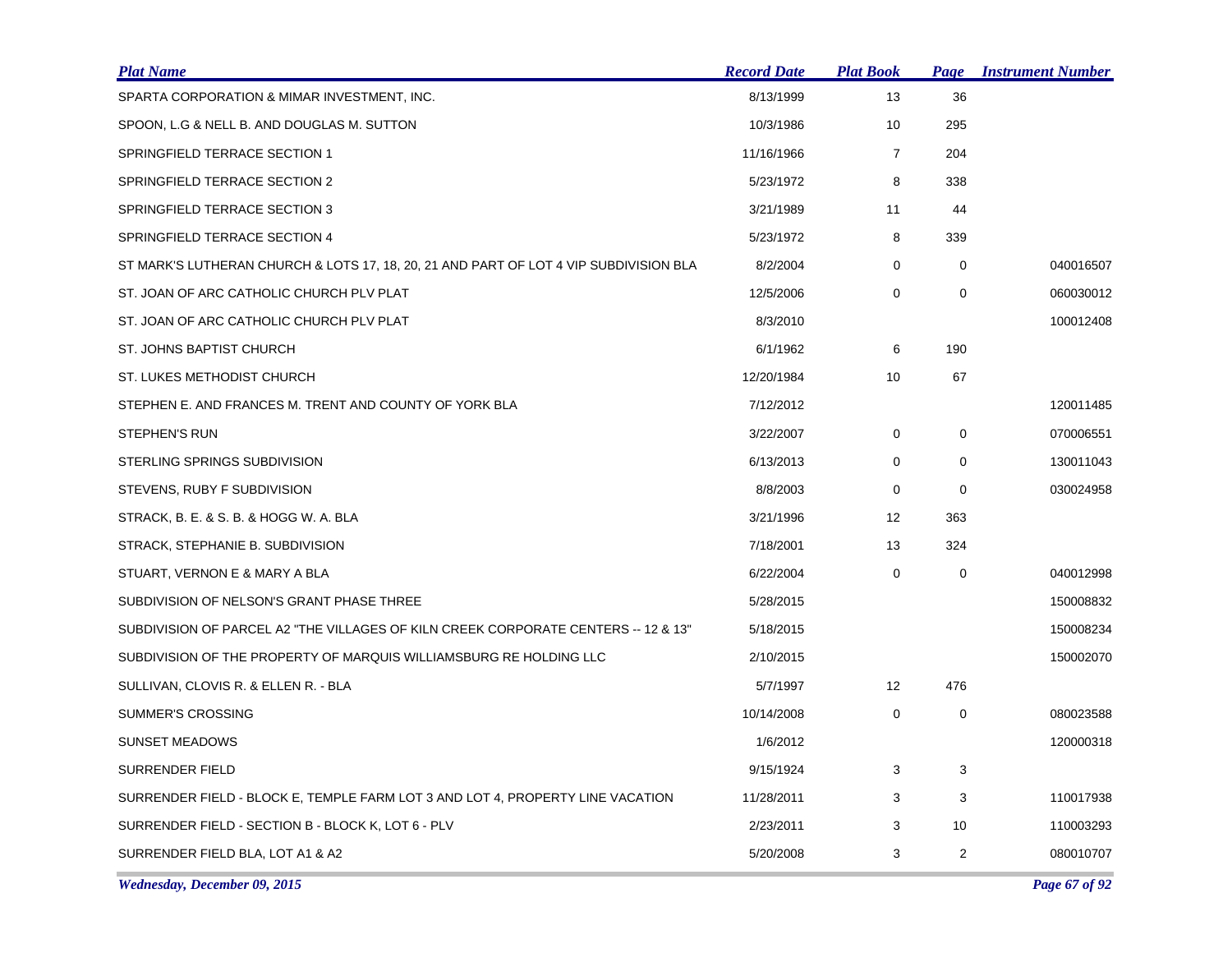| <b>Plat Name</b>                                                                    | <b>Record Date</b> | <b>Plat Book</b> | Page      | <b>Instrument Number</b> |
|-------------------------------------------------------------------------------------|--------------------|------------------|-----------|--------------------------|
| SURRENDER FIELD LOT 17, 18, AND 19 PROPERTY LINE VACATION, PROPERTY OF WILLIAM M. F | 4/11/2011          | $\sqrt{3}$       | 3         | 110005844                |
| SURRENDER FIELD RESUB.                                                              | 1/25/1995          | 12               | 196       |                          |
| SURRENDER FIELD, SECTION B, BLOCK H, PART OF LOTS 16, 17, & 18 PLV PLAT             | 7/21/2010          | 3                | 25        | 100011704                |
| SUTTLE, GEORGE AND TEXACO, INC                                                      | 4/27/1979          | 9                | 306       |                          |
| T&S ASSOCIATES, INC                                                                 | 12/27/1994         | 12               | 179       |                          |
| T&S ASSOCIATES, INC AND CHESAPEAKE BANK - BLA                                       | 11/26/2007         | 0                | 0         | 070027390                |
| T&S ASSOCIATES, VIRGINIA TRUSSES, INC & WILTSHIRE INC BLA                           | 10/1/2002          | 0                | 0         | 020019401                |
| TABB DEVELOPMENT COMPANY                                                            | 3/4/1996           | 12               | 355       |                          |
| TABB DEVELOPMENT COMPANY                                                            | 3/4/1996           | 12               | 354       |                          |
| TABB LAKES CTR. COMM. CONDOS                                                        | 7/18/1997          | 12               | 488       |                          |
| <b>TABB LAKES SECTION 1</b>                                                         | 3/6/1985           | 10               | 91        |                          |
| TABB LAKES SECTION 2A                                                               | 2/12/1986          | 10               | 211       |                          |
| TABB LAKES SECTION 2B                                                               | 9/4/1986           | 10               | 287       |                          |
| TABB LAKES SECTION 3A                                                               | 6/29/1989          | 11               | 83        |                          |
| TABB LAKES SECTION 3B                                                               | 6/29/1989          | 11               | 85        |                          |
| TABB LAKES SECTION 4A                                                               | 6/29/1989          | 11               | 86        |                          |
| TABB LAKES SECTION 4B                                                               | 6/29/1989          | 11               | 87        |                          |
| TABB LAKES SECTION 5A                                                               | 10/31/1988         | 10               | 604       |                          |
| <b>TABB LAKES SECTION 5B</b>                                                        | 12/29/1988         | 10               | 638       |                          |
| TABB LAKES, LTD                                                                     | 3/7/1990           | 11               | 177       |                          |
| TABB LAKES, LTD - 7.0039 ACRES                                                      | 3/19/2001          | 0                | $\pmb{0}$ | 010003690                |
| <b>TABB MEADOWS</b>                                                                 | 9/5/1997           | 12               | 506       |                          |
| <b>TABB TERRACE</b>                                                                 | 6/11/1974          | 8                | 485       |                          |
| TALIAFERO, HORACE & MAE E.                                                          | 6/29/1987          | 10               | 372       |                          |
| TALIAFERRO, HORACE L.                                                               | 10/27/1989         | 11               | 119       |                          |
| TALIAFERRO, HORACE L. & WARNER R. RANSOME BLA                                       | 3/17/1989          | 11               | 39        |                          |
| <b>TAYLOR FARMS PHASE 1</b>                                                         | 6/14/2007          | 0                | 0         | 070013636                |
| <b>TAYLOR FARMS PHASE 2</b>                                                         | 10/4/2007          | 0                | 0         | 070024281                |

*Wednesday, December 09, 2015 Page 68 of 92*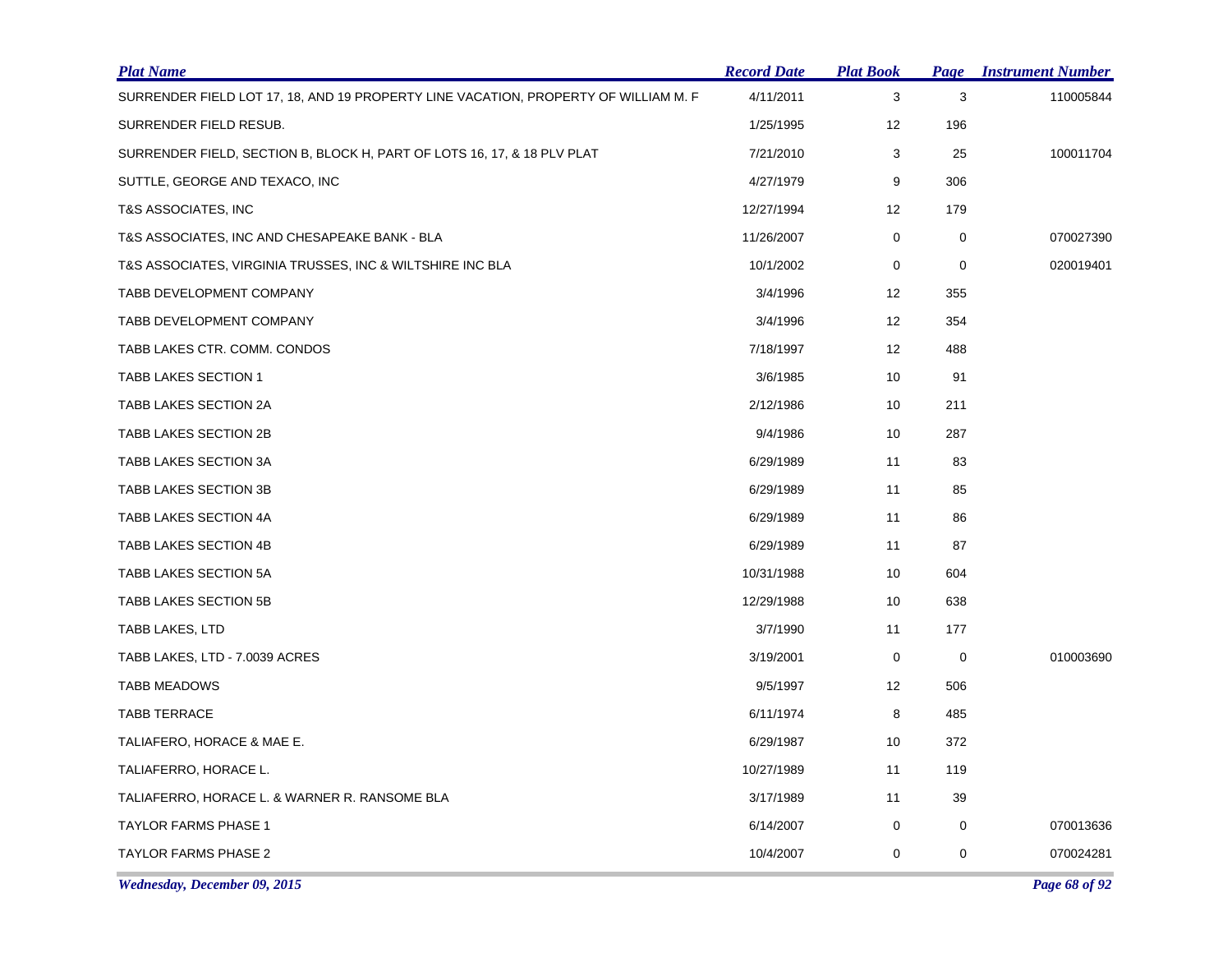| <b>Plat Name</b>                                                              | <b>Record Date</b> | <b>Plat Book</b>  | Page        | <b>Instrument Number</b> |
|-------------------------------------------------------------------------------|--------------------|-------------------|-------------|--------------------------|
| TAYLOR, C W & J R AND TAYLOR FARMS OF YORKTOWN LLC BLA                        | 5/13/2005          | 0                 | $\mathbf 0$ | 050010951                |
| TAYLOR, CHARLES W. & JOY R. LOTZ REALTY CO. INC.                              | 5/17/1985          | 10                | 116         |                          |
| TAYLOR, DAVID LELAND AND LAURA KATHLEEN TAYLOR SUBDIVISION                    | 11/18/2010         |                   |             | 100019522                |
| TAYLOR, JAMES H & DAVID L TAYLOR BLA                                          | 4/19/2005          | 0                 | 0           | 050007577                |
| TAYLOR, JAMES H AND VIRGINIA D FRAZIER AND NATHANIEL O & CAROLYN BAKER        | 9/24/1984          | 10                | 43          |                          |
| TAYLOR, JAMES W.                                                              | 7/17/1986          | 10                | 264         |                          |
| TAYLOR, JAMES W.                                                              | 8/26/1988          | 10                | 570         |                          |
| TAYLOR, JAMES W. SUB.                                                         | 7/17/1986          | 10                | 263         |                          |
| TAYLOR, T. D. ESTATES                                                         | 2/12/1992          | 11                | 405         |                          |
| TAYLOR, W.L. EST. AND H.C. & JOYCE ASHTON                                     | 12/3/1985          | 10                | 190         |                          |
| <b>TEAGLE &amp; MCALISTER</b>                                                 | 4/13/1976          | 9                 | 70          |                          |
| TEAGLE RICHARD W. & MEISSNER C. W. & MCCOMB, JACK D. BLA                      | 6/8/1982           | 9                 | 489         |                          |
| TEAGLE, RICHARD W.                                                            | 1/9/1981           | 9                 | 403         |                          |
| <b>TERRAPIN POINT</b>                                                         | 6/22/1910          | $\overline{2}$    | 24          |                          |
| <b>TERREBONNE</b>                                                             | 2/28/1974          | 8                 | 462         |                          |
| TERWILLIGER, MARK & LISA M                                                    | 1/28/1997          | 12                | 437         |                          |
| THE WOODS OF TABB, SECTION THREE, RESUBDIVISION OF LOTS 123 & 124             | 10/16/2015         |                   |             | 150019136                |
| THEATRE ROAD R/W DEDICATION                                                   | 4/13/2006          | 0                 | $\mathbf 0$ | 060008198                |
| THOMAS, FRANKLIN D. VIRGINIA BLA                                              | 10/3/2000          | 13                | 178         |                          |
| THOMAS, HAYWOOD JR. & LOUISE CAMM THOMAS AND FULTON JAMES THOMAS AND WILLIE N | 9/10/2008          | $\mathbf 0$       | $\mathbf 0$ | 080021228                |
| THOMAS, PHILLIP W & WANDA J CALES THOMAS - SUB OF PARCEL A                    | 8/6/2002           | 0                 | 0           | 020016230                |
| THOMAS, PHILLIP W. & WANDA J CALES THOMAS AND DAVID E HAYES - BLA             | 2/27/2002          | $\mathbf 0$       | $\mathbf 0$ | 020003126                |
| THOMAS, THOMAS L. ESTATE                                                      | 8/14/1974          | 8                 | 495         |                          |
| THOMAS, W. H.                                                                 | 3/21/1962          | 6                 | 172         |                          |
| THOMAS-TERRE - SUBDIVISION - PART OF LOT 1 AND LOT 2 - PROPERTY LINE VACATION | 3/7/2011           | 6                 | 8           | 110003859                |
| THORNTON, HAMILTON R. & DELORES J., SUBDIVISION OF THE PROPERTY OF            | 9/23/2014          |                   |             | 140015430                |
| THORNTON, JE & PM AND EE GREEN JR & ST GREEN BLA                              | 3/26/2010          | $12 \overline{ }$ | 455         | 100004937                |
| THORTON, JOSEPH & PATRICIA                                                    | 9/24/1998          | 12                | 625         |                          |

*Wednesday, December 09, 2015 Page 69 of 92*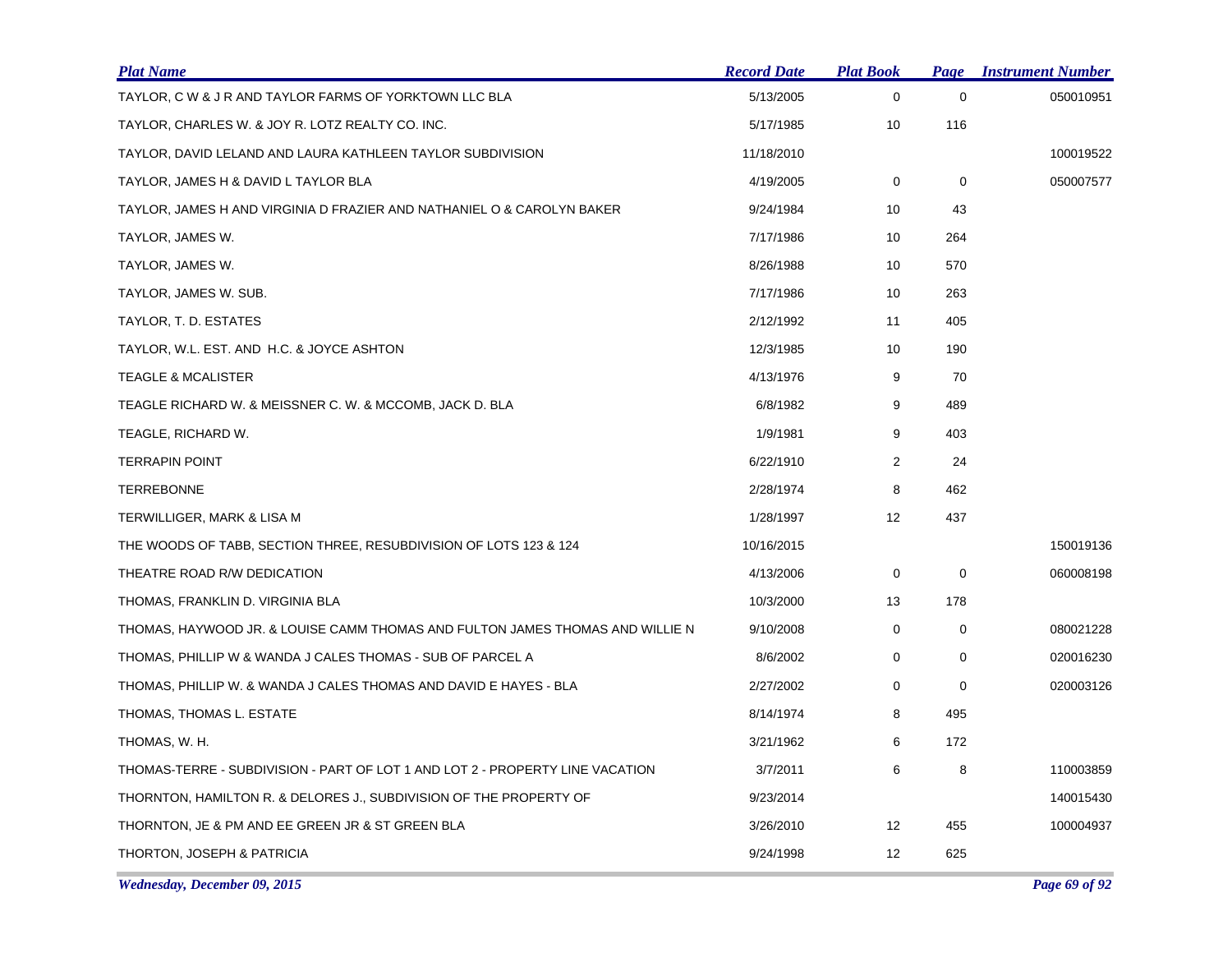| <b>Plat Name</b>                                                                 | <b>Record Date</b> | <b>Plat Book</b> | <b>Page</b> | <b>Instrument Number</b> |
|----------------------------------------------------------------------------------|--------------------|------------------|-------------|--------------------------|
| THORTON, JOSEPH & PATRICIA PLAT CORRECTION                                       | 11/25/1998         | 12               | 650         |                          |
| THORVALDSON, JOEL BLA                                                            | 3/1/1994           | 12               | 11          |                          |
| TIDE MILL ESTATES SECTION 1                                                      | 11/1/1973          | 8                | 436         |                          |
| TIDE MILL ESTATES SECTION 2                                                      | 1/30/1975          | 9                | 11          |                          |
| TIDE MILL ESTATES SECTION 3                                                      | 3/28/2000          | 13               | 108         |                          |
| TIDE MILL ESTATES SECTION 4                                                      | 7/3/2003           | $\mathbf 0$      | $\mathbf 0$ | 030020077                |
| TILLER, CARROLL AND CARL HART                                                    | 4/8/1997           | 12               | 462         |                          |
| TOWN OF YORK                                                                     | 5/17/1983          | 9                | 556         |                          |
| TOWNE PARK CORPORATE CENTER OFFICE CLUSTER, A CONDOMINIUM, BUILDING 302          | 4/14/2015          |                  |             | 150005590                |
| TOWNE PARK CORPORATE CENTER, PHASE 1, BUILDING 300                               | 1/29/2009          | 0                | $\pmb{0}$   | 090001632                |
| TRAMUEL, CAMILLA HELENA - FAMILY SUBDIVISION                                     | 6/16/2008          |                  |             | 080012910                |
| <b>TREBOR PASTURES</b>                                                           | 4/28/1999          | 12               | 687         |                          |
| TREBOR PASTURES RESUB. & RUNNING MAN RESUB.                                      | 9/20/1999          | 13               | 50          |                          |
| TRELEAVEN, STANLEY & SHARMAN WM. & T & S ASSOC.                                  | 8/7/2000           | 13               | 165         |                          |
| TRELEAVEN, STANLEY & SHARMAN WM. (T & S ASSOCIATES, INC) TO THE COMMONWEALTH OF  | 11/17/1998         | 12               | 644         |                          |
| TRIPLE FEATURE ASSOC.                                                            | 10/7/1993          | 11               | 672         |                          |
| TRIPLE FEATURE ASSOCIATES & FOUR WAY ASSOCIATES BLA AND SUBDIVISION              | 7/13/2004          | 0                | $\pmb{0}$   | 040014597                |
| TRIPLE FEATURE ASSOCIATES, A VA LIMITED PARTNERSHIP - YORKTOWN ARCH SUBDIVISION  | 6/17/2013          |                  |             | 130011191                |
| TRITT, JAMES E. FAMILY SUBDIVISION                                               | 5/15/2007          | 0                | 0           | 070011457                |
| TRUSTON, BELLA RUSH - PLV                                                        | 10/2/2006          | 0                | 0           | 060024206                |
| TUCKER, J. R. (TEMPLE FARM)                                                      | 11/14/1940         | $\mathbf{1}$     | 515         |                          |
| TUCKER, T. R. & HARRISON, N. W.                                                  | 1/13/1982          | 9                | 467         |                          |
| <b>TUCKER'S LANDING</b>                                                          | 1/13/1982          | 9                | 466         |                          |
| TUCKER'S LANDING LOT 1 & LOT 3 BLA BETWEEN THOMAS R TUCKER AND NATHANIEL W HARRI | 4/20/2007          | 9                | 466         | 070009176                |
| TUE MARSH COVE                                                                   | 5/1/1992           | 11               | 417         |                          |
| <b>TULLY COVE</b>                                                                | 11/14/1994         | 12               | 159         |                          |
| TURBEVILLE, SAMMY G. & SANDRA B. AND NANCY L. FARRIS - BLA                       | 9/10/2001          | 13               | 352         | 000011372                |
| <b>TURNER SUBDIVISION</b>                                                        | 11/15/1978         | 9                | 267         |                          |

*Wednesday, December 09, 2015 Page 70 of 92*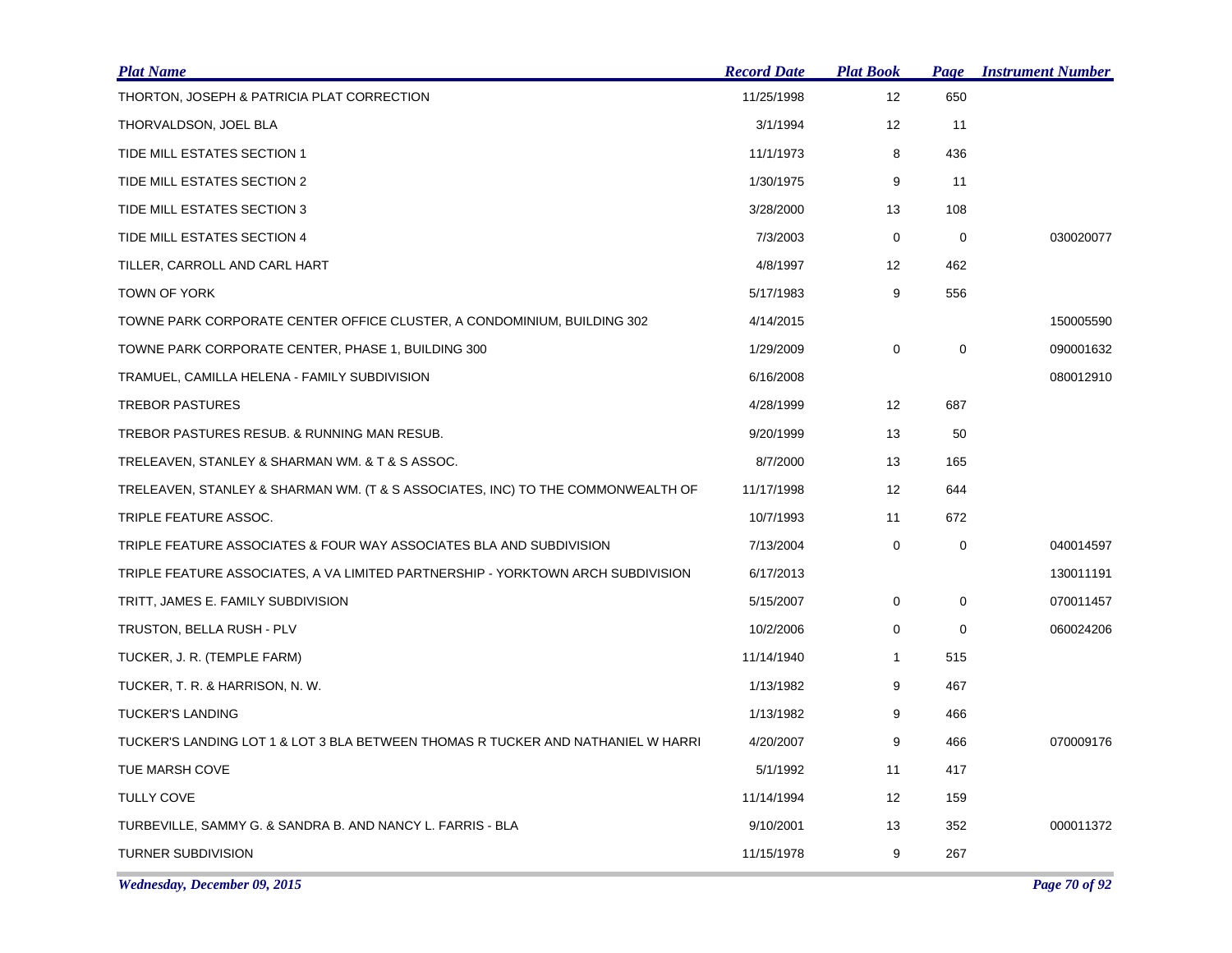| <b>Plat Name</b>                                                                       | <b>Record Date</b> | <b>Plat Book</b> | Page        | <b>Instrument Number</b> |
|----------------------------------------------------------------------------------------|--------------------|------------------|-------------|--------------------------|
| TWIN OAKS SUBDIVISION                                                                  | 1/19/1995          | 12               | 192         |                          |
| TWO PARCELS BELONGING TO JENNIE O. HOPSON, LIVING TRUST - PLV                          | 9/17/2015          |                  |             | 150017000                |
| TWO PARCELS OF LAND OWNED BY MOLLIE JANET TUCKER, LOT 4 AND LOT 4A ESTATE OF GE        | 4/24/2015          |                  |             | 150006394                |
| TYNAN, CHARLES AND JOHNNY SLOAN                                                        | 8/20/1985          | 10               | 148         |                          |
| U.S. CORPORATION INC.                                                                  | 12/27/1984         | 10               | 69          |                          |
| U.S. CORPORATION INC.                                                                  | 10/3/1985          | 10               | 172         |                          |
| U.S. CORPORATION LOT 4 AND ROSEMONT ASSOCIATES PARCEL D-1 INGRESS-EGRESS EASE          | 3/10/1989          | 11               | 35          |                          |
| U.S. GOVERNMENT PROPERTY                                                               | 10/9/1998          | 12               | 629         |                          |
| <b>UPPERSHIRE</b>                                                                      | 6/27/1985          | 10               | 132         |                          |
| USA AND COUNTY OF YORK BLA                                                             | 9/5/2003           | $\mathbf 0$      | $\mathbf 0$ | 030028635                |
| USA EASEMENT QUITCLAIM ACROSS A PORTION OF LOT 30                                      | 9/5/2003           | 0                | $\mathbf 0$ | 030028638                |
| USA EASEMENT QUITCLAIM ACROSS PORTION OF FORMER LOT 32                                 | 9/8/2003           | $\mathbf 0$      | $\mathbf 0$ | 030028640                |
| USA EASEMENT QUITCLAIM ALONG BALLARD STREET                                            | 9/5/2003           | 0                | 0           | 030028639                |
| <b>USA SUBDIVISION</b>                                                                 | 9/5/2003           | 0                | $\mathbf 0$ | 030028637                |
| USA TO YORK COUNTY QUITCLAIM                                                           | 9/5/2003           | 8                | 469         |                          |
| VAN AUSDALL, BEULAH AND RICHARD & BOODIE NOELL ENTERPRISE                              | 2/20/1991          | 11               | 282         |                          |
| VDOT AND 101 CHARLENE COURT LLC (S05A-2312-4427 & S05A-2296-4480 & S05A-2260-4563)     | 1/27/2007          | $\mathbf 0$      | $\mathbf 0$ | 070011388                |
| VDOT AND 652 LLC - ROW DEDICATION (Q08A-2469-4325)                                     | 2/23/2004          | 0                | 0           | 040003504                |
| VDOT AND A&M LLC (S05A-2371-4238 & S05A-2337-4349)                                     | 11/6/2008          | 0                | 0           | 080025366                |
| VDOT AND AB & RJ HOTEL LLC - ROW DEDICATION (S05A-2415-4095)                           | 11/17/2005         | 0                | 0           | 050029201                |
| VDOT AND AMORY, ALICE B (S07C-0242-0214, R07D-4964-0293)                               | 6/7/2007           | 0                | 0           | 070012442                |
| VDOT AND ASH, LEE J & CATHERINE E (S05D-3810-1349)                                     | 1/8/2007           | 0                | $\mathbf 0$ | 070000516                |
| VDOT AND ASHE, B D (S06C-2278-0897)                                                    | 8/16/2007          | 0                | 0           | 070019885                |
| VDOT AND BAY COMMUNITY BANK (S06C-1999-1580)                                           | 2/1/2007           | 0                | 0           | 070002745                |
| VDOT AND BENA ASSOCIATES II (S05D-3668-0226)                                           | 6/30/2006          | 0                | $\mathbf 0$ | 060015461                |
| VDOT AND BFS RETAIL AND COMMERCIAL OPERATIONS LLC (S06C-1924-1823)                     | 7/19/2007          | 0                | 0           | 070017117                |
| VDOT AND BROWN, LAURA B (S05B-4978-4831)                                               | 10/25/2005         | $\mathbf 0$      | 0           | 050026900                |
| VDOT AND BUFFA PROPERTIES LLC (S06D-2599-0034, S06C-1619-1163, S06D-2599-0034 & S06D-2 | 11/25/2008         | 0                | 0           | 080026357                |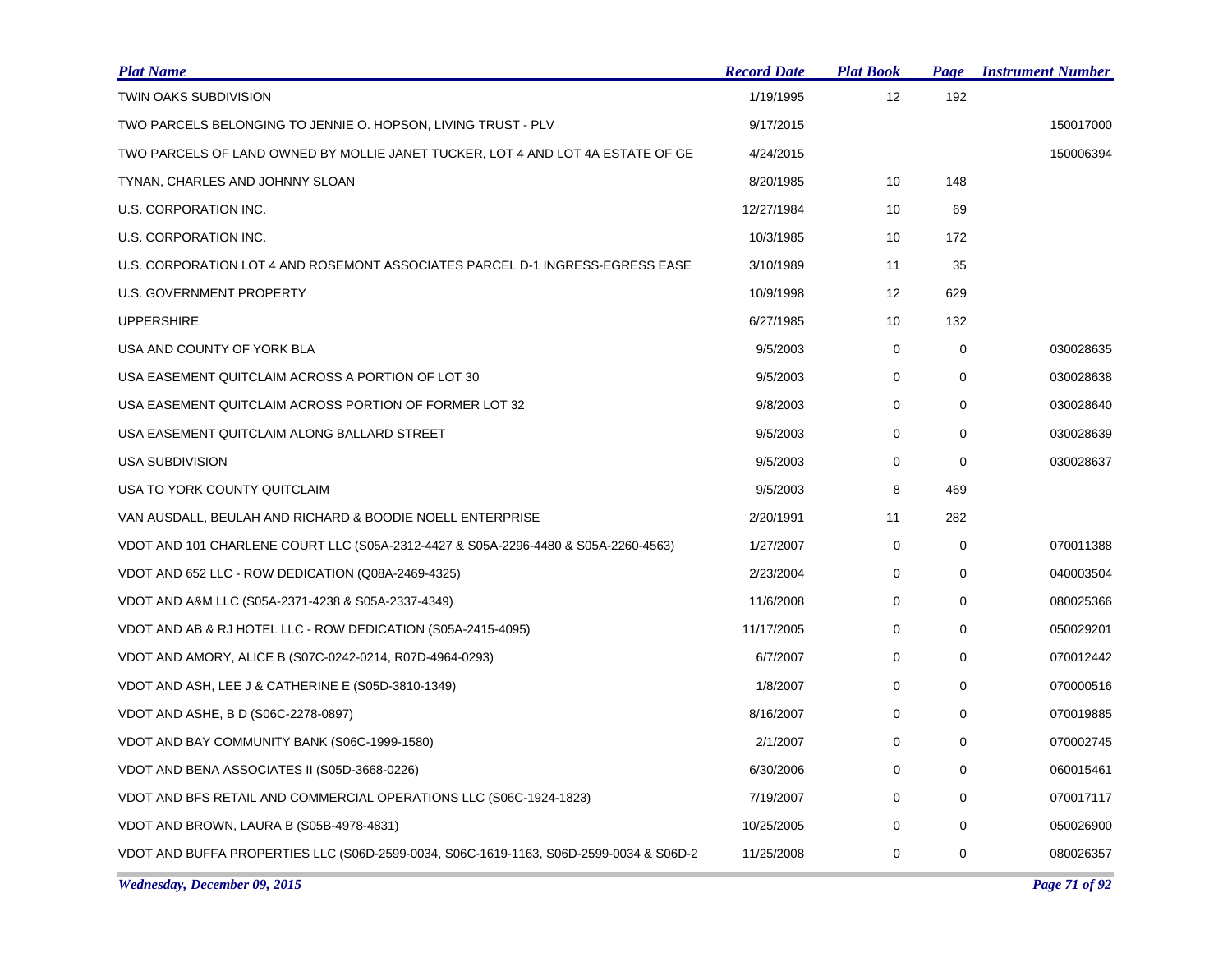| <b>Plat Name</b>                                                   | <b>Record Date</b> | <b>Plat Book</b> | Page        | <b>Instrument Number</b> |
|--------------------------------------------------------------------|--------------------|------------------|-------------|--------------------------|
| VDOT AND C N L APF PARTNERS LP (S05B-2795-2981)                    | 11/14/2008         | $\mathbf 0$      | $\mathbf 0$ | 080025875                |
| VDOT AND CHISMAN, PEARL H & LOIS H MORGAN (S06C-2088-1195)         | 1/10/2007          | 0                | 0           | 070000758                |
| VDOT AND CHISMAN, PEARL H & LOIS H MORGAN (S06C-2293-1190)         | 3/26/2007          | 0                | 0           | 070006877                |
| <b>VDOT AND CITY OF NEWPORT NEWS</b>                               | 11/19/2008         | 0                | $\mathbf 0$ | 080026129                |
| VDOT AND CLARK, PATRICIA (S05B-4480-4629)                          | 1/17/2006          | 0                | $\mathbf 0$ | 060001186                |
| VDOT AND COASTAL ENTERPRISES GROUP INC (S05D-3514-1774)            | 9/8/2006           | 0                | 0           | 060021686                |
| VDOT AND CREEL, HELEN R & FRANCES WILSON CREEL (S05B-2684-4606)    | 9/19/2006          | $\mathbf 0$      | $\mathbf 0$ | 060022931                |
| VDOT AND CROSS, MARSHALL A (Q08B-4641-4064)                        | 1/7/2005           | 0                | 0           | 050000392                |
| VDOT AND CROSSROADS COMMUNITY CHURCH (T06C-2392-2378)              | 5/18/2006          | 0                | 0           | 060011630                |
| VDOT AND DENNIS, INEZ M & ALLEN, ANNA L (R08A-1002-3914)           | 11/18/2004         | $\mathbf 0$      | $\mathbf 0$ | 040024108                |
| VDOT AND DHW PROPERTIES LLC (S04B-3232-3214)                       | 7/26/2007          | 0                | 0           | 070017848                |
| VDOT AND DIGITAL SYSTEMS AND COMMUNICATIONS (S06D-4956-0331)       | 2/28/2006          | 0                | 0           | 060004610                |
| VDOT AND ERVIN, GUY L & VICTORIA M (T06C-1631-1795)                | 1/23/2006          | 0                | $\mathbf 0$ | 060001735                |
| VDOT AND ES & RB HOLDINGS INC (S05A-2213-4656 & S05A-2175-4772)    | 5/18/2007          | 0                | $\mathbf 0$ | 070011558                |
| VDOT AND FERRIS, VERNARD F (T06C-1060-1066)                        | 4/26/2006          | 0                | 0           | 060009374                |
| VDOT AND FRONTIER YORK LLC (S05B-2617-3551)                        | 2/15/2007          | 0                | 0           | 070002894                |
| VDOT AND GARDNER, NANCY H (S06D-4251-1749)                         | 9/18/2006          | 0                | 0           | 060022799                |
| VDOT AND GARDNER, NANCY H (S06D-4251-1749)                         | 9/21/2006          | 0                | 0           | 060023200                |
| VDOT AND GRAFTON BAPTIST CHURCH (R08A-0743-4476)                   | 2/16/2005          | 0                | $\mathbf 0$ | 050002812                |
| VDOT AND GRAFTON BAPTIST CHURCH TRUSTEES (S06A-1710-3266)          | 1/18/2007          | 0                | $\mathbf 0$ | 070001456                |
| VDOT AND GRAFTON BUFFA GROUP, LLC                                  | 11/20/2008         | 0                | $\mathbf 0$ | 080026147                |
| <b>VDOT AND GRAFTON CHRISTIAN CHURCH TRUSTEES</b>                  | 4/20/2009          | $\mathbf 0$      | $\mathbf 0$ | 090007648                |
| VDOT AND GRAFTON II ASSOCIATES (S06A-1874-3050)                    | 4/4/2002           | 0                | 0           | 020005854                |
| VDOT AND GRAFTON L.L.C                                             | 6/11/1999          | 13               | 5           |                          |
| VDOT AND GRAY, CHARLES P (T06C-1898-2372)                          | 10/28/2005         | 0                | $\mathbf 0$ | 050027290                |
| VDOT AND GUNDERMAN, MARIE & JAMES OTIS RIGGINS JR (T06B-2885-2886) | 3/14/2006          | 0                | $\mathbf 0$ | 060005687                |
| VDOT AND GUNDERMAN, SAMUEL J & MARIE N (S06A-0819-4303)            | 5/22/2007          | 0                | 0           | 070011800                |
| VDOT AND HAKE, TERRY H & RACHEL A (S06A-0700-4376)                 | 9/28/2006          | 0                | 0           | 060023802                |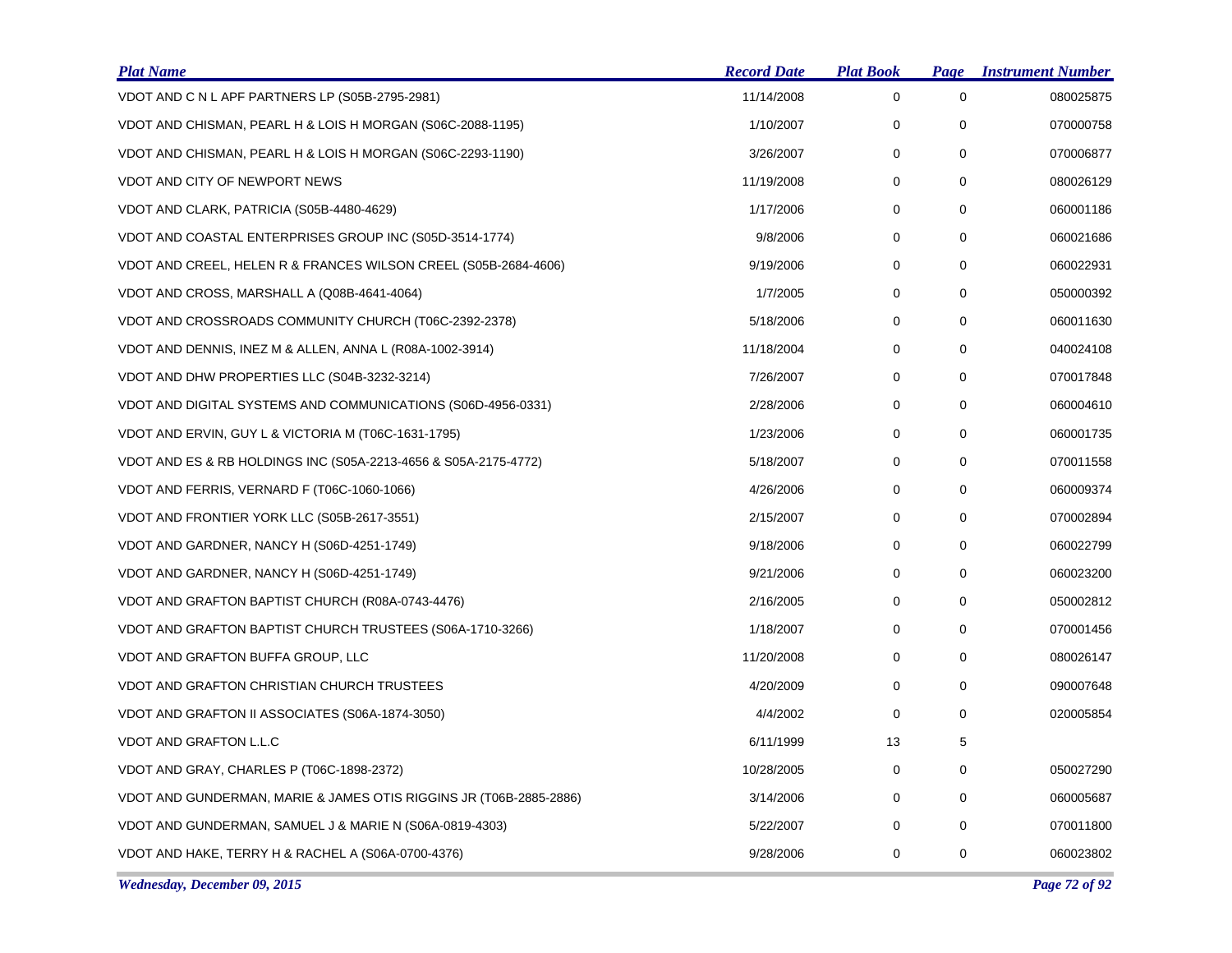| <b>Plat Name</b>                                                                | <b>Record Date</b> | <b>Plat Book</b> | Page | <b>Instrument Number</b> |
|---------------------------------------------------------------------------------|--------------------|------------------|------|--------------------------|
| VDOT AND HARRINGTON II, C WADE (S05D-3230-1797)                                 | 10/27/2006         | 0                | 0    | 060026620                |
| VDOT AND HARRINGTON II, CARLTON W & ANGELA H (S05B-2733-3177)                   | 11/9/2007          | 0                | 0    | 060027910                |
| VDOT AND HARWOOD WAYE ASSOCIATION                                               | 3/20/2009          | 0                | 0    | 090005095                |
| VDOT AND HATTON JR, WILEY E (S05B-3098-3973)                                    | 1/10/2007          | 0                | 0    | 070000759                |
| VDOT AND HOPSON, JAMES C & JEAN D (V04C-2328-1402 & V04C-2352-1331)             | 7/10/2002          |                  |      | 020013465                |
| VDOT AND HOPSON, JAMES C & LLOYD A HOPSON & SUSANNA R HOPSON & J M HOPSON (V04C | 3/14/2005          | 0                | 0    | 050004589                |
| VDOT AND HOPSON, JAMES C & SUSANNA R HOPSON & EVELYN HOPSON & DONNA HOPSON (V   | 3/13/2006          | 0                | 0    | 060005546                |
| VDOT AND HORNSBY, J W, JR (S06A-1087-3650)                                      | 7/31/2007          | 0                | 0    | 070018397                |
| VDOT AND HOWARD, JAMES H & MARGARET P (S06C-1514-1896)                          | 2/26/2007          | 0                | 0    | 070004610                |
| VDOT AND HOWELL, MURRAY B (R08A-0279-3748)                                      | 12/29/2004         | 0                | 0    | 040023433                |
| VDOT AND HOWELL, MURRAY B (R08A-0279-3748)                                      | 5/17/2005          | 0                | 0    | 050011456                |
| VDOT AND HOWELL, MURRAY B (R08A-0891-3981)                                      | 12/13/2004         | 0                | 0    | 040025730                |
| VDOT AND IMBERY, TERRENCE A & KATHERINE E (S05B-4576-4730)                      | 11/1/2005          | 0                | 0    | 050027491                |
| VDOT AND J.A.B. INC (S06C-2092-1285)                                            | 10/23/2006         | 0                | 0    | 060025742                |
| VDOT AND JOYNER, WILLIAM H & CHARLOTTE F (S05B-3377-3883)                       | 4/6/2006           | 0                | 0    | 060007676                |
| VDOT AND K & K OF YORK LLC (R08A-0789-3564)                                     | 12/17/2004         | 0                | 0    | 040026075                |
| VDOT AND KAHN PROPERTIES EAST LLC - QUITCLAIM [TAX MAP NUMBER 2(17) 1]          | 2/11/2002          | 0                | 0    | 020002120                |
| VDOT AND KFC US PROPERTIES INC (S05B-3008-3230)                                 | 3/19/2007          | 0                | 0    | 070006104                |
| VDOT AND KNOX, GEORGE R & GAYNELLE S & WILLIAM P & JOYCE P (S05B-2753-4884)     | 2/12/2007          | 0                | 0    | 070003515                |
| VDOT AND LANGLEY FEDERAL CREDIT UNION (S06C-2472-0495)                          | 12/18/2006         | 0                | 0    | 060031010                |
| VDOT AND LAWSON, CLIFTON RAY (T06C-1379-1435)                                   | 11/15/2005         | 0                | 0    | 050028788                |
| VDOT AND LEBA MANAGEMENT LLC (S05B-2751-4388)                                   | 3/5/2007           | 0                | 0    | 070005050                |
| VDOT AND LEMONDS, SANDRA H.                                                     |                    |                  |      | 090017086                |
| VDOT AND LEMONDS, SANDRA H., AND RYLEIGH APRIL, LLC.                            | 8/21/2009          |                  |      | 090018034                |
| VDOT AND LENNA JR, JAMES A (R08A-0830-4124)                                     | 11/18/2004         | 0                | 0    | 040024107                |
| VDOT AND MACKLIN, DANIEL C III (T06C-0689-0444)                                 | 2/13/2006          | 0                | 0    | 060003452                |
| VDOT AND MAJOR LAND TRUST & EAST COAST INVESTMENT CO INC (S05B-3061-3065)       | 3/12/2007          | 0                | 0    | 070005449                |
| VDOT AND MAPCO EXPRESS INC (S05D-3644-0673)                                     | 3/30/2007          | 0                | 0    | 070007293                |
| Wednesday, December 09, 2015                                                    |                    |                  |      | Page 73 of 92            |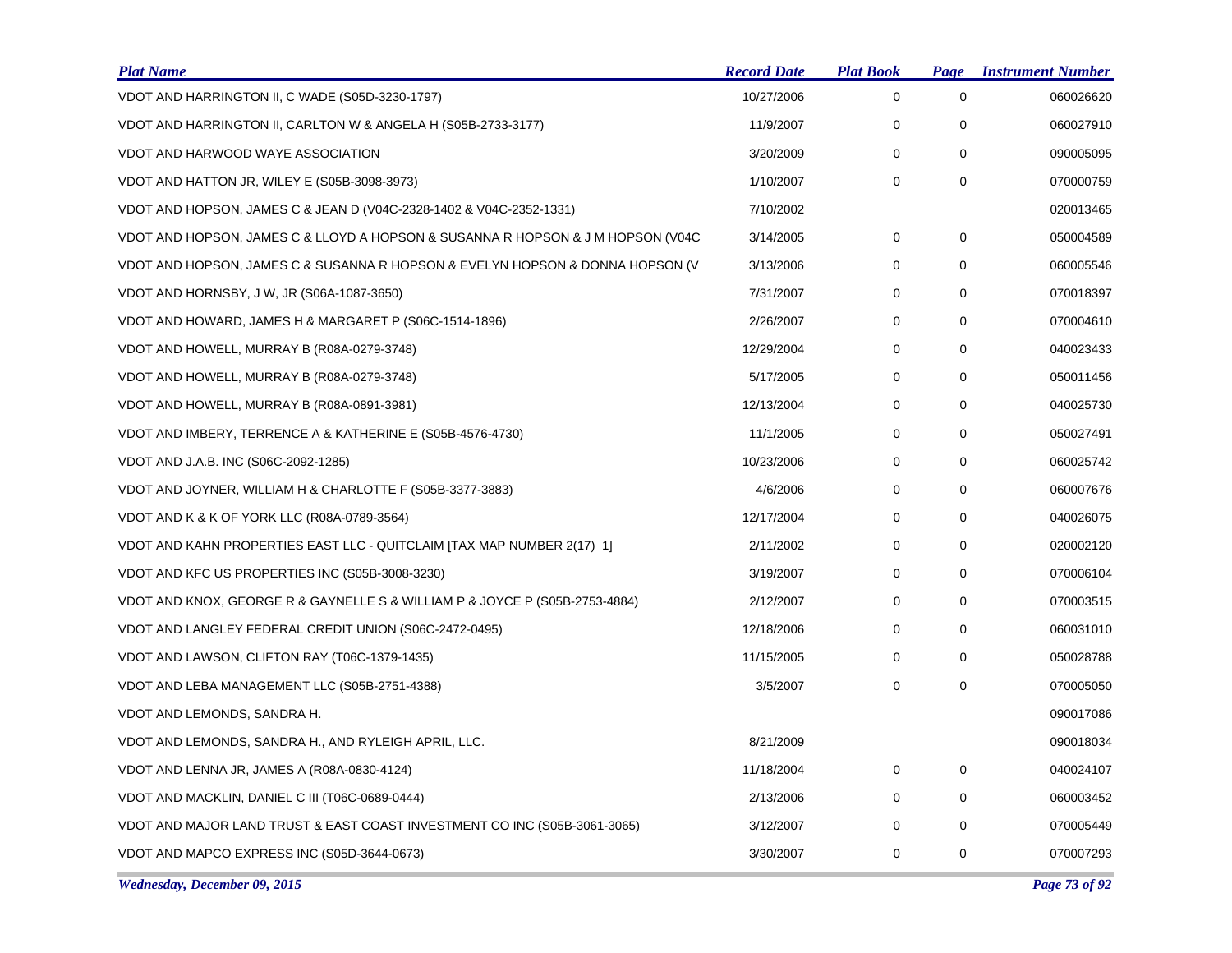| <b>Plat Name</b>                                                           | <b>Record Date</b> | <u>Plat Book</u> | Page        | <b>Instrument Number</b> |
|----------------------------------------------------------------------------|--------------------|------------------|-------------|--------------------------|
| VDOT AND MARINO, LOUIS JR (T05A-0074-4935)                                 | 10/25/2005         | 0                | 0           | 050026901                |
| VDOT AND MASON, WILLIAM J & CINDY C (T06C-0490-0441)                       | 9/28/2005          | 0                | $\mathbf 0$ | 050024012                |
| VDOT AND MILL WAYE LLC (S04B-3427-4195)                                    | 8/14/2006          | 0                | 0           | 060019575                |
| VDOT AND MILLEN, DALLAS E - QUIT CLAIM                                     | 8/23/2005          | 0                | 0           | 050020773                |
| VDOT AND MINTER, ROBERT P & KATHERINE D (S05B-3789-4314)                   | 5/22/2006          | 0                | 0           | 060011869                |
| VDOT AND MITCHELL, ALAN W & JULIETTE B (S05B-4886-4984)                    | 3/17/2006          | 0                | 0           | 060006145                |
| VDOT AND MITCHELL, BOBBIE H & MARIAN L (S05D-3811-1115)                    | 9/22/2006          | 0                | 0           | 060023430                |
| VDOT AND MITCHELL, BOBBIE H & MARIAN L (S05D-3811-1115)                    | 3/14/2007          | $\mathbf 0$      | $\mathbf 0$ | 070005812                |
| VDOT AND MOLITOR, KENNETH W & SANDRA J (S05B-3880-4088)                    | 11/3/2005          | 0                | 0           | 050027809                |
| VDOT AND MORRIS JR, THOMAS E & JOHNNA L (S05B-3929-4386)                   | 4/17/2006          | 0                | $\mathbf 0$ | 060008326                |
| VDOT AND MRP ENTERPRISES LLC. (S07C-0262-0786)                             | 2/20/2009          | 0                | 0           | 090002952                |
| VDOT AND NAIDU BUILDINGS LLC (S06A-1424-3620)                              | 11/9/2007          | 0                | $\mathbf 0$ | 070026553                |
| VDOT AND NANNIE ROBINSON WILKERSON FAMILY HOME, LCC                        | 10/13/2003         | 0                | 0           | 030032396                |
| VDOT AND OAKLEY, GRACE G (S05B-2656-2960)                                  | 8/15/2008          | 0                | $\mathbf 0$ | 080019143                |
| VDOT AND OTTERSTEDT, CHARLES C III & ANN M (T06C-0713-0657)                | 3/23/2006          | 0                | 0           | 060006639                |
| VDOT AND PARRISH ENTERPRISES INC (Q08B-4979-3988)                          | 1/24/2005          | 0                | 0           | 050001190                |
| VDOT AND PARRISH, C L (Q08B-4972-4235)                                     | 1/7/2005           | 0                | 0           | 050000391                |
| VDOT AND PEPPERWOOD INC (S05D-3654-1091)                                   | 2/26/2007          | 0                | 0           | 070004609                |
| VDOT AND PETERS, TYE S (S05A-2242-3719)                                    | 8/14/2006          | 0                | 0           | 060019605                |
| VDOT AND PHILLIPS, SCOTT C (V04C-2310-1287)                                | 4/18/2002          |                  |             | 020006986                |
| VDOT AND PICKETT, E. NEIL (S06C-1957-0452, S06C-1891-0516, S06C-1919-0638) | 4/12/2007          | 0                | 0           | 070008494                |
| VDOT AND PICKINS, BLAINE A & DEBORAH L (S05B-4273-4614)                    | 3/2/2006           | 0                | 0           | 060004834                |
| VDOT AND PILGRIM VILLAGE INC (S04B-3323-3745)                              | 12/18/2006         | 0                | 0           | 060031004                |
| VDOT AND PILGRIM VILLAGE LLC (S04B-3267-3425)                              | 10/20/2006         | 0                | 0           | 060025712                |
| VDOT AND RAGANS SR, DEWEY M & COLLEEN M (S06A-0448-4894 & S06A-0594-4820)  | 6/28/2007          | 0                | 0           | 070014910                |
| VDOT AND RAINBROOK VILLAS LLC (S06A-0721-2943)                             | 6/8/2005           | 0                | 0           | 050013477                |
| VDOT AND RAINBROOK VILLAS LLC (S06A-1077-2944)                             | 8/21/2008          | 0                | 0           | 080019718                |
| VDOT AND RANDALL SR, PAUL E (GPIN U02A-1754-3907)                          | 9/4/2001           | 0                | 0           | 010015033                |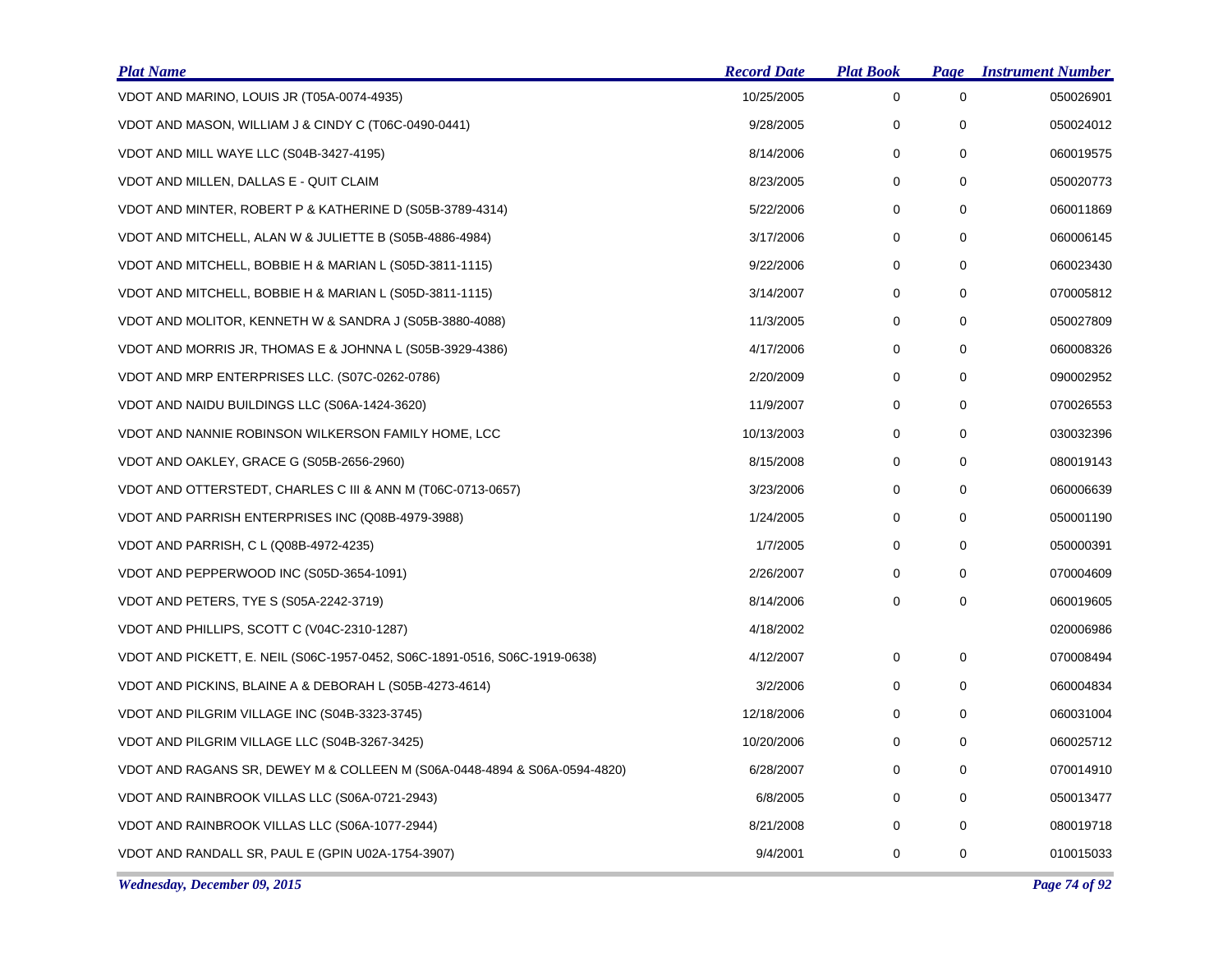| <b>Plat Name</b>                                                                      | <b>Record Date</b> | <b>Plat Book</b> | Page        | <b>Instrument Number</b> |
|---------------------------------------------------------------------------------------|--------------------|------------------|-------------|--------------------------|
| VDOT AND RBGG ENTERPRISES LLC (S05A-2402-3845)                                        | 7/26/2007          | $\mathbf 0$      | 0           | 070017812                |
| VDOT AND REALTY INCOME CORP (Q08B-4177-4175)                                          | 11/8/2004          | 0                | 0           | 040023432                |
| VDOT AND REICHLE, DONALD J & CAROL A (S06A-0857-4204)                                 | 6/1/2007           | 0                | 0           | 070012434                |
| VDOT AND REICHLE, DONALD J & CAROL A (S06A-0904-4098)                                 | 5/11/2007          | 0                | 0           | 070011015                |
| VDOT AND RIPLEY JR, ROBERT F (S06C-2245-0737, S06C-2267-0658)                         | 5/23/2007          | 0                | $\mathbf 0$ | 070011835                |
| VDOT AND RUSK, DAVID K & KENNA B (S05B-4369-4660)                                     | 9/27/2005          | 0                | 0           | 050023685                |
| VDOT AND RUSSELL, MATTIE HOPSON (HEIRS) (V04C-2427-1108)                              | 3/7/2002           |                  |             | 020003752                |
| VDOT AND S & E INVESTMENTS LLC (S06C-1141-2433)                                       | 6/8/2005           | 0                | 0           | 050013478                |
| VDOT AND SHAUGHNESSY, TIMOTHY F & TAMMY N (S06C-1486-2078)                            | 2/1/2007           | 0                | 0           | 070002753                |
| VDOT AND SHAUGHNESSY, TIMOTHY F & TAMMY N (S06C-1499-1987)                            | 2/28/2007          | 0                | 0           | 070004732                |
| VDOT AND SIVER, COREY F & WITOON (S05B-4239-4507)                                     | 10/18/2005         | 0                | 0           | 050025943                |
| VDOT AND SMITH JR, GEORGE L (S05B-3003-3737)                                          | 3/12/2007          | 0                | 0           | 070005448                |
| VDOT AND STANAWAY, JEFFREY B & RANDY S & HENRY L HUDSON, III & STORMY S HUDSON (S     | 2/20/2007          | 0                | 0           | 070004038                |
| VDOT AND SUTTLE, FRANCES M (S05B-2722-4480 & S05B-2703-4543)                          | 11/20/2008         | 0                | 0           | 080026134                |
| VDOT AND SUTTLE, FRANCES M (S05B-2841-4153)                                           | 11/20/2008         | $\mathbf 0$      | $\mathbf 0$ | 080026133                |
| VDOT AND TERRY, DONALD E & GURNEY T (V04C-2328-0963)                                  | 3/22/2002          |                  |             | 020004872                |
| VDOT AND THE CAR WASH AUTHORITY LLC (S05B-2551-3795)                                  | 11/27/2006         | 0                | 0           | 060028981                |
| VDOT AND THE CAR WASH AUTHORITY LLC (S05B-2551-3795)                                  | 3/14/2007          | 0                | 0           | 070005811                |
| VDOT AND THORNTON, HAMILTON R & DELORES C (S06C-1840-0980, S06C-1806-1086, S06C-1847- | 2/15/2007          | 0                | 0           | 070003852                |
| VDOT AND TOTAL HOME IMPROVEMENTS INC (S05D-3248-1561)                                 | 11/27/2006         | 0                | 0           | 060028980                |
| VDOT AND TRIPLE H INC (S05D-3549-1627)                                                | 5/17/2007          | 0                | 0           | 070011434                |
| VDOT AND UNIVERSAL OF YORK (S05D-2829-2326)                                           | 10/3/2008          | 0                | $\mathbf 0$ | 080022941                |
| VDOT AND VALIANOS DEVELOPMENT LLC                                                     | 11/25/2008         | 0                | 0           | 080026355                |
| VDOT AND VICTORY TRACE COMMERCIAL CONDOMINIUM ASSOCIATION, INC.                       | 11/25/2008         | 0                | 0           | 080026356                |
| VDOT AND WAGNER, EDNAMAE (S05D-3291-1476)                                             | 12/1/2006          | 0                | $\mathbf 0$ | 060029748                |
| VDOT AND WASHINGTON MUTUAL BANK (S05D-3352-1359)                                      | 10/6/2008          | 0                | 0           | 080023154                |
| VDOT AND WAWA INC (S07C-0808-0168)                                                    | 11/20/2008         | 0                | 0           | 080026146                |
| VDOT AND WEC 991-41 LLC (S06C-1529-1559)                                              | 6/28/2007          | 0                | 0           | 070014908                |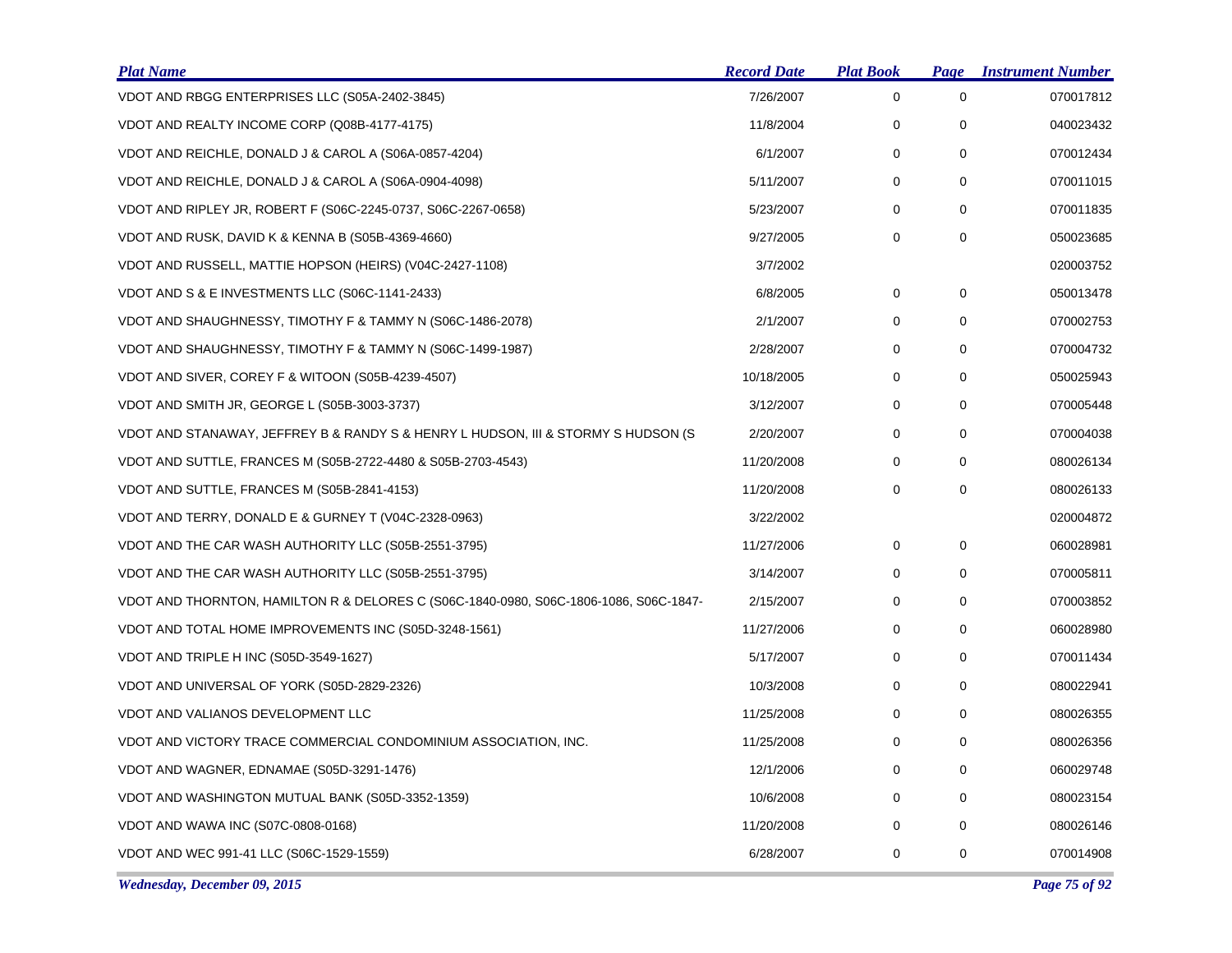| <b>Plat Name</b>                                                                      | <b>Record Date</b> | <b>Plat Book</b> | Page        | <b>Instrument Number</b> |
|---------------------------------------------------------------------------------------|--------------------|------------------|-------------|--------------------------|
| VDOT AND WENDYS INTERNATIONAL INC (Q08B-4325-3877)                                    | 1/24/2005          | 0                | $\mathbf 0$ | 050001189                |
| VDOT AND WHITE JR, CALVIN R & BARBARA K (S05D-3235-1660)                              | 9/27/2006          | 0                | 0           | 060023798                |
| VDOT AND WINDERS POND HOMES ASSOCIATION (T06C-1136-1565)                              | 2/16/2006          | $\mathbf 0$      | 0           | 060003855                |
| VDOT AND WOOD, MICHAEL L & MARY S (S05B-4844-4665)                                    | 11/10/2005         | 0                | $\mathbf 0$ | 050028624                |
| VDOT AND YORK LIGHTING LLC (S06A-0775-4481)                                           | 8/27/2007          | 0                | $\mathbf 0$ | 070020897                |
| VDOT AND YORK VETERINARY PROPERTIES LLC (S06-2656-4686)                               | 7/26/2007          | 0                | 0           | 070017844                |
| VDOT AND YORKTOWN PARTNERSHIP LLC (S05B-2957-3394, S05B-2903-3574, S05B-3225-3400, S0 | 7/31/2007          | $\mathbf 0$      | $\mathbf 0$ | 070018396                |
| VDOT AND YORKTOWN PARTNERSHIP LLC (S05B-3298-3835)                                    | 12/18/2006         | 0                | $\mathbf 0$ | 060031007                |
| VDOT AND YORKTOWN PARTNERSHIP LLC (S05B-3322-2640)                                    | 7/19/2007          | 0                | $\mathbf 0$ | 070017118                |
| VEDITZ, RICHARD M. & CHRISTINA AND JAMES V. & CHRISTOPHER K. ULISSE                   | 8/5/1999           | 13               | 31          |                          |
| VENABLE, DAVID B & RHONDA E AND STEPHEN B AMARILLO SUBDIVISION                        | 6/11/2003          | 0                | 0           | 030016617                |
| VERA KAY, LLC DARE PROFESSIONAL PARK, LOTS 12 & 12B PLV                               | 1/18/2006          | 0                | $\mathbf 0$ | 060001432                |
| VERNON, SAM EST.                                                                      |                    | 2                | 16          |                          |
| VERNON, SAM EST. - RESUB OF LOT 3                                                     | 6/5/1978           | 9                | 241         |                          |
| <b>VETERANS OF FOREIGN WARS</b>                                                       | 8/1/1950           | 4                | 192         |                          |
| <b>VICKING ESTATES</b>                                                                | 11/3/1978          | 9                | 266         |                          |
| VICTORY & 17, LLC BLA AND EASEMENT DEDICATION PLAT                                    | 7/15/2009          | 0                | 0           | 090014595                |
| <b>VICTORY ESTATES SUBDIVISION</b>                                                    | 4/21/2006          | $\mathbf 0$      | $\mathbf 0$ | 060008850                |
| <b>VICTORY INDUSTRIAL PARK</b>                                                        | 10/13/1988         | 10               | 590         |                          |
| VICTORY INDUSTRIAL PARK & YORK COUNTY                                                 | 2/13/1989          | 11               | 14          |                          |
| VICTORY INDUSTRIAL PARK AND THE BOARD OF SUPERVISORS OF YORK COUNTY BLA               | 5/24/2004          | 0                | 0           | 040010539                |
| VICTORY INDUSTRIAL PARK LOT 3                                                         | 9/17/1991          | 11               | 344         |                          |
| VICTORY INDUSTRIAL PARK, SUBDIVISION OF LOT 36 (FORMERLY RIVERSIDE BRICK & SUPPLY     | 5/30/2014          |                  |             | 140008046                |
| VICTORY MEADOWS PHASE 1                                                               | 3/6/2001           | 13               | 258         |                          |
| <b>VICTORY MEADOWS PHASE 2</b>                                                        | 4/13/2001          | 13               | 276         |                          |
| <b>VICTORY TRACE</b>                                                                  | 2/27/2008          | 12               | 429         | 080003662                |
| VILLA DEVELOPMENT BLA                                                                 | 3/8/2002           | 0                | 0           | 020003873                |
| VILLA DEVELOPMENT LLC AND CITY OF NN. BLA                                             | 8/10/2001          | 13               | 337         |                          |

*Wednesday, December 09, 2015 Page 76 of 92*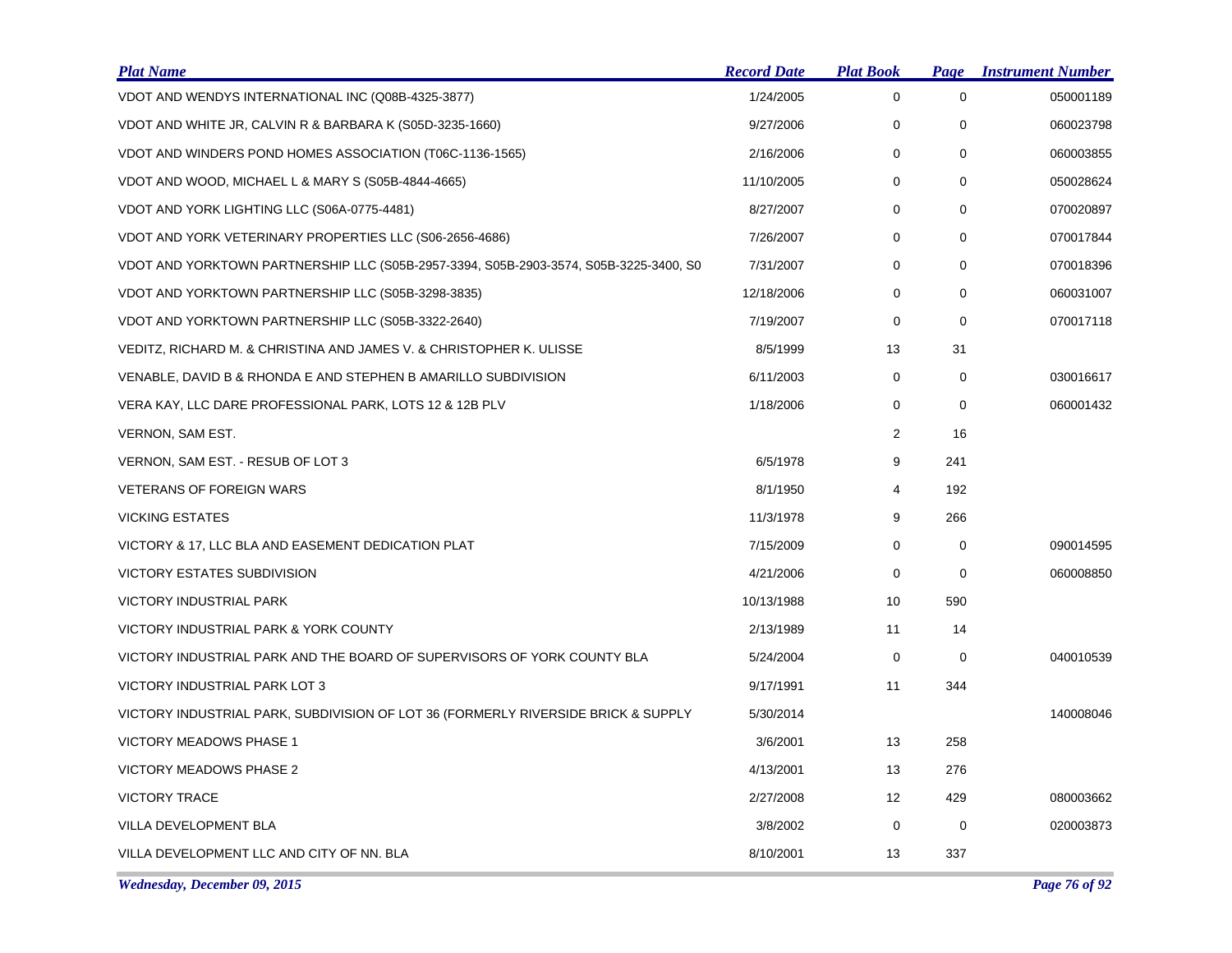| <b>Plat Name</b>                                    | <b>Record Date</b> | <b>Plat Book</b> | Page        | <u><b>Instrument Number</b></u> |
|-----------------------------------------------------|--------------------|------------------|-------------|---------------------------------|
| VILLAGE GREEN SECTION A                             | 5/10/1966          | $\boldsymbol{7}$ | 196         |                                 |
| VILLAGE SHOP LTD.                                   | 4/2/1985           | 10               | 103         |                                 |
| VILLAGE SHOPS LTD.                                  | 8/7/1986           | 10               | 271         |                                 |
| VILLAS AT YORKTOWN, LLC - PLV                       | 10/31/2007         | 0                | 0           | 070025808                       |
| VILLAS AT YORKTOWN, PHASE 1                         | 11/3/2008          | 0                | 0           | 080025050                       |
| VILLAS AT YORKTOWN, PHASE 10                        | 10/29/2010         |                  |             | 100018122                       |
| <b>VILLAS AT YORKTOWN, PHASE 11</b>                 | 5/26/2011          |                  |             | 110008134                       |
| VILLAS AT YORKTOWN, PHASE 13                        | 11/16/2012         |                  |             | 120020200                       |
| VILLAS AT YORKTOWN, PHASE 14                        | 7/22/2013          |                  |             | 130014106                       |
| VILLAS AT YORKTOWN, PHASE 2                         | 12/9/2008          | 0                | 0           | 080027065                       |
| VILLAS AT YORKTOWN, PHASE 3                         | 7/22/2009          | 0                | 0           | 090015462                       |
| VILLAS AT YORKTOWN, PHASE 4                         | 8/5/2009           | 0                | 0           | 090016585                       |
| VILLAS AT YORKTOWN, PHASE 5                         | 10/7/2009          |                  |             | 090022319                       |
| VILLAS AT YORKTOWN, PHASE 6                         | 5/14/2010          |                  |             | 100008010                       |
| VILLAS AT YORKTOWN, PHASE 7                         | 6/4/2010           |                  |             | 100009601                       |
| VILLAS AT YORKTOWN, PHASE 8                         | 8/4/2010           |                  |             | 100012564                       |
| VILLAS AT YORKTOWN, PHASE 9                         | 9/8/2010           |                  |             | 100014721                       |
| VILLAS ON SHADY B., LLC BOUNDARY LINE VACATION PLAT | 3/18/2005          | 0                | $\mathbf 0$ | 050004943                       |
| VILLAS ON SHADY BANKS PHASE 1                       | 4/14/2005          | 0                | 0           | 050007095                       |
| VILLAS ON SHADY BANKS PHASE 10                      | 6/21/2006          | 0                | 0           | 060014701                       |
| VILLAS ON SHADY BANKS PHASE 2                       | 5/11/2005          | 0                | 0           | 050010618                       |
| VILLAS ON SHADY BANKS PHASE 3                       | 6/16/2005          | 0                | 0           | 050014367                       |
| VILLAS ON SHADY BANKS PHASE 4                       | 7/27/2005          | 0                | 0           | 050018312                       |
| VILLAS ON SHADY BANKS PHASE 5                       | 10/5/2005          | 0                | 0           | 050024627                       |
| VILLAS ON SHADY BANKS PHASE 6                       | 11/30/2005         | 0                | $\mathbf 0$ | 050030232                       |
| VILLAS ON SHADY BANKS PHASE 7                       | 2/9/2006           | 0                | $\mathbf 0$ | 060003244                       |
| VILLAS ON SHADY BANKS PHASE 8                       | 4/19/2006          | 0                | 0           | 060008532                       |
| VILLAS ON SHADY BANKS PHASE 9                       | 5/23/2006          | 0                | 0           | 060012045                       |

*Wednesday, December 09, 2015 Page 77 of 92*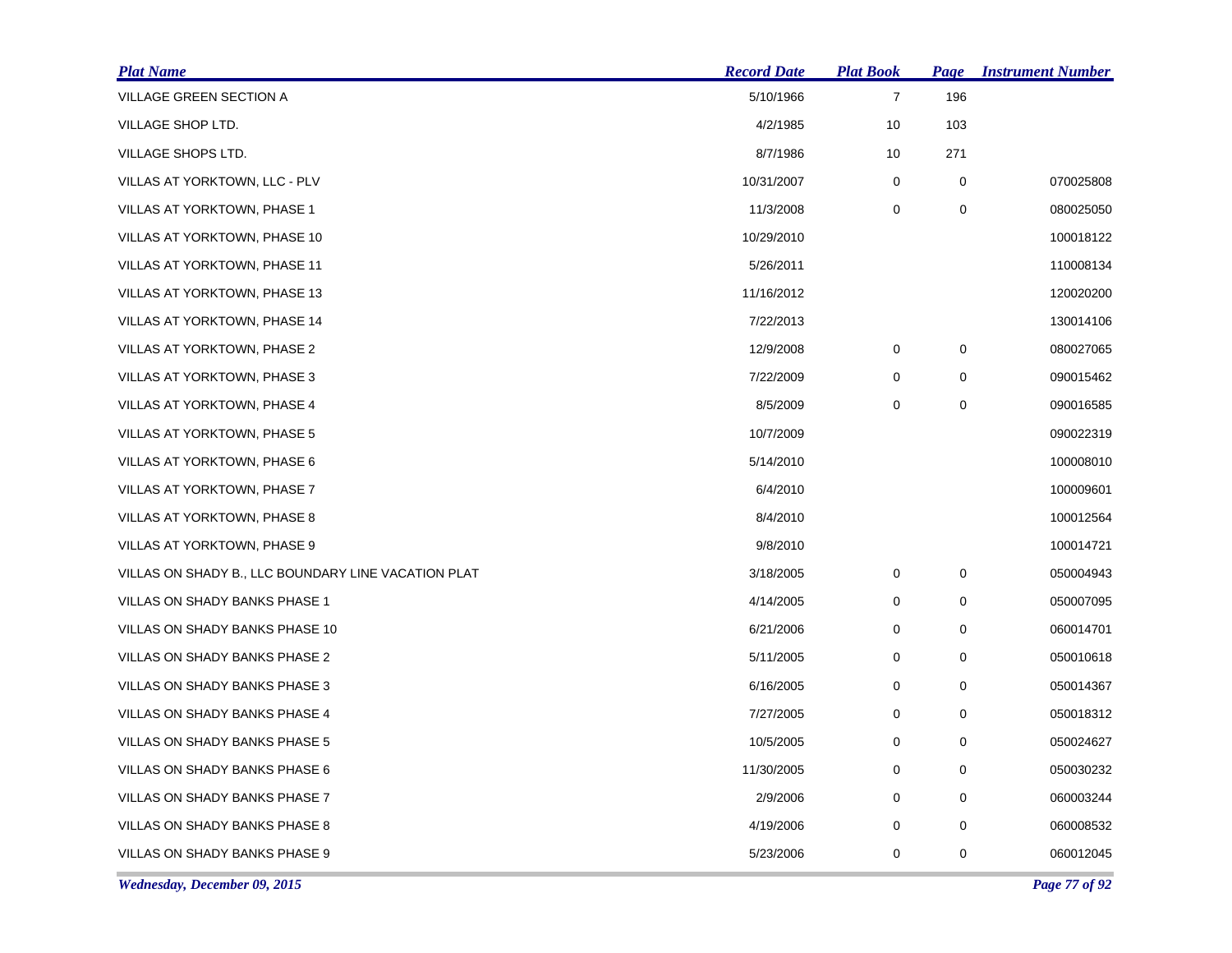| <b>Plat Name</b>                                                             | <b>Record Date</b> | <b>Plat Book</b> | Page        | <b>Instrument Number</b> |
|------------------------------------------------------------------------------|--------------------|------------------|-------------|--------------------------|
| VINEYARD HEIGHTS BLOCK 19, LOTS 10-12 PLV & BLA FOR MOODY DEVELOPMENT CORP   | 4/11/2005          | $\mathbf 0$      | $\mathbf 0$ | 050006657                |
| VINEYARD HEIGHTS BLOCK 19, LOTS 6-9 & 23-26 PLV & BLA FOR MOODY DEVELOP CORP | 2/9/2005           | 0                | $\mathbf 0$ | 050002411                |
| VINEYARD HEIGHTS BLOCK 7, LOTS 1-7 PLV & BLA FOR MOODY DEVELOPMENT CORP      | 2/9/2005           | $\mathbf 0$      | $\mathbf 0$ | 050002412                |
| VINEYARD HEIGHTS LOTS 12 & 13 PLV AND ADJUSTMENT                             | 8/13/2002          | 0                | $\mathbf 0$ | 020016538                |
| <b>VINEYARD HEIGHTS PLV</b>                                                  | 12/19/2001         | $\overline{2}$   | 58          | 010021798                |
| VIRGINIA ELECTRIC & POWER                                                    | 11/6/1998          | 12               | 640         |                          |
| VIRGINIA ELECTRIC & POWER RESUB.                                             | 8/2/1989           | 11               | 103         |                          |
| VKC APT/CONDO 1                                                              | 3/9/1992           | 11               | 407         |                          |
| VKC APT/CONDO 2                                                              | 10/10/1991         | 11               | 351         |                          |
| VKC AVERY WOODS                                                              | 12/11/1995         | 12               | 312         |                          |
| VKC AVERY WOODS RESUB. LOTS 17-20                                            | 8/7/1998           | 12               | 610         |                          |
| VKC CORPORATE CENTER 14                                                      | 11/1/1993          | 11               | 673         |                          |
| VKC CORPORATE CENTER 14                                                      | 3/8/1994           | 12               | 13          |                          |
| VKC CORPORATE CENTER 16                                                      | 2/13/1996          | 12               | 348         |                          |
| VKC CORPORATE CENTER 16C                                                     | 8/22/2002          | 0                | 0           | 020017150                |
| VKC CORPORATE CENTER 16C PARCELS 16C-1 & 16C-2 RESUBDIVISION                 | 2/8/2006           | $\mathbf 0$      | $\mathbf 0$ | 060003158                |
| VKC CORPORATE CENTER 16C, PORTION OF                                         | 8/22/2002          | $\mathbf 0$      | $\mathbf 0$ | 010020540                |
| VKC CORPORATE CENTER 7                                                       | 8/16/1994          | 12               | 114         |                          |
| VKC CORPORATE CENTER 8                                                       | 12/1/1993          | 11               | 684         |                          |
| VKC CORPORATE CENTER 8                                                       | 6/1/1994           | 12               | 60          |                          |
| VKC CORPORATE CENTER 9                                                       | 5/26/1994          | 12               | 58          |                          |
| VKC CORPORATE CENTER 9, PARCEL 9B - RESUB                                    | 11/25/2002         | 0                | 0           | 020023702                |
| VKC CORPORATE CENTER 9, PARCEL A - RESUB                                     | 7/17/1997          | 12               | 487         |                          |
| VKC CORPORATE CENTER 9, PARCEL B                                             | 5/31/1996          | 12               | 377         |                          |
| VKC CORPORATE CENTERS 11 & 11A                                               | 4/25/1997          | 12               | 465         |                          |
| VKC CORPORATE CENTERS 11 & 11A & 16A                                         | 3/15/1994          | 12               | 19          |                          |
| VKC CORPORATE CENTERS 11 & 11A & 16A - PLAT OF CORRECTION                    | 3/5/1997           | 12               | 449         |                          |
| VKC CORPORATE CENTERS 12 & 13                                                | 10/30/1992         | 11               | 543         |                          |

*Wednesday, December 09, 2015 Page 78 of 92*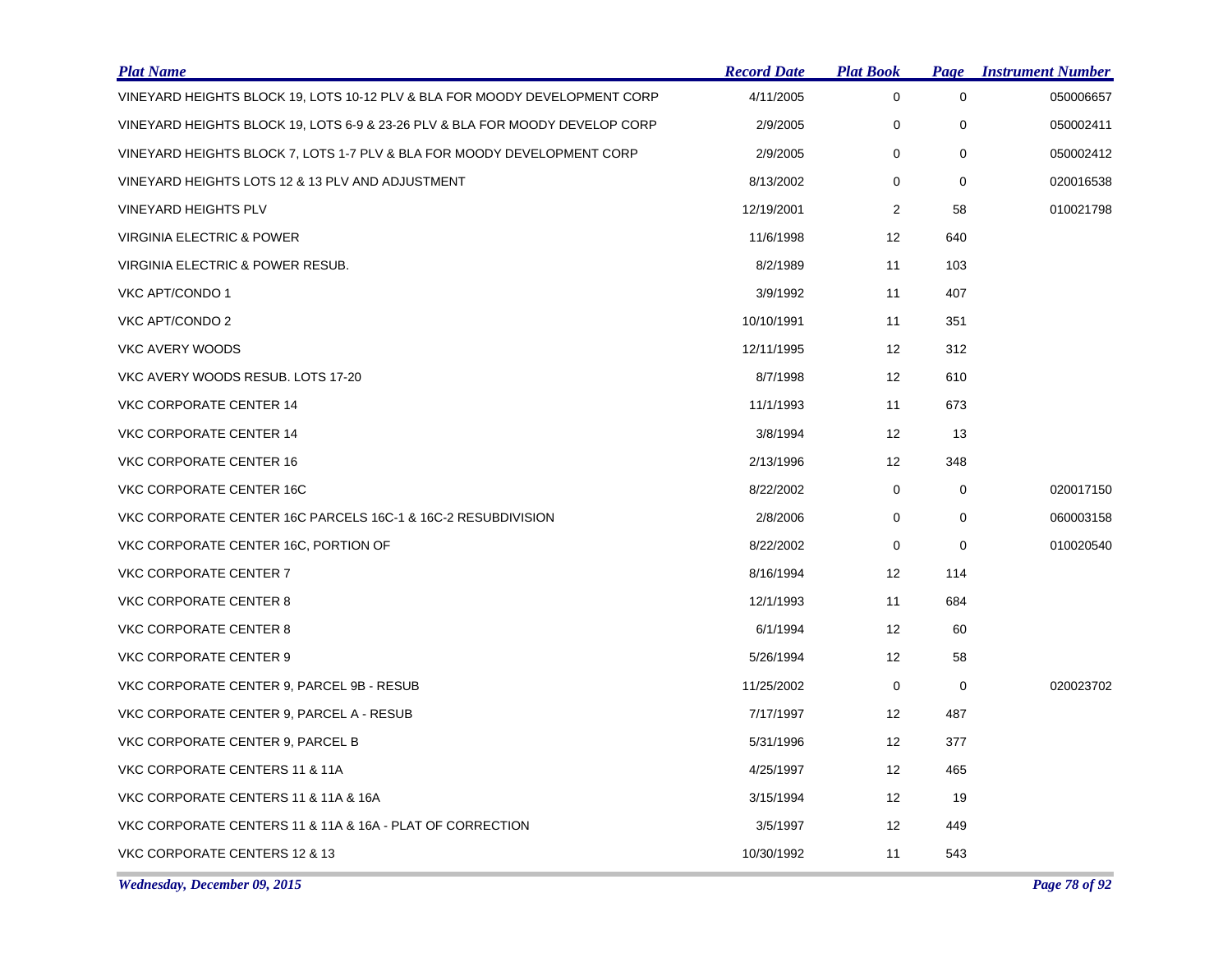| <b>Plat Name</b>                                                                  | <b>Record Date</b> | <b>Plat Book</b>  |     | <b>Page Instrument Number</b> |
|-----------------------------------------------------------------------------------|--------------------|-------------------|-----|-------------------------------|
| VKC CORPORATE CENTERS 12 & 13 & PARCEL 3 - RESUB                                  | 7/9/1993           | 11                | 627 |                               |
| VKC CORPORATE CENTERS 12 & 13 & PARCEL 3 - SUBDIVISION OF PARCEL A                | 3/23/2001          | 13                | 269 |                               |
| VKC CORPORATE CENTERS 12 & 13 & PARCEL 3 - SUBDIVISION OF THE REMAINDER OF THE RE | 11/16/1993         | 11                | 678 |                               |
| VKC CORPORATE CENTERS 16, PARCEL A                                                | 2/14/2006          | 12 <sup>2</sup>   | 349 | 060003606                     |
| VKC GOLF COURSE PARCEL E & APT 2                                                  | 10/10/1991         | 11                | 352 |                               |
| VKC HIGHLANDS THE                                                                 | 12/21/1992         | 11                | 562 |                               |
| VKC HIGHLANDS THE                                                                 | 3/17/1993          | 11                | 577 |                               |
| VKC HOLLINGSWORTH LOT 1 & 22 & 58                                                 | 4/14/1992          | 11                | 410 |                               |
| VKC HOME OWNERS ASSOC. REC. CENTER                                                | 8/14/1992          | 11                | 519 |                               |
| <b>VKC INDUSTRIAL 1</b>                                                           | 2/7/1996           | $12 \overline{ }$ | 344 |                               |
| VKC LAKE 10                                                                       | 10/30/1991         | 11                | 363 |                               |
| VKC LAKE 11                                                                       | 11/27/1991         | 11                | 372 |                               |
| VKC LAKE 6                                                                        | 10/21/1991         | 11                | 359 |                               |
| VKC LAKE 8                                                                        | 5/9/1994           | 12                | 49  |                               |
| VKC OAKWOOD                                                                       | 7/14/1994          | 12                | 83  |                               |
| <b>VKC PARKWAY</b>                                                                | 11/19/1991         | 11                | 370 |                               |
| VKC PUMP STATION 5                                                                | 11/5/1991          | 11                | 369 |                               |
| VKC ROBEY WAY, R/W                                                                | 12/8/1994          | $12 \overline{ }$ | 164 |                               |
| <b>VKC ROCK CREEK</b>                                                             | 1/14/1992          | 11                | 389 |                               |
| <b>VKC ROCK CREEK</b>                                                             | 11/23/1992         | 11                | 545 |                               |
| VKC SANCTUARY THE RESUB LOT 40 SEC.2 & LOT 45 SEC.4                               | 9/19/1996          | 12                | 406 |                               |
| VKC SANCTUARY THE RESUB LOTS 5 & 6 BLA                                            | 4/12/1995          | 12                | 227 |                               |
| VKC SANCTUARY THE RESUB LOTS 5 & 6 BLA                                            | 4/27/1995          | 12                | 237 |                               |
| VKC SANCTUARY THE SECTION 1                                                       | 10/17/1993         | 11                | 659 |                               |
| VKC SANCTUARY THE SECTION 1 - RESUB OF LOTS 9 & 10                                | 7/7/1994           | 12                | 82  |                               |
| VKC SANCTUARY THE SECTION 2                                                       | 10/12/1994         | 12                | 136 |                               |
| VKC SANCTUARY THE SECTION 3                                                       | 7/24/1995          | $12 \overline{ }$ | 268 |                               |
| VKC SANCTUARY THE SECTION 4                                                       | 1/18/1996          | $12 \overline{ }$ | 329 |                               |
|                                                                                   |                    |                   |     |                               |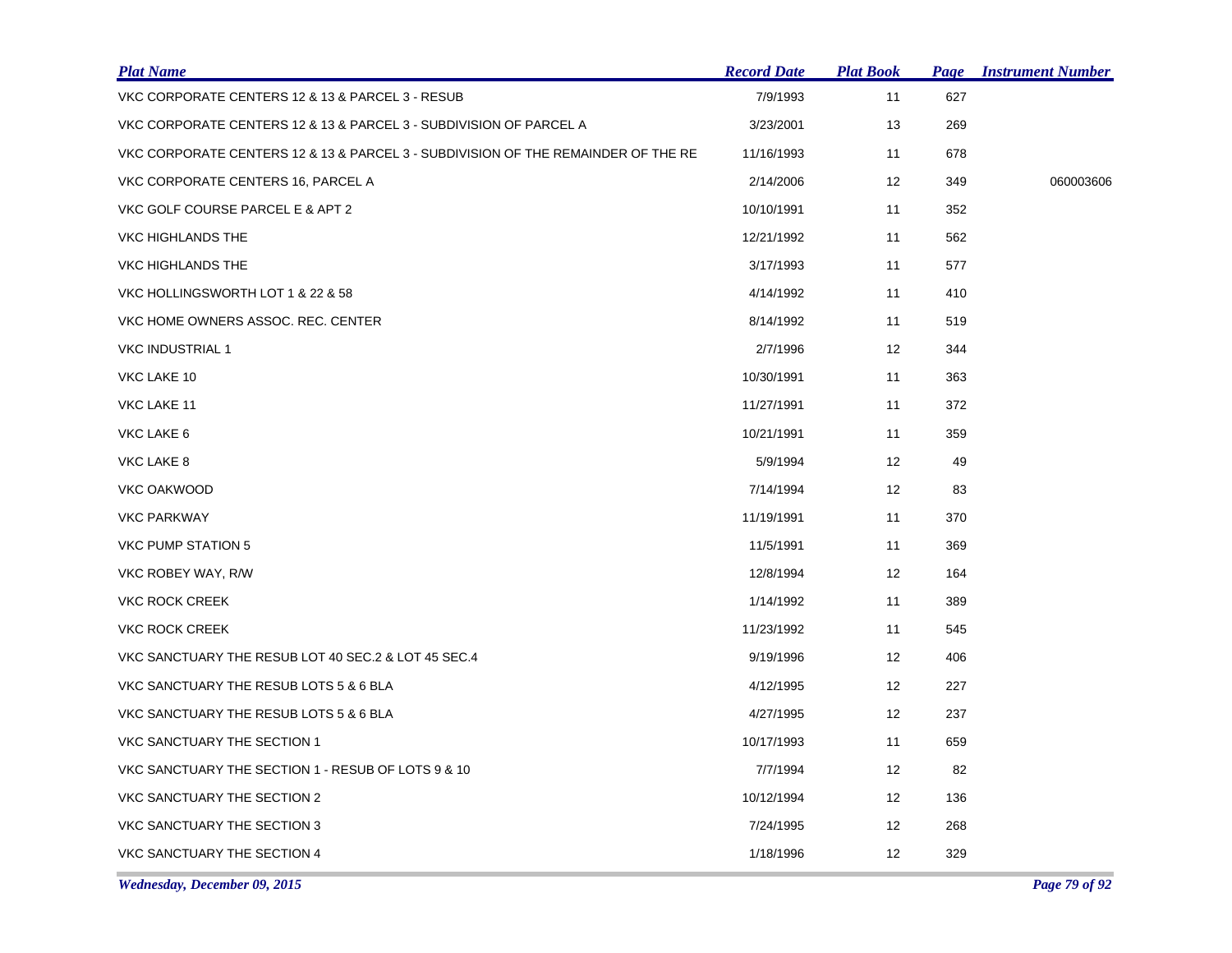| <b>Plat Name</b>                                                                   | <b>Record Date</b> | <b>Plat Book</b> | <b>Page</b> | <b>Instrument Number</b> |
|------------------------------------------------------------------------------------|--------------------|------------------|-------------|--------------------------|
| VKC SANCTUARY THE SECTION 5                                                        | 11/1/1995          | 12               | 306         |                          |
| VKC SANCTUARY THE SECTION 6                                                        | 8/26/1996          | 12               | 398         |                          |
| <b>VKC TRADEWINDS</b>                                                              | 8/18/1992          | 11               | 522         |                          |
| VKC TRADEWINDS RESUB 17                                                            | 9/24/1993          | 11               | 664         |                          |
| VKC VICTORY BLVD. & COMMON WEALTH DR                                               | 9/27/1993          | 11               | 665         |                          |
| VKC VILLAGE AVE. & COMMON WEALTH DR.                                               | 12/22/1992         | 11               | 564         |                          |
| VNM HOLDINGS, LLC BEING LOT 2 & PARCEL B BLA                                       | 9/5/2008           | 0                | 0           | 080020893                |
| W. A. R. S. INC.                                                                   | 3/16/1989          | 11               | 37          |                          |
| W.S. DRYDEN ESTATE, PART OF PARCEL "D" AND PART OF PARCEL "E", PROPERTY LINE VACA  | 3/20/2014          |                  |             | 140003804                |
| WADE, JAMES S. BLA                                                                 | 11/2/1983          | 9                | 607         |                          |
| <b>WAINWRIGHT, SADIE FRANCIS</b>                                                   | 7/2/1990           | 11               | 221         |                          |
| WALKER SUB.                                                                        | 8/5/1977           | 9                | 168         |                          |
| WALLACE, CHARLES JR AND WILLIE WILLIAMS, JR AND MAURICE CARTER, JR AND MAUDE BUR   | 7/6/1964           | $\overline{7}$   | 122         |                          |
| <b>WALLACES VILLA</b>                                                              | 2/19/1969          | 8                | 152         |                          |
| WAL-MART REAL ESTATE BUS. TRUST                                                    | 6/25/2003          | 0                | 0           | 030018828                |
| WAL-MART REAL ESTATE BUSINESS TRUST BLA AND ROW DEDICATION                         | 2/11/2003          | 0                | 0           | 030003600                |
| WARE, DAVID W JR & SHARON J HATCHELL SUBDIVISION                                   | 7/29/2003          | 0                | $\mathbf 0$ | 030023253                |
| WARNICK PROPERTY, 3.609 ACRES AT 1015 DARE ROAD SURVEY PLAT                        | 8/27/2002          | 0                | $\Omega$    | 020017364                |
| WASH MOORE CORP & MRP ENTERPRISES, LLC BLA BETWEEN PARCELS A & B1                  | 2/15/2005          | $\mathbf 0$      | $\mathbf 0$ | 050002798                |
| WASHINGTON RIDGE, SUBDIVISION PLAT                                                 | 5/9/2014           |                  |             | 140006563                |
| WASHINGTON VS THOMAS PROPERTY LINE AGREEMENT                                       | 3/7/2003           | 0                | $\mathbf 0$ | 030005797                |
| WASHINGTON, ELOISE TRUSTEE OF BLA.                                                 | 12/19/2001         | 9                | 72          | 010021797                |
| WASHINGTON, JAMES T AND ALICE COOKE WASHINGTON BLA                                 | 4/27/2005          | 0                | 0           | 050008721                |
| WASHINGTON, JAMES T. AND ALICE COOKE                                               | 12/4/1984          | 10               | 61          |                          |
| WASHINGTON, PEARLINE ROW DEDICATION                                                | 9/21/2005          | 0                | 0           | 050023234                |
| WASHINGTON, R E JR & A E COLON AND WILLIAMSBURG POTTERY FACTORY INC BLA            | 9/5/2002           | 0                | 0           | 020017948                |
| WASHINGTON, VIVIAN M., WILLIAM M. WASHINGTON, JR., AND MELVIN D. WASHINGTON (DECEA | 7/28/2011          |                  |             | 110011475                |
| WATERVIEW FARM SECTION B                                                           | 12/23/1987         | 10               | 444         |                          |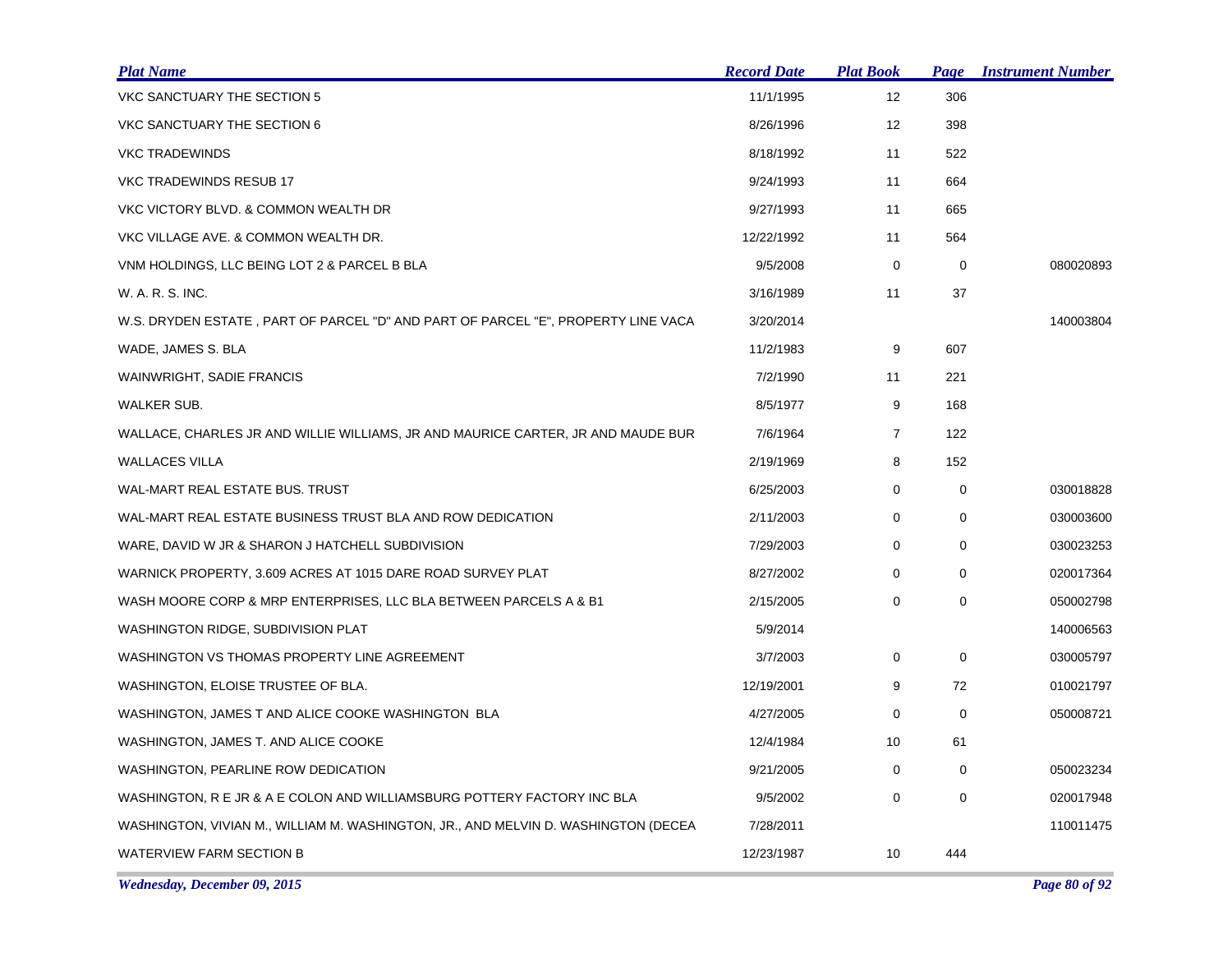| <b>Plat Name</b>                                                                   | <b>Record Date</b> | <b>Plat Book</b>  | <b>Page</b> | <b>Instrument Number</b> |
|------------------------------------------------------------------------------------|--------------------|-------------------|-------------|--------------------------|
| WATERVIEW OF VIRGINIA INC AND ROBERT & JOYCE R SCHAFFER BLA                        | 2/3/2006           | $\mathbf 0$       | $\mathbf 0$ | 060002787                |
| WATERVIEW SECTION A                                                                | 9/30/1936          | 3                 | 28          |                          |
| <b>WATERVIEW SECTION B</b>                                                         | 1/15/1937          | $\mathbf{1}$      | 355         |                          |
| WATERVIEW SECTION B BLA                                                            | 12/12/1995         | 12                | 320         |                          |
| WATERVIEW SECTION B RESUB. OF LOTS 4, 8, 9 & 10                                    | 9/30/1988          | 10                | 583         |                          |
| <b>WATERVIEW TERRACE</b>                                                           | 1/7/1957           | 5                 | 213         |                          |
| WATERVIEW TERRACE RESUBDIVISION OF LOTS 20 & 21 AND LOT 22 SUBDIVISION OF A. M. MA | 9/5/2007           | 0                 | 0           | 070021615                |
| WATERVIEW TERRACE, LOTS 18 & 19 PLV PLAT                                           | 10/18/2004         | 0                 | 0           | 040021723                |
| WE CORPORATION SUB.                                                                | 6/20/1994          | 12                | 71          |                          |
| <b>WEBB, MORRIS &amp; HATTIE</b>                                                   | 10/22/1976         | 9                 | 105         |                          |
| WEIS, GUS                                                                          | 4/20/1931          | $\mathbf{1}$      | 219         |                          |
| <b>WENDY'S VILLAGE SHOPS</b>                                                       | 4/2/1985           | 10                | 103         |                          |
| WHALEN, LEE & GLYNDA W. PORTER, PARCEL CONTAINING 2 ACRES                          | 10/22/2010         | 9                 | 194         | 100017713                |
| WHARTON, JAMES T. & RUTH K.                                                        | 1/22/1990          | 11                | 155         |                          |
| <b>WHISPERING PINES</b>                                                            | 8/14/1984          | 10                | 29          |                          |
| WHISPERING WINDS SECTION 1                                                         | 4/3/1985           | 10                | 105         |                          |
| WHISPERING WINDS SECTION 2                                                         | 7/19/1985          | 10                | 136         |                          |
| WHISPERING WINDS SECTION 2 & 3 LOTS 73 & 74                                        | 6/5/1987           | 10                | 364         |                          |
| WHISPERING WINDS SECTION 3                                                         | 11/18/1985         | 10                | 183         |                          |
| WHITBY, JUNIUS E AND MATTHEW FIELDS                                                | 12/10/1987         | 10                | 435         |                          |
| WHITE OAK SECTION 1                                                                | 7/19/1996          | $12 \overline{ }$ | 387         |                          |
| WHITE OAK SECTION 2                                                                | 10/25/1995         | 12                | 303         |                          |
| WHITE, LAWRENCE E. & DEBRA M. BLA                                                  | 5/29/1992          | 11                | 426         |                          |
| WHITE, ROBERT E. & MARJORIE S.                                                     | 2/15/1990          | 11                | 165         |                          |
| WHITE, W H SR SUBDIVISION BLOCK B LOT 4 PLV                                        | 2/9/2005           | 0                 | 0           | 050002410                |
| WHITE, W. H. SR.                                                                   | 10/23/1954         | 5                 | 176         |                          |
| WHITEHEAD, CHARLES T. & DORIS L. AND WILLIAM V. NUNN JR. - BLA                     | 9/1/2000           | 13                | 175         |                          |
| WHITENER, SHELLY L AND WHITENER, J D JR - PROPERTY LINE VACATION                   | 1/28/2013          |                   |             | 130001527                |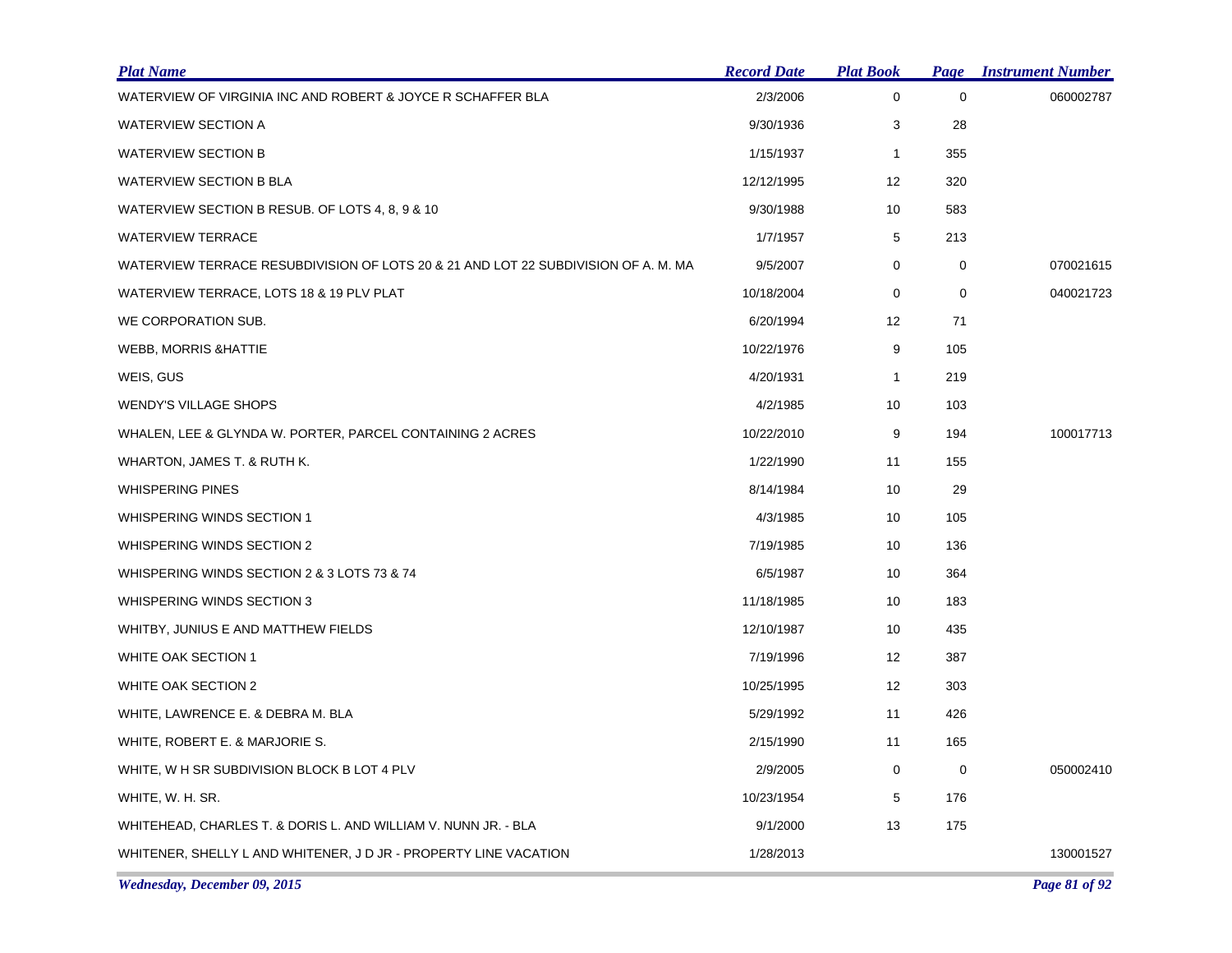| <b>Plat Name</b>                                                                | <b>Record Date</b> | <b>Plat Book</b>  | Page        | <b>Instrument Number</b> |
|---------------------------------------------------------------------------------|--------------------|-------------------|-------------|--------------------------|
| WHITTAKERS MILL TRACT PARCEL 3 RESUB FOR PARCELS 4, 5, 6, 7 AND 8               | 5/14/2007          | $\mathbf 0$       | $\mathbf 0$ | 070011121                |
| WHITTAKERS MILL TRACT PLV                                                       | 12/20/2002         | 0                 | 0           | 020026027                |
| WHITTAKERS MILL TRACT RESUB. 1B                                                 | 12/12/2001         | $\mathbf 0$       | $\mathbf 0$ | 010020854                |
| WHITTAKERS MILL TRACT SUB.                                                      | 7/2/1998           | $12 \overline{ }$ | 597         |                          |
| WHITTAKERS MILL TRACT SUB.                                                      | 2/11/1999          | 12                | 674         |                          |
| <b>WHITTAKERS PARKWAY</b>                                                       | 3/6/1991           | 11                | 293         |                          |
| WHITTAKERS THREE INC.                                                           | 10/13/1987         | 10                | 415         |                          |
| WHITTOM, AMOS W. & RUTH L.                                                      | 11/10/1983         | 9                 | 609         |                          |
| WIGFALL, BENJAMIN L & MARY C AND MELVIN L & LILLIAN L STEWART                   | 10/1/1987          | 10                | 412         |                          |
| WILBURN, JOSEPH & MARY WILBURN & BERTIE FLOWERS AND FAITH FOR LIVING OUTREACH C | 2/7/1992           | 11                | 403         |                          |
| <b>WILKINSON ARCH PROPERTY</b>                                                  | 9/13/1977          | 9                 | 178         |                          |
| WILKINSON ARCH PROPERTY, RESUB LOT 6 AND PART OF LOT 5                          |                    | 9                 | 71          |                          |
| <b>WILKINSON ASSOCIATES</b>                                                     | 12/8/1995          | 12                | 310         |                          |
| <b>WILLARD FARMS</b>                                                            | 9/23/1963          | $\overline{7}$    | 46          |                          |
| WILLIAM A. GREEN ESTATE SUBDIVISION                                             | 6/7/2011           |                   |             | 110008576                |
| <b>WILLIAMS TERRACE SECTION 1</b>                                               | 11/25/1957         | 6                 | 10          |                          |
| <b>WILLIAMS TERRACE SECTION A</b>                                               | 7/1/1953           | 5                 | 154         |                          |
| <b>WILLIAMS TERRACE SECTION B</b>                                               | 7/25/1953          | 5                 | 109         |                          |
| WILLIAMS TERRACE SECTION B - CORRECTED                                          |                    | 5                 | 155         |                          |
| WILLIAMS TERRACE, SECTION A, LOT 5 AND LOT 6 PLV                                | 5/15/2009          | 0                 | 0           | 090009840                |
| WILLIAMS, F M ESTATE PARCEL OF LAND CONTAINING .35 AC +/- 1104 DANDY LOOP ROAD  | 6/22/2004          | 0                 | 0           | 040013040                |
| WILLIAMS, HATTIE ADDITION                                                       | 1/24/1977          | 9                 | 124         |                          |
| WILLIAMS, JAMES G.                                                              | 5/27/1953          | 5                 | 97          |                          |
| WILLIAMS, JAMES LOT 2 SURVEY                                                    | 2/26/1990          | 11                | 170         |                          |
| WILLIAMS, N. H. & HARRIS A. C. JR.                                              | 8/1/1997           | $12 \overline{ }$ | 497         |                          |
| WILLIAMS, WAYNE E PARCEL OF LAND CONTAINING 21,589 SF 1106 DANDY LOOP ROAD      | 6/22/2005          | 0                 | 0           | 040013041                |
| WILLIAMSBURG (PART OF)                                                          | 11/28/1922         | 3                 | 1           |                          |
| WILLIAMSBURG BLUFFS RECREATION                                                  | 2/14/2000          | 13                | 87          |                          |

*Wednesday, December 09, 2015 Page 82 of 92*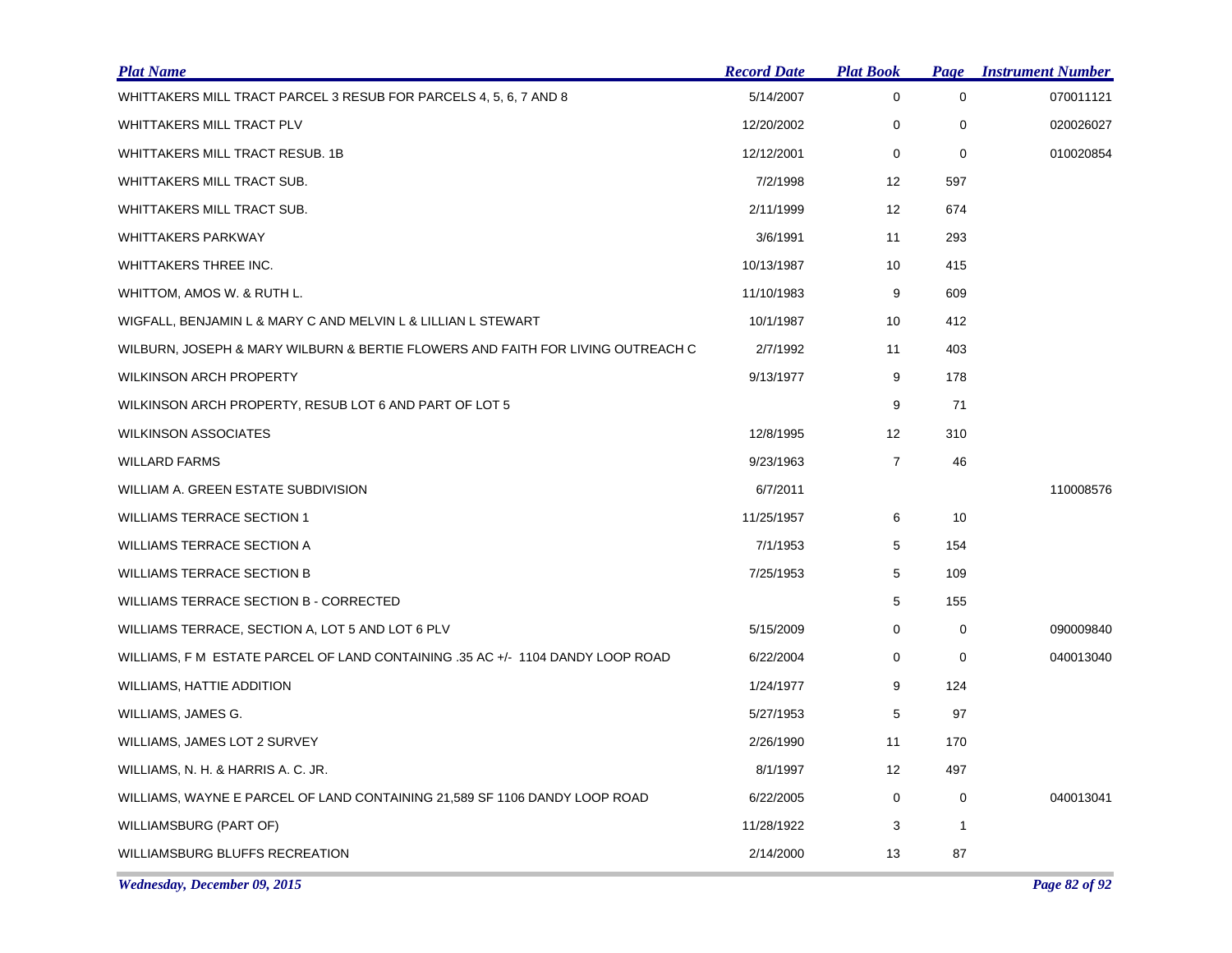| <b>Plat Name</b>                                                            | <b>Record Date</b> | <b>Plat Book</b>  | <b>Page</b> | <b>Instrument Number</b> |
|-----------------------------------------------------------------------------|--------------------|-------------------|-------------|--------------------------|
| WILLIAMSBURG BLUFFS RESUB.                                                  | 1/17/1995          | 12                | 191         |                          |
| WILLIAMSBURG BLUFFS SECTION 1 PHASE 2                                       | 6/4/1997           | 12                | 478         |                          |
| WILLIAMSBURG BLUFFS SECTION 1 PHASE 3                                       | 3/6/2001           | 13                | 256         |                          |
| WILLIAMSBURG BLUFFS SECTION 2 PHASE 1                                       | 2/1/1996           | 12                | 334         |                          |
| WILLIAMSBURG BLUFFS SECTION 2 PHASE 2                                       | 11/16/2000         | 13                | 204         |                          |
| WILLIAMSBURG COMMONS PHASE 1                                                | 11/20/1996         | $12 \overline{ }$ | 418         |                          |
| WILLIAMSBURG COMMONS PHASE 1 RESUB LOT 133                                  | 10/31/1997         | 12                | 526         |                          |
| WILLIAMSBURG COMMONS PHASE 2                                                | 4/30/1997          | 12                | 468         |                          |
| WILLIAMSBURG COMMUNITY HOSPITAL PLAT OF EASEMENT DEDICATION                 | 10/25/2006         | 0                 | 0           | 060026229                |
| WILLIAMSBURG COMMUNITY HOSPITAL SUBDIVISION                                 | 10/21/2003         | 0                 | 0           | 030032981                |
| WILLIAMSBURG LAND ASSOCIATES                                                | 12/1/1983          | 9                 | 616         |                          |
| WILLIAMSBURG LAND ASSOCIATES (CONVEYANCE TO WILLIAMSBURG NEW TESTAMENT CHUR | 12/19/1980         | 9                 | 401         |                          |
| WILLIAMSBURG MERCHANTS INC. & R. P. & M. A. BARRON BLA                      | 1/18/2000          | 13                | 84          |                          |
| WILLIAMSBURG NEW TESTAMENT CHURCH                                           | 5/13/1994          | $12 \overline{ }$ | 51          |                          |
| WILLIAMSBURG PLAYERS AND JAMES YORK PLAZA SHOPPING CENTER BLA               | 5/14/1986          | 10                | 237         |                          |
| WILLIAMSBURG POTTERY FACTORY                                                | 4/30/1999          | 12                | 689         |                          |
| WILLIAMSBURG POTTERY FACTORY BLA                                            | 3/8/2002           | 0                 | 0           | 020003874                |
| WILLIAMSBURG POTTERY FACTORY ROW DEDICATION                                 | 4/19/2005          | 0                 | 0           | 050007579                |
| WILLIAMSBURG POTTERY FACTORY SUB.                                           | 8/31/1989          | 11                | 106         |                          |
| WILLIAMSBURG POTTERY FACTORY, SUBDIVISION OF PARCEL B                       | 5/22/2000          | 13                | 135         |                          |
| <b>WILLOW LAKES SECTION 1</b>                                               | 12/5/1997          | 12                | 542         |                          |
| WILLOW LAKES SECTION 1 R/W DEDICATION                                       | 12/5/2000          | 13                | 217         |                          |
| <b>WILLOW LAKES SECTION 2</b>                                               | 8/5/1999           | 13                | 32          |                          |
| WILLOW LAKES SECTION 2 PLAT OF CORRECTION                                   | 3/15/2000          | 13                | 100         |                          |
| <b>WILLOW LAKES SECTION 3A</b>                                              | 6/26/2001          | 13                | 313         |                          |
| <b>WILLOW LAKES SECTION 3B</b>                                              | 4/9/2002           | 0                 | 0           | 020006196                |
| <b>WILLOW LAKES SECTION 3C</b>                                              | 1/14/2003          | 0                 | 0           | 030001127                |
| WILSON FAMILY TRUST SUBDIVISION PLAT                                        | 7/12/2002          | 0                 | 0           | 020013844                |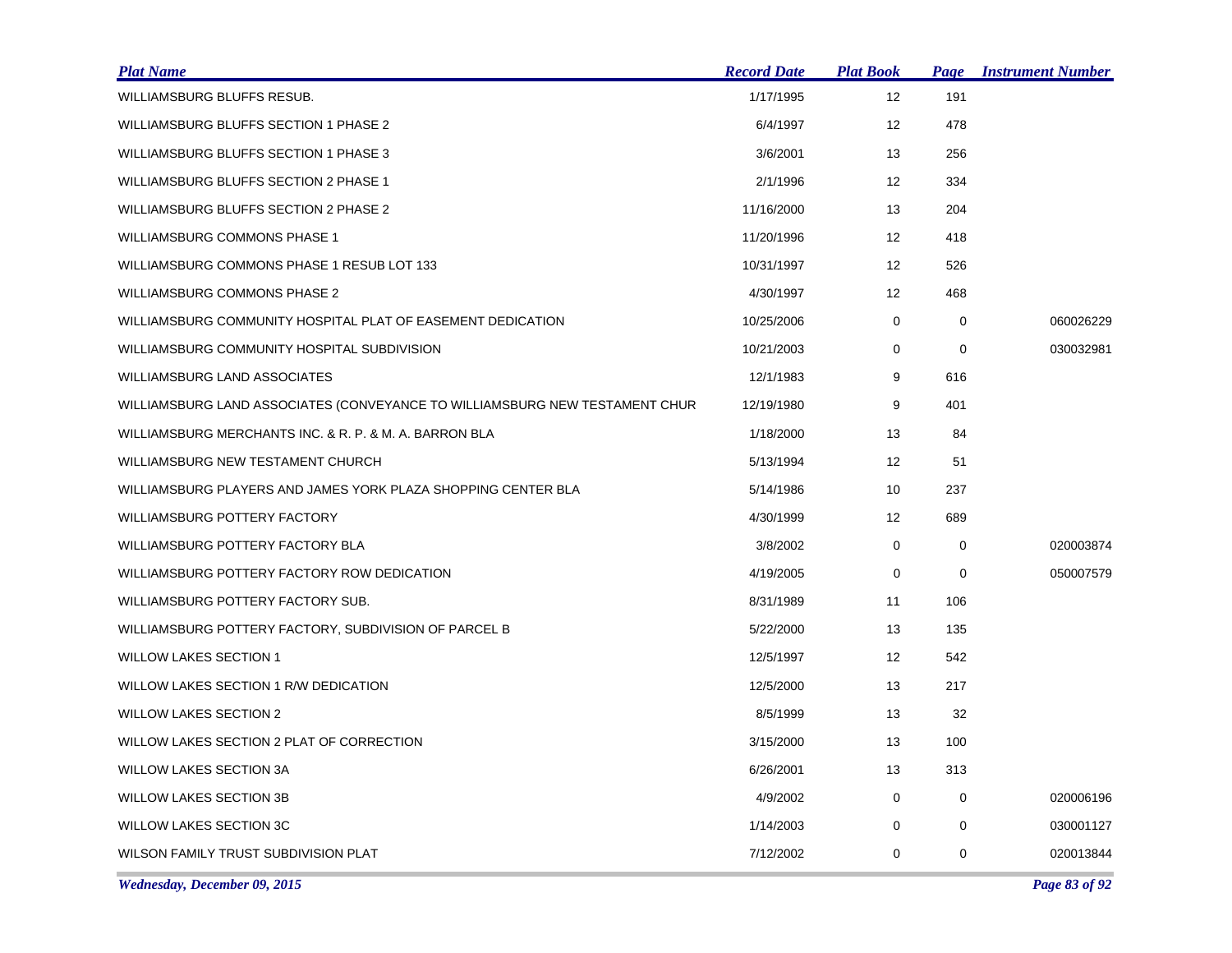| <b>Plat Name</b>                                                                  | <b>Record Date</b> | <b>Plat Book</b> | <b>Page</b> | <b>Instrument Number</b> |
|-----------------------------------------------------------------------------------|--------------------|------------------|-------------|--------------------------|
| WILSON, EVELYN M AND CHRISTOS & LINDA E STEKAS - BLA                              | 5/28/2009          | 0                | $\mathbf 0$ | 090010627                |
| WILSON, GARLAND P.                                                                | 1/10/1985          | 10               | 76          |                          |
| WILSON, JEFFERSON F ESTATE RESUB OF LOTS 3A & 4                                   | 9/18/2014          | $\mathbf 0$      | 0           | 140015096                |
| WILSON, JEFFERSON F. ESTATE                                                       | 8/19/1976          | 9                | 94          |                          |
| WILSON, LANGHORNE M. FAMILY SUBDIVISION                                           | 9/19/2014          | 0                | 0           | 140015267                |
| WILSON, LANGHORNE SUBDIVISION                                                     | 3/11/2003          | 0                | $\mathbf 0$ | 030006022                |
| WILSON, LARRY D. & ANNA G.                                                        | 10/7/1999          | 13               | 54          |                          |
| WILSON, MAYWOOD L & TWYLA B AND WILSON FAMILY LIVING TRUST SUBDIVISION LOT 3 BLA  | 9/10/2004          | $\mathbf 0$      | $\mathbf 0$ | 040019290                |
| WILSON, NICHOLS, WALLACE & WALLACE BLA                                            | 6/7/2007           | 0                | 0           | 070013064                |
| WILSON, R AND BETSIE J. HOGG                                                      | 4/14/1987          | 10               | 353         |                          |
| WILSON, ROBERT A & LANGHORNE M                                                    | 2/18/1982          | 9                | 473         |                          |
| WILSON, THOMAS E & CAROLYN M AND JAMES M JR & GINGER M NICHOLS, RICHARD J & BETTY | 6/7/2007           | 0                | 0           | 070013064                |
| WILSON, WILTON S FAMILY SUBDIVISION OF PARCEL 2                                   | 5/10/2005          | 0                | $\mathbf 0$ | 050010472                |
| WILSON, WILTON S.                                                                 | 9/29/1987          | 10               | 408         |                          |
| WILSON, WILTON S. BLA                                                             | 2/13/2009          | 0                | 0           | 090002498                |
| <b>WINDER WOODS</b>                                                               | 1/6/1978           | 9                | 204         |                          |
| WINDERS POND PUMP STATION                                                         | 3/16/1983          | 9                | 545         |                          |
| WINDERS POND SECTION 1                                                            | 3/16/1983          | 9                | 545         |                          |
| WINDERS POND SECTION 1 RESUB LOTS 48 & 51                                         | 1/26/1988          | 10               | 461         |                          |
| WINDERS POND SECTION 2                                                            | 10/25/1984         | 10               | 49          |                          |
| WINDERS POND SECTION 3                                                            | 8/5/1986           | 10               | 289         |                          |
| WINDMILL POINT 1711                                                               | 6/17/1982          | 9                | 492         |                          |
| WINFREE, WILLIAM B.                                                               | 9/9/1987           | 10               | 395         |                          |
| WINFREE, WILLIAM B.                                                               | 7/5/1991           | 11               | 326         |                          |
| WINTERFIELD LINE VACATION AND SUBDIVISION                                         | 1/23/2003          | 0                | 0           | 030001831                |
| WITHROW, CHARLES S.                                                               | 11/9/1967          | 8                | 76          |                          |
| WITHROW, CHARLES S. (BLOCK 1)                                                     | 1/28/1950          | 4                | 183         |                          |
| WITHROW, CHARLES S. (BLOCK 2)                                                     | 11/10/1955         | 5                | 220         |                          |

*Wednesday, December 09, 2015 Page 84 of 92*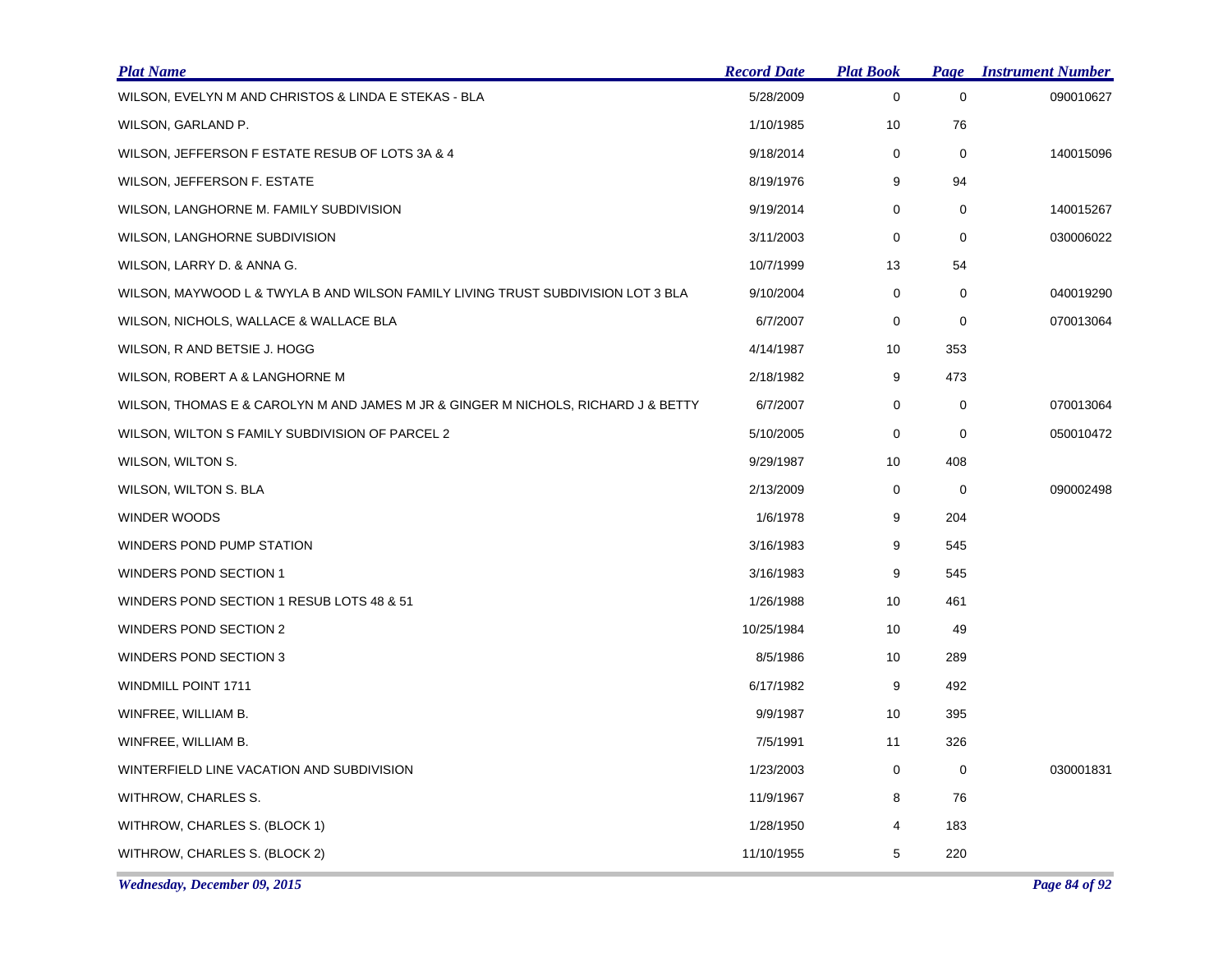| <b>Plat Name</b>                                      | <b>Record Date</b> | <b>Plat Book</b> | <b>Page</b> | <b>Instrument Number</b> |
|-------------------------------------------------------|--------------------|------------------|-------------|--------------------------|
| WITTEN, CHARLES H. & WILLIAMSBURG POTTERY FACTORY BLA | 6/3/1986           | 10               | 240         |                          |
| WOLFORD, KEITH H.                                     | 4/3/1989           | 11               | 49          |                          |
| WOLFORD, KEITH H. BLA                                 | 12/20/1995         | 12               | 326         |                          |
| <b>WOLFTRAP ESTATES</b>                               | 7/23/1982          | 9                | 576         |                          |
| WOOD ELVIA B.                                         | 10/4/1968          | 8                | 134         |                          |
| <b>WOOD LANDING SECTION 1</b>                         | 12/27/1977         | 9                | 202         |                          |
| WOOD LANDING SECTION 1 BLA                            | 1/5/2005           | 0                | 0           | 050000286                |
| WOOD LANDING SECTION 2                                | 5/22/1981          | 9                | 423         |                          |
| WOOD LANDING SECTION 3                                | 8/5/1983           | 9                | 580         |                          |
| WOOD TOWNE QUARTERS PHASE 1                           | 7/28/1987          | 10               | 383         |                          |
| WOOD TOWNE QUARTERS PHASE 2                           | 6/14/1989          | 11               | 76          |                          |
| WOOD, ANGIE BELLE PURDUE & ELLIS E. REMSBERG BLA      | 10/11/2001         | 13               | 369         |                          |
| WOOD, ANNIE D & YORK COUNTY SUB.                      | 7/17/1989          | 11               | 90          |                          |
| WOOD, ELVIA                                           | 7/31/1974          | 8                | 494         |                          |
| WOOD, J.E. & R.N.                                     | 5/10/1952          | 5                | 27          |                          |
| WOOD, SHELBY M. & JOHN G. BLV.                        | 6/2/1986           | 10               | 239         |                          |
| <b>WOODHAVEN</b>                                      |                    | 6                | 178         |                          |
| WOODLAKE CROSSING SECTION 1                           | 5/1/1986           | 10               | 232         |                          |
| WOODLAKE CROSSING SECTION 11, 12 & 13                 | 10/17/1988         | 10               | 592         |                          |
| WOODLAKE CROSSING SECTION 14                          | 3/21/1989          | 11               | 40          |                          |
| WOODLAKE CROSSING SECTION 14 AMENDED                  | 8/10/1989          | 11               | 104         |                          |
| WOODLAKE CROSSING SECTION 15                          | 6/15/1989          | 11               | 77          |                          |
| WOODLAKE CROSSING SECTION 15 RESUB LOT 238 & 239      | 1/31/1991          | 11               | 272         |                          |
| WOODLAKE CROSSING SECTION 15 RESUB. 232, 233 & 234    | 8/8/1991           | 11               | 335         |                          |
| WOODLAKE CROSSING SECTION 2                           | 7/28/1986          | 10               | 266         |                          |
| WOODLAKE CROSSING SECTION 3                           | 5/13/1987          | 10               | 357         |                          |
| WOODLAKE CROSSING SECTION 5                           | 5/13/1987          | 10               | 358         |                          |
| WOODLAKE CROSSING SECTION 6                           | 5/13/1987          | 10               | 359         |                          |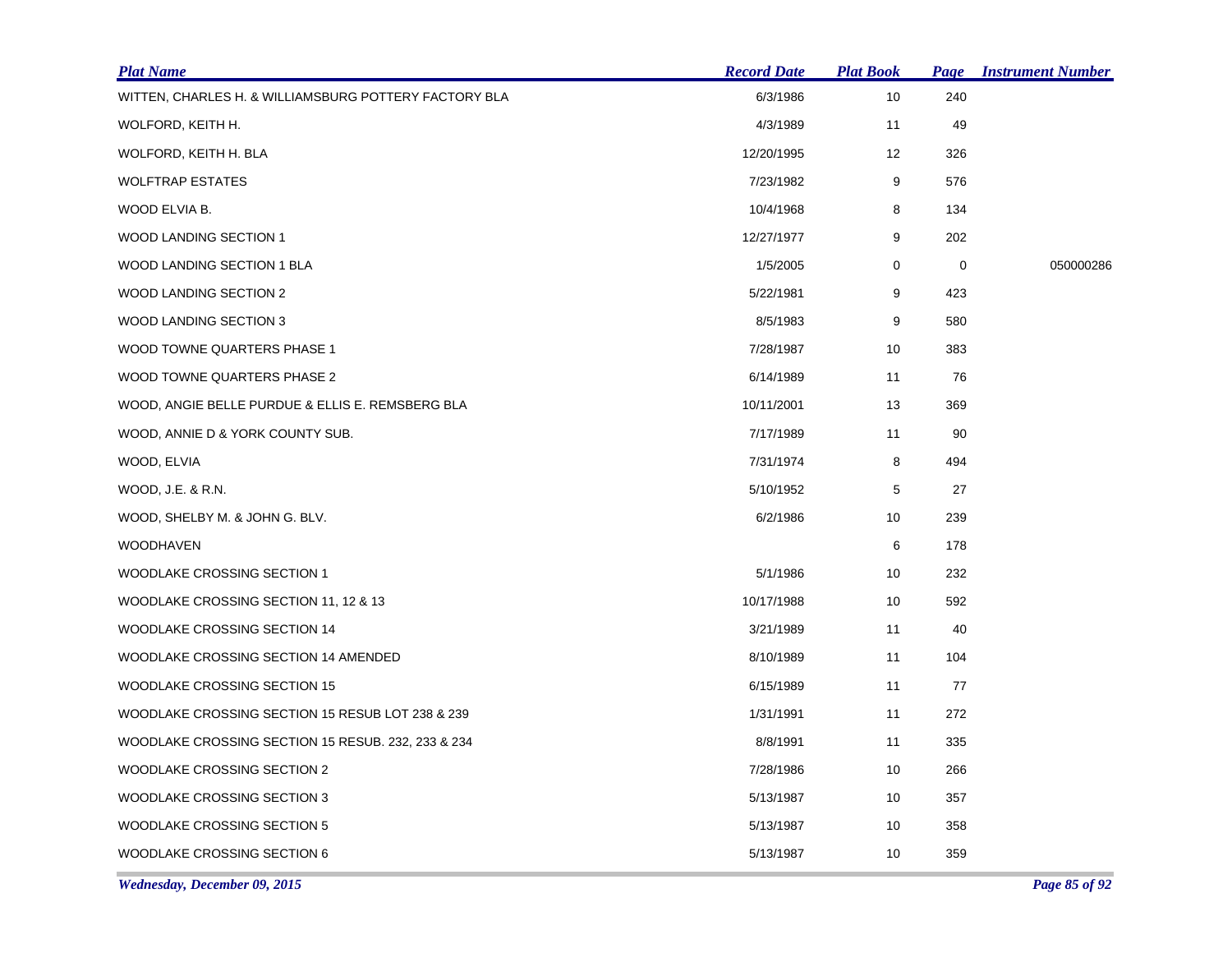| <b>Plat Name</b>                                                                 | <b>Record Date</b> | <b>Plat Book</b> | <b>Page</b>    | <b>Instrument Number</b> |
|----------------------------------------------------------------------------------|--------------------|------------------|----------------|--------------------------|
| WOODLAKE CROSSING SECTION 7                                                      | 4/9/1991           | 11               | 309            |                          |
| WOODLAKE CROSSING SECTION 7 & 8                                                  | 5/22/1987          | 10               | 361            |                          |
| WOODS OF TABB, THE SECTION 1                                                     | 7/7/1992           | 11               | 502            |                          |
| WOODS OF TABB, THE SECTION 2                                                     | 10/14/1992         | 11               | 539            |                          |
| WOODS OF TABB, THE SECTION 3                                                     | 4/26/1993          | 11               | 594            |                          |
| WOODS OF TABB, THE SECTION 3 LOT 157 AND LEATRICE J. GROVE                       | 4/22/1998          | 12               | 39             |                          |
| WOODS OF TABB, THE SECTION 3 LOT 157 AND LEATRICE J. GROVE AND SECTION 4 LOT 156 | 4/22/1994          | 12               | 40             |                          |
| WOODS OF TABB, THE SECTION 4                                                     | 9/29/1993          | 11               | 668            |                          |
| WOODS OF TABB, THE SECTION 5                                                     | 2/17/1994          | 12               | 9              |                          |
| WOODS OF TABB, THE SECTION 6                                                     | 7/19/1996          | 12               | 388            |                          |
| WOODS OF TABB, THE SECTION 7                                                     | 10/2/2006          | $\mathbf 0$      | $\mathbf 0$    | 060024214                |
| WOODS ON MANSION ROAD (THE) - SUBDIVISION                                        | 2/17/2006          | 0                | 0              | 060004000                |
| WOODS ON MANSION ROAD (THE), SECTION 2                                           | 12/10/2009         |                  |                | 090028367                |
| WOODS ON MANSION ROAD (THE), SECTION 3                                           | 7/10/2013          |                  |                | 130013269                |
| WOODSIDE HAVEN SECTION 1                                                         | 4/22/1970          | 8                | 230            |                          |
| WORNOM, F.E. & W.S. SUB.                                                         | 9/8/1964           | $\overline{7}$   | 113            |                          |
| WORNOM, JOHN P.                                                                  | 5/24/1976          | 9                | 76             |                          |
| WORNOM, JOHN S & LILIAN SUB.                                                     | 3/10/1941          | 4                | 207            |                          |
| WORST, PHILLIP B & LAURA L. ROANE AND JOSEPH J. & BARBARA A. HOGG BLA            | 3/11/1997          | 12               | 452            |                          |
| WRENN, WILLIAM P. & JOYCE A                                                      | 5/1/1957           | 5                | 237            |                          |
| WRIGHT ELECTRIC, INC.                                                            | 8/6/1984           | 10               | 27             |                          |
| WRIGHT, GEORGE A. & ALECIA T. WRIGHT AND WILLIAMSBURG POTTERY FACTORY INC RESUB  | 6/11/1999          | 13               | $\overline{c}$ |                          |
| WRIGHT, KENNETH D. SUBDIVISION PLAT                                              | 7/31/2002          | 0                | 0              | 020015741                |
| WRIGHT, W. E.                                                                    | 4/24/1978          | 9                | 225            |                          |
| WRIGHT, W. E. SUB.                                                               | 6/22/1977          | 9                | 160            |                          |
| WYATT ESTATES SECTION A                                                          | 5/19/1967          | 8                | 49             |                          |
| WYCHE, RUTH H. COURT ORDERED DIVISION OF PARCEL C                                | 6/20/2013          |                  |                | 130011530                |
| WYTHE CORPORATION PROPERTY                                                       | 12/20/1977         | 9                | 199            |                          |
|                                                                                  |                    |                  |                |                          |

*Wednesday, December 09, 2015 Page 86 of 92*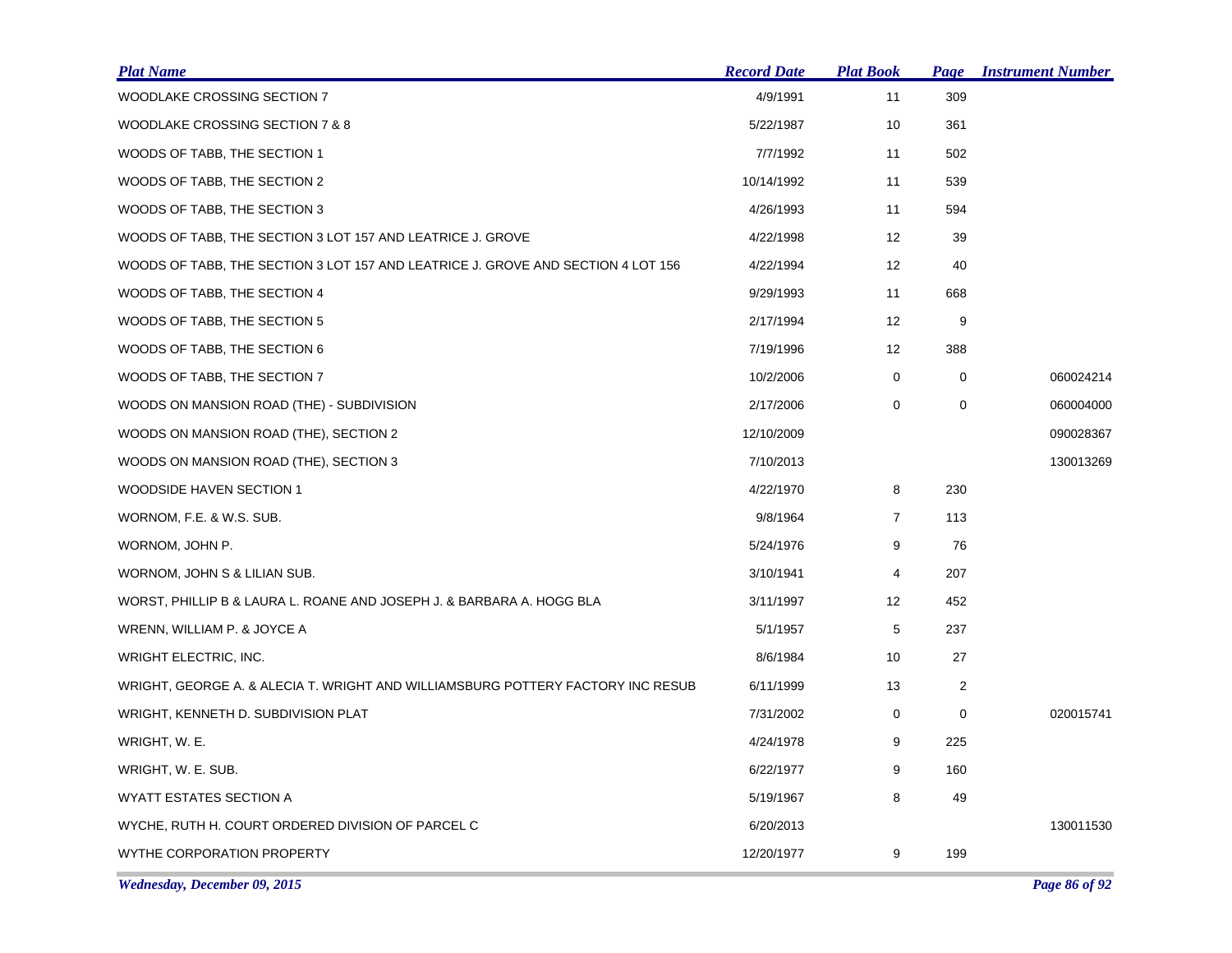| <b>Plat Name</b>                                                                | <b>Record Date</b> | <u> Plat Book</u> | Page        | <b>Instrument Number</b> |
|---------------------------------------------------------------------------------|--------------------|-------------------|-------------|--------------------------|
| WYTHE CREEK FARMS SECTION 1                                                     | 8/14/1995          | 12                | 275         |                          |
| WYTHE CREEK FARMS SECTION 2                                                     | 3/14/1996          | 12                | 360         |                          |
| WYTHE CREEK FARMS SECTION 3                                                     | 9/9/1998           | 12                | 616         |                          |
| WYTHE CREEK FARMS SECTION 4                                                     | 10/3/2000          | 13                | 179         |                          |
| YORK COLONY                                                                     | 1/21/1998          | 12                | 556         |                          |
| YORK COUNTY AND CITY OF WILLIAMSBURG JURISDICTIONAL BOUNDARY ADJUSTMENT         | 6/17/2003          | $\mathbf 0$       | $\mathbf 0$ | 030017482                |
| YORK COUNTY AND CITY OF WILLIAMSBURG JURISDICTIONAL BOUNDARY ADJUSTMENT         | 6/17/2003          | 0                 | $\mathbf 0$ | 030017481                |
| YORK COUNTY AND JAMES B. WHITE BLA                                              | 5/11/1983          | 9                 | 555         |                          |
| YORK COUNTY BOARD OF SUPERVISORS AND COUNTY OF YORK LODGE ROAD PUMP STATION     | 10/14/2008         | 6                 | 108         | 080023586                |
| YORK COUNTY BOARD OF SUPERVISORS GRIFFIN-YEATES CENTER                          | 2/25/1986          | 10                | 214         |                          |
| YORK COUNTY BOARD OF SUPERVISORS, PLAT OF 7.13 ACRES ADJOINING QUEENS LAKE INTE | 12/15/1986         | 10                | 318         |                          |
| YORK COUNTY INVESTMENT                                                          | 12/17/1982         | 9                 | 532         |                          |
| YORK COUNTY LANDFILL                                                            | 12/14/1995         | 12                | 322         |                          |
| YORK COUNTY SCHOOL BOARD - PLV                                                  | 9/8/2008           | 0                 | 0           | 080021072                |
| YORK COUNTY SCHOOL BOARD - PLV ("COUNTY SCHOOL BOARD OF YORK COUNTY, VIRGINIA") | 1/15/2009          | $\mathbf 0$       | $\mathbf 0$ | 090000724                |
| YORK COUNTY SCHOOL BOARD - PLV AND EASEMENT VACATION PLAT                       | 11/18/2010         |                   |             | 100019524                |
| YORK COUNTY SCHOOL BOARD AND YORK COUNTY BOARD OF SUPERVISORS BLA AND PLV       | 4/16/2010          |                   |             | 100006270                |
| YORK COUNTY SCHOOL BOARD RIGHT-OF-WAY AND EASEMENT DEDICATION                   | 12/4/2008          | $\mathbf 0$       | 0           | 080026782                |
| YORK COUNTY SCHOOL BOARD RIGHT-OF-WAY DEDICATION: TABB ELEMENTARY SCHOOL        | 8/2/2012           |                   |             | 120012647                |
| YORK COURT                                                                      | 7/16/1970          | 8                 | 242         |                          |
| YORK CROSSING SECTION 1                                                         | 2/14/1986          | 10                | 213         |                          |
| YORK CROSSING SECTION 10                                                        | 7/3/1990           | 11                | 224         |                          |
| YORK CROSSING SECTION 2                                                         | 8/5/1986           | 10                | 269         |                          |
| YORK CROSSING SECTION 3                                                         | 9/25/1986          | 10                | 292         |                          |
| YORK CROSSING SECTION 4                                                         | 11/17/1986         | 10                | 305         |                          |
| YORK CROSSING SECTION 5                                                         | 5/29/1987          | 10                | 363         |                          |
| YORK CROSSING SECTION 6                                                         | 7/21/1987          | 10                | 380         |                          |
| YORK CROSSING SECTION 7                                                         | 1/25/1988          | 10                | 460         |                          |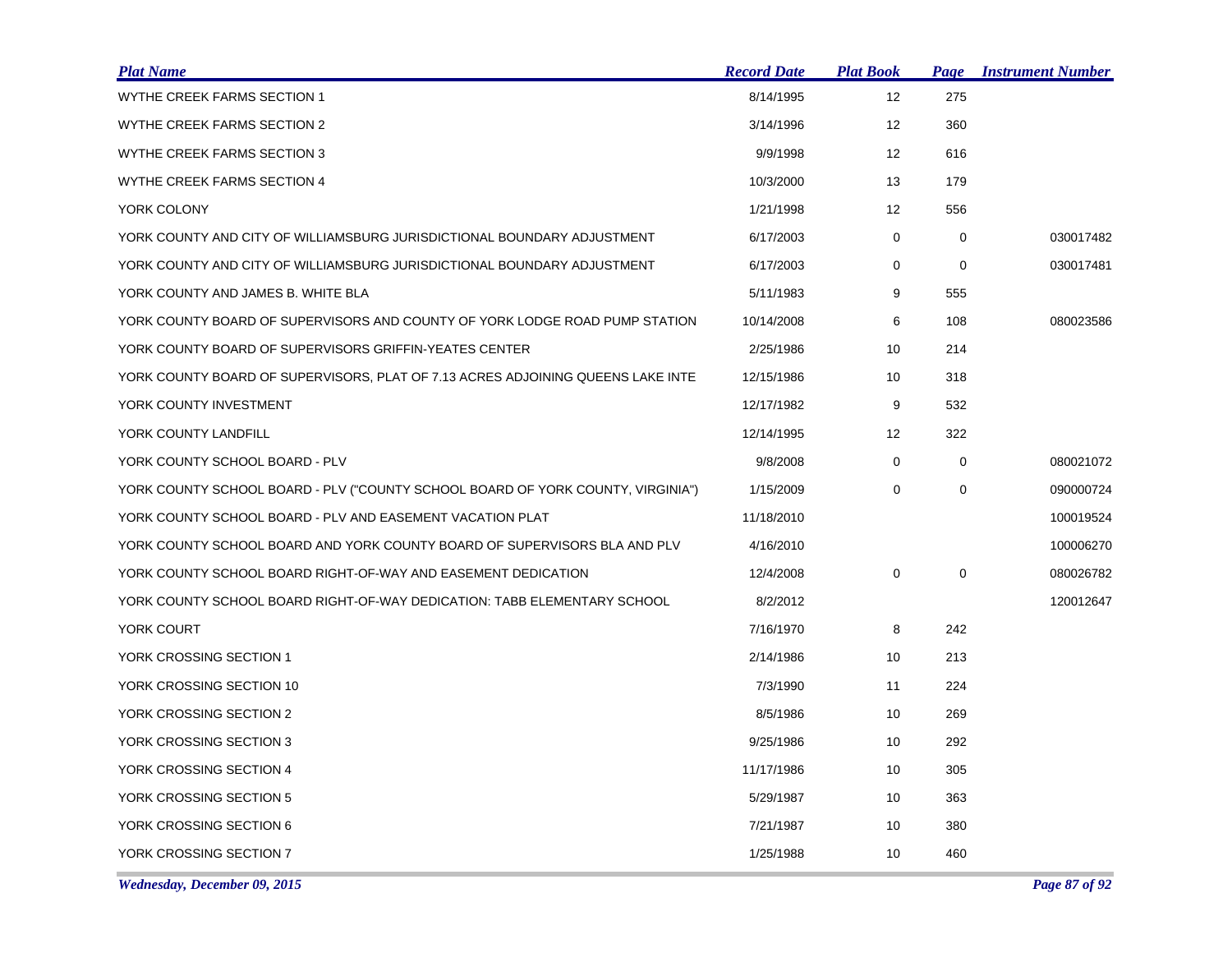| <b>Plat Name</b>                                                              | <b>Record Date</b> | <u>Plat Book</u>  |             | <b>Page Instrument Number</b> |
|-------------------------------------------------------------------------------|--------------------|-------------------|-------------|-------------------------------|
| YORK CROSSING SECTION 7 RESUBDIVISION LOTS 157 TO 168                         | 11/26/2003         | 0                 | $\mathbf 0$ | 030037411                     |
| YORK CROSSING SECTION 8                                                       | 3/21/1989          | 11                | 42          |                               |
| YORK CROSSING SECTION 9                                                       | 3/21/1989          | 11                | 43          |                               |
| YORK DEVELOPMENT LAND TRUST SECTION 1                                         | 6/17/1983          | 9                 | 565         |                               |
| YORK DEVELOPMENT LAND TRUST SECTION 2                                         | 7/27/1983          | 9                 | 575         |                               |
| YORK DEVELOPMENT LAND TRUST SECTION 3                                         | 8/31/1978          | 9                 | 603         |                               |
| YORK DEVELOPMENT LAND TRUST SECTION 4                                         | 10/31/1983         | 9                 | 604         |                               |
| YORK DEVELOPMENT LAND TRUST SECTION 5                                         | 5/24/1984          | 10                | 14          |                               |
| YORK GARDENS                                                                  | 1/1/1952           | 5                 | 48          |                               |
| YORK INDUSTRIAL PARK, TWO PARCELS FORMERLY PROPERTY OF CARRIE COOKE HARROD A  | 7/8/2010           |                   |             | 100011079                     |
| YORK INVESTMENT ASSOCIATES                                                    | 8/8/1979           | 9                 | 330         |                               |
| YORK INVESTMENT ASSOCIATES AMENDMENT                                          | 2/27/1984          | 9                 | 629         |                               |
| YORK INVESTMENT GROUP                                                         | 10/5/1981          | 9                 | 451         |                               |
| YORK INVESTORS INC. AND GRAFTON II ASSOC. AND B.D. ASHE AND ROBERT RIPLEY BLA | 7/31/1985          | 10                | 144         |                               |
| YORK MANOR SECTION 1                                                          | 4/10/1956          | 5                 | 225         |                               |
| YORK MANOR SECTION 1 LOTS 12, 13 & 14 RESUB                                   | 7/23/1982          | 9                 | 504         |                               |
| YORK MEADOWS SECTION 1                                                        | 12/5/1997          | $12 \overline{ }$ | 545         |                               |
| YORK MEADOWS SECTION 2                                                        | 12/5/1997          | 12                | 546         |                               |
| YORK MEADOWS SECTION 3                                                        | 12/5/1997          | $12 \overline{ }$ | 547         |                               |
| YORK MEADOWS SECTION 4                                                        | 4/2/1999           | 12                | 682         |                               |
| YORK MEADOWS SECTION 5                                                        | 4/2/1999           | $12 \overline{ }$ | 684         |                               |
| YORK MEADOWS SECTION 6                                                        | 5/15/2000          | 13                | 126         |                               |
| YORK POINT SECTION 1                                                          | 6/28/1955          | 5                 | 192         |                               |
| YORK POINT SECTION 1 LOT 20, 21 & 22                                          | 4/5/1978           | 9                 | 220         |                               |
| YORK POINT SECTION 2                                                          | 3/23/1956          | 5                 | 224         |                               |
| YORK POINT SECTION 3                                                          | 11/12/1963         | $\overline{7}$    | 49          |                               |
| YORK POINT SECTION A                                                          | 2/5/1947           | 4                 | 70          |                               |
| YORK POINT SECTION A LOT 3 & 4                                                | 2/20/2006          | 4                 | 70          | 060004416                     |

*Wednesday, December 09, 2015 Page 88 of 92*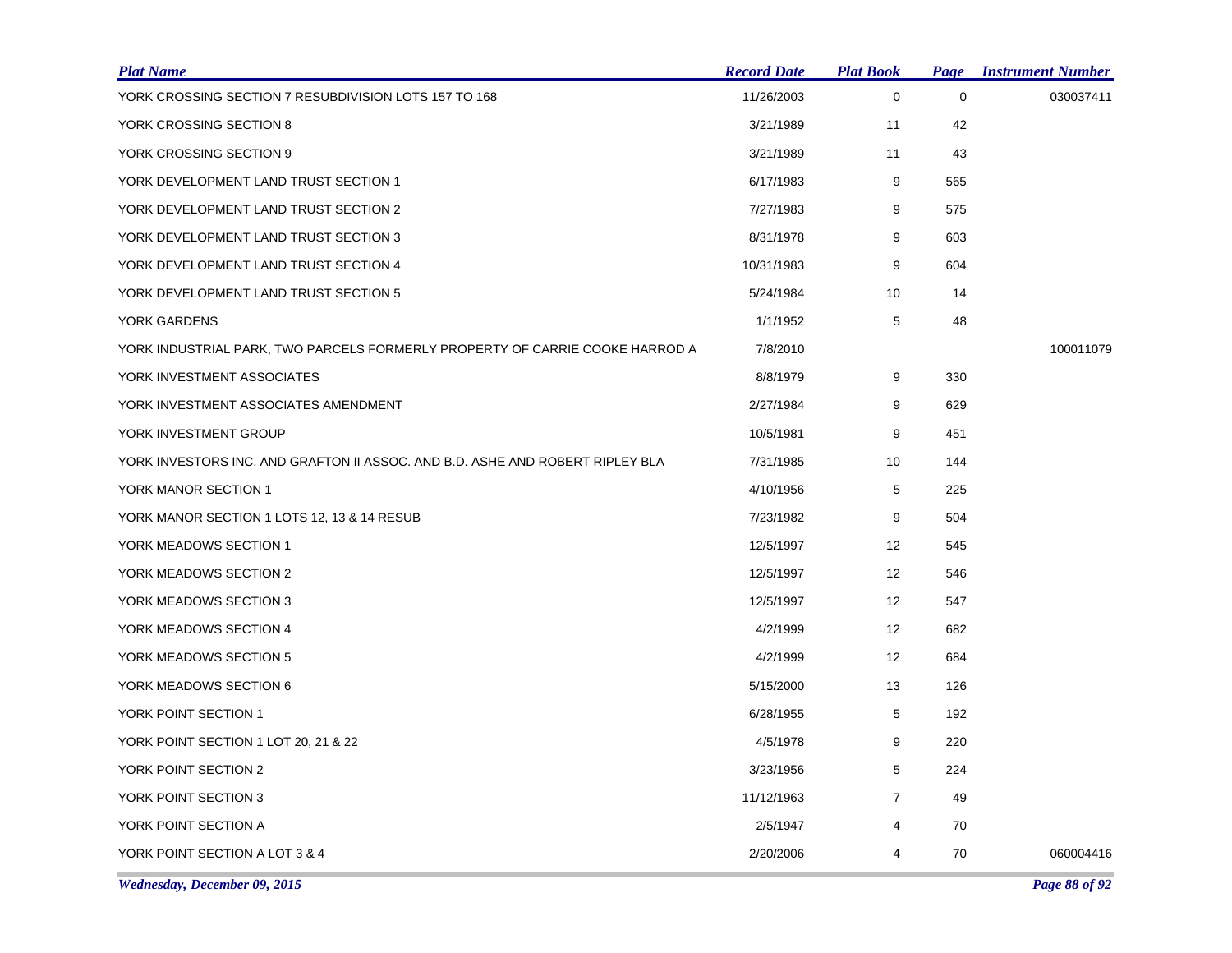| <b>Plat Name</b>                                                                | <b>Record Date</b> | <b>Plat Book</b> | <b>Page</b> | <b>Instrument Number</b> |
|---------------------------------------------------------------------------------|--------------------|------------------|-------------|--------------------------|
| YORK POINT SECTION A LOTS 3 & 4 PLV                                             | 2/24/2006          | $\mathbf 0$      | $\mathbf 0$ | 060004416                |
| YORK POINT SECTION B                                                            | 2/5/1947           | 4                | 71          |                          |
| YORK POINT SECTION THREE 20' INGRESS / EGRESS EASEMENT                          | 3/9/2005           | $\mathbf 0$      | $\mathbf 0$ | 050004675                |
| YORK POINT, SECTION 1, RESUBDIVISION OF SOUTHERLY HALF OF LOT 8 AND LOTS 9 & 10 | 6/18/2007          | 0                | $\mathbf 0$ | 070013748                |
| YORK PROPERTIES, L.L.C. PLV PLAT                                                | 8/23/2010          |                  |             | 100013782                |
| YORK RIVER CLIFFS                                                               | 2/23/1924          | 1                | 196         |                          |
| YORK RIVER COMMERCE PARK PARCEL 6                                               | 5/4/2004           | 0                | 0           | 040009182                |
| YORK RIVER COMMERCE PARK PHASE 1                                                | 6/11/1999          | 13               | 3           |                          |
| YORK RIVER COMMERCE PARK, LOT 1 RESUBDIVISION                                   | 12/18/2008         | 0                | $\mathbf 0$ | 080027450                |
| YORK SQUARE ASSOC. RESUB.                                                       | 9/12/1989          | 11               | 109         |                          |
| YORK SQUARE ASSOCIATES                                                          | 12/9/1980          | 9                | 400         |                          |
| YORK SQUARE ASSOCIATES PARCEL A RESUB                                           | 3/12/1985          | 10               | 96          |                          |
| YORK SQUARE CONDOMINIUM                                                         | 4/3/2006           | 0                | 0           | 060007485                |
| YORK SQUARE CONDOMINIUM - CORRECTION                                            | 5/5/2006           | 0                | 0           | 060010354                |
| YORK SQUARE CONVERTIBLE LAND                                                    | 4/3/2006           | 0                | 0           | 060007485                |
| YORK TERRACE SECTION 1                                                          | 2/26/1953          | 5                | 66          |                          |
| YORK TERRACE SECTION 2                                                          | 6/23/1953          | 5                | 98          |                          |
| YORK TERRACE SECTION 3                                                          | 9/13/1954          | 5                | 174         |                          |
| YORK TERRACE SECTION 3                                                          | 11/24/1992         | 11               | 548         |                          |
| YORK TERRACE SECTION 3 LOT 44 AND PARCEL A PLV                                  | 5/15/2009          | 0                | 0           | 090009839                |
| YORK TERRACE SECTION 4                                                          | 6/7/1955           | 5                | 186         |                          |
| YORK TERRACE SECTION 4A                                                         | 2/6/1956           | 5                | 214         |                          |
| YORK TERRACE SECTION 4A LOT 38 PARCEL B                                         | 6/4/1991           | 11               | 325         |                          |
| YORK TERRACE SECTION 4A LOT 41 RESUB                                            | 9/2/1988           | 10               | 573         |                          |
| YORK VENTURES                                                                   | 7/6/1994           | 12               | 81          |                          |
| YORK WAYSIDE                                                                    | 9/7/1976           | 9                | 97          |                          |
| YORK WAYSIDE - PLV                                                              | 2/11/1999          | 12               | 672         |                          |
| YORK WAYSIDE RESUB. 2 & 3                                                       | 9/27/1979          | 9                | 337         |                          |

*Wednesday, December 09, 2015 Page 89 of 92*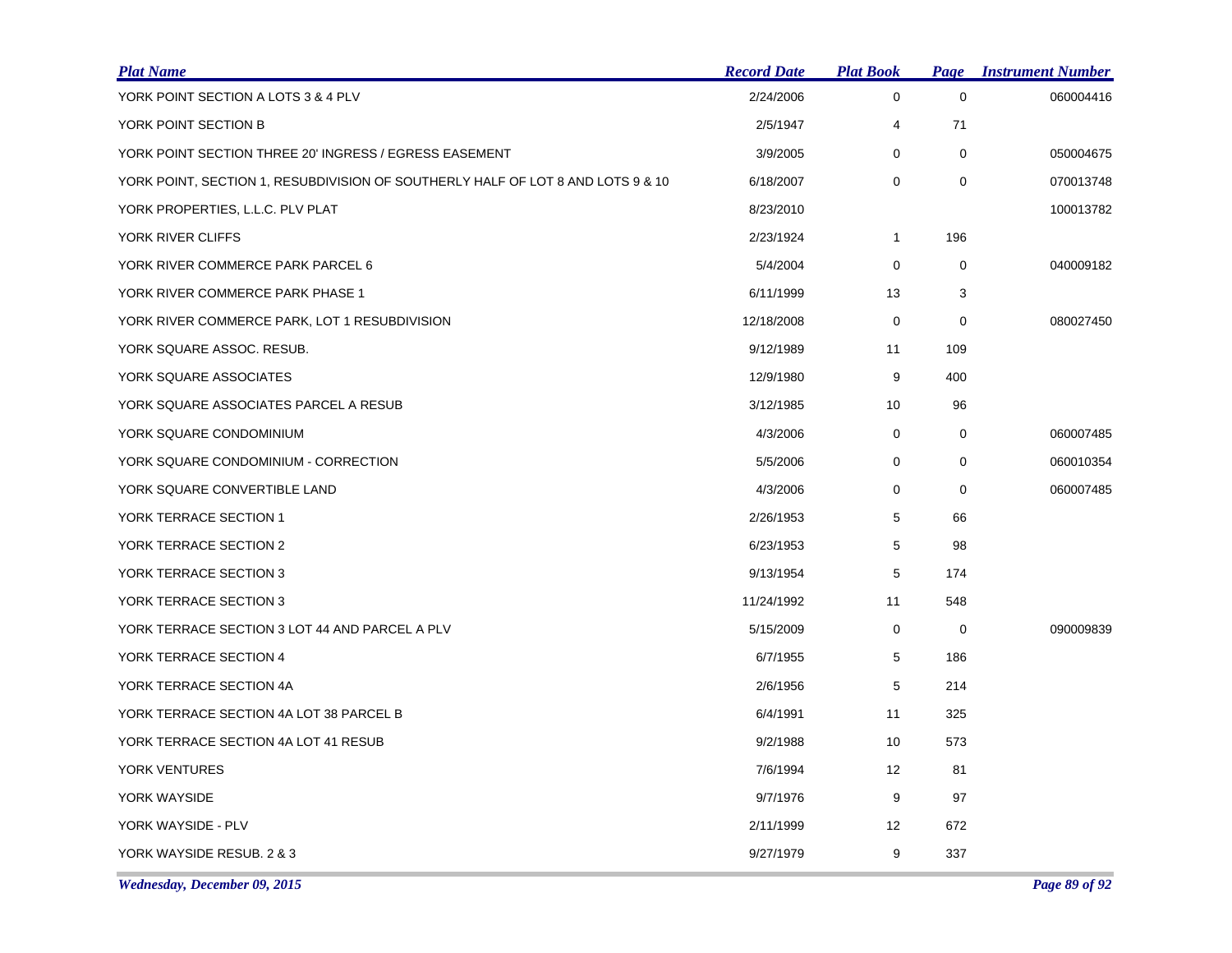| <b>Plat Name</b>                                                   | <b>Record Date</b> | <b>Plat Book</b>  |              | <b>Page Instrument Number</b> |
|--------------------------------------------------------------------|--------------------|-------------------|--------------|-------------------------------|
| YORKMINSTER PRESBYTERIAN CHURCH AND BETTY A & ROLAND R ROLLINS BLA | 8/16/2000          | 13                | 168          |                               |
| YORKMINSTER PRESBYTERIAN CHURCH BLA                                | 4/14/2006          | 0                 | $\pmb{0}$    | 060008250                     |
| YORKSHIRE COMMERCIAL DEVELOPMENT / BIERI, INC.                     | 10/31/1996         | $12 \overline{ }$ | 415          |                               |
| YORKSHIRE DOWNS (DECEMBER, 1987)                                   | 12/8/1987          | 10                | 433          |                               |
| YORKSHIRE DOWNS (MARCH, 1987)                                      | 3/5/1987           | 10                | 345          |                               |
| YORKSHIRE DOWNS (MARCH, 1988)                                      | 3/22/1988          | 10                | 499          |                               |
| YORKSHIRE DOWNS CONDOMINIUM PHASE 1                                | 10/26/1988         | 10                | 595          |                               |
| YORKSHIRE DOWNS CONDOMINIUM PHASE 10                               | 2/14/1990          | 11                | 159          |                               |
| YORKSHIRE DOWNS CONDOMINIUM PHASE 11                               | 2/14/1990          | 11                | 162          |                               |
| YORKSHIRE DOWNS CONDOMINIUM PHASE 12                               | 9/9/1993           | 11                | 656          |                               |
| YORKSHIRE DOWNS CONDOMINIUM PHASE 13                               | 4/30/1990          | 11                | 199          |                               |
| YORKSHIRE DOWNS CONDOMINIUM PHASE 14                               | 11/8/1990          | 11                | 258          |                               |
| YORKSHIRE DOWNS CONDOMINIUM PHASE 15                               | 4/1/1994           | 12                | 32           |                               |
| YORKSHIRE DOWNS CONDOMINIUM PHASE 15 REVISED                       | 4/20/1994          | 12                | 37           |                               |
| YORKSHIRE DOWNS CONDOMINIUM PHASE 2                                | 1/5/1989           | 11                | $\mathbf{1}$ |                               |
| YORKSHIRE DOWNS CONDOMINIUM PHASE 3                                | 1/19/1989          | 11                | 4            |                               |
| YORKSHIRE DOWNS CONDOMINIUM PHASE 4                                | 5/5/1989           | 11                | 61           |                               |
| YORKSHIRE DOWNS CONDOMINIUM PHASE 5                                | 5/5/1989           | 11                | 63           |                               |
| YORKSHIRE DOWNS CONDOMINIUM PHASE 6                                | 7/20/1989          | 11                | 92           |                               |
| YORKSHIRE DOWNS CONDOMINIUM PHASE 7                                | 7/20/1989          | 11                | 95           |                               |
| YORKSHIRE DOWNS CONDOMINIUM PHASE 8                                | 11/14/1989         | 11                | 130          |                               |
| YORKSHIRE DOWNS CONDOMINIUM PHASE 9                                | 11/20/1989         | 11                | 133          |                               |
| YORKSHIRE DOWNS PARCEL A CORRECTION                                | 4/29/1988          | 10                | 518          |                               |
| YORKSHIRE DOWNS PHASE 1 SECTION 1                                  | 11/24/1987         | 10                | 429          |                               |
| YORKSHIRE DOWNS PHASE 1 SECTION 2 RESUB.                           | 7/7/1988           | 10                | 555          |                               |
| YORKSHIRE DOWNS PHASE 2 SECTION 1                                  | 12/30/1987         | 10                | 451          |                               |
| YORKSHIRE DOWNS PHASE 2 SECTION 1                                  | 4/5/1989           | 11                | 51           |                               |
| YORKSHIRE DOWNS PHASE 2 SECTION 1 BLA                              | 6/30/1988          | 10                | 552          |                               |
|                                                                    |                    |                   |              |                               |

*Wednesday, December 09, 2015 Page 90 of 92*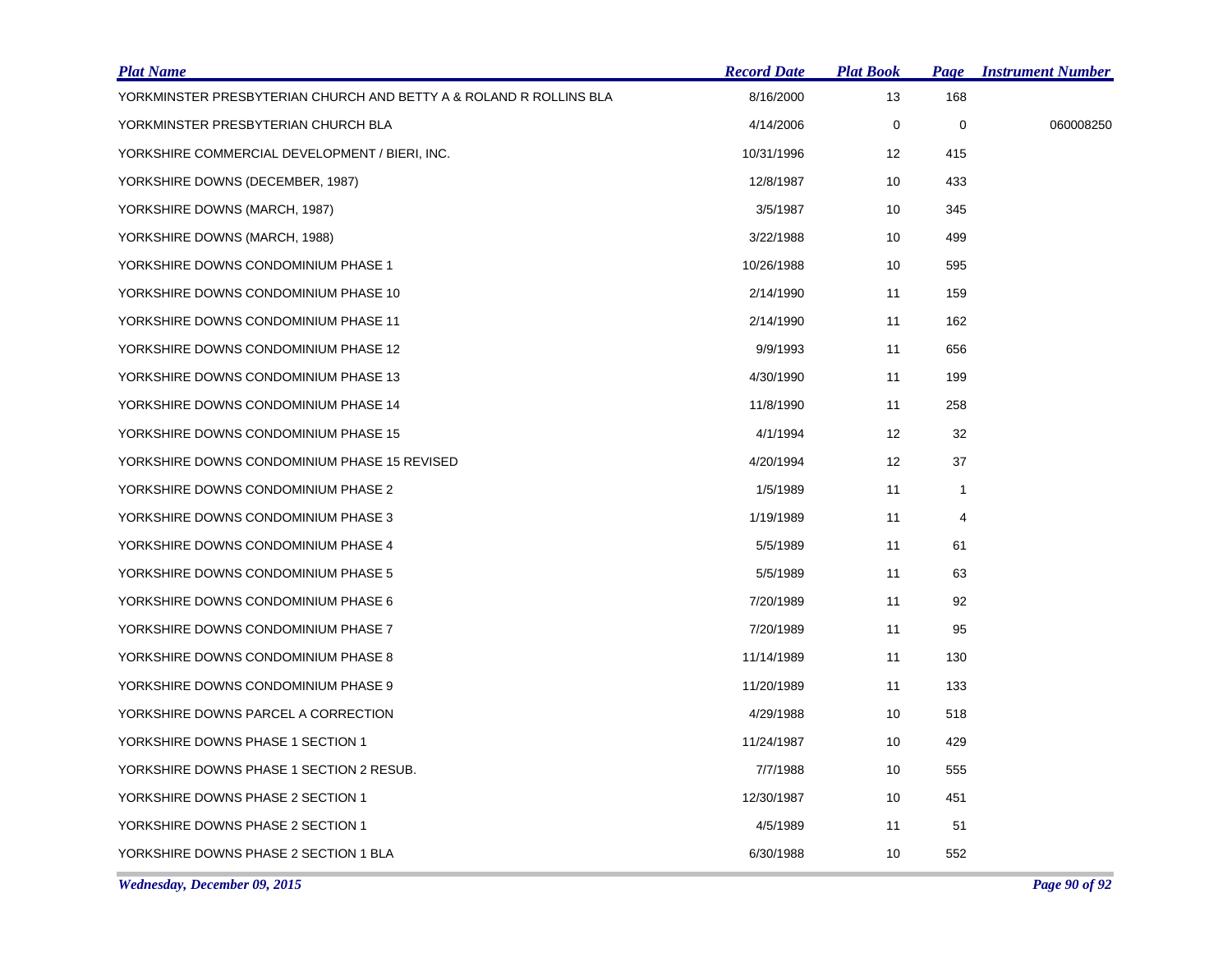| <u>Plat Name</u>                                                                | <b>Record Date</b> | <b>Plat Book</b>  | <b>Page</b>    | <b>Instrument Number</b> |
|---------------------------------------------------------------------------------|--------------------|-------------------|----------------|--------------------------|
| YORKSHIRE DOWNS PHASE 2 SECTION 1 BLA                                           | 8/2/1988           | 10                | 561            |                          |
| YORKSHIRE DOWNS PHASE 2 SECTION 1 RESUB BLOCK B                                 | 1/31/1989          | 11                | 9              |                          |
| YORKSHIRE DOWNS PHASE 2 SECTION 2                                               | 12/30/1987         | 10                | 455            |                          |
| YORKSHIRE DOWNS PHASE 3 SECTION A                                               | 6/29/1993          | 11                | 619            |                          |
| YORKSHIRE DOWNS PHASE 3 SECTION B                                               | 7/14/1993          | 11                | 629            |                          |
| YORKSHIRE DOWNS PHASE 3 SECTION B RESUB LOTS 21 & 22 & COMMON AREA              | 11/3/1993          | 11                | 675            |                          |
| YORKSHIRE DOWNS PHASE 4                                                         | 5/5/1989           | 11                | 61             |                          |
| YORKSHIRE DOWNS PHASE 4 SECTION A                                               | 1/27/1994          | 12                | $\overline{1}$ |                          |
| YORKSHIRE DOWNS PHASE 4 SECTION B                                               | 6/21/1994          | $12 \overline{ }$ | 72             |                          |
| YORKSHIRE DOWNS PHASE 4 SECTION C                                               | 12/28/1994         | 12                | 181            |                          |
| YORKSHIRE PARK SECTION 1                                                        | 12/15/1956         | 5                 | 244            |                          |
| YORKSHIRE PARK SECTION 2                                                        | 10/20/1969         | 8                 | 189            |                          |
| YORKSHIRE SECTION 1                                                             |                    | 6                 | 103            |                          |
| YORKSHIRE SECTION 2                                                             | 10/8/1965          | $\overline{7}$    | 159            |                          |
| YORKSHIRE SECTION 2 LOT 62, 63 & 64 AMENDED                                     | 7/28/1966          | 7                 | 205            |                          |
| <b>YORKTOWN</b>                                                                 | 2/17/1926          | 3                 | 16             |                          |
| YORKTOWN - HUDGINS, A.F.                                                        | 9/24/1961          | $\mathbf{1}$      | 18             |                          |
| YORKTOWN AND ENVIRONS FOR W. W. OLD LOTS 00 AND 001, PLV PLAT                   | 5/14/2012          |                   |                | 120008169                |
| YORKTOWN ARCH, LLC AND TRIPLE FEATURE ASSOCIATES, PLAT OF RIGHT-OF-WAY DEDICATI | 3/12/2015          |                   |                | 150003766                |
| YORKTOWN COMMERCE CENTER PLV PLAT                                               | 8/22/2008          | 0                 | 0              | 080019795                |
| YORKTOWN COMMERCE CENTER, A CONDOMINIUM, PHASE 1                                | 9/10/2008          | 0                 | $\mathbf 0$    | 080021218                |
| YORKTOWN COMMERCE CENTER, A CONDOMINIUM, PHASE 2                                | 5/29/2013          |                   |                | 130009943                |
| YORKTOWN COMMERCE CENTER, A CONDOMINIUM, PHASE 3                                | 7/16/2014          |                   |                | 140010874                |
| YORKTOWN CRESCENT, LLC AND MARSHALL A. CROSS BLA                                | 9/18/2015          |                   |                | 150017143                |
| YORKTOWN FREIGHT SHED                                                           | 12/20/2001         | 0                 | 0              | 010021997                |
| YORKTOWN LOT 58, PART OF 59 & 62 RESUB                                          | 8/16/2000          | 13                | 170            |                          |
| YORKTOWN LOT 66 RESUB                                                           | 9/19/1997          | 12                | 510            |                          |
| YORKTOWN LOT F PORTION                                                          |                    | 4                 | 102            |                          |